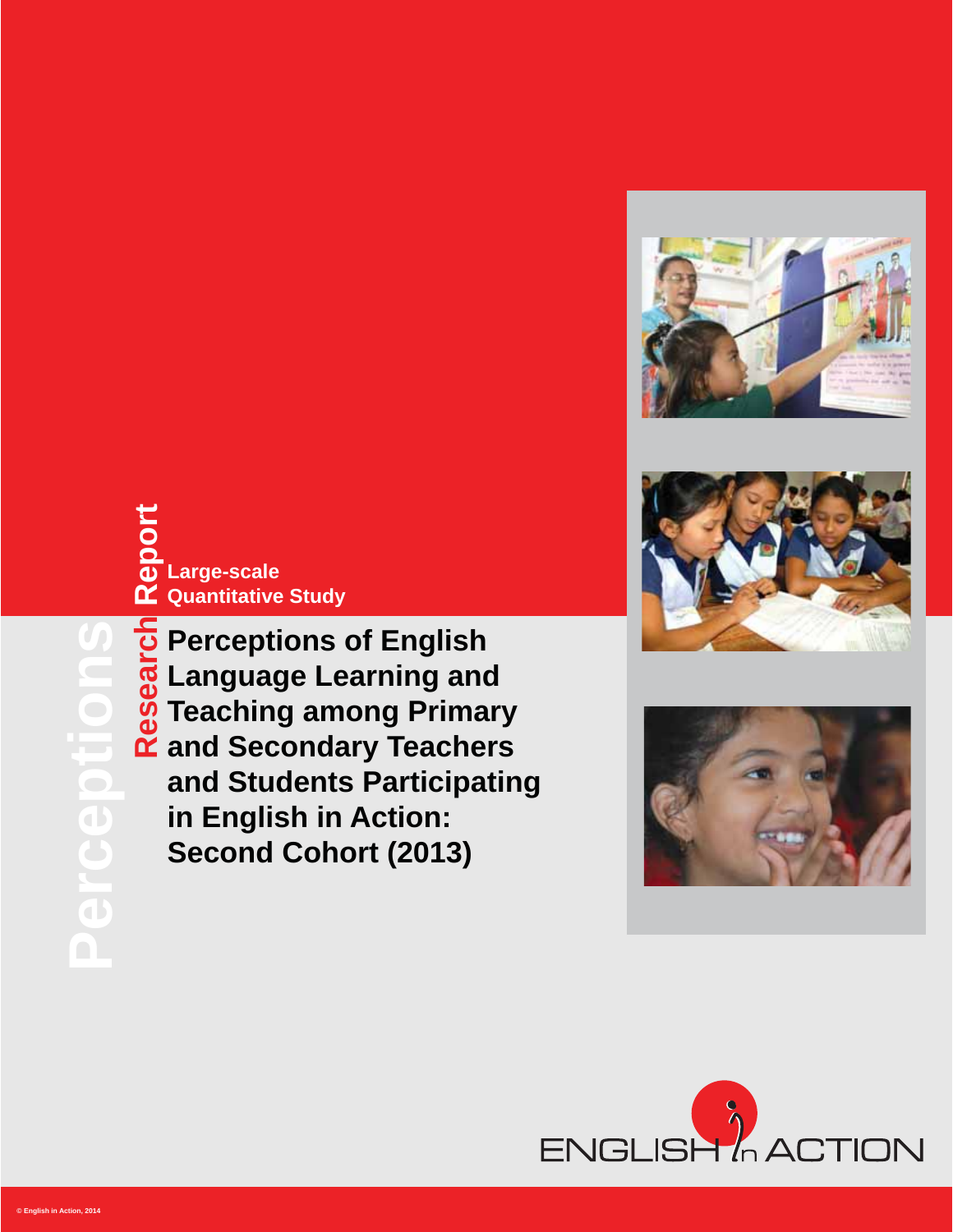English in Action (EIA) (2014) *Perceptions of English Language Learning and Teaching among Primary and Secondary Teachers and Students Participating in English in Action: Second Cohort (2013).* Dhaka, Bangladesh: EIA.

#### **Authors**

Isabelle Perez-Gore, Bob McCormick, Sonia Burton and Md. Ashraf Siddique

#### **Acknowledgements**

We would like to thank the researchers from the Institute of Education and Research (IER), University of Dhaka, for their support in the collection of this study, Dr Nai Li for her statistical advice and analysis, and Tanvir Ahmed for carrying out the power analysis. We would also like to thank Farhan Azim and other members of the EIA team for their support during the fieldwork.

For more information about English in Action, visit: http://www.eiabd.com/

© English in Action, 2014

Published by English in Action (EIA) in Dhaka, Bangladesh.

English in Action House 1, Road 80, Gulshan 2 Dhaka-1212, Bangladesh.

Phone: +88-02 8822161, 8822234 Fax: +88-02 8822663

Email: info@eiabd.com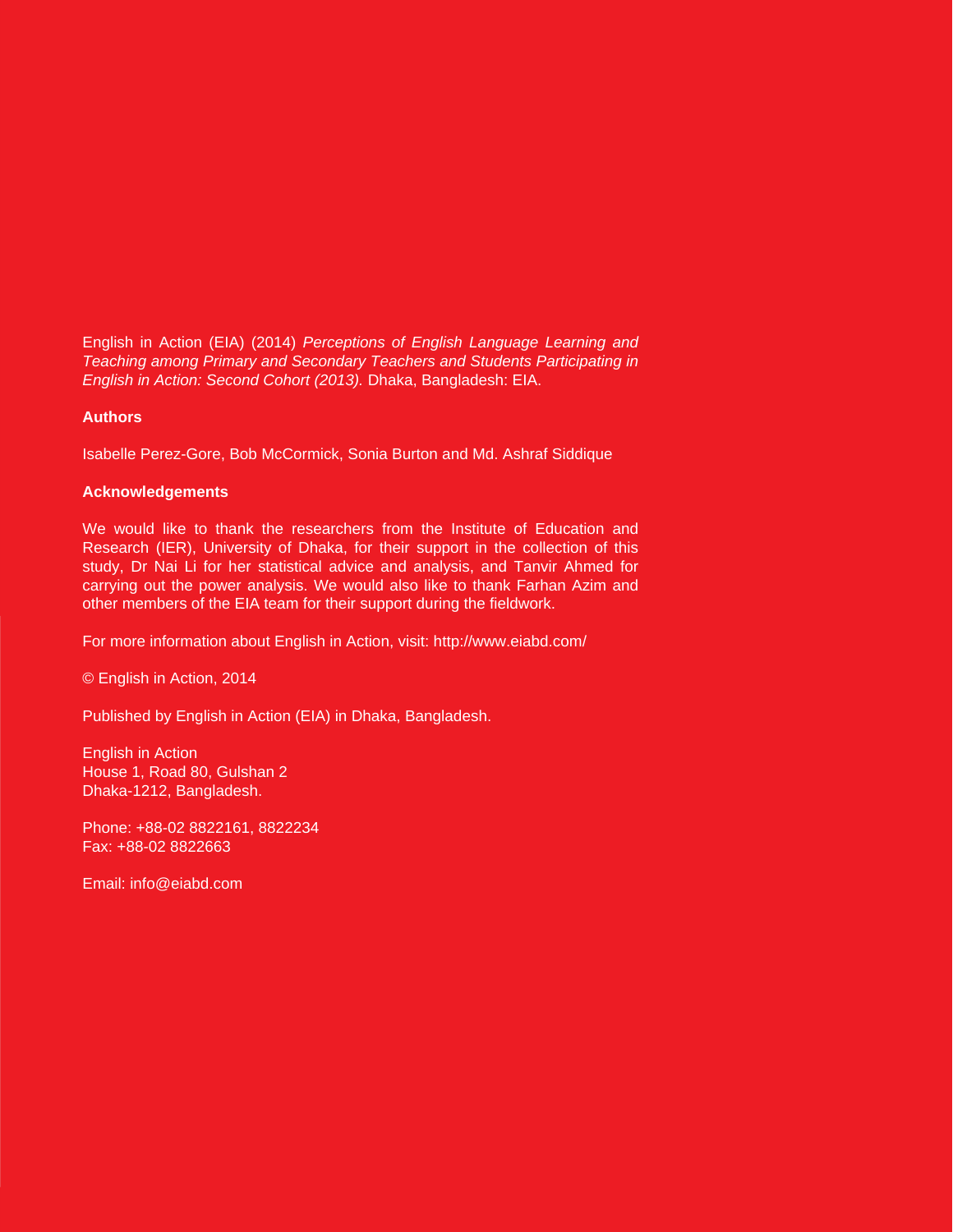## **Perceptions of English Language Learning and Teaching among Primary and Secondary Teachers and Students Participating in English in Action: Second Cohort (2013)**

## **Executive summary**

## *a) Background*

The purpose of the Perceptions Study 2013 was to explore the perceptions of English language (EL) practices within schools participating in English in Action (EIA) from the point of view of both the teachers and the students.

The first part of the study focused on primary and secondary teachers':

- Perceptions of their practices in teaching English;
- Attitudes to the communicative language teaching (CLT) approaches being promoted through EIA;
- Perceptions of their students' responses to these approaches;
- Opinions of the general usefulness of the EIA programme.

The second part of the study explored primary and secondary students:

- Current experience in English lessons in EIA intervention schools;
- Perceptions and attitudes to EL and learning English.

The Perceptions Study 2013 is a repeat of the study of the pilot EIA programme (Cohort 1), carried out in 2010. In addition to understanding the views of the current cohort (Cohort 2), one aim was to see the extent to which there are any changes from Cohort 1 to 2.

This 2013 study is part of a set of three studies – including one on teachers' classroom practice (EIA 2014a), and another on the EL competence of students and teachers (EIA 2014b).

## *b) Research methodology*

The design of this study was a repeat of that of the previous study (2010) and looked to reveal the perceptions of students and teachers in EIA Cohort 2, enabling a comparison with the study carried out on Cohort 1 in 2010. The research question for the study was thus:

 To what extent has the programme been successful in repeating the mid-intervention changes in perceptions of students and teachers seen in Cohort 1, at the much larger scale of Cohort 2?

Fieldwork was carried out by researchers from the Institute of Education and Research (IER) at the University of Dhaka in September and October 2013, some 12 months after Cohort 2 teachers began participating in the EIA programme. It took place in a sample of EIA schools across six divisions in Bangladesh and used a multi-layer stratified sampling strategy.

Teacher data were collected by a self-completion questionnaire: 269 primary teachers, 123 primary head teachers (HTs) and 143 secondary teachers participated in the study. Primary student data were collected by interview survey, while secondary student data were collected by self-completion questionnaire; a total of 376 primary students and 457 secondary students participated.

As this study was carried out using questionnaires only, either self-completed and through interview, the comparison is with the quantitative element of the 2010 study only.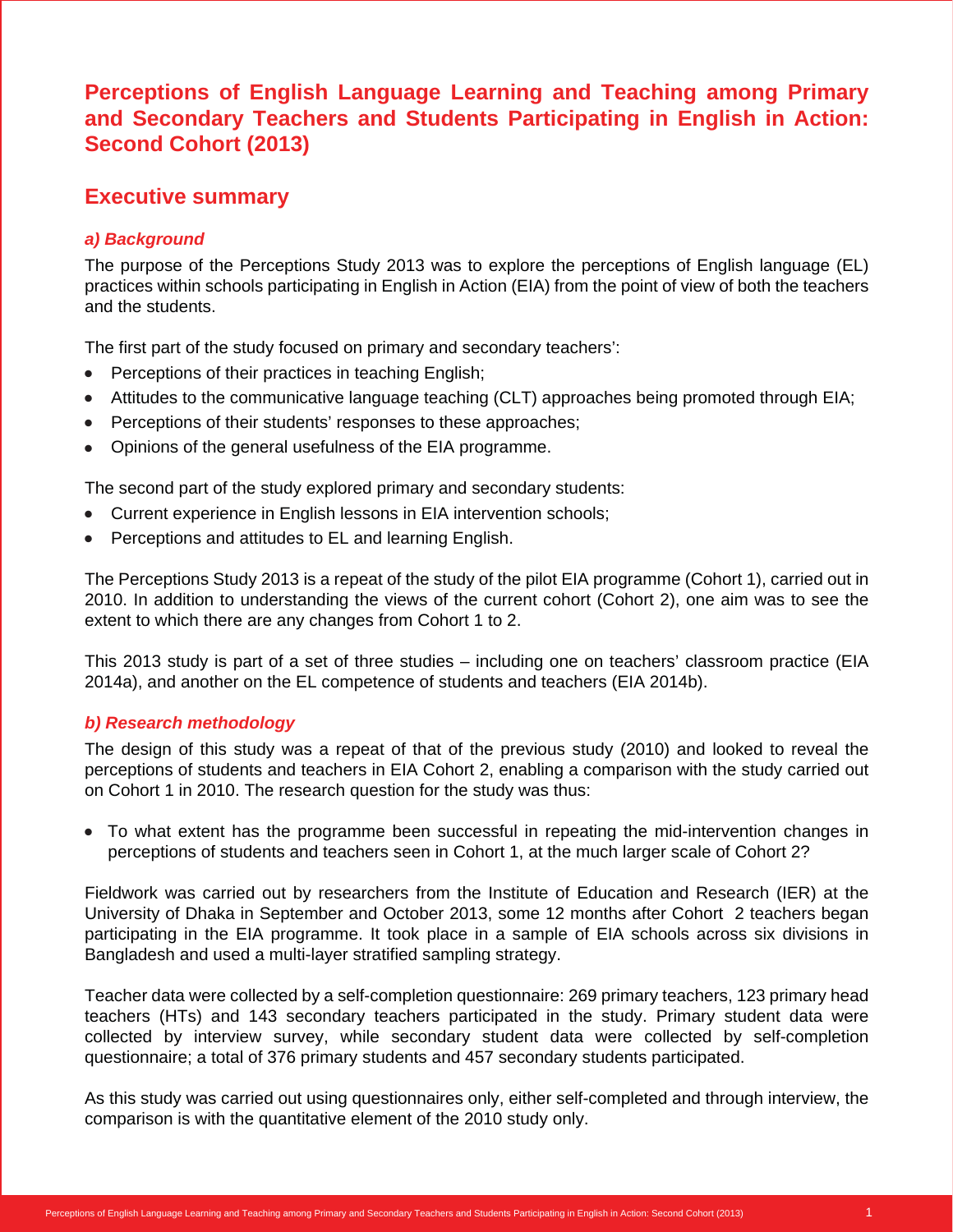## *c) Key findings: Teachers*

#### **i) Primary teachers<sup>1</sup>**

99% of the primary teachers reported that taking part in EIA helped improve their own English (53% strongly agreed).<sup>2</sup> 89% also felt that EIA has had an impact on their confidence to use more English, and 92% agreed it has had an impact on the way they teach.

Primary teachers seemed to be fairly confident about their competence in English, with 87% agreeing that they felt comfortable modelling English for students to repeat. This is reflected in their classroom practice, where they used English three-quarters of the time they talked (EIA 2014a: 17).

This links also with the fact that 70% of primary teachers agreed that they use mostly English in the classroom, i.e. their perceptions matched their practice; 80% agreed that it is essential that English teachers speak in English in the classroom for their students to learn English.

Primary teachers had mixed opinions about the use of Bangla to support student learning: when asked whether Bangla should be used frequently in English classes for students' better understanding, 43% felt that students preferred it when their teachers spoke Bangla most of the time; a slightly smaller proportion (38%) felt their students did not prefer it.

Most primary teachers (87%) agreed that the focus in their English classes is communication, but that they explain grammar when necessary. 47% of primary teachers thought that grammar rules should be explicitly explained in class, and over half of the teachers (73%) agreed that students' English improves most quickly if they study and practise grammar.

89% of primary teachers reported they often use activities where the students interact with each other in English. 81% agreed that students like these activities. 98% reported using more pair and group work as a result of EIA and 91% agreed that students play games or sing songs more often now.

99% of primary teachers reported that changes in teaching have improved student motivation, with 57% strongly agreeing. 82% reported that changes in teaching have had a positive impact on student learning.

Primary teachers still retained some more traditional notions as being important to their practice, with 95% agreeing that drilling and repetition is common practice, while EIA approaches promote fluency and creativity in language use. 81% felt that error correction was important, while EIA approaches suggest that teachers pay less attention to errors, as this can inhibit students experimenting with language.

81% of primary teachers agreed that students like to interact in English with classmates. (This positive attitude was confirmed by data from the primary students.)

In terms of a comparison with the Cohort 1 study in 2010 and the baseline (2009), this study of Cohort 2 confirmed that primary teachers supported the view that English is seen as an important language and that it is necessary to learn it for both jobs and study. For primary teachers, there was a slight increase in the perceived difficulty of English compared with the baseline study (2009). In terms of their reported practice and views in relation to a communicative approach, primary teachers supported it but were somewhat less supportive in 2013 than those in 2010 were. In addition, there was some increase in reported practice and views of traditional elements of English language teaching (ELT), including the role of grammar, error correction and drill and repetition.

<sup>1</sup> These data include those for primary HTs, who as part of EIA have undertaken the same professional development as assistant teachers because they also teach English.

<sup>2</sup> Throughout this report, when a statement is made that teachers (or students) 'agree' with something, it implies that they have rated a relevant item as 'strongly agree' or 'agree', unless specifically indicated otherwise. (Similarly for the use of 'disagree'.) In addition, all percentages are rounded to the nearest integer.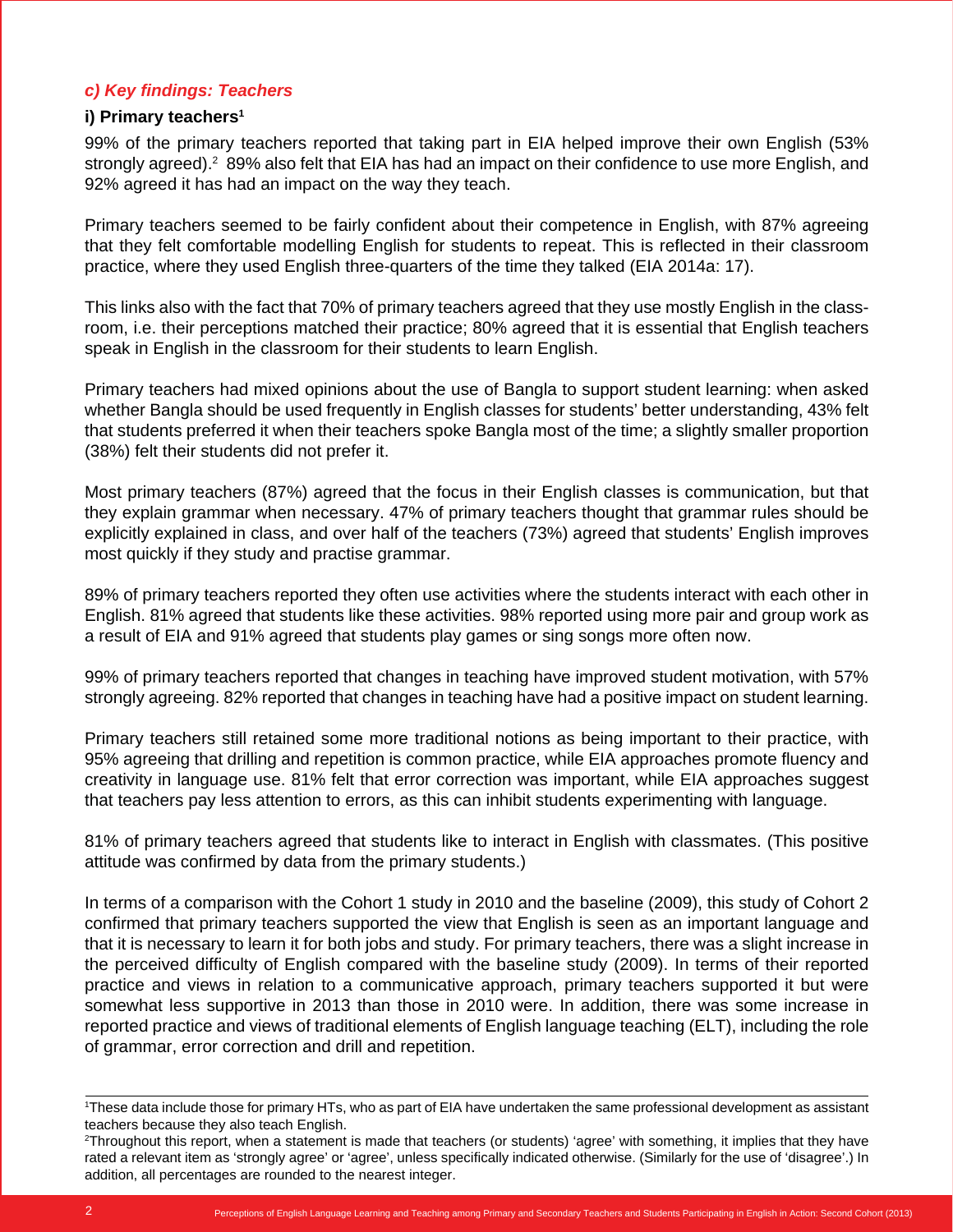#### **ii) Secondary teachers**

96% of secondary teachers agreed that taking part in EIA helped them to improve their own English. 88% also felt that it has had an impact on their confidence to use more English, and 94% agreed that it has had an impact on the way they teach.

Secondary teachers seemed to be fairly confident about their competence in English, with 87% agreeing that they feel comfortable modelling English for students to repeat.

80% of secondary teachers agreed that they use mostly English in the classroom (this finding is corroborated by direct observation [EIA 2014a]); 88% agreed that it is essential that English teachers speak in English in the classroom for their students to learn English.

Secondary teachers had mixed opinions about the use of Bangla to support student learning: when asked whether Bangla should be used frequently in English classes for students' better understanding, 57% disagreed while 27% agreed. About two fifths of secondary teachers felt that their students liked it when the teacher spoke Bangla most of the time (40%), but a similar proportion (38%) felt that their students do not prefer it.

A large proportion of secondary teachers (89%) agreed that the focus in their English classes is on communication, but that they explain grammar when necessary. However, over half (58%) thought that grammar rules should be explicitly explained in class and 70% agreed that students' English improves most quickly if they study and practise grammar.

88% of secondary teachers reported that they often use activities to have the students interact with each other in English. 74% agreed that students like these activities. 92% reported using more pair and group work, whilst 71% agreed that students now play games or sing songs more often than before EIA.

97% of secondary teachers reported that changes in teaching have improved student motivation, with 60% 'strongly agreeing'. 79% reported that changes in teaching have had a positive impact on student learning.

Secondary teachers still perceived some more traditional notions as being important to their practice, with 85% agreeing that drilling and repetition is common practice, in contrast to EIA approaches, which promote fluency and creativity in language use. 88% felt that error correction was important, while EIA approaches suggest teachers pay less attention to errors, as this can inhibit students experimenting with language use.

74% of secondary teachers agreed that students like to interact in English with classmates.

In terms of a comparison with the Cohort 1 study in 2010 and the baseline (2009), this study of Cohort 2 confirmed that secondary teachers supported the view that English is seen as an important language and that it is necessary to learn it for both jobs and study. For secondary teachers, there was a slight decrease in the perceived difficulty of English compared with the baseline study (2009). In terms of their reported practice and views in relation to a communicative approach, secondary teachers supported it in 2013 much as they did in 2010. Although their reported practice and views of traditional elements of ELT (including the role of grammar, error correction and drill and repetition) still exist, they are much as they were in 2010.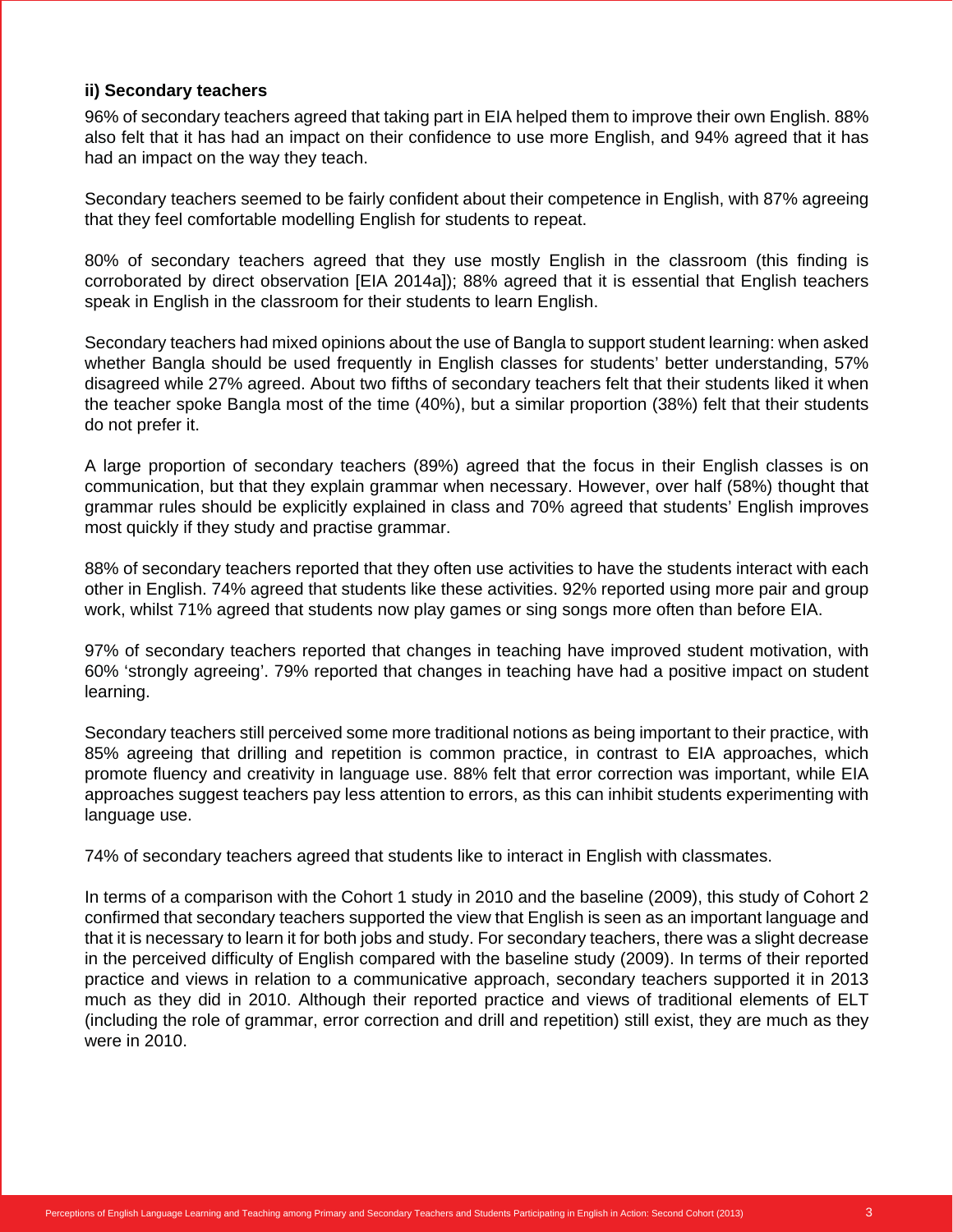## **iii) Comparison of teacher perceptions: Primary and secondary**

- Almost all teachers (99% primary; 96% secondary) reported that taking part in EIA is helping improve their own English.
- Most teachers (87% primary; 87% secondary) were comfortable in their competence to model English in the classroom.
- Most teachers (70% primary; 80% secondary) reported mostly using English in the classroom.
- Most teachers (87% primary; 89% secondary) said the focus of their lessons is on communication, with grammar being explained as required.
- Most teachers (89% primary; 88% secondary) reported often using activities to have students interact in English, though singing and playing games are more popular classroom activities for primary teachers than for secondary.
- Most teachers (99% primary; 97% secondary) reported improved student motivation as a result of changes to classroom practice.
- Over half of secondary teachers (58%) thought grammar rules should be explained explicitly and over two-thirds (70%) thought that students' English improves most quickly through grammar practice. Less than half of primary teachers (47%) thought that grammar rules should be explained explicitly, and similarly over two-thirds (70%) thought that students' English improves most quickly through grammar practice.
- Most teachers (95% primary; 85% secondary) reported they still commonly practise traditional techniques, such as drilling and repetition.

## *d) Key findings: Students*

## **i) Primary students**

Over half of primary students (64%) reported that their English teachers used English most of the time in their lessons. 69% reported they liked it when their teacher spoke Bangla most of the time.

The majority of the primary students reported regularly participating in classroom activities that are promoted in the EIA materials, such as talking in English with classmates, playing games and singing songs.

Most primary students reported that these kinds of activities, promoted by EIA, are enjoyable (interacting in English: 79%; games: 95%; songs: 93%).

Most also reported that more traditional activities were enjoyable, such as learning grammar rules (95%) and being corrected by the teacher (98%).

Most primary students liked learning English (99%). Almost all said that they liked learning English because it is important for them (96%), even if just under a third felt it was difficult to learn (32%).

There are no direct comparisons with Cohort 1 in terms of primary students' views of their teachers' practice and of their own learning of English, or with the 2009 baseline in terms of difficulty of learning English or its importance to them and to their future.

## **ii) Secondary students**

About a third of secondary students reported that their English teachers used English most of the time in their lessons (36%). Also, 37% reported that they prefer their teacher speaking Bangla to speaking English, which is a lot lower than in the previous study (61%). Most (69%) said that they liked to speak English in their English lessons.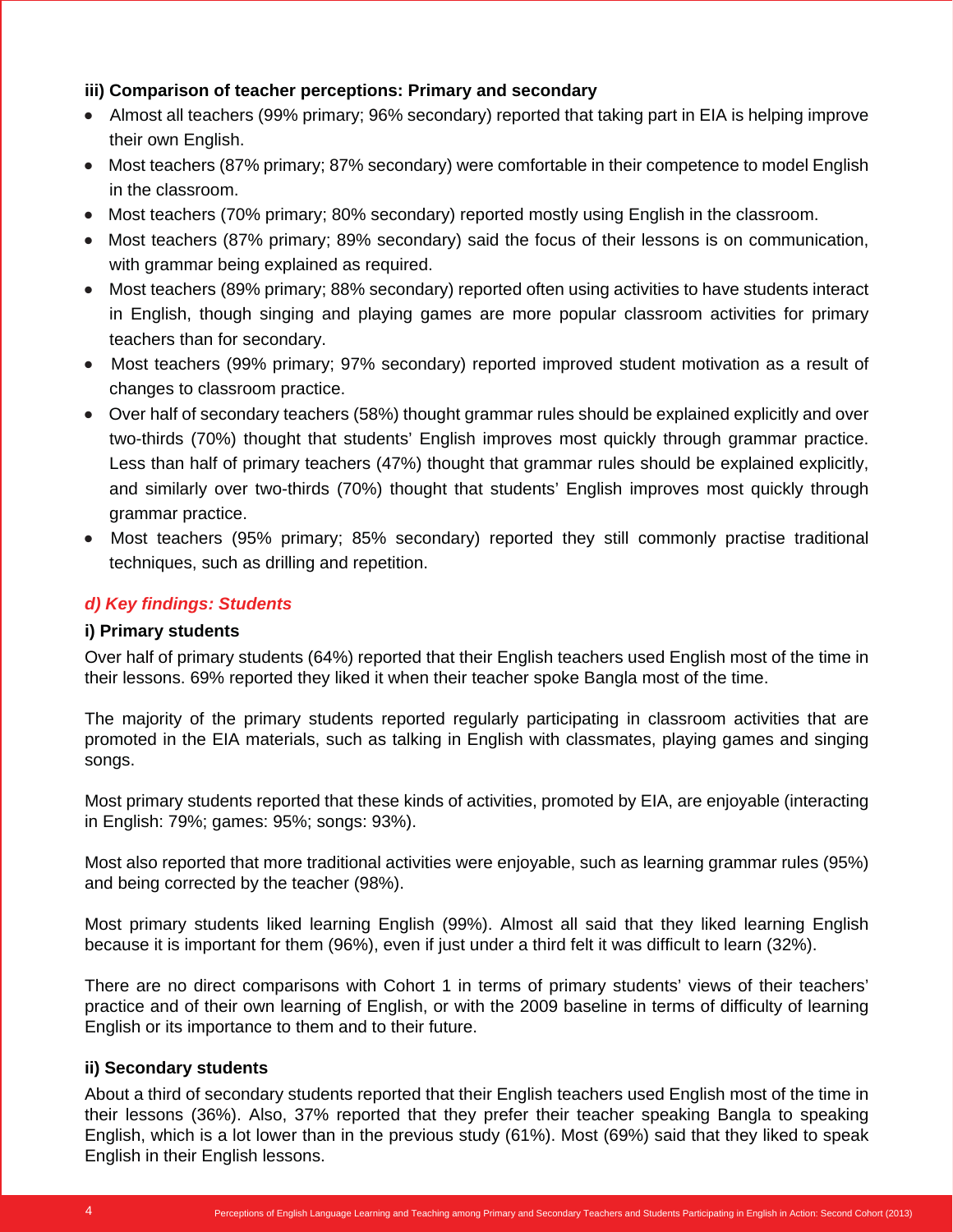Secondary students also reported participating in classroom activities that are promoted in the EIA materials, including speaking English with classmates (80%), but also playing and singing (though a lot less: 33%).

Secondary students reported speaking English with classmates to be an enjoyable aspect of their English lessons (82%); a minority reported playing and singing as enjoyable (35%).

Secondary students reported that some EIA teachers still carry out more traditional language learning activities in their English lessons, such as drilling, memorising grammar rules and correcting errors.

Secondary students also reported they enjoyed these traditional practices: the large majority (89%) believed that repeating teachers' sentences helps them learn English. 86% agreed that they liked learning grammar rules in English classes and two-thirds (69%) believed that learning English means learning grammar rules. The majority (95%) said that their English teachers should correct all errors and most liked it (93%).

Most secondary students reported having a strong motivation to learn English. 94% agreed that learning English is important in their life; 92% felt that English will help them find a good job and improve their income (74%). Students had mixed feelings about whether English was difficult to learn – a third (33%) felt it was, while 44% felt it wasn't.

In terms of a comparison with the Cohort 1 study in 2010 and the baseline (2009), this study of Cohort 2 confirmed that secondary students supported the view that English is seen as an important language and that it is necessary to learn it for both jobs and study. For secondary students, there is no difference in the perceived difficulty of English compared with the baseline study (2009). In terms of their reporting of their teachers' practice and their own views in relation to a communicative approach, secondary students show more support for some elements in .2013 - much as they did in 2010 - and less support for other elements. Although their reports of their teachers' practice and their own views of traditional elements of ELT (including the role of grammar, error correction and drill and repetition) still exist, they are generally less strong than in 2010.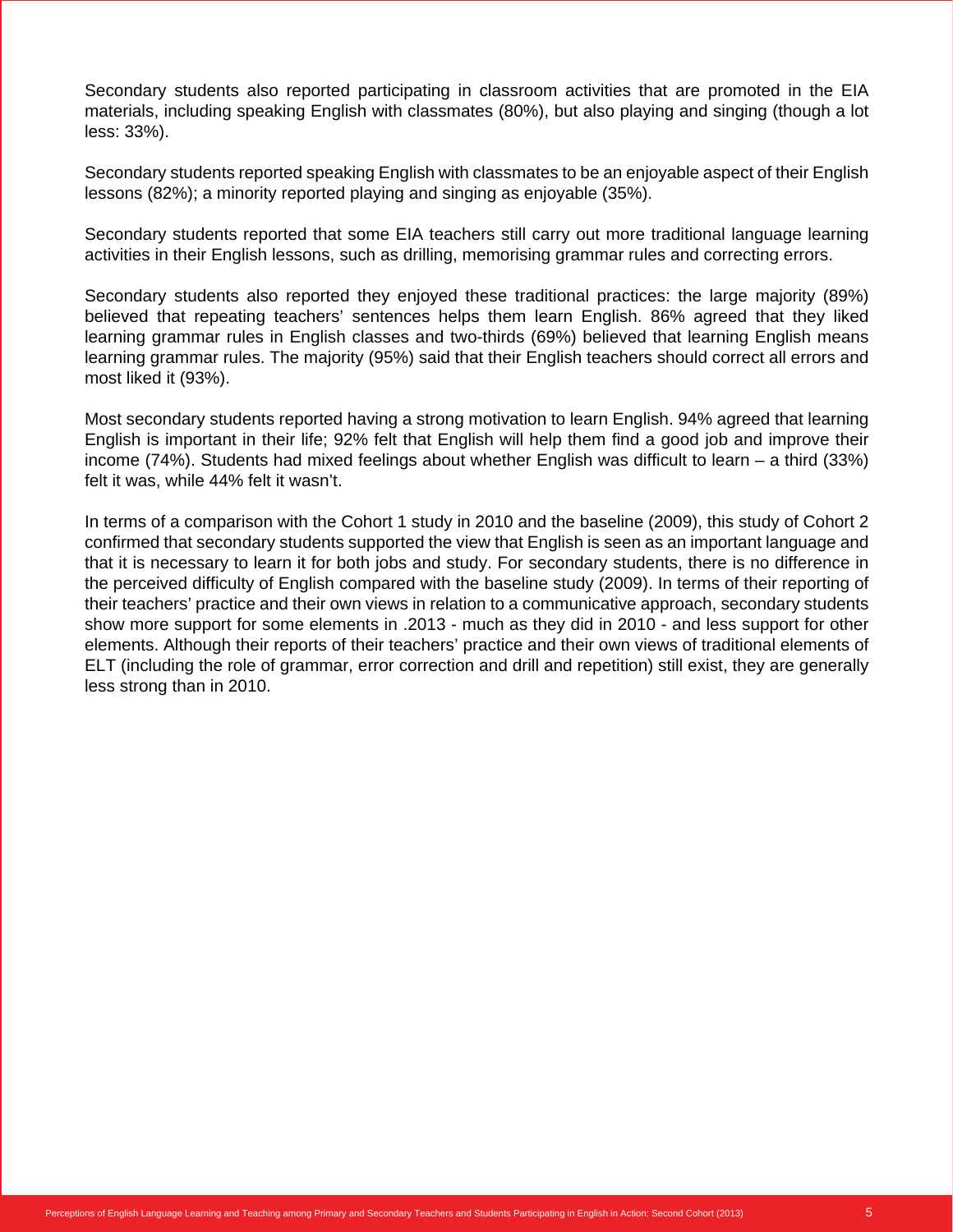# **Table of Contents**

| <b>EXECUTIVE SUMMARY</b>                                                         | 1              |
|----------------------------------------------------------------------------------|----------------|
| <b>TABLE OF CONTENTS</b>                                                         | 6              |
| LIST OF TABLES AND FIGURES                                                       | $\overline{7}$ |
| <b>ACRONYMS</b>                                                                  | $\overline{7}$ |
| 1. INTRODUCTION                                                                  | 8              |
| 2. METHODOLOGY                                                                   | 10             |
| 2.1 Study design                                                                 | 10             |
| 2.2 Instruments                                                                  | 10             |
| 2.3 Sample                                                                       | 13             |
| 2.4 Training and data collection                                                 | 14             |
| 2.5 Data management and analysis                                                 | 14             |
| 2.6 Validity and reliability                                                     | 15             |
| 2.7 Limitations                                                                  | 15             |
| 3. FINDINGS: PRIMARY AND SECONDARY TEACHERS                                      | 17             |
| 3.1 Primary teachers                                                             | 17             |
| 3.2 Secondary teachers                                                           | 28             |
| 4. FINDINGS: PRIMARY AND SECONDARY STUDENTS                                      | 39             |
| 4.1 Primary students                                                             | 39             |
| 4.2 Secondary students                                                           | 42             |
| 4.3 Conclusions from the study on students                                       | 53             |
| 5 COMPARISON WITH BASELINE STUDIES (2009) AND COHORT 1 STUDY (2010)              | 54             |
| <b>6. DISCUSSION</b>                                                             | 55             |
| 6.1 Traditional and communicative practices                                      | 55             |
| 6.2 Perceived effectiveness of EIA                                               | 56             |
| 6.3 Beliefs about English language learning                                      | 57             |
| <b>REFERENCES</b>                                                                | 58             |
| <b>APPENDICES</b>                                                                | 61             |
| Appendix 1: Teacher questionnaire (primary and secondary)                        | 61             |
| Appendix 2: Student interview survey (primary)                                   | 66             |
| Appendix 3: Student questionnaire (secondary)                                    | 67             |
| Appendix 4: EIA sample size design                                               | 70             |
| Appendix 5: Detailed sample strategy                                             | 71             |
| Appendix 6: Sample and population descriptions – teachers and students           | 72             |
| Appendix 7: Guidance notes for administering the teacher questionnaire           | 75             |
| Appendix 8: Guidance notes for administering primary student survey              | 77             |
| Appendix 9: Guidance for administering secondary student questionnaire           | 79             |
| Appendix 10: Questtionnaire findings: primary teachers and primary head teachers | 81             |
| Appendix 11: Questionnaire findings: secondary teachers                          | 91             |
| Appendix 12: Survey findings: primary students                                   | 102            |
| Appendix 13: Questionnaire findings: secondary students                          | 103            |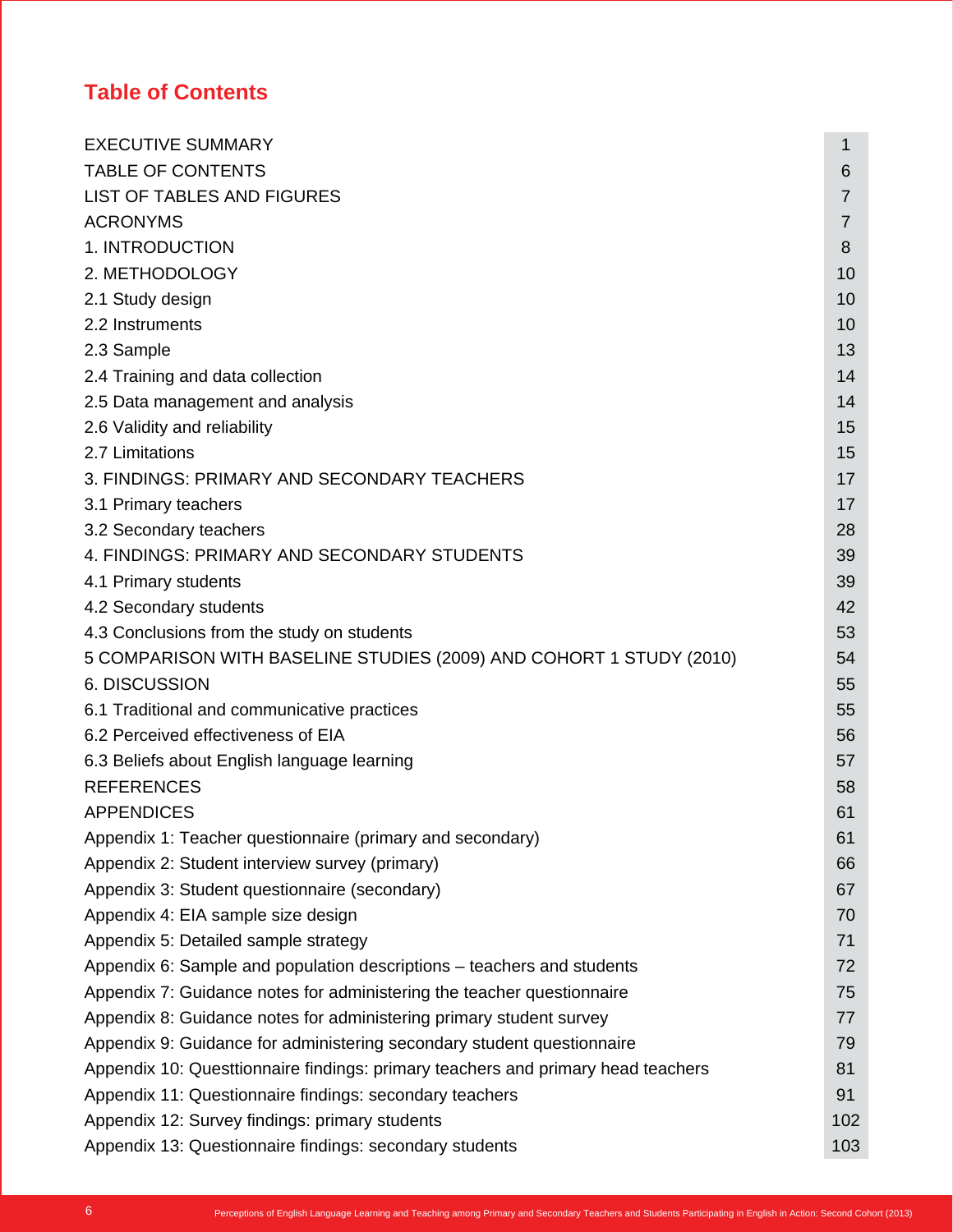## **List of tables and figures**

|                 | Table 1: Comparative sample sizes of Cohort 1 and 2 studies of perceptions (2010 & 2013 respectively)                                           | 13 |
|-----------------|-------------------------------------------------------------------------------------------------------------------------------------------------|----|
|                 | Figure 1: Teachers' perceptions of their use of Bangla in the classroom (Cohorts 1 & 2)                                                         | 18 |
|                 | Figure 2: Primary teachers' views of the explicit teaching of grammar rules (Cohorts 1 & 2)                                                     | 20 |
|                 | Figure 3: Primary teachers' views about the importance of avoiding making errors (Cohorts 1 & 2)                                                | 21 |
|                 | Figure 4: Primary teachers' views on whether students like Bangla to be used in the English class (Cohorts 1 & 2)                               | 23 |
|                 | Figure 5: Primary teachers' views on the use of Bangla in an English class (Cohorts 1 & 2)                                                      | 24 |
|                 | Figure 6: Primary teachers' views of the importance of English in Bangladesh (Q46a) Cohort 1 and baseline (%)                                   | 26 |
|                 | Figure 7: Primary teachers' perceptions of the difficulty of learning English (Q46b), Cohort 2 v 2009 baseline)                                 | 27 |
|                 | Figure 8: Secondary teachers' perceptions of their use of grammar in the classroom (Cohorts 1 & 2)                                              | 28 |
|                 | Figure 9: Secondary teachers' perceptions of the role of grammar in learning English (Cohorts 1 & 2)                                            | 30 |
|                 | Figure 10: Secondary teachers' perceptions of the use of Bangla in English classes (Cohorts 1 & 2)                                              | 31 |
|                 | Figure 11: Secondary teachers' perceptions on the importance of avoiding making errors in learning English<br>(Cohorts 1 & 2)                   | 32 |
|                 | Figure 12: Secondary teachers' beliefs about the role of pronunciation in learning English (Cohorts 1 & 2)                                      | 35 |
|                 | Figure 13: Secondary teachers' perceptions of the obstacles to implementing EIA (Cohort 2, 2013)                                                | 37 |
|                 | Figure 14: Secondary teachers' views of the importance of English (Q46b) for Cohort 2 2013, and baseline, 2009 (%)                              | 38 |
|                 | Figure 15: Secondary teachers' views of the extent of difficulty in learning English (Q36b) for Cohort 2<br>2013 and 2009 baseline (%)          | 38 |
|                 | Figure 16: Primary students' views about learning English and its importance (Cohort 2, 2013)                                                   | 41 |
|                 | Figure 17: Primary students' percentage ratings of the difficulty of learning English in the baseline study<br>(EIA 2009c: 48)                  | 42 |
|                 | Figure 18: Secondary students' views about whether the teacher usually speaks Bangla in the English class<br>(Cohorts $1 & 2$ )                 | 44 |
|                 | Figure 19: Secondary students' views on liking the teacher speaking Bangla in English classes (Cohorts 1 & 2)                                   | 45 |
|                 | (Cohorts 1 & 2): Secondary students' views on the role of Bangla in helping them understand (Cohorts 1 & 2)                                     | 47 |
|                 | Figure 21: Secondary students' views on liking singing and playing in English classes (Cohorts 1 & 2)                                           | 49 |
|                 | Figure 22: Secondary students' views on the importance of English in Bangladesh (Cohort 2, 2013, and baseline, 2009)                            | 50 |
|                 | Figure 23: Secondary students' views on the statement 'English is difficult to learn' (Q25)                                                     | 51 |
|                 | Figure 24: Secondary students' views of the extent to which they think English is difficult to learn (%)<br>(Cohort 2, 2013 and baseline, 2009) | 52 |
|                 | Table 2: Upazilas in which fieldwork was conducted                                                                                              | 71 |
| <b>Acronyms</b> |                                                                                                                                                 |    |
| AT              | assistant teacher                                                                                                                               |    |
| CDI             | composite deprivation index                                                                                                                     |    |

- 
- CLT communicative language teaching
- CM cluster meeting
- EIA English in Action
- EL English language
- ELT English language teaching
- HT head teacher
- IER Institute of Education and Research, University of Dhaka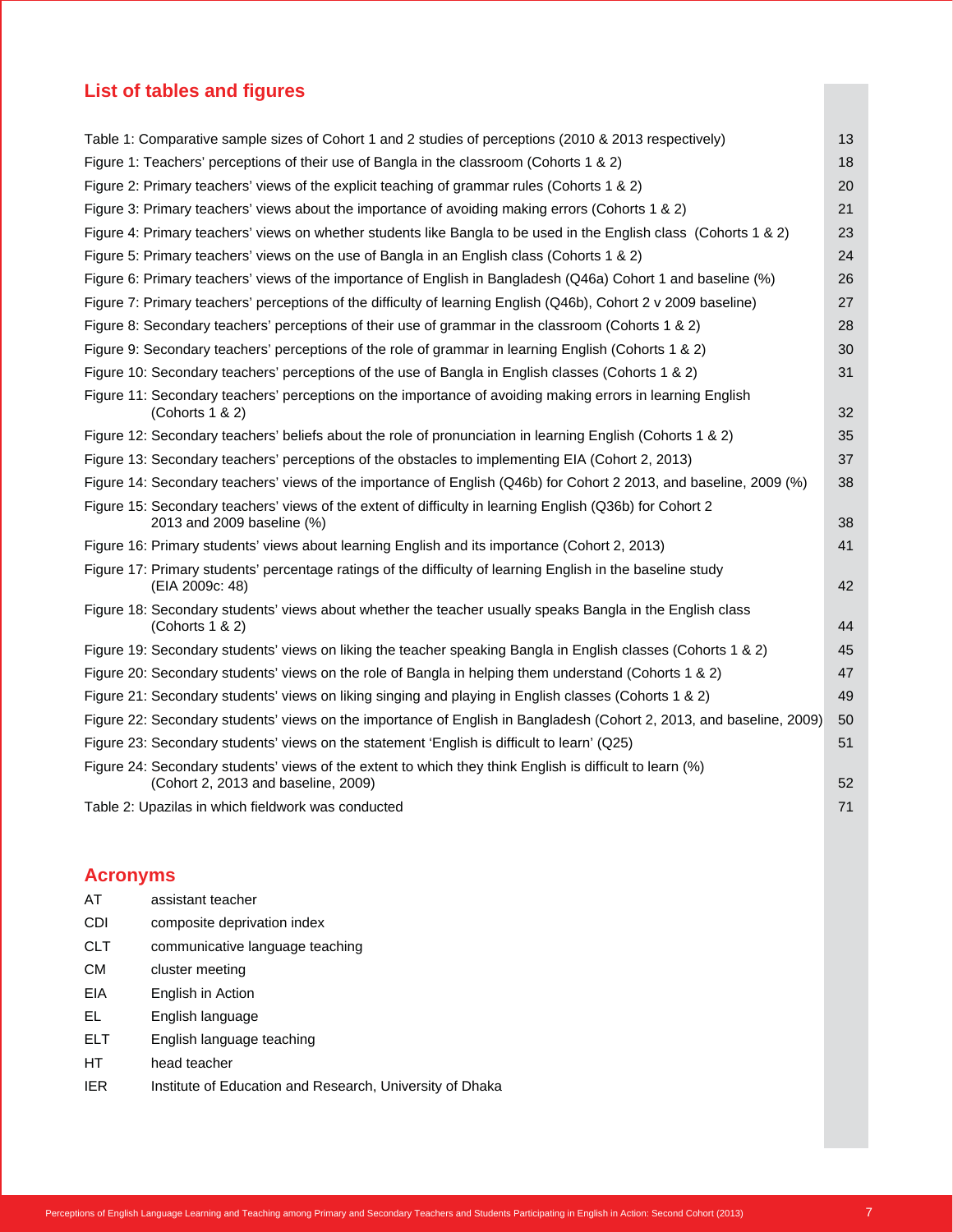## **1. Introduction**

The purpose of the 2013 Perceptions Study was to explore teachers' and students' perceptions of English language (EL) learning and English in Action (EIA) for those teachers and students taking part in EIA's second intervention (Cohort 2). The perceptions studied are different for teachers and students:

- 1. For primary and secondary teachers:
	- Perceptions of their practices in teaching English;
	- Attitudes to the communicative language teaching (CLT) approaches being promoted through EIA;
	- Perceptions of their students' responses to these approaches;
	- Their opinions of the general usefulness of the EIA programme.
- 2. For primary and secondary students:
	- Current experience in English lessons in EIA intervention schools;
	- Their perceptions and attitudes to the English language and regarding its learning.

The first such study of teachers' and students' perceptions took place in February–March 2010 (EIA 2011), 4–6 months after the launch of the EIA pilot intervention (Cohort 1) in primary and secondary schools. Following the pilot intervention, in 2012 the EIA programme scaled up its implementation with a cohort of 4,368 teachers and an estimated 887,000 students (Cohort 2: 2012–13). Thus it is important to know if EIA has been able to repeat the positive perceptions from the less demanding pilot conditions. While students and teachers in Cohort 2 underwent essentially the same programme as those of 2010-11 (Cohort 1), they were greater in number. To enable this increase in scale for Cohort 2, the EIA programme was delivered through a more decentralised model, with much less direct contact with national or international English language teaching (ELT) experts, a greater embedding of expertise within teacher development materials (especially video), and a greater dependence upon localised peer support (i.e. locally recruited teachers trained to facilitate cluster meetings [CMs]).

Several studies undertaken in other contexts have looked into teachers' perceptions of the implementation of CLT, both through national initiatives and through international aid projects (de Segovia and Hardison 2008, Li 1998, Savignon and Wang 2003). Such studies have found that resistance to, or misunderstanding of, CLT practices can be a major barrier to educational change. They have also identified a mismatch between teachers' expressed attitudes to CLT and their actual classroom practices. Moreover, previous research in Bangladesh has found that many teachers do not believe that CLT can be effectively applied in the classroom settings of the rural schools, thus implying a set of ingrained beliefs that influence teachers' attitudes and behaviour in classroom (Rahman et al. 2006). With this research in mind, the first part of this study (on teachers) was undertaken in an attempt to understand whether teachers' practices and beliefs align, and if not, what CLT practices they may misunderstand or express resistance to. Further to this, this study was also undertaken to see whether teachers' perceptions and students' perceptions align, and whether teachers' views of their students' perceptions and their students' actual perceptions align.

It is important to see this particular study as part of a set which includes two other studies where samples of teachers and students of Cohort 2 are investigated to determine teachers classroom practice and the EL competence of teachers and students (EAI 2014a & b). In addition to these separate reports, there are additional elements:

An overview of the three reports will be undertaken to see whether there are apparent connections among the findings based on what is known from the implementation;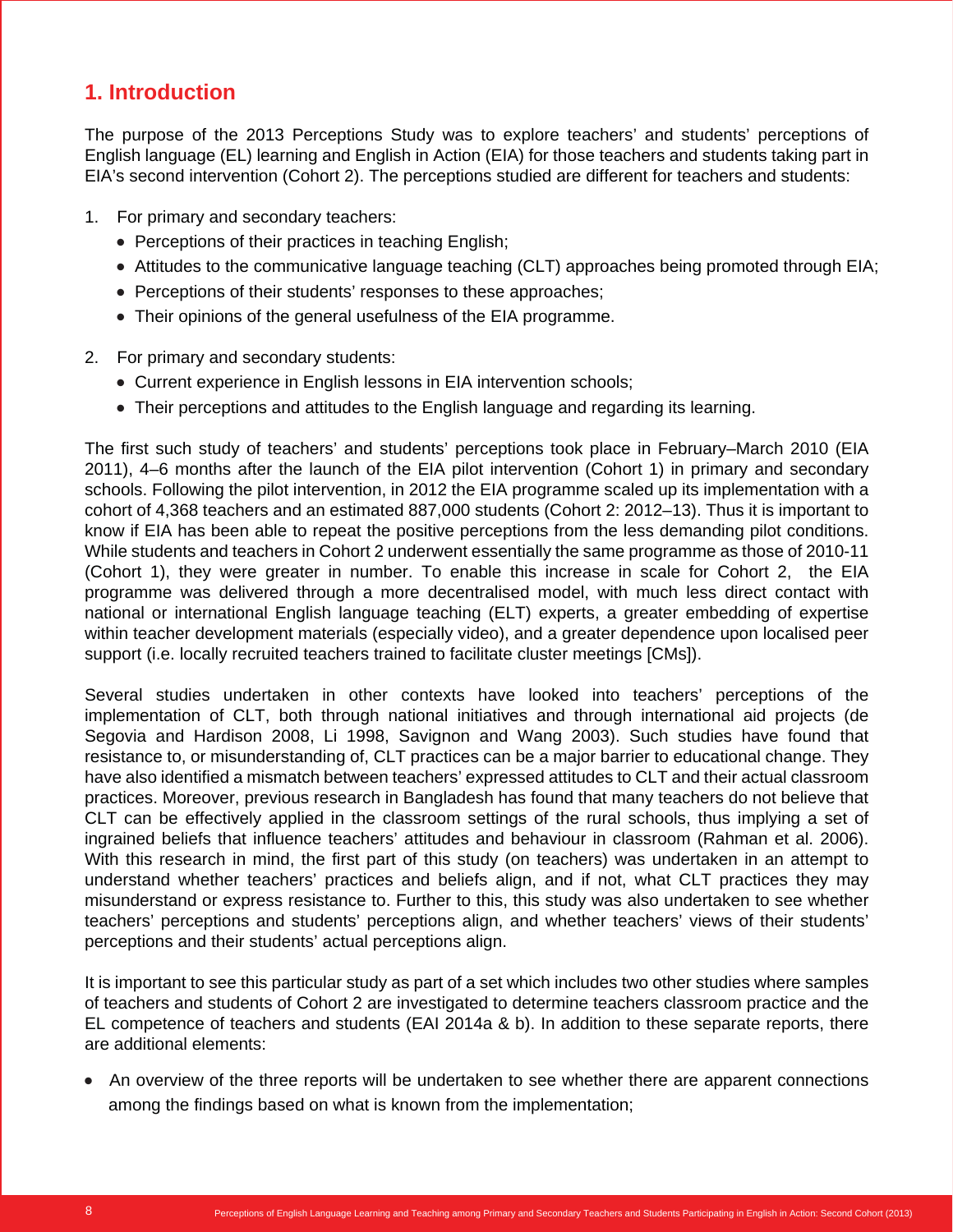Within the samples of the three studies are overlapping subjects that will enable data on teachers perceptions, classroom behaviour and EL competence to be related to students perceptions and EL competence.

These two elements will be the subject of a further report (EIA 2014c). The aim of these elements is to provide evidence on the relationships among the important variables that are likely to lead to improvements in student EL competence.

In addition to being a repeat of the 2010 Perceptions Study, this Cohort 2 study sheds further light on issues examined in Baseline Study 2 (EIA 2009c), carried out in 2009 on representative samples of teachers and students in Bangladesh, prior to the EIA intervention. Although this is not used as a general baseline for the views of teachers and students (because it had a more general purpose to enable planning for EIA), there are two elements related to motivation to study English and its perceived difficulty to learn that were compared to see whether the EIA intervention has changed views on these two issues.

#### *Study of teachers*

The first part of the study (reported in *Section 3*) explored primary and secondary teachers' perceptions of their practices in teaching English, their attitudes to the CLT approaches being promoted through EIA, their perceptions of their students' responses to these approaches, as well as their opinions of the general usefulness of the EIA programme. The study also explored teachers' perceptions of their own English language improvement, as well as their students' EL improvement through participation in the EIA programme.

## *Study of students*

The study on teachers was carried out in tandem with that on students. This second part of the study (reported in *Section 4*) explored primary and secondary students' current experience in English lessons in EIA intervention schools, as well as their perceptions and attitudes regarding EL and its learning.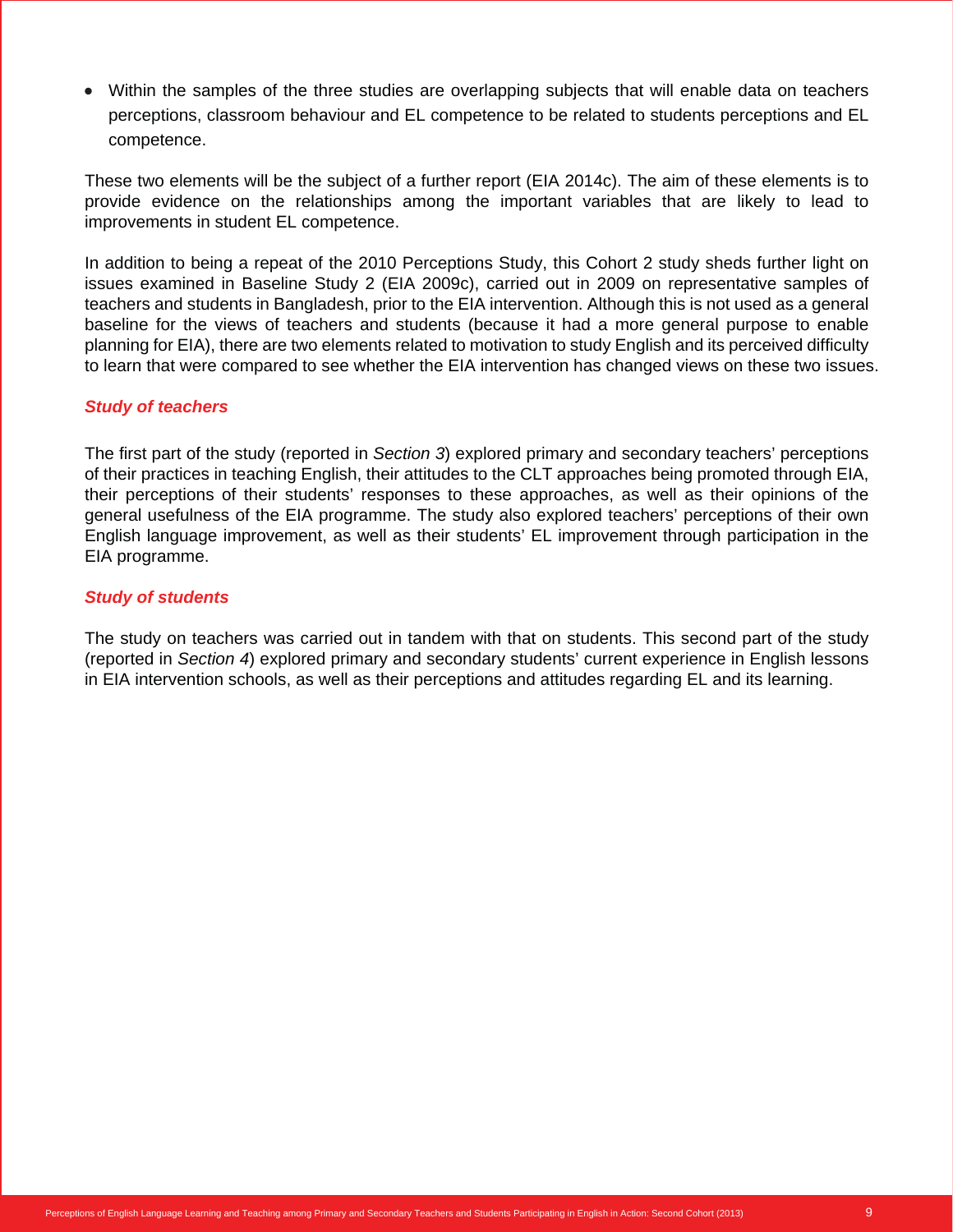## **2. Methodology**

## *2.1 Study design*

As indicated in the *Introduction*, the intention was to compare the perceptions of students and teachers in the pilot (Cohort 1) with those in Cohort 2, to determine if these perceptions are similar. Both studies were undertaken after the intervention had started; in the case of Cohort 1, this was 4–6 months after the start, whereas for Cohort 2 it was 12 months. Putting this difference aside for the moment, the design of this study is effectively to compare two treatments on the various elements of perceptions that are important to EL teaching and learning. For teachers, the study explored their:

- $\bullet$  Perceptions of their practices in teaching English;
- $\bullet$  Attitudes to the communicative language teaching (CLT) approaches being promoted through EIA;
- Perceptions of their students' responses to these approaches;
- Their opinions of the general usefulness of the EIA programme.

For students, the study explored their:

- current experience in English lessons in EIA intervention schools;
- perceptions and attitudes to the EL and regarding its learning.

The basic research question being answered is thus:

• To what extent has the programme been successful in repeating the mid-intervention perceptions of students and teachers seen in Cohort 1, at the much larger scale of Cohort 2?

The first study (2010) combined quantitative and qualitative approaches, as it was the first time any such study had been undertaken of those who had been involved in EIA. Like the first study, this second study used a large-scale quantitative approach, so that comparisons could be made between the perceptions of the two cohorts. The concern of this current study was less with 'measuring' any changes in perceptions from the first study, than with ascertaining whether there were any statistically significant differences, and how student and teacher views might relate differently.

The fact that teachers and students have been involved in the two studies for different lengths of time (4–6 as opposed to 12 months), may have an effect on the comparison, and thus suitable cautions are noted as appropriate in considering reported differences.

## *2.2 Instruments*

Data on teacher and secondary student perceptions were collected via a structured self-completion questionnaire. Data on primary student perceptions were collected via a structured survey interview, administered one-to-one by a trained local researcher. Self-completion questionnaires were not administered to primary students, as it was deemed inappropriate given their age.

Questionnaires are commonly used in language learning research to investigate beliefs and motivation in relation to classroom instruction from a large number of participants (Mackey and Gass 2005). The questionnaires used in this study were modified versions of a questionnaire designed by Savignon and Wang (2003), which investigated teacher and student perceptions of CLT practices. The EIA team adapted this for use with EIA teachers and students for the pilot cohort in 2010, and the teacher and secondary student questionnaires used for this study were essentially the same in content as those used previously, to enable direct comparison between the 2010 and 2013 studies. Small changes were made to the questionnaires; for example, to the wording and order of items, to aid clarity and comprehension for the reader. The primary student interview survey was newly designed for the study (Self-completion questionnaires were not used in the 2010 perception study for primary students), as these were not deemed appropriate for students to complete given their age.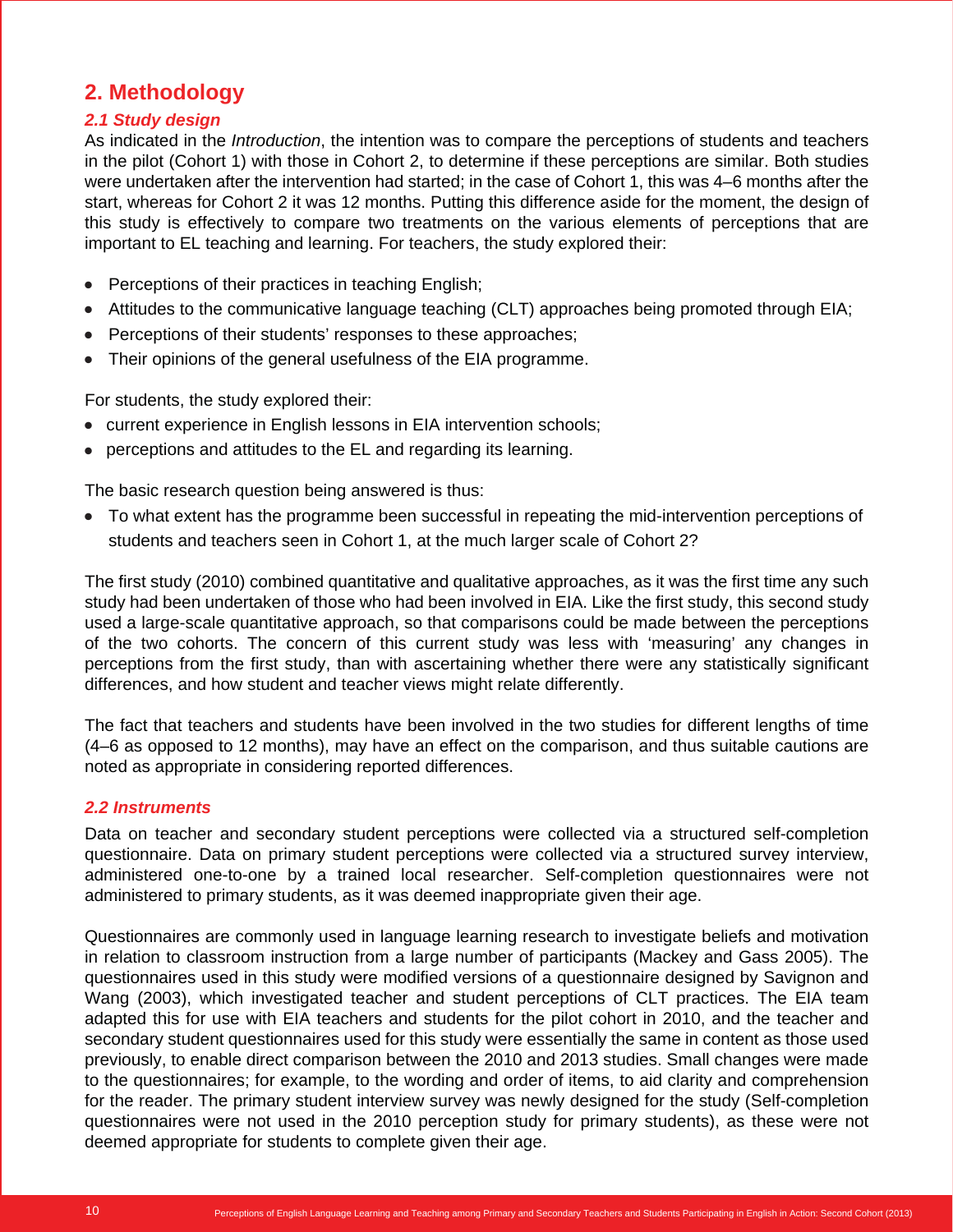Note, many questions asked of secondary students, and some of those asked of the primary students, were similar to those asked of teachers. This was in order to compare teachers' and students' views on the same topics.

The teacher questionnaire, secondary student questionnaire and primary student interview survey were designed and developed in English, and translated into Bangla by the EIA Materials Development Team. Translation of the instruments was reviewed by the EIA Research, Monitoring and Evaluation Team before use to check meaning and clarity. The instruments were also piloted before use to check understanding.

## **2.2.1 Teacher questionnaire**

The teacher questionnaire (see *Appendix 1*) comprised 46 items. Most were formulated as statements about English language teaching and learning. Respondents were asked to respond to these statements using a Likert scale from 1 to 5:

1 (strongly disagree) – 2 (disagree) – 3 (neutral) – 4 (agree) – 5 (strongly agree)

The questionnaire was organised into six sections:

- 1. Identifying information: Personal/demographic information name, gender, age, class, highest qualification, school name, name of local administrative area (i.e. thana/upazila), division.
- 2. My English language teaching practice: 12 statements addressing teachers' beliefs about: grammar-focused and meaning-focused instruction; error correction; common English language teaching (ELT) practices; teachers' and students' language preferences, use in the classroom and pronunciation. Statements also addressed levels of confidence in implementing CLT practices.
- 3. English language teaching and my students: Eight statements addressing teachers' beliefs about their students' perceptions of grammar-focused and meaning-focused instruction, and error correction and common ELT practices. Teachers' beliefs about their students' preference for language choice in the classroom were also addressed.
- 4. My beliefs about learning English: 17 statements addressing teachers' beliefs about ELT in general, the role of the teacher, and the importance of various practices. Statements also addressed beliefs about pronunciation, and the importance of English as a language and of English language learning in Bangladesh.
- 5. My beliefs about the effectiveness of EIA: Seven statements addressing teachers' beliefs about the usefulness of the EIA programme for changing their classroom practice, improving their own competence and confidence in using English, and the impact of the programme on their students' learning. Here respondents were also asked to respond to an item comprising a series of sub-statements on different obstacles faced in the classroom, using a five-point Likert scale from 'not an obstacle' (1) to 'major obstacle' (5).
- 6. Importance of English/difficulty of learning English: A single item comprising two questions asking about the extent to which English: a) is important in Bangladesh, and b) is difficult to learn. Respondents showed their preference using a five-point Likert scale by choosing from 'not at all', 'not very much', 'moderately', 'quite a lot' or 'very much'.

Note, the same questionnaire was administered to both primary and secondary teachers.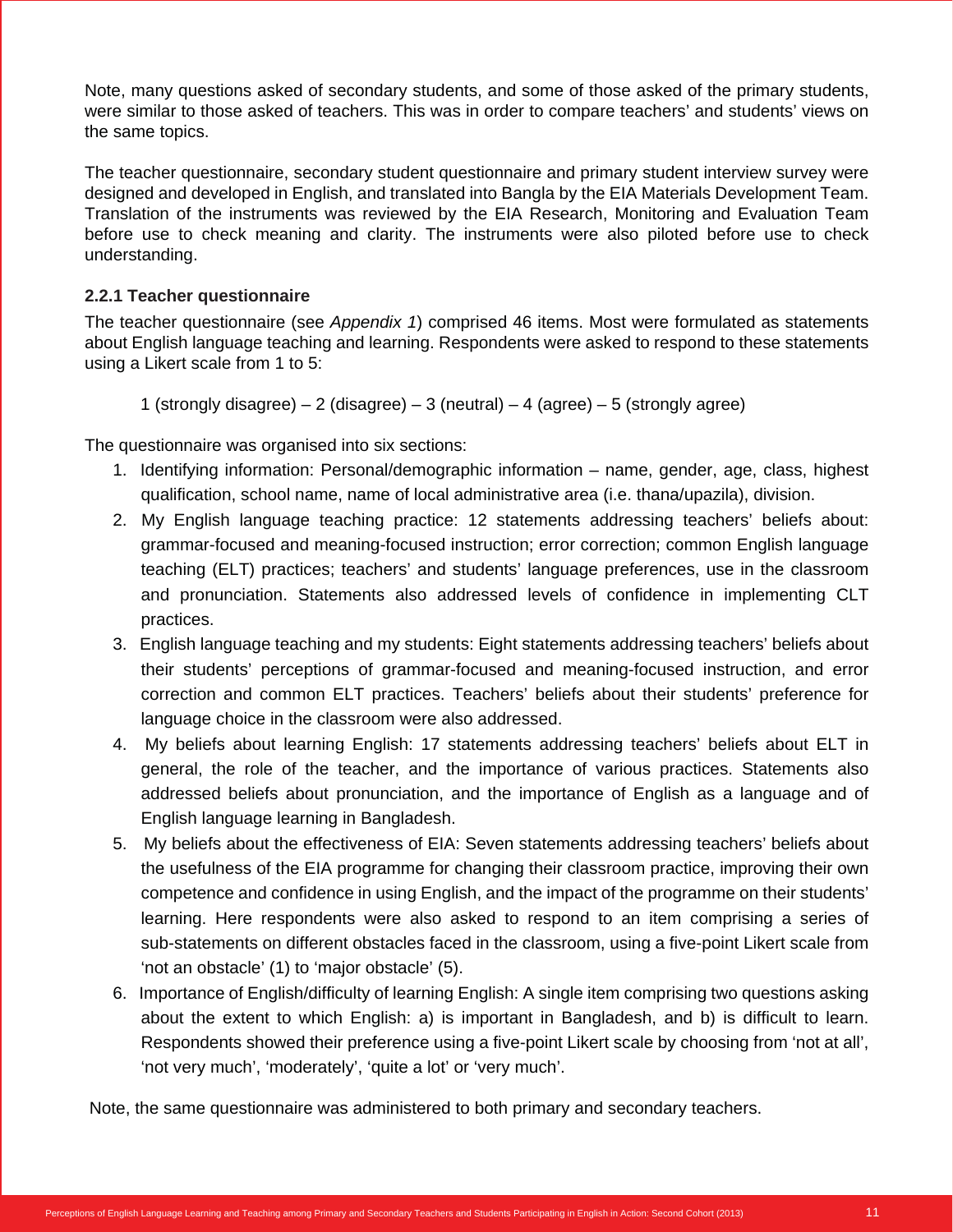## **2.2.2 Secondary student questionnaire**

The secondary student questionnaire (see *Appendix 3*) comprised 30 items. Like the teacher questionnaire, the items were formulated as statements about English language teaching and learning and respondents were asked to respond to the statements using a Likert scale from 1 to 5:

1 (strongly disagree) – 2 (disagree) – 3 (neutral) – 4 (agree) – 5 (strongly agree)

The questionnaire was organised into five sections:

- 1. Identifying information: Personal demographic/information student name, gender, age, class number, school name, teacher's name.
- 2. English in my class: Seven statements addressing students' perceptions of their teacher's practice – for example, whether this is grammar focused, whether the teacher employs pair and group work, whether the teacher uses songs and games in class, and so on.
- 3. Learning English and me: What I like/what I don't like: Seven statements addressing students' attitudes to their teacher's practices – for example, whether they enjoyed lessons on grammar, participating in pair or group work, or singing or playing games in class.
- 4. What learning English means to me: 15 statements addressing students' beliefs about ELT in general, the role of the teacher, and the importance of various practices. Statements also addressed beliefs about the importance of English as a language to students.
- 5. Importance of English/difficulty of learning English: An item comprising two questions asking about the extent to which English: a) is important in Bangladesh and, b) is difficult to learn. Respondents showed their preference by choosing from 'not at all', 'not very much', 'moderately', 'quite a lot' or 'very much'.

## **2.2.3 Primary student survey interview**

Primary students' views were collected via survey interview administered by a trained local researcher, as self-completion questionnaires were deemed not appropriate given the age of the respondents. Indeed, self-completion questionnaires are not recommended for children under 12 years old unless a high level of support is provided (Shaw et al. 2011). Survey interviews were regarded as a more effective method for eliciting the views of young children, as the researcher can explain questions if required, or rephrase them to clarify meaning and record the responses accurately. Furthermore, it is unlikely that the self-completion format of a questionnaire would be fully comprehensible to young students.

The primary student survey interview (see *Appendix 2*) comprised just nine items. The questions asked of the students were simple and required the researcher to record a response of 'yes' or 'no'.

The interview survey was organised into two sections:

- 1. Identifying information: Personal demographic information name of student, gender, age, class number, school name, teacher name, class number.
- 2. Questions about learning English: preferences regarding: learning English; importance of English; difficulty of learning English; spoken English in class; correcting errors; grammar rules; playing games; singing songs.

The primary student survey interview responses were recorded on the interview schedule by the researcher when administering the interview.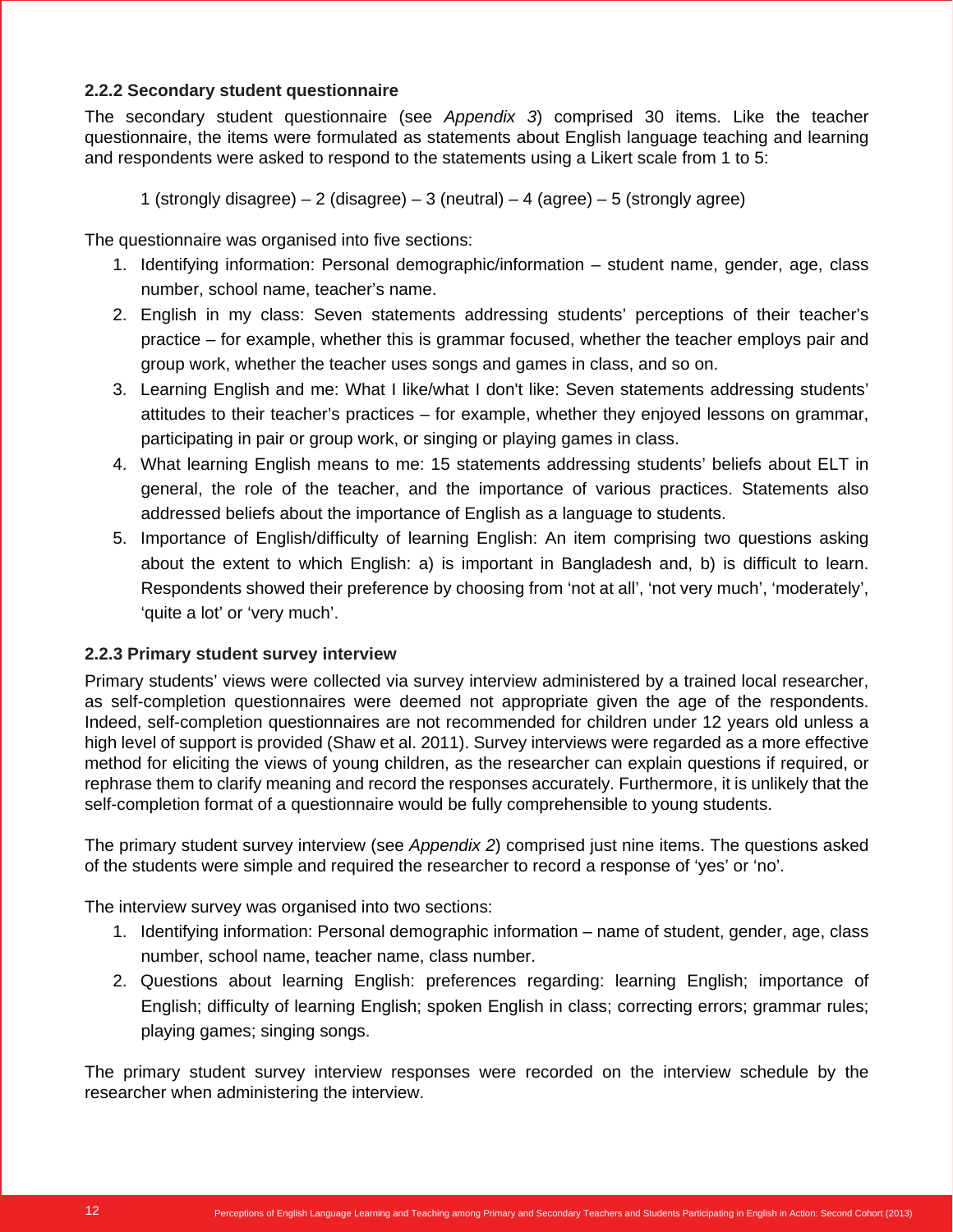## *2.3 Sample*

4,368 teachers and approximately 887,000 students participated in the EIA's 2012 cohort (Cohort 2). Of these, there were 1,802 primary teachers, 900 primary head teachers (HTs), 1,666 secondary teachers, and approximately 195,000 primary students and 692,000 secondary students. This study was designed to reach 8% of the EIA teacher population of Cohort 2.

A minimum sample size was determined through power analysis, conducted to ensure the sample was sufficiently large to enable statistically valid comparisons between the 2010 and 2013 studies (see Appendix 4). The analysis suggested a sample size of 561 teachers<sup>3</sup>, 309 secondary students and 362 primary students.

A sample was designed to cover six divisions (14 upazilas within these) in which EIA worked in Government schools in Cohort 2. The sample plan was to administer: the teacher questionnaire to 549 teachers (399 primary teachers and HTs, 150 secondary teachers); the secondary student questionnaire to 390 students (13 classes of 30 students); the primary student survey interview to 364 students (14 students from 26 classes).

A multi-layer stratified sampling strategy was used, randomly sampling where possible. The process began by selecting upazilas, then clusters, then schools<sup>4</sup> (see Appendix 5 for details).

Owing to difficulties in the field (see below), a few small changes were made to the fieldwork plan, resulting in a slightly smaller teacher sample. The final sample achieved was: 535 teachers of which 269 primary teachers<sup>5</sup>, 123 primary HTs and 143 secondary teachers; 457 secondary students and 374 primary students.

In terms of the teacher sample, three-fifths (59%) of primary teachers and primary HTs were female, while the majority of secondary teachers (77%) were male. The spread of participating teachers across the divisions was about equal, except Dhaka, where more data was collected: Chittagong 14%; Dhaka 23%; Khulna: 16%; Rajshahi 16%; Rangpur 15% and Sylhet 16%. Most teachers (53%) were from rural areas, broadly in keeping with the proportion of Cohort 2 teachers from rural areas (62%).

Like the teacher sample, three-fifths (59%) of both the primary student and secondary student sample were female. Most (65%) participating secondary students were from rural areas, while half (49%) of primary students were. Both student samples were made up of students from across the six divisions. (See *Appendix 6* for more details).

Table 1 compares these sample sizes with those of the 2010 study (in terms of quantitative elements only).

| Study | Primary<br>teachers | Secondary<br>teachers | Secondary<br>students | Primary<br>students |
|-------|---------------------|-----------------------|-----------------------|---------------------|
| 2010  | 103                 | 49                    | 1,693                 | N/A                 |
| 2013  | 269 (+ 123 HTs) 143 |                       | 457                   | 374                 |

*Table 1: Comparative sample sizes of Cohort 1 and 2 studies of perceptions (2010 & 2013 respectively)6*

3 No split available between primary and secondary.

4 Note that the same schools were selected for both this EIA perceptions study and the classroom practice study (EIA 2014a); and there was also sample crossover with the EIA ELcompetence study (EIA 2014b).

<sup>5</sup> Usually referred to as assistant teachers, but in the findings of this study, primary teachers include head teachers.

<sup>&</sup>lt;sup>6</sup> In the first study (Cohort 1), primary and secondary students took part in focus discussion groups so there are no comparative data.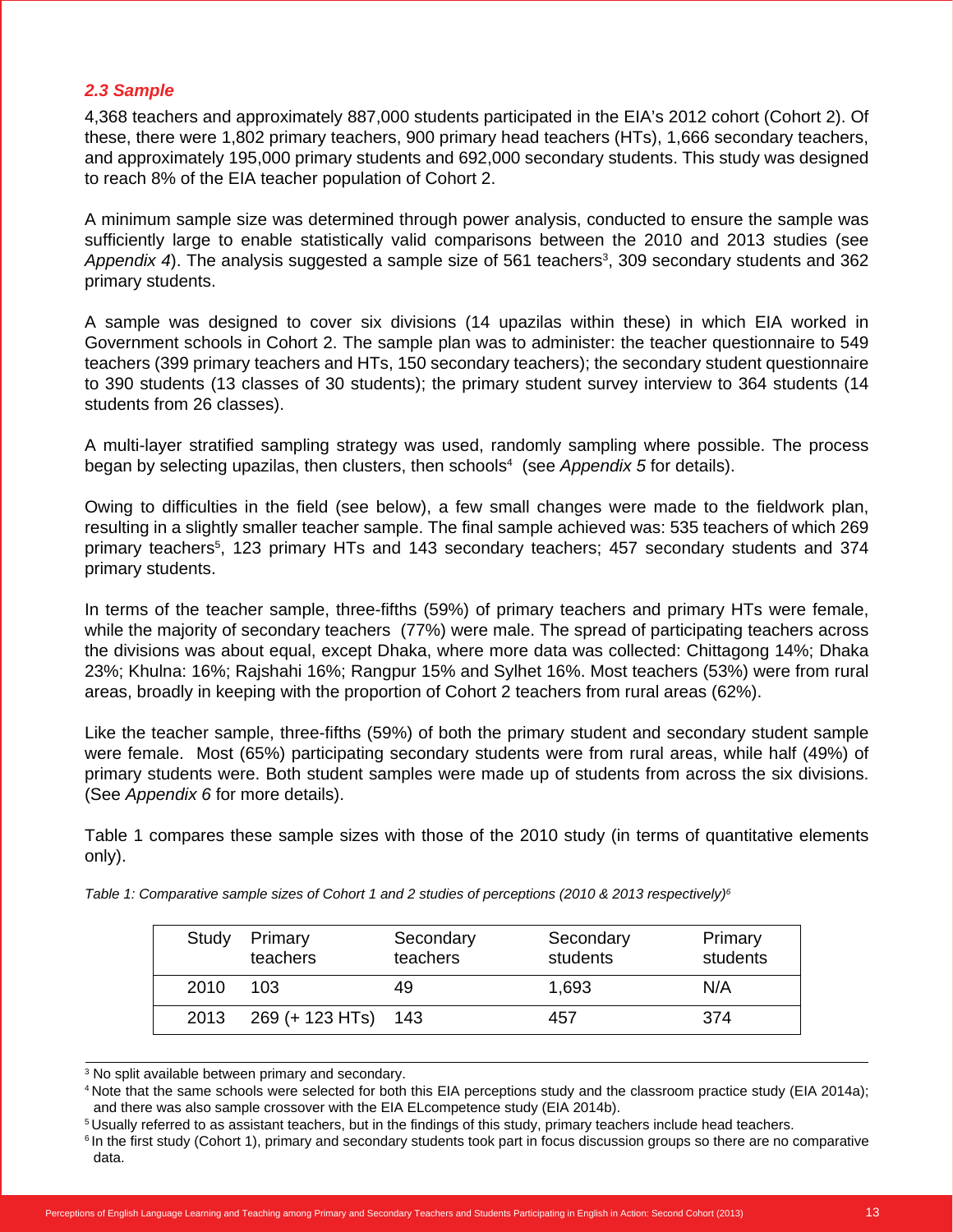## *2.4 Training and data collection*

A total of 13 researchers from the Institute of Education and Research (IER), University of Dhaka, undertook the data collection. Three separate sessions were held with them to train, orient and debrief them – a five-day training workshop and a one-day pre-fieldwork briefing; and a post-fieldwork workshop.

The five-day workshop introduced the researchers to the study (and the study of classroom practice, which they would carry out at the same time), and oriented them to the instruments and what was required by the research (see the guidance material, *Appendices 7–9*). This included familiarising them with the previous study of perceptions (2010), briefing them on the current study in terms of the instrument, sample size, and so on; and trialling the survey interview with primary students in a school. The workshop also involved reflecting on practising the survey interviews with primary students to identify the issues experienced and discussing how to overcome them. During the pre-fieldwork briefing, researchers were allocated to upazilas and provided with a list of schools and teachers for that upazila. A fieldwork timetable was also agreed and queries answered.

The post-fieldwork workshop involved a debriefing/reflection to discuss experiences and identify issues (and also to input the data from the classroom practice study; EIA 2014a).

As noted earlier, the research was carried out during September and October 2013 by the researchers in a sample of schools across six divisions of Bangladesh.

#### **2.4.1 Ethical issues**

As part of the normal ethical procedures adhered to by EIA, prior permission was obtained from the HT, the teacher and the students. The IER researchers negotiated access to schools directly. Before conducting research in a particular school, the researchers had a brief meeting with the school's HT to outline the study (and the classroom practice study), indicate what the data collection would entail, gain permissions and answer questions in order to gain consent (this was in keeping with standard guidelines: BERA 2011). Local education managers were also informed about the research taking place in their area.

For the teachers and secondary students taking part in the study, their written consent was gained through the questionnaire itself.<sup>7</sup> For primary students, each was asked for their verbal consent to be involved in the study, and their teacher's consent for them to take part was also gained.

All information is held under strict confidentiality within the EIA project and respondents are anonymous in this report.

#### *2.5 Data management and analysis*

The questionnaire and interview data were inputted by data entry operators into a Microsoft Excel spreadhseet from paper instruments after the fieldwork. Three different datasets – one for teachers, one for secondary students and one for primary students – were then compiled. Random checks were carried out on the data to identify miscoding and other errors.

The data collected were analysed descriptively using SPSS. In particular, frequency counts were used to consider trends of perceptions. As most of the questions required an answer on a Likert scale, the percentage of respondents who gave each response was calculated. In most cases the categories 'strongly agree' and 'agree', and 'strongly disagree' and 'disagree' were collapsed. Chi-square tests were conducted to indicate statistical differences for each question. In addition, a factor analysis (omitting the last two questions) was undertaken for the teacher and secondary student questionnaires (using principal axis factor analysis).

<sup>7</sup> Both the teacher and secondary student questionnaires included the sentence: 'Note, by completing this questionnaire you are giving your consent to take part in the study.'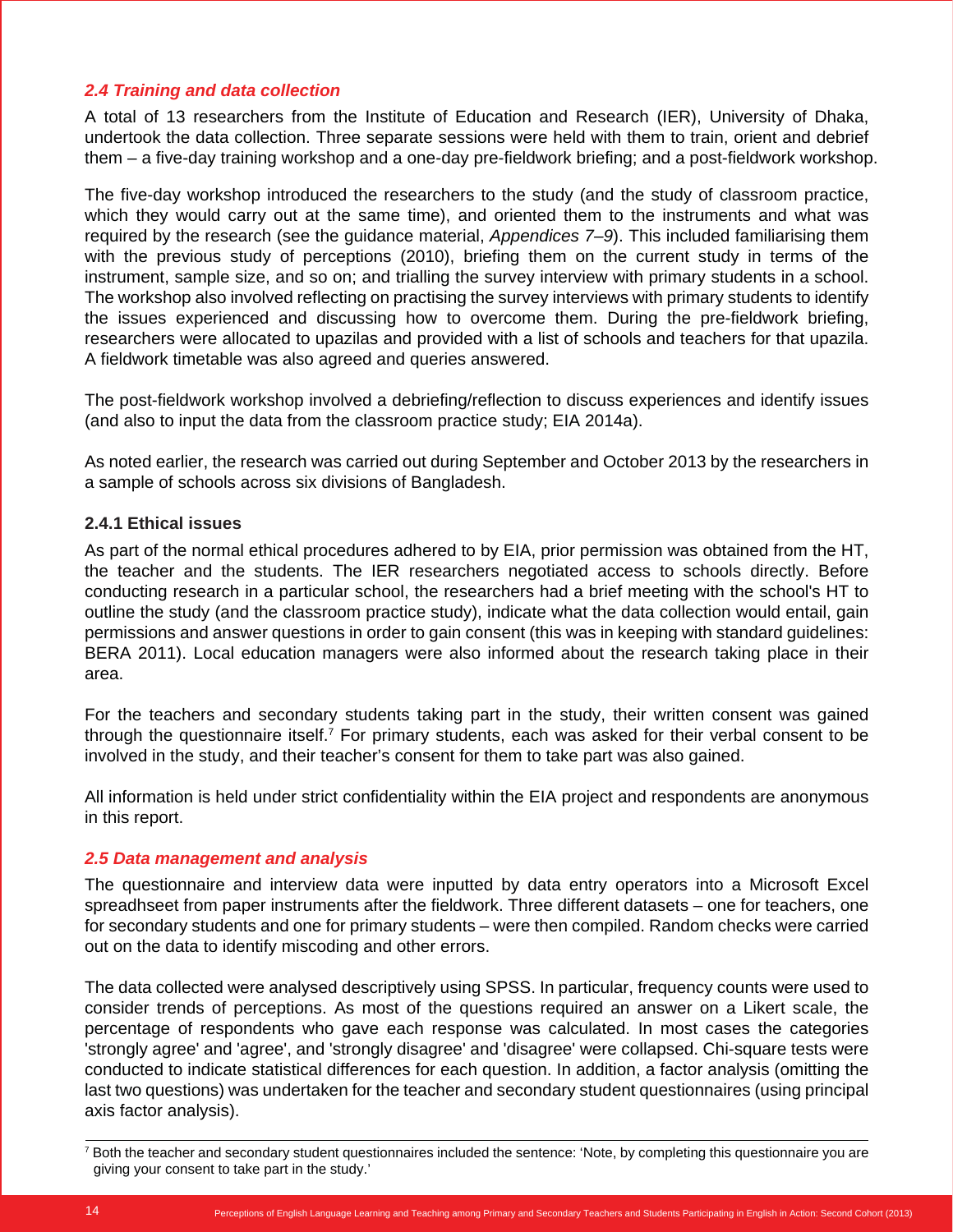## *2.6 Validity and reliability*

The questionnaire validity stems from being based on Savignon and Wong (2003), a validated instrument, and this was used in 2010, giving it some external validity.

There are two elements to establishing the internal validity of the instrument. First, there is the use of questions that essentially ask the same question in a different way, and the consistency of results can be examined.

For example, in the teacher questionnaire, Q7 gives the following statement to be rated:

'The focus in my English classes is communication, but I explain grammar when necessary.'

While Q27 gives the following statement to be rated:

'English language should be learned mainly through communication, with grammar rules explained when necessary.'

Although the first is asking about what the teacher says he/she does and what he/she believes, it would be surprising if the results of these were really inconsistent (though not impossible, given the point made earlier about the difference between perceptions and practice). It turns out that for these two questions the ratings are consistent. The fact that the questionnaires have been used before has also enabled a degree of consistency to be examined between the two occasions, and it will be evident in the account of the findings later that, despite differences there are no inexplicable or inconsistent items.

Messick (1989) argues the most important aspect of validity is construct validity, and to examine this, a factor analysis was produced for the teacher and student data (but combining primary and secondary teacher data to create a robust enough sample) showing the inter-relationships of questions across the questionnaire. For example:

- Factor 1 grammar questions (e.g.  $Qs$  1 & 8);
- $\bullet$  Factor 2 questions about participatory activities (e.g. Qs 6 & 12);
- Factor 3 views on the use of Bangla and English (e.g. Qs  $3 \& 4$ );
- Factor 4 views on error correction (e.g. Qs 10 & 20);
- $\bullet$  Factor 5 views on student-student interactions (e.g. Qs 22 & 25).8

This is not a full construct validation of the questionnaire, but it does indicate that it has internal validity related to the issues of concern to EL teaching and learning.

The new primary student survey interview was thoroughly piloted in primary schools to ensure the questions asked elicited the responses expected, and the type of interviewing (one-to-one) was the most appropriate style to use with young children.

Further to this, validity and reliability were achieved through measures such as the five-day training workshop and pre-workshop briefing given to the IER researchers and the guidance documents. Both provided instruction and clarified the study and the instruments, which would have helped to ensure correct administration of the questionnaire and conduct of the interview, therefore increasing reliability and validity.

## *2.7 Limitations*

Fieldwork plans were disrupted by an uncertain political context in the months leading to the general election which included a series of nationwide hartels and blockades.

<sup>&</sup>lt;sup>8</sup> These five factors account for almost 40% of the variance.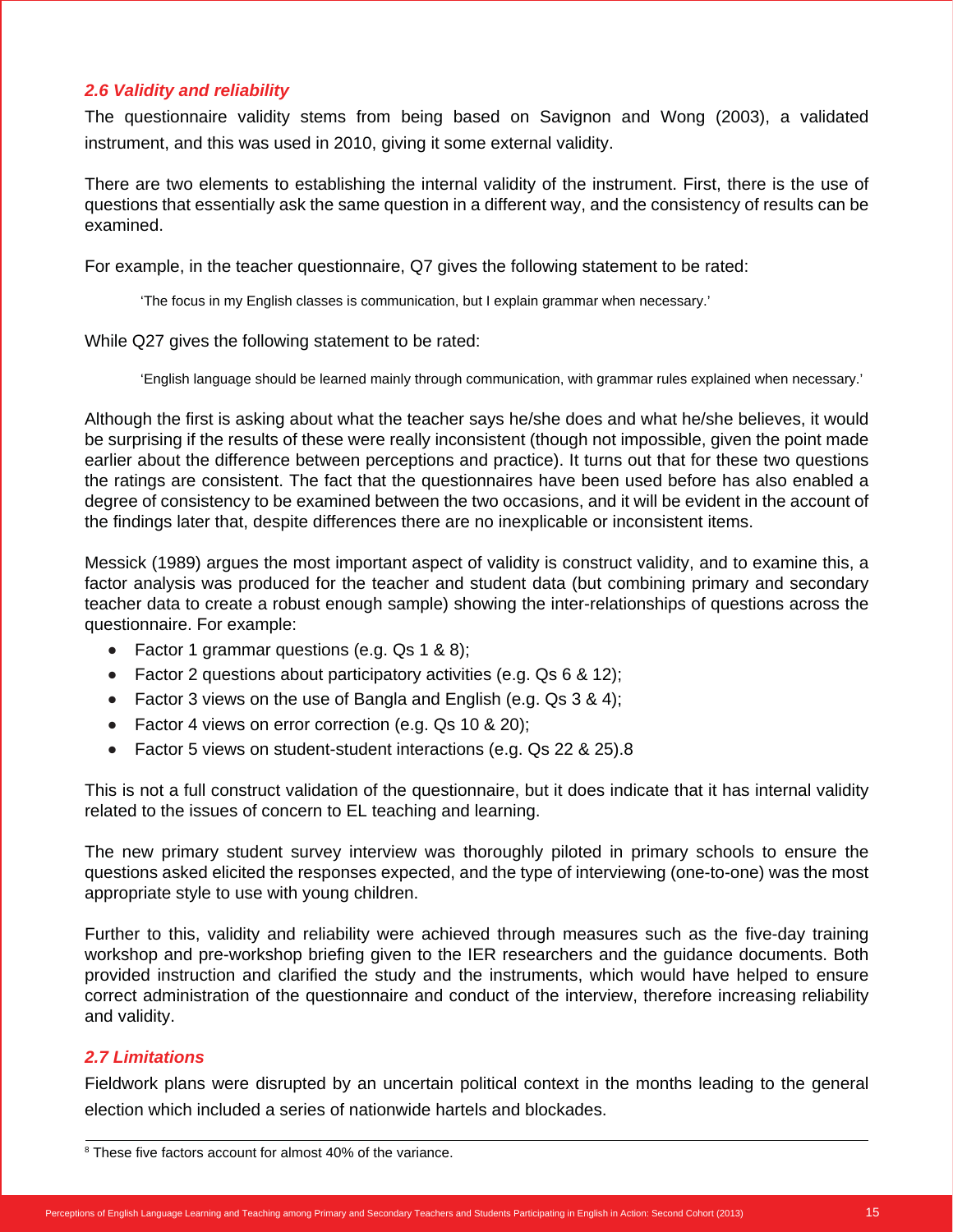Further to this, a strike was held by primary teachers which meant primary schools were closed in some areas. These events had the effect of changing almost daily which schools were available for field visits. Flexible and responsive field management and coordination largely overcame these challenges. While the actual teacher sample achieved was marginally smaller than planned, cluster, school and student selection remained both random and representative, with regard to the wider cohort under study.

Cohort 1 EIA schools, teachers and students were selected in order to be representative of Government schools across Bangladesh, in terms of national divisions and rural and urban locations. But to further strengthen the programme's social inclusion perspective, selection for the Cohort 2 upazilas (within the division) additionally took account of the UNICEF composite deprivation index (CDI), to ensure that EIA specifically targeted areas of greater social deprivation. The sample design for this study sought to obtain a representative sample of Cohort 2 teachers, but the selection of the cohort was inevitably biased towards high CDI areas, compared with the previous cohort and studies. Therefore, it is likely that the sample reported in this study, intended to be representative of Cohort 2, is associated with a higher than average CDI than the previous cohort and hence samples.

While the use of CDI in the selection for Cohort 2 might lead to an expectation that the sample of Cohort 2 has a higher than average CDI than previous studies, it has not yet been possible to quantify this difference. Similarly, while we suspect it is possible, perhaps probable, that there may be a negative correlation between the CDI and perceptions, we have not yet established this quantitatively. Therefore, further investigation is required in order to establish:

- 1. The relationship between composite deprivation index and perceptions;
- 2. The comparability of the sample in this study and previous study (EIA 2011), when CDI is taken into account.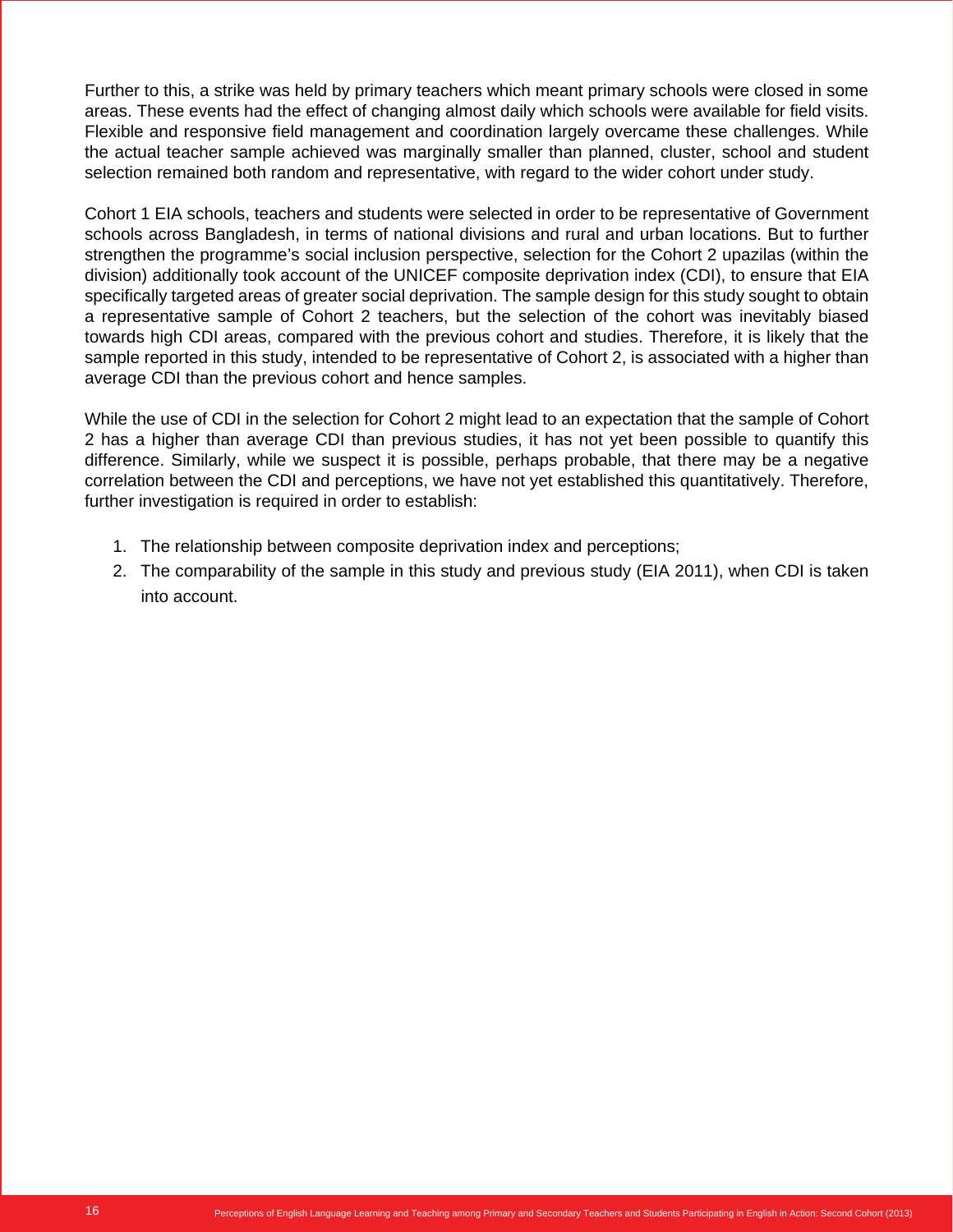## **3. Findings: Primary and secondary teachers**

The teacher questionnaire attempted to elicit EIA teachers' responses to aspects of the following three areas:

- 1. Teachers' perceptions of their own teaching practices whether they use more traditional or CLT features.
- 2. Teachers' attitudes to traditional and CLT practices whether they and their students preferred more traditional or CLT practices.
- 3. Teachers' beliefs about traditional and CLT practices whether they thought traditional or CLT practices were useful for students or good teaching practice in general.

This section reports EIA primary and secondary teachers' perceptions, attitudes and beliefs on these areas. In Section 3.1, the views of both primary assistant teachers (ATs) and HTs are examined together; in Section 3.2, secondary teachers' perceptions are reported.<sup>9</sup> Where appropriate, comparisons with the study of the pilot cohort (Cohort 1), conducted in 2010, will be made.

The data are examined under two themes: (1) traditional English language learning practices, and (2) communicative language learning practices. The first refers to teaching and learning language by following the so-called 'grammar-translation' method; this typically requires students to learn grammar rules and translate sentences from the target language into their mother tongue and vice versa (Harmer 2007:63). Speaking skills are almost completely ignored in this method. On the other hand, communicative language learning is concerned with students' communicative competence in the target language, through a sequence of activities which focus both on meaning and form (grammar). All four language skills (i.e. listening, speaking, reading and writing) are equally emphasised in communicative language learning. These two thematic categories and their subcategories are described and illustrated below.

## *3.1 Primary teachers10*

## **3.1.1 Traditional approaches**

**3.1.1.1 Perceptions of traditional approaches**

Traditional approaches to ELT in primary schools in Bangladesh are described in Baseline Studies 2 and 3 (EIA 2009b & c) as involving a focus on grammar explanations, the use of repetition, teacher and students mainly using Bangla in the lesson, and a focus on error correction. The 2010 study of Cohort 1 presented these views of primary school (assistant) teachers after four months of intervention, and here primary teachers' and head teachers' (HTs) perceptions are presented after up to 12 months of using EIA approaches in 2012–13.

#### *Teaching grammar*

The evidence shows that primary teachers' views of their practice on grammar and rote learning (at the heart of ELT) is somewhat equivocal: just less than half of the teachers (45%) felt they mainly explained grammar and the students learned it by rote (Q1), whereas in 2010 this was a much smaller group (19%).

## *Using repetition*

As was the case in 2010, primary teachers agreed that their lessons still involve a lot of drilling and repetition – practices that might, in some circumstances, be categorised as more 'traditional'. When asked whether they often ask students to do sentence drilling and repeat sentences after them (Q2), 95%

<sup>9</sup> Specific statements are numbered to correspond to the 'Questions' in the questionnaire; e.g. '(Q1)' to refer to 'I mainly explain grammar rules, and students learn them by heart.'

<sup>10</sup> The primary teacher questionnaire findings, in tabular form, are presented in full in *Appendix 10*.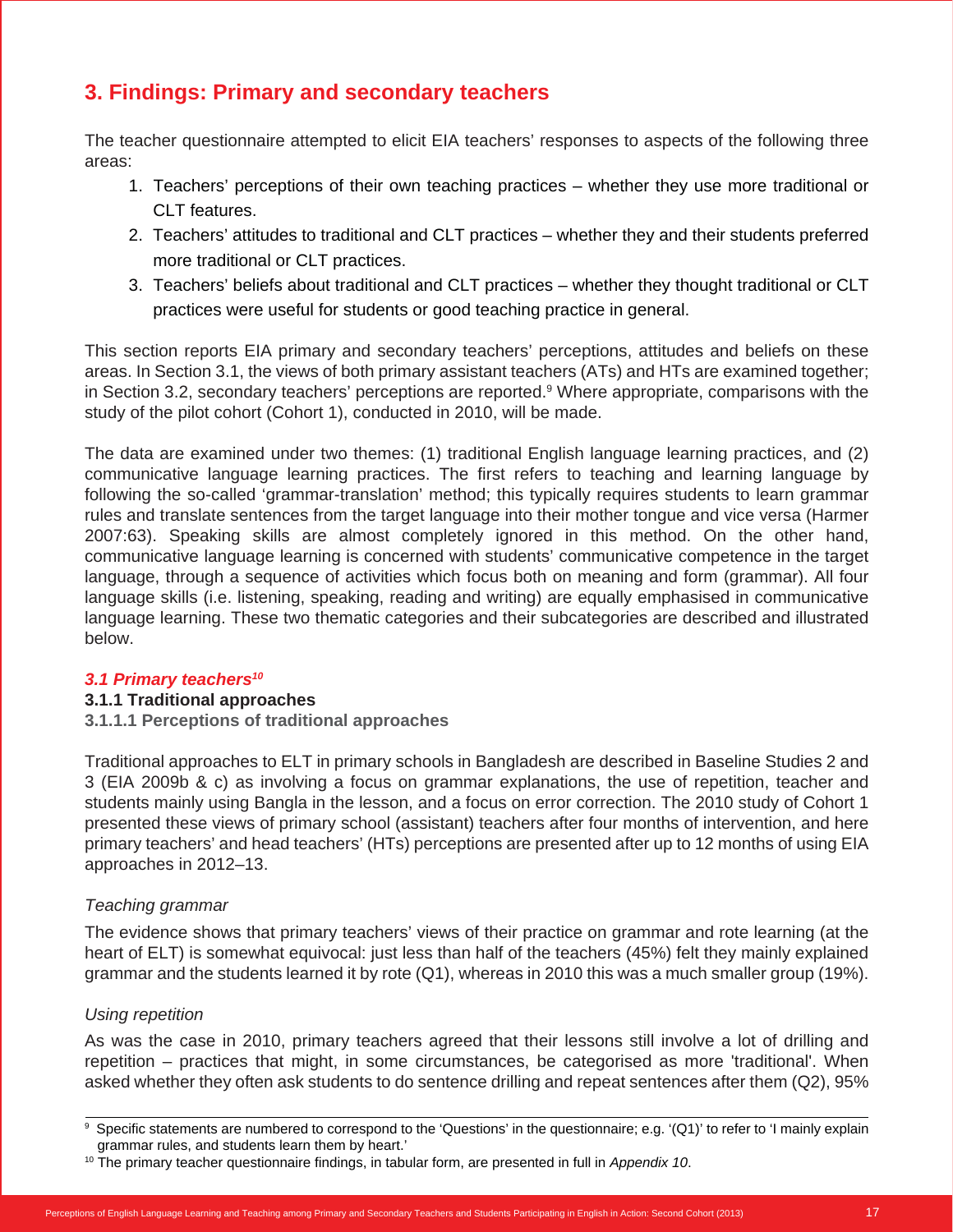of primary teachers agreed, indicating a persistence<sup>11</sup> and, perhaps in their eyes, utility of such an approach, particularly with the implementation (2013) of the new curriculum, where speaking (10%) and listening (10%) have become part of the assessment (formative assessments) added to the summative assessment results (reading, writing) at secondary level (Government of Bangladesh 2010).

## *Teachers' use of Bangla*

Baseline Study 3 (EIA 2009b & d) found that Bangla was the language primarily used by primary teachers in their English lessons. The 2010 perception study showed that only 8% of teachers agreed that the language they mostly use in the classroom is Bangla. However, this study showed that 17% of teachers thought they mostly used Bangla. Although there seems to be an increase in the perceived use of Bangla since 2010, most teachers (70%) disagreed with this statement (see Figure 1; there is no statistical significance in the two distributions), which could imply that most use English in the classroom. This self-assessment of teachers' language matches the findings of the classroom practice studies of both Cohort 1 and 2 (EIA 2010a, 2012a, 2014a), where primary teachers were found to be speaking in English for 71%, 72% and 75% of the lesson respectively.





## *Students' use of Bangla*

This study showed a change in teachers' perceptions of their students' use of Bangla in the classroom from that of Cohort 1 teachers (statistically significant). A much lower proportion (26% instead of 40%) of primary teachers agreed that students seldom spoke English in the classroom (Q4), and 57% (compared with 49%) of Primary teachers disagreed students mostly used Bangla in the classroom. This indicates an even more pronounced move away from the view of a traditional approach of only using Bangla in class, which is reflected in the classroom practice studies of Cohorts 1 & 2 (EIA 2010a, 2012a, 2014a), where students were found to be talking in English during 88%, 81% and 90% of the lesson respectively.

## *Error correction*

In general, CLT approaches do not focus on error correction unless errors interfere with communication, as the approach favours fluency over accuracy. When error correction occurs, it generally happens through modelling, or unobtrusively in a non-threatening manner. Traditional teacher-centred approaches, however, commonly feature error correction and this too might be what students expect of their language teachers. In the questionnaire, 87% of the primary teachers agreed that they often corrected their students' errors in class (Q9). This result indicates the persistence of an element of the repertoire of a traditional approach, though it is lower than for Cohort 1 (92%; statistically significant).

 $11$  In 2010, the figure was 91%, statistically significantly different for 2013.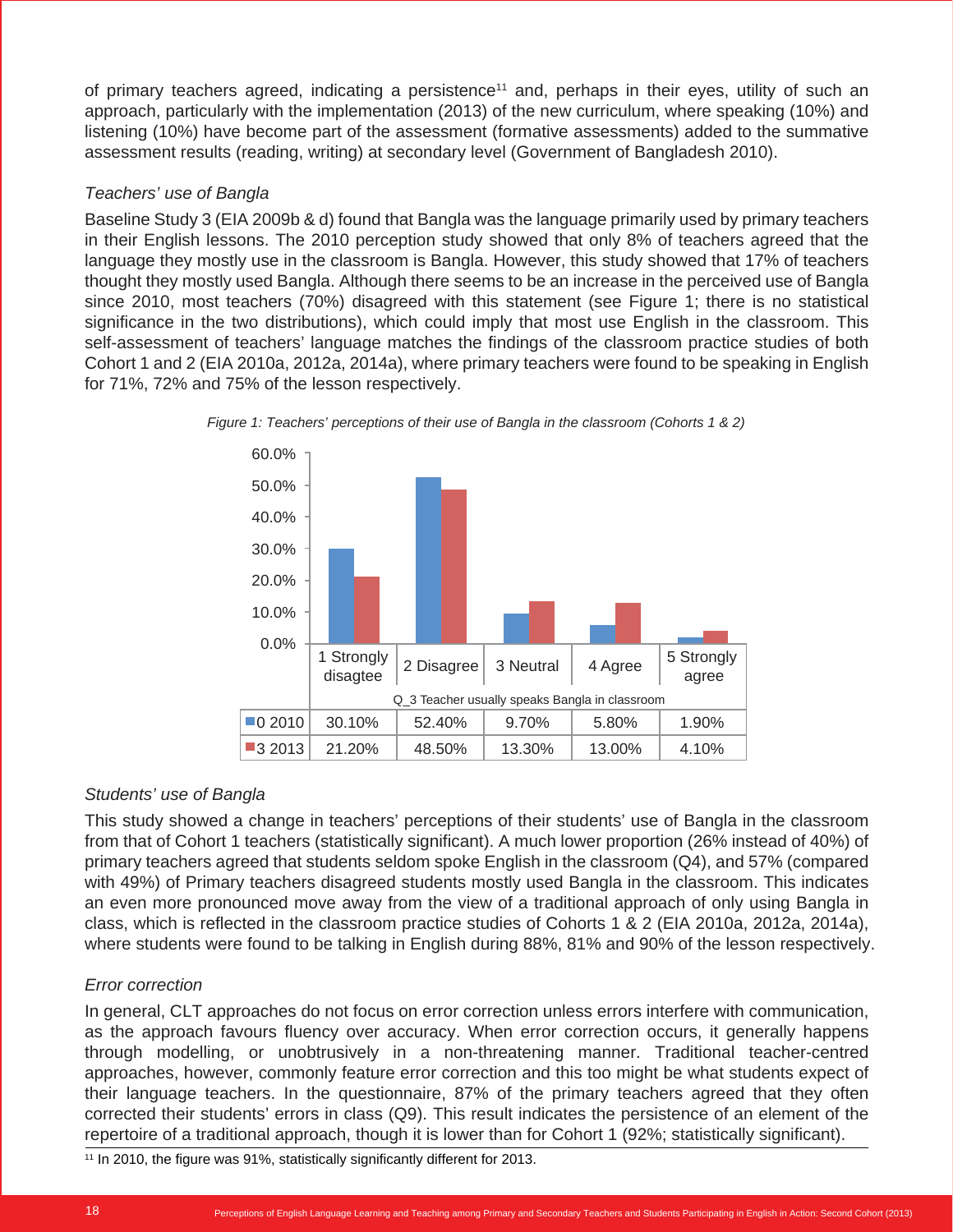## **3.1.1.2 Attitudes to traditional English language learning**

While the first group of questions focused on how teachers perceive their own practices, other questions attempted to uncover their attitudes towards more traditional and CLT teaching practices, and whether they and their students were motivated to use them.

### *Teaching grammar*

Regarding the teaching of grammar, primary teachers seemed to be confident about teaching grammar rules (Q8: 74%). Previously (Cohort 1), 36% of primary teachers felt that students like learning grammar rules in English class (Q13), in this study 59% thought so. This could be because students like to learn grammar rules (95%; see Section 4.1.1). <sup>12</sup> It would appear that both teachers and students maintain a more traditional attitude towards the learning of grammar explicitly.

## *Using repetition*

Just as the majority of primary teachers report doing sentence drilling in their classes (96%), both perceptions studies (2010 and 2013) show that just over 92% feel that their students like it (Q14), the same as in Cohort1.

## *Error correction*

Just as error correction is a common feature of teachers' classroom practices, 82% of primary teachers agreed that students like to be corrected (Q20). This may indicate that this is what students expect of their language classes. These findings could show that primary teachers may be responding to what their students like in terms of holding on to traditional repetition and error correction practices. This is consistent with research in the field of teachers' and students' perceptions of grammar where students may be more traditional in this regard and, as we observe in this study, teachers may be responding to what they believe their students want (Schulz 1996).

## **3.1.1.3 Beliefs about traditional English language learning**

#### *Teaching grammar*

The data indicate primary teachers' acceptance to some extent of one of the key principles of CLT: that teaching English is more than grammar teaching, 69% of the Primary teachers disagreed with the statement that 'learning English means to learn grammar rules' (Q21). However, there is a sizable group (18%) that supports this view and it is larger than it was in Cohort 1 (10%). Nearly half of primary teachers (47%) thought that grammar rules should be explicitly explained in class (Q31), with 18% unsure about it, and the distribution of responses being more negative than for Cohort 1. (See Figure 2; the distribution of responses of the two cohorts are statistically different.) In addition, 73% agreed that students' English improves most quickly if they study and practise grammar (Q30), more than twice as many compared with the previous study (33%). On the one hand, teachers appear to be inclined towards a more communicative way of teaching grammar (Qs 7 & 27; see Subsection 3.1.2), and this is reflected in most of their and their students' attitudes and perceptions towards grammar and its role. On the other, they retain traditional stances to grammar, and teachers in Cohort 2 are more negative than for Cohort 1 – perhaps reflecting more of a grammar focus in the school assessment.

 $12$  Note that there are no comparable data for primary students in the 2010 study of Cohort 1.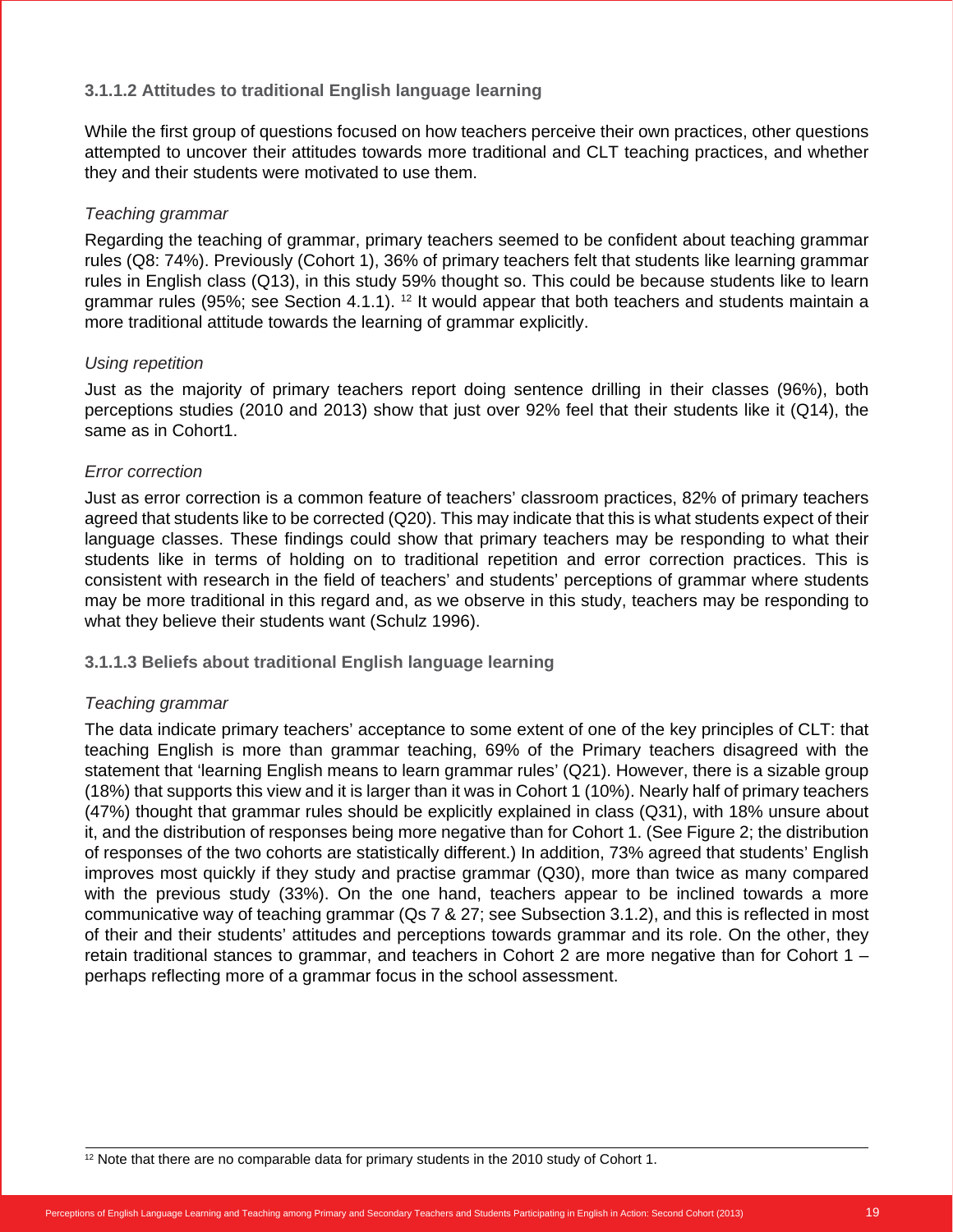*Figure 2: Primary teachers' views of the explicit teaching of grammar rules (Cohorts 1 & 2)*



## *Using repetition*

Since there appears to be a growing interest among teachers in regularly doing sentence drilling activities in their classes, it is unsurprising that 86% of teachers agreed that English learning through sentence drilling is effective (Q22), an increase on the views of teachers in Cohort 1 in 2010.

## *Teachers' use of Bangla*

Teachers have mixed opinions about the use of Bangla to support student learning, but with a tendency to use less Bangla in this study. When asked whether Bangla should be used frequently in English classes for students' better understanding (Q23), 51% of the teachers disagreed (31% agreed), higher than in Cohort 1 (39%; statistically significant). This means that half of the teachers would be inclined to use more English in the classroom, despite a perception that students' may prefer Bangla (43% of teachers think students prefer Bangla to English; Q15) may be a possible barrier. It seems unlikely that teachers feel they lack confidence, as will be show later when their use of English is considered (Section 3.1.2.2). This seems a complex area, as later it will be evident that teachers: think EIA has improved their confidence to use more English (Q39); use it more in the class (as indicated earlier); have improved EL competence (EIA 2014b). It may reflect a more judicious use of Bangla, and varying interpretations of the intention of the statement.

#### *Error correction*

Unsurprisingly, given that many primary teachers report often correcting their students' errors, teachers place great importance on error correction (Q29); 81% agreed that it is important for English teachers to correct students' errors in class, possibly responding to their students' preferences (around 97% of students like it). When asked whether English teachers should correct students' pronunciation errors in class (Q33), 93% agreed.

Furthermore, when asked whether it is important to avoid making errors in the process of learning English (Q32), 63% agreed with this statement. This is in contrast to more communicative approaches, which suggest that experimenting with language and making errors is an important part of language learning, and stands in stark contrast to the situation in 2010, for Cohort 1, as Figure 3 shows.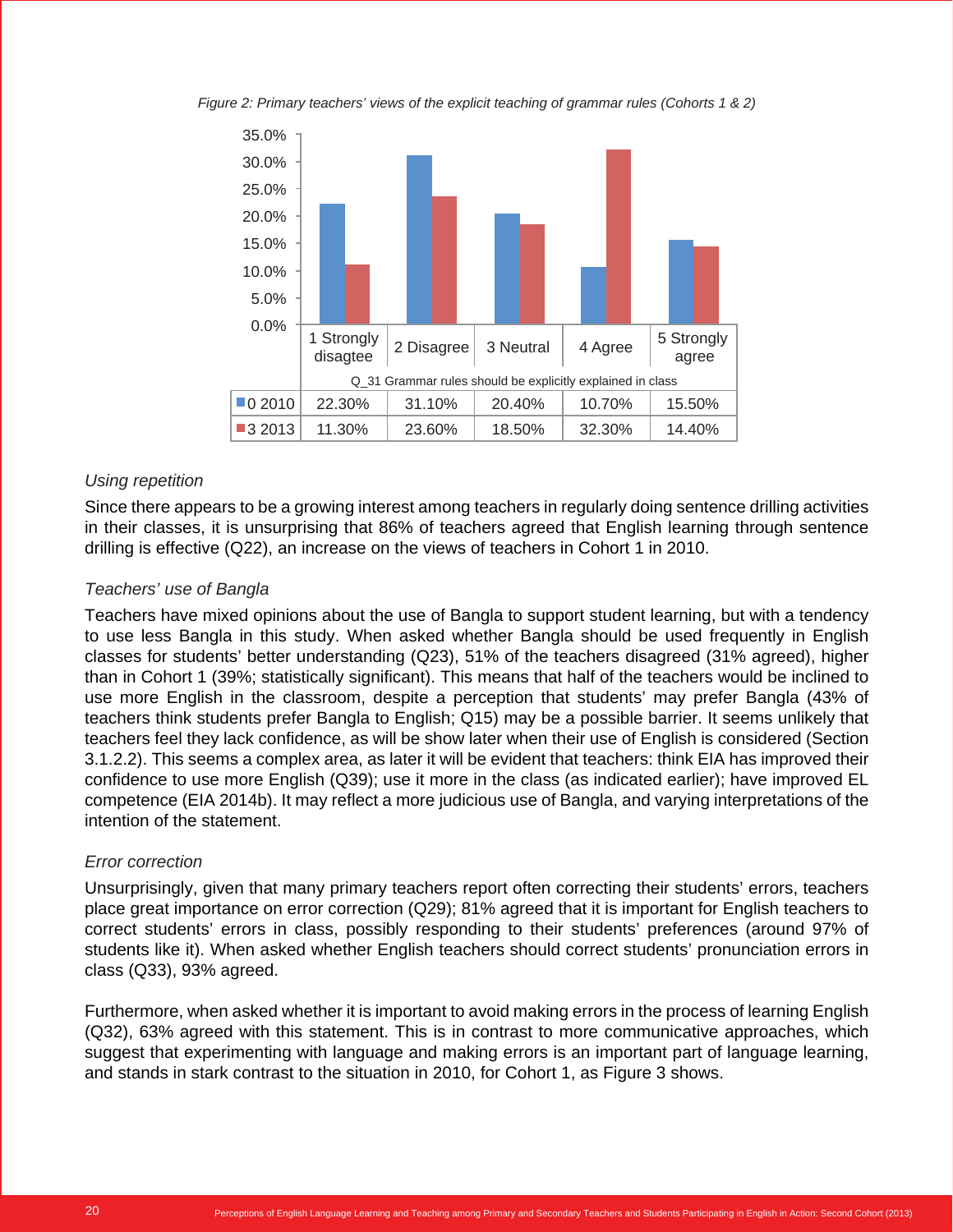*Figure 3: Primary teachers' views about the importance of avoiding making errors (Cohorts 1 & 2)*



#### **3.1.1.4 Summary**

In summary, with regards to primary teachers' perceptions of their own ELT practices, they seem to recognise the place of grammar in a communicative approach (learning English has more to it than just learning grammar). But they hold on to a traditional view of grammar and, for almost a half, their reported practice does not reflect a communicative view of grammar (and they are generally more inclined to value grammar than Cohort 1). With that, they still support the use of repetition and emphasise a traditional view of error correction. The results also indicate that the continuation of the traditional practices of repetition and error correction are not only based on student reactions, but reflect the teachers' beliefs about good teaching practice. Interestingly, their beliefs on the use of English rather than Bangla are more equivocal.

#### **3.1.2 Communicative language learning practices**

In contrast to more 'traditional' language learning practices, communicative language activities include more use of the target language (English) and more interaction with students by using communicative activities such as pair work, group work, games and songs. In this subsection, teachers' perceptions of their use of these practices are discussed, as well as their attitudes and beliefs regarding these.

#### **3.1.2.1 CLT practices**

#### *Focus on communication*

The majority of primary teachers (87%) agreed that the focus in their English classes is communication, but that they explain grammar when necessary (Q7). The teaching of grammar to support the making of meaning is consistent with CLT practices but, as indicated above, an increasing number of teachers (over Cohort 1) exhibit more traditional practices and views.

#### *Teachers' use of English*

The majority of primary teachers reported using mostly English in their lessons (70%; by inference from Q3 on use of Bangla). Most of the teachers also believe that it is essential for them to speak English in class (Q24; 80%) and, as noted earlier this is reflected in their own use of English in the classroom (EIA 2014a).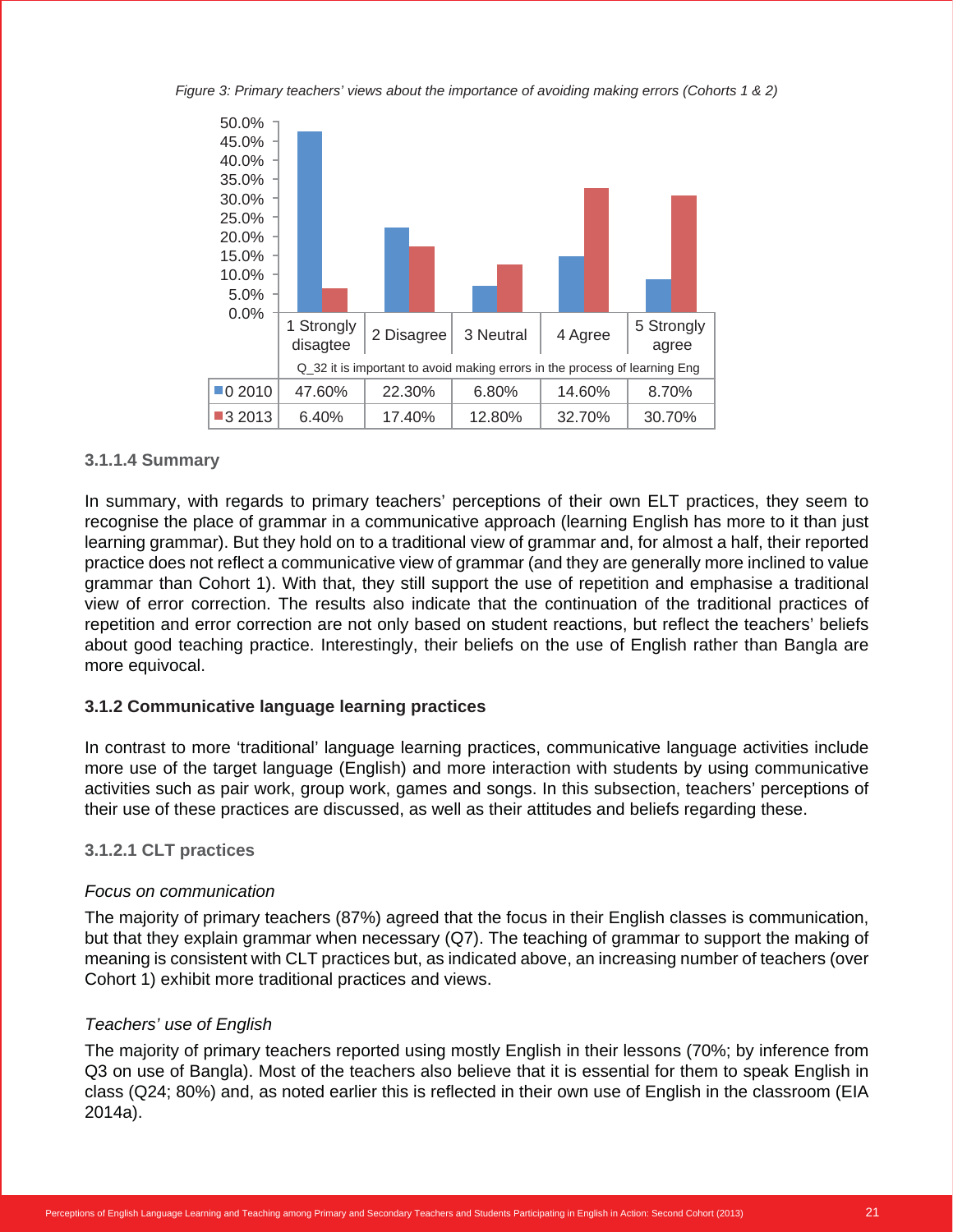## *Teachers' use of communicative activities*

Most primary teachers (89%) agreed that they often use activities to have the students interact with each other in English (Q5). Nearly all primary teachers (98%) agreed they have students do more pair and group work in their classes now than they used to (Q41). When asked whether students play games or sing songs more often (Q43), 91% agreed, and 95% claim they have students sometimes play games and sing in the classroom (Q6). It is not unsurprising, therefore, that 96% of primary teachers believe that English can be learned by singing and playing (Q26) and that students liked these activities (Q18; 97%). However, students had mixed feelings about how often they did sing and play in their English class (see Section 4.1).

## **3.1.2.2 Attitudes to CLT practices**

Research conducted in Bangladesh (Ansarey 2012, Hossen 2008) in primary and secondary schools showed that government teachers' felt their students lacked motivation and this made it difficult to implement CLT in the classroom, particularly given the exam system and the class sizes. Despite the similar conditions faced by EIA teachers and the potential barriers, teachers and students seem to welcome CLT practices. Primary teachers generally felt that their students enjoy the new practices that they are introducing in the classroom, and that the students respond favourably. Here we examine each of these practices in terms of how teachers report students' reactions.

## *Focus on communication*

The majority of primary teachers (83%) agreed that students like their English class to focus on communication with grammar explained only when necessary (Q19), a significant improvement on Cohort 1 views.

## *Teachers' use of English*

As noted earlier, teachers seemed to be confident about their competence in English, the vast majority displayed positive attitudes to using it in class: 87% agreed that they feel comfortable modelling English for students to repeat (Q11), while 91% agreed that they feel confident correcting students' mistakes when they speak English (Q10). These data seem to show that, despite the initial low skills in spoken English, the improvements through involvement in EIA (EIA 2014b), mean that primary teachers seem to feel confident they have sufficient English competence to respond to students' needs in the classroom.

As indicated earlier, there are mixed views about the use of Bangla in the English classroom. Figure 4 shows that there are polarised views on whether teachers think students like it to be used most of the time (Q15). Students have mixed preferences (see Section 4.1). Research shows that students' anxiety in using second language (L2) shows a marked different between teachers' and students' use of the target language (Levine 2003). This may be helpful to understand teachers' perceptions of students' need for Bangla in this study.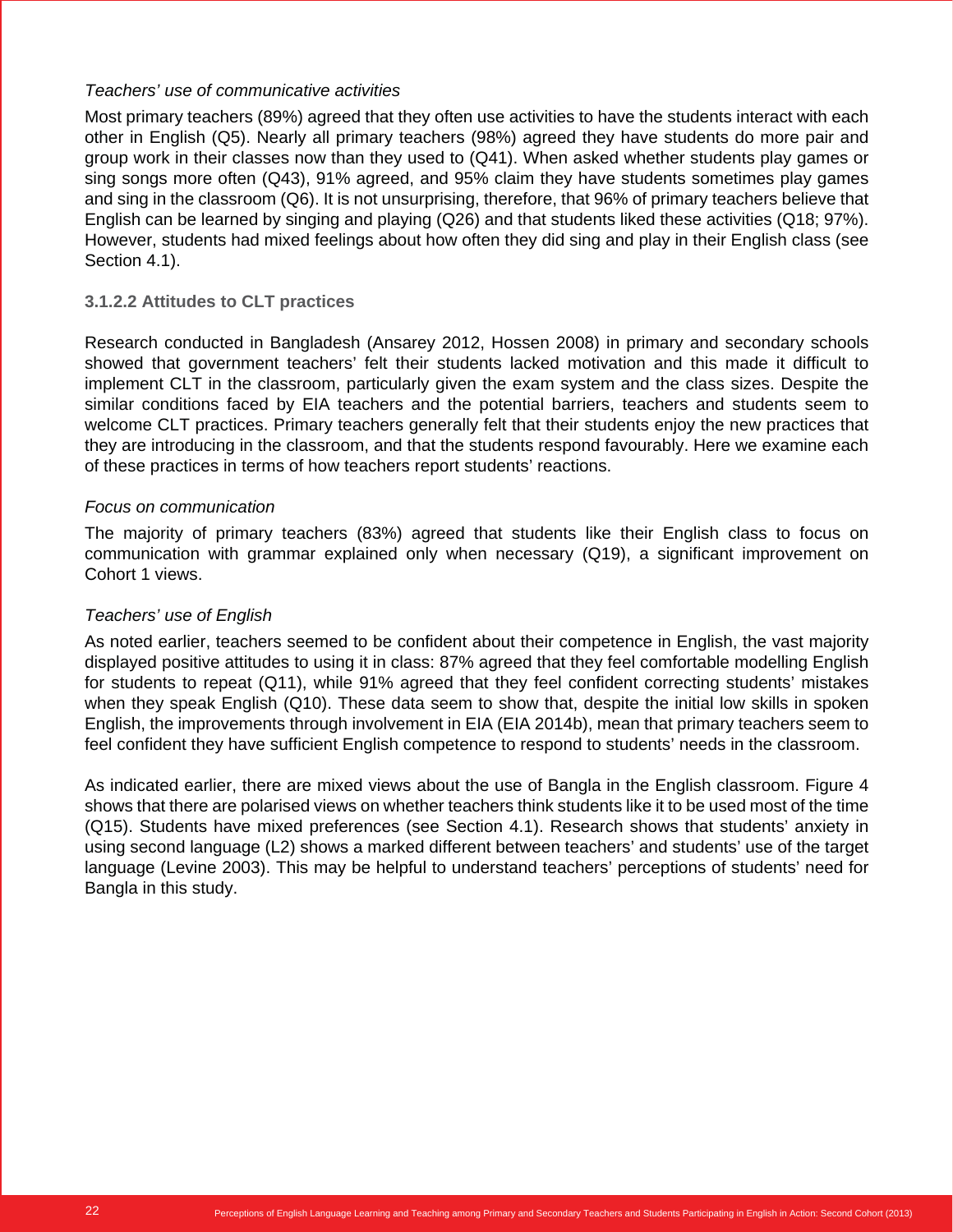*Figure 4: Primary teachers' views on whether students like Bangla to be used in the English class (Cohorts 1 & 2)*



#### *Students' use of English*

The primary teachers felt that their students like to practise English: 74% agreed that their students like it when they need to speak English in class (Q16). Furthermore, 81% agreed that their students like activities in which they interact in English with classmates (Q17).

#### *Communicative activities*

Given the earlier discussion of communicative activities (Section 3.1.2.1), it is unsurprising to observe that 94% of primary teachers reported feeling comfortable doing classroom activities in which students sing or play (Q12). Primary students were also generally positive about interactive activities, singing songs and playing games in English, although they had mixed feelings about whether these were practices they experienced (see Section 4.1).

Whatever the equivocation about traditional practices, it seems from the above that teachers' attitudes are all positive towards these types of CLT practices that have been introduced through EIA.

#### **3.1.2.3 Beliefs about CLT practices**

The data indicated that teachers accepted the CLT practices promoted through EIA as positive and meaningful.

#### *Focus on communication*

73% of primary teachers agreed that English should be learned mainly through communication with grammar rules only taught when necessary (Q27), linking with their view that they think students like it (Q19; 83% agreed).

#### *Teachers' use of English*

Primary teachers seem to be convinced that using English in the classroom is important for student learning, even though they seem to have mixed perceptions about students' preference regarding teachers' classroom language. Only 43% believed students preferred the teacher to speak Bangla in the classroom (Q15). However, most teachers (80%) agreed that it is essential that English teachers speak English in the classroom for their students to learn (Q24). Because of the mixed perceptions regarding what students like and what teachers believe, it may be unsurprising to say that teachers had mixed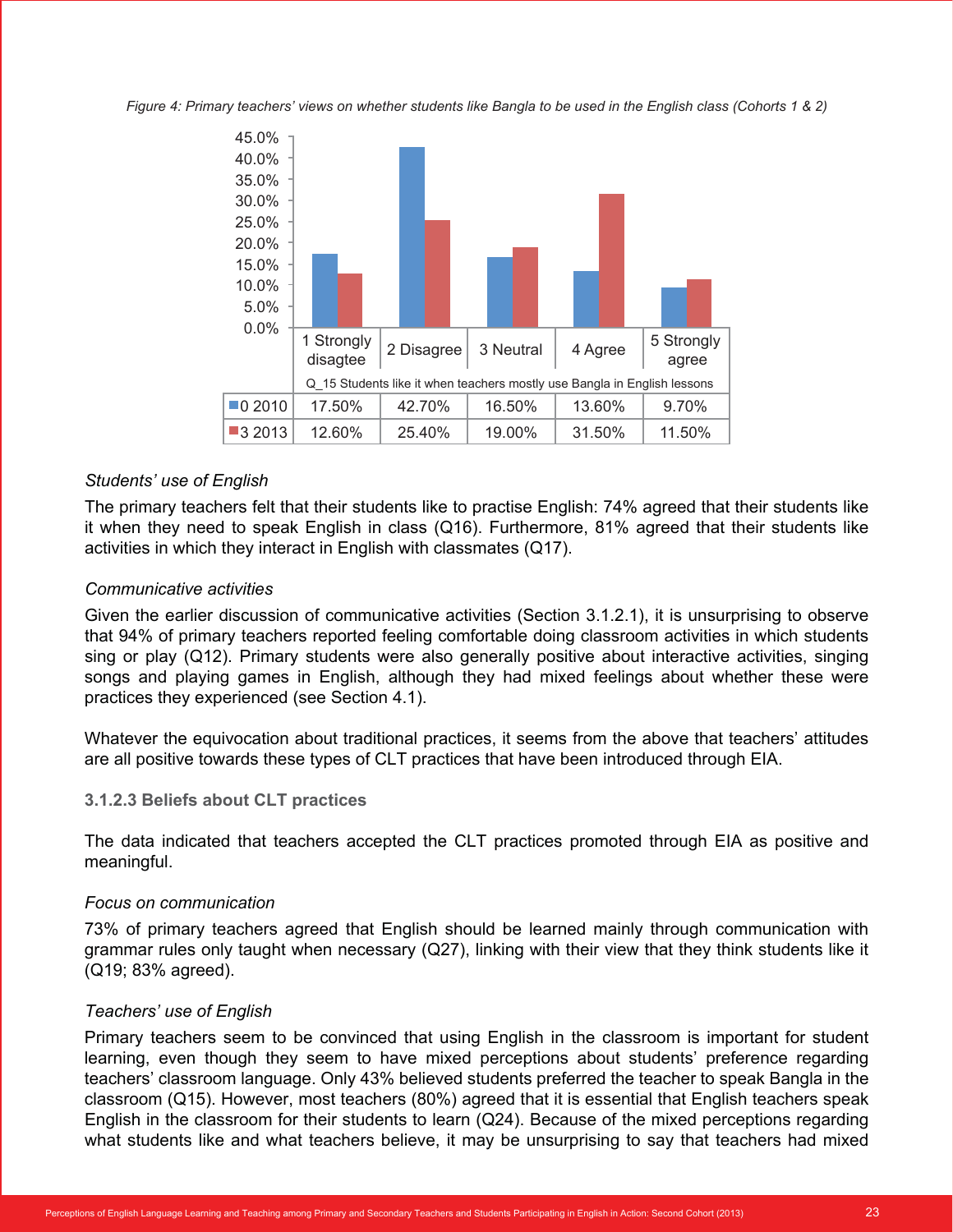feelings about whether Bangla should be frequently used in the English class (Q23), as Figure 5 indicates.



*Figure 5: Primary teachers' views on the use of Bangla in an English class (Cohorts 1 & 2)*

## *Communicative activities*

Primary teachers also seemed convinced about the effectiveness of communicative activities. Most primary teachers (95%) agreed that it is important that students practise using English by communicating with classmates in the lesson (Q25). When asked whether teachers should encourage interaction in pairs or groups (Q28), 98% agreed. 96% believed that English can be learned by singing songs and playing games in English lessons (Q26).

#### *Pronunciation*

In traditional language teaching, reading and writing take precedence, while speaking and listening skills are rarely practised. The questionnaire attempted to uncover whether teachers perceived spoken abilities such as pronunciation to be important in their language teaching. 83% of primary teachers agreed that a person's good pronunciation indicates good English (Q34), while 11% disagreed; this shows a growing interest in the perception of pronunciation compared with the study of Cohort 1, where 52% agreed and 39% disagreed.

#### **3.1.2.4 Summary**

The overall view from the questionnaire data is that primary teachers reported practices that are largely in line with CLT practices, have positive attitudes to these practices and believe that they aid the learning of English. While studies have shown that the ultimate failure of CLT innovation in ELT is often due to teachers' perceptions about the usefulness and feasibility of CLT practices (Li 1998, Barcelos 2003, Brown 2009), this study seems to indicate positive attitudes towards and acceptance of the value of CLT practices – teachers also believe their students enjoy them too. However, it is important to also recognise that while teachers' perceptions may impact on their performance, believing in CLT practices does not necessarily prove that teachers implement CLT techniques in their classroom; that is why the classroom practice study (EIA 2014a) is relevant to support the claims in this study.

There are, however, residual elements of traditional practices in relation to repetition and error correction, and, to a lesser extent, the teaching of grammar and views on pronunciation, and these elements are stronger than for the Cohort 1 teachers. These are not necessarily indicative of a failure of EIA to change attitudes and beliefs, as each of these can have a place in CLT. Teachers' perceptions of their practices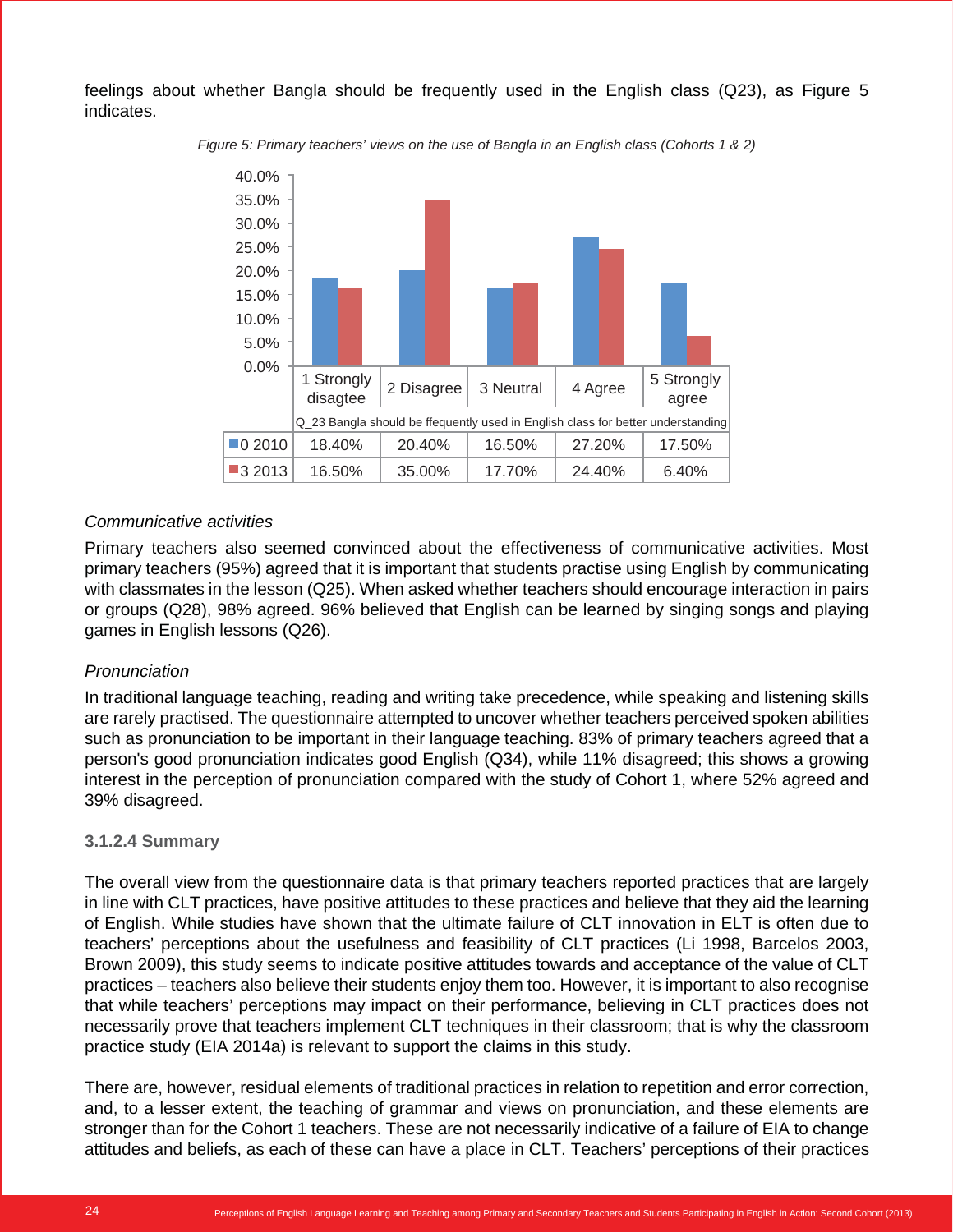or of students' views on their practices might not reflect what is actually happening in the classroom (Brown 2009). Indeed, in the case of the use of Bangla by teachers, this is the case, as the study of the classroom practice of Cohort 2 shows (EIA 2014a).

Whether EIA is seen as the prime cause of the changes is not directly indicated by the findings above (subsections 3.1.1 and 3.1.2), although a comparison with the practices reported in the baseline studies (EIA 2009b & c) suggests this. The next subsection, however, does provide some data on the effectiveness of EIA in changing the behaviour and views of primary teachers, as well as data on teachers' perceptions about the impact of EIA on student learning and motivation.

## **3.1.3 Perceived effectiveness of EIA**

Several of the questionnaire questions explored primary teachers' perceptions of the effectiveness of the EIA programme in improving their and their students' skills in English, changing their teaching practices and the impact on their students' learning and motivation. Research in CLT in Bangladesh showed teachers' difficulties in changing their practices, particularly in government schools (Ansarey 2012). However, the data in this study show that teachers' perceptions seem to be changing, as EIA appears to have had a positive impact on teachers' beliefs about communicative classroom practices.

## **3.1.3.1 Impact on English ability**

The results from this part of the study indicate that primary teachers were overwhelmingly positive about the impact that taking part in the EIA programme has had on their English ability and that of their students.

#### *Teachers*

Almost all of the primary teachers (99%) agreed that taking part in EIA helps them to improve their own English (Q38; with 53% strongly agreeing). A very large majority (89%) also felt that it has had an impact on their confidence to use more English (Q39).

### **3.1.3.2 Impact on teaching**

When asked in the questionnaire whether EIA has had an impact on the way that they teach (Q40), 92% of primary teachers agreed with this statement, with 63% strongly agreeing. Only 6% disagreed.13

#### **3.1.3.3 Impact on students' learning and motivation**

When asked whether changes in their teaching have had a positive impact on student learning (Q42), 82% of primary teachers agreed.<sup>14</sup> When asked whether changes in their teaching have had a positive impact on student motivation (Q44), 99% agreed, with 57% strongly agreeing.

## **3.1.4 Obstacles to implementing EIA practices**

The questionnaire data show that primary teachers perceived the main obstacles in implementing the techniques promoted by the EIA programme to be: large classes; students' low proficiency in English; the grammar-based examination; time management. The use of mobile phones and students' motivation were not perceived as major obstacles.

However, most of the challenges were not perceived as such by the primary teachers and over half of the teachers agreed that these were not an obstacle to implementing EIA practices most of the time. The following were not deemed to be major obstacles: lack of ability to use English with students (38%);

<sup>14</sup> Again this statement was worded negatively.

 $13$  In fact the statement was worded negatively: 'Taking part in EIA has no impact on the way I teach.'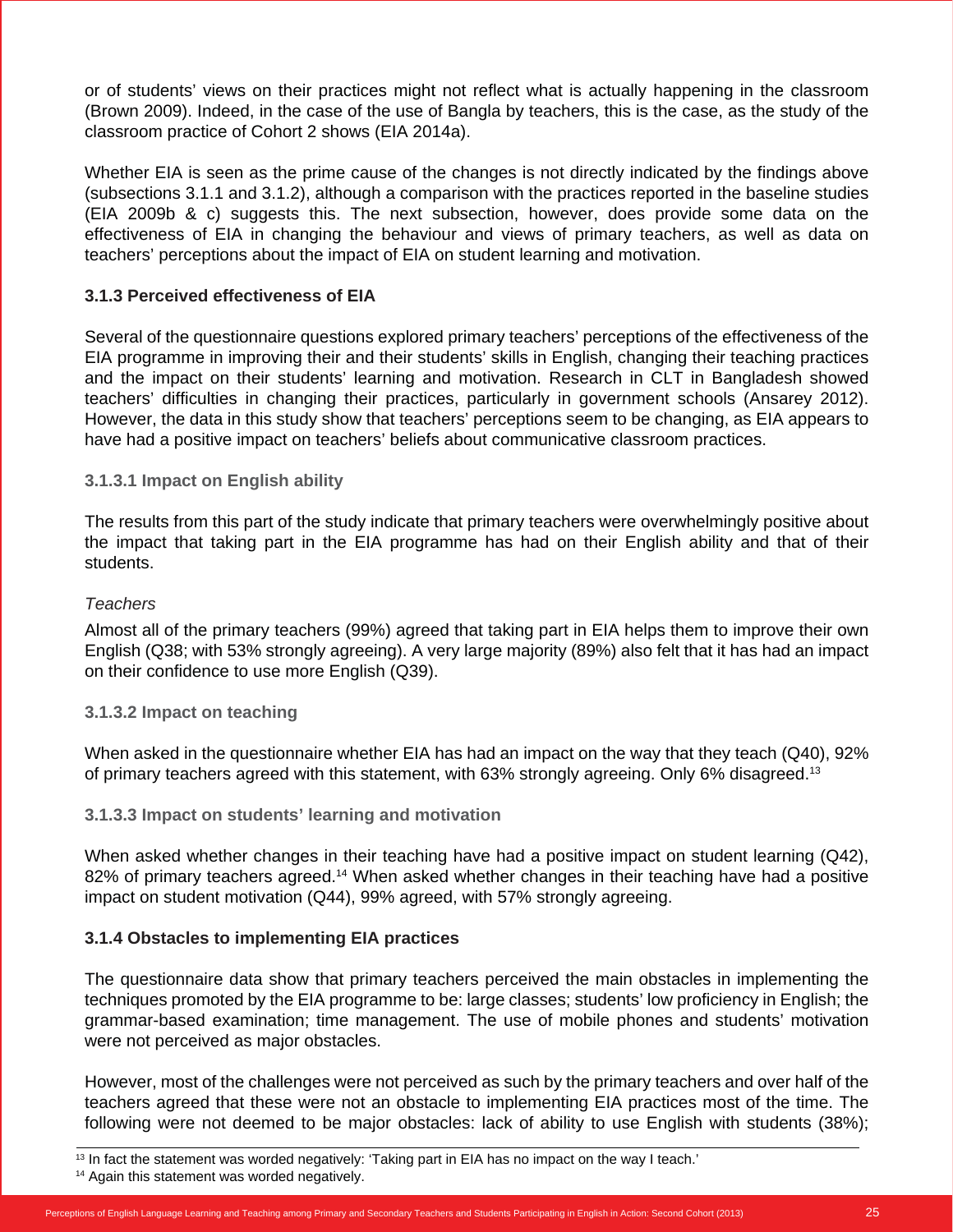problems with mobile phones (43%); students' lack of motivation(43%); lack of confidence to use English with students (68%); ability to use technology (76%); complaints from other teachers (78%); confidence using technology (80%); and lack of school support (83%).

Of the main obstacles, two are worthy of note: students' low English proficiency (50% say 'obstacle' or 'major obstacle'); and large classes (53%).<sup>15</sup> The first came up in interviews of Cohort 1 teachers, where there was evidence that they were trying strategies to overcome this obstacle, particularly where it related to the difficulty of the level of the audio material. On the second obstacle, research on changes required of teachers to develop the ideas of 'assessment for learning' in the classroom indicated that teachers who held themselves responsible for their students' learning were able to implement these new techniques in a way that changed their classrooms profoundly (Marshall, Carmichael and Drummond 2007). Large classes are an enduring issue in Bangladesh, and in other Low Income Countries, and though the EIA materials specifically address ways of dealing with them, only 26% of respondents felt that large classes were not an obstacle.

## **3.1.5 Beliefs about English language learning**

The belief that English language learning is an important resource for students is likely to positively affect teachers' attitudes towards their profession. Regarding primary teachers' perceptions of learning English, 96% agreed that learning English is important for people in Bangladesh (Q35, with 60% strongly agreeing). Figure 6 compares the responses of teachers to the same question (Q46a), but rated as in the original baseline (EIA 2009c). When asked whether English is useful for getting a good job (Q36), 93% agreed. This suggests a strong motivation for learning and teaching English, something that was also found in EIA baseline studies undertaken by the schools component (EIA 2009d) and BBC Janala for adults (EIA 2009e).



*Figure 6: Primary teachers' views of the importance of English in Bangladesh (Q46a), Cohort 1 and baseline (%)*

When teachers were asked about how difficult it was to learn English (Q46b), the majority felt it was not very difficult (44%) and 37% felt it was moderately difficult to learn, as indicated in Figure 7. This figure also gives the distribution for the baseline (EIA 2009d), although this did not distinguish between primary and secondary teachers.

<sup>&</sup>lt;sup>15</sup> In 2010, the study of Cohort 1 used interviews to report the obstacles, thus there is no direct comparison in terms of the strength of feeling (in the way Q45 from the questionnaire gives through the comparative ratings).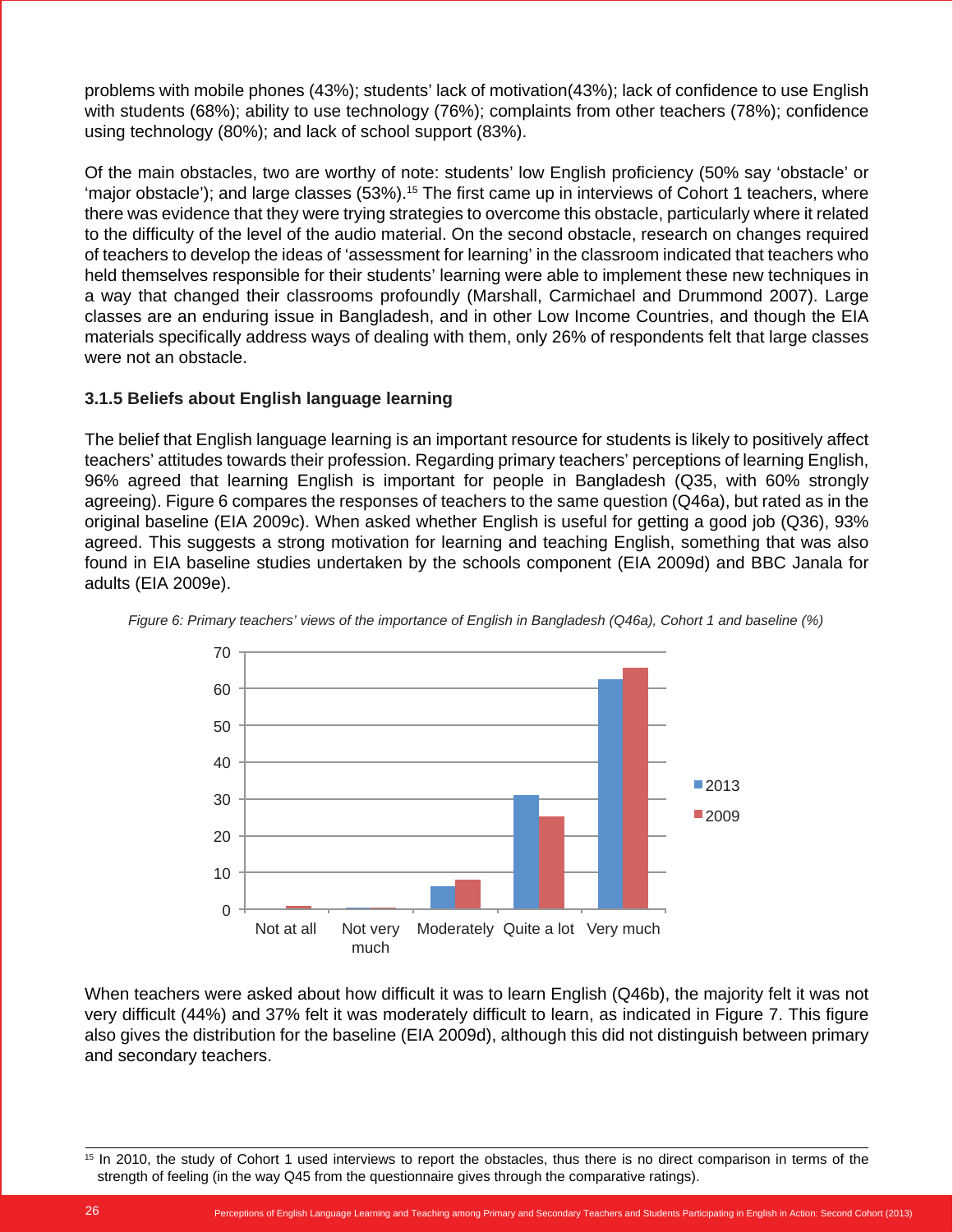



Motivation to learn English echoes research among the Bangladesh academic arena (Rahman et al. 2009). Bangladesh history is that of colonial ruling under British India (1747–1947) and Pakistan (1947–1971). Independence in 1971 was marked by a war for independence and to regain national identity, declaring 21 February National Mother Language Day (1971). Bangla is a symbol of national pride, but also a symbol of having regained an identity long lost (Rahman et al. 2009). Despite a powerful perception of the mother language, English is perceived as crucial for personal, academic and professional development (Braden 2013). All the primary teachers believed EIA has helped them improve their English (100%). 96% felt it was important to learn English in Bangladesh (Q35; 60% strongly agreed).

#### **3.1.6 Primary teachers' views: Cohort 1 v 2**

It will have been evident from the presentation of the 2013 cohort data on primary teachers' perceptions that there are differences from those of Cohort 1 in 2010. Many of the elements of a communicative approach (e.g. a focus on communication, explaining grammar as necessary; teachers and their students' use of English; the use of songs and games; the use of pair and group work) are reported less strongly in 2013, whilst elements of traditional approaches are reported more strongly, e.g.

> Grammar: explaining grammar for students to learn by heart; seeing learning English as learning grammar; thinking that the study of grammar improves English quickly; explicitly teaching grammar rules.

> Error correction: thinking it important to correct mistakes; avoiding errors in learning; correcting mistakes in pronunciation.

Drilling: thinking sentence drilling is effective.

Use of Bangla: more use of Bangla; less student use of English; reporting students liking teacher's use of Bangla.

Thus the picture is a more negative one, yet this is not reflected in those elements of classroom behaviour that have been observed in Cohort 2 in 2013: students talk the same amount; teachers and students use more English; there are the same or improved levels of interactive student talk.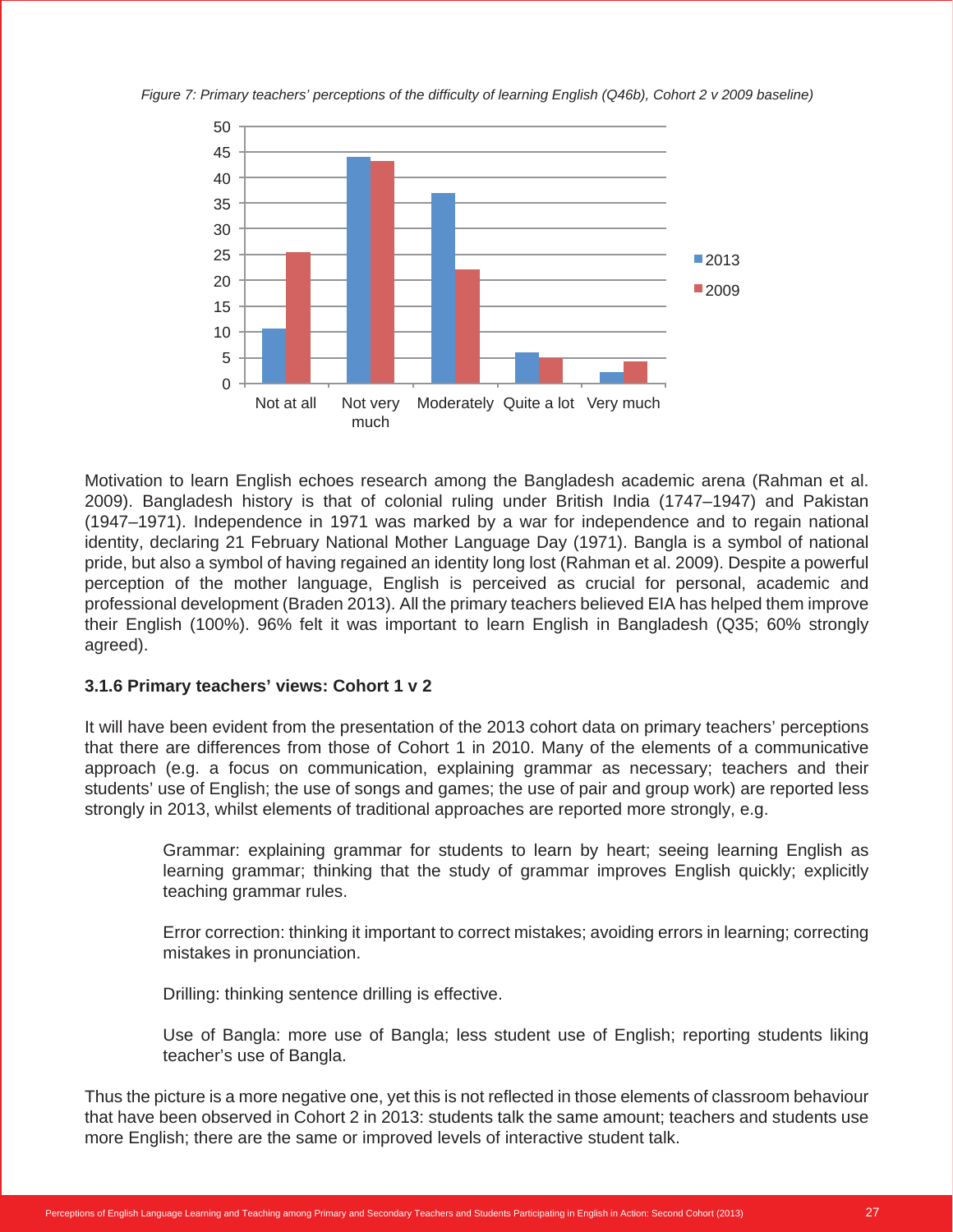This poses an issue of explanation that is not immediately obvious from the data collected, except that many of the elements of both traditional and communicative activities are not measured in the observation schedule and therefore cannot be compared.

## *3.2 Secondary teachers16*

## **3.2.1 Traditional approaches**

## **3.2.1.1 Perceptions of traditional approaches**

As was the case with primary teachers, in this subsection we examine secondary teachers' perceptions of grammar explanations, the use of repetition, teachers and students mainly using Bangla in the lesson, and a focus on error correction. Their perceptions, after 12 months of using EIA approaches, are compared with the first cohort (EIA, 2010), where appropriate.

## *Teaching grammar*

The evidence shows that over half of secondary teachers, while not supporting the idea that grammar and rote learning is at the heart of CLT, they had mixed feelings about the need to explain grammar rules: while 38% felt they mainly explained grammar rules (Q1), half felt they didn't (51%) – see Figure 8. Although teachers perceive CLT as a better approach to learning English, research shows that the traditional examination format and a demand for grammar rules from the students, particularly at secondary levels (Brown 2009), makes it more difficult for teachers to change their teaching practices (Ansarey 2012), something this study illustrates. Moreover, there has been a statistically significant increase in reported practice of the traditional teaching of grammar from that in Cohort 1.





## *Using repetition*

Compared with their belief of the teaching of grammar, in both Cohort 1 and 2 studies, secondary teachers agreed that their lessons consist of a lot of drilling and repetition, practices that might be categorised as more 'traditional'. When asked whether they often ask students to do sentence drilling and repeat sentences after them (Q2), 85% of teachers agreed (not statistically different from Cohort 1), indicating the persistence and – perhaps in their eyes – utility of such an approach.

<sup>16</sup> The secondary teacher questionnaire findings, in tabular form, are presented in full in *Appendix 11*.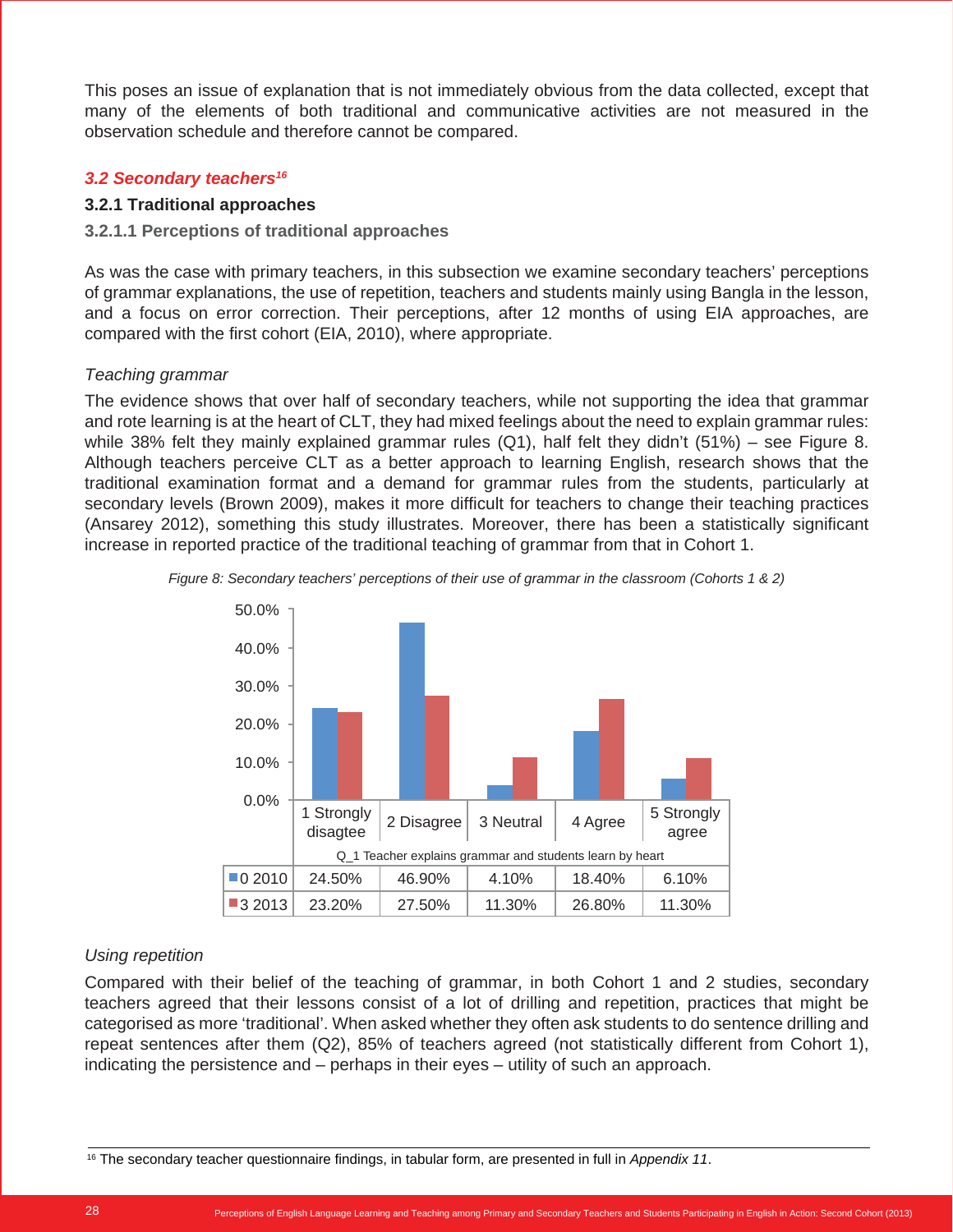## *Teachers' use of Bangla*

Baseline Study 3 (EIA 2009b & d) found that Bangla was the language primarily used by secondary teachers in their English lessons. However, this current study shows that teachers feel that classroom language is mostly in English (69%) with only 15% mostly using Bangla (Q3). The findings are very similar to primary teachers' perceptions of their use of English (69%) and Bangla (17%). This self-assessment of teachers' language use supports the findings of the observation of classroom practice (EIA 2014a), where secondary teachers were found to be speaking in English for 87% of the lesson.

## *Students' use of Bangla*

Baseline Study 3 (EIA 2009b & d) found that only a small proportion of students spoke in English during lessons and that in two-thirds of the classes observed (68%), 'none or hardly any' spoke in English. Teachers in this perception study were asked whether they thought that their students were using more English in the classroom (Q4). Less than half of secondary teachers (34%) agreed that students seldom speak English in the classroom, while 46% disagreed. This appears to indicate a move away from the traditional approach of only using Bangla in class, which was also found in the study of Cohort 2 teachers' classroom practice, where students were found to be talking in English during 88% of the lesson. It has to be borne in mind that teachers' perceptions of their own and their students' behaviour may not actually reflect what happens (Brown 2009). Moreover, the questionnaire data from secondary students seem to indicate similarly mixed feelings about the language they prefer, as only 37% prefer it when their teacher speaks mainly in Bangla and 44% prefer it when their teacher speaks mainly in English (see Subsection 4.2.1.2).

## *Error correction*

As noted for primary teachers, CLT approaches do not focus on error correction, unless errors interfere with communication, as the approach favours fluency over accuracy. Traditional, teacher-centred approaches, however, commonly feature error correction, and this too might be what students expect of their language teachers. In the questionnaire, 94% of the secondary teachers in Cohort 2 agreed that they often correct their students' errors in class (Q9; statistically higher than for Cohort 1), again indicating persistence in implementing an element of the repertoire of a traditional approach, even greater than the result for primary teachers (87%), perhaps due to the high secondary grammar-based examination.

## **3.2.1.2 Attitudes to traditional English language learning**

While the first group of questions focused on how teachers perceive their own practices, other questions attempted to uncover their attitudes towards more traditional and CLT practices and whether teachers and students were motivated to use them. With a very traditional examination system focusing on explicit understanding of grammar (Ansarey 2012), both teachers and students seem to believe that the focus on accuracy is important.

#### *Teaching grammar*

Regarding the teaching of grammar, like primary teachers (74%), the majority of the secondary teachers (76%) felt confident about teaching grammar rules in English classes (Q8). Furthermore, a large proportion (71%) felt that students like learning grammar rules in English classes (Q13).

#### *Using repetition*

Just as the majority (85%) of secondary teachers reported doing sentence drilling in their classes, 94% felt that their students like sentence drilling (Q14), a proportion much higher than for Cohort 1, in 2010.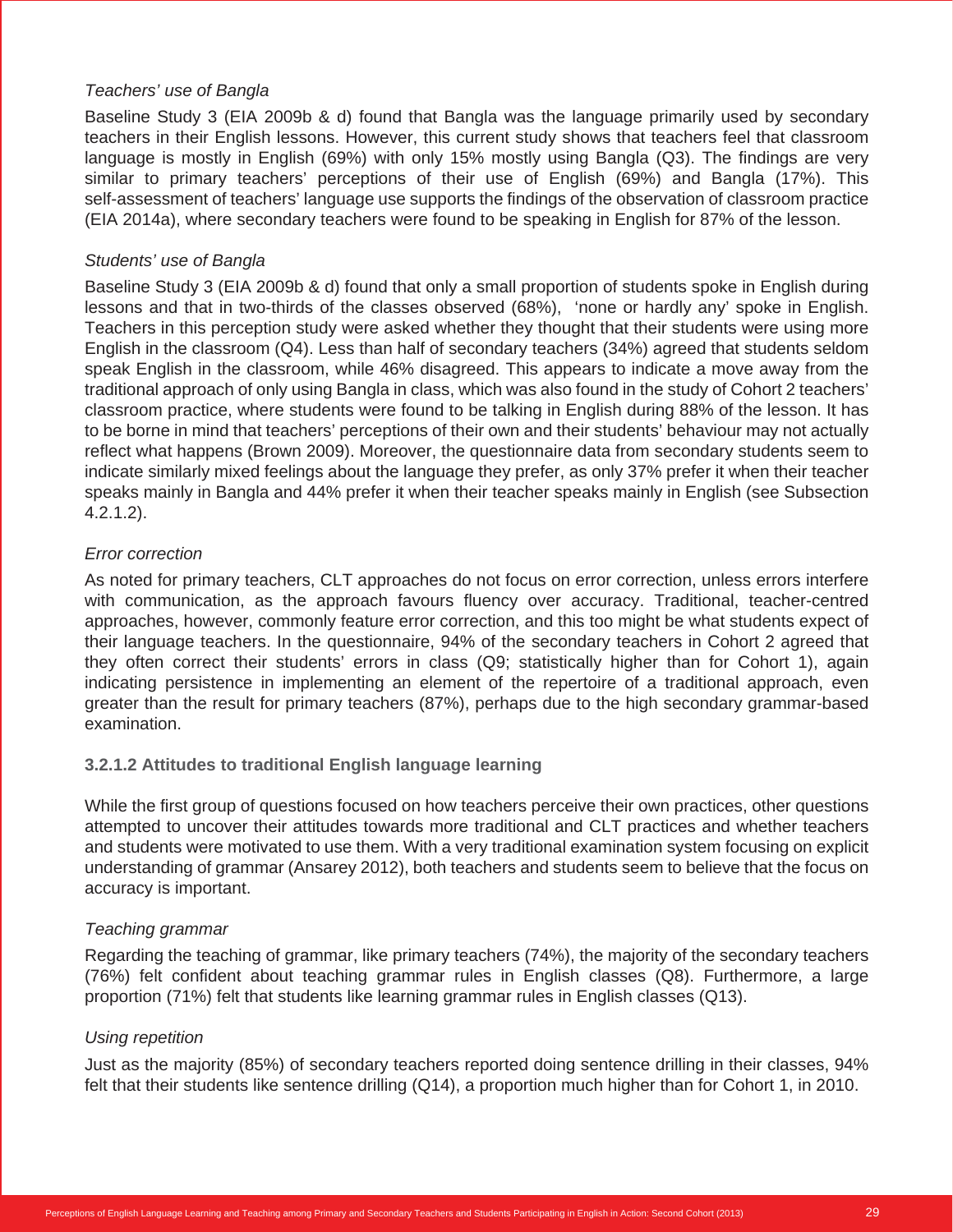## *Error correction*

Error correction is a common feature of teachers' classroom practices, possibly informed by their belief of students' needs. 95% of secondary teachers agreed that students like to be corrected (Q20).

## **3.2.1.3 Beliefs about traditional English language learning**

## *Teaching grammar*

The data show secondary teachers have mixed feelings about one of the key principles of CLT: on the one hand, they think that teaching English is more than grammar teaching (with 63% of the secondary teachers disagreeing that 'learning English means to learn grammar rules'; Q21), and on the other, more than half of the secondary teachers (58%) thinking that grammar rules should be explicitly explained in class (Q31). It is interesting to note, however, that only 17% of secondary students disagreed with this statement ('learning English means to learn grammar rules'; Q15, student questionnaire),<sup>17</sup> while 21% of secondary teachers agreed. This may explain why these teachers still saw an important role for grammar in the learning of English. However, a new dimension emerged for this cohort: a higher proportion of teachers also believed that students' English improves most quickly if they study and practise grammar (Q30; 70%). Figure 9 indicates the statistically significant shift in Cohort 2 compared with Cohort 1 in 2010 for secondary teachers (a similar situation to that of primary teachers, see Subsection 3.1.1.3).

While it is difficult to draw firm conclusions regarding participants' beliefs and perceptions, research shows that what teachers believe about their students' preference can influence their classroom practice. It is also possible that teachers' classroom practices impact on students' perceptions of what learning English is and how it is done. Because students witness such practices, these practices can influence their beliefs about learning. In other words, students' beliefs about the nature of learning English may come from their experience of learning English as well as their own independent ideas. Based on this premise, communicating directly with students about CLT methods may help them perceive their effectiveness differently (Brown 2009, Shrestha 2013).





## *Using repetition*

Since the majority of teachers reported regularly doing sentence drilling activities in their classes, it may be unsurprising that 81% of teachers agreed that English learning through sentence drilling is effective (Q22).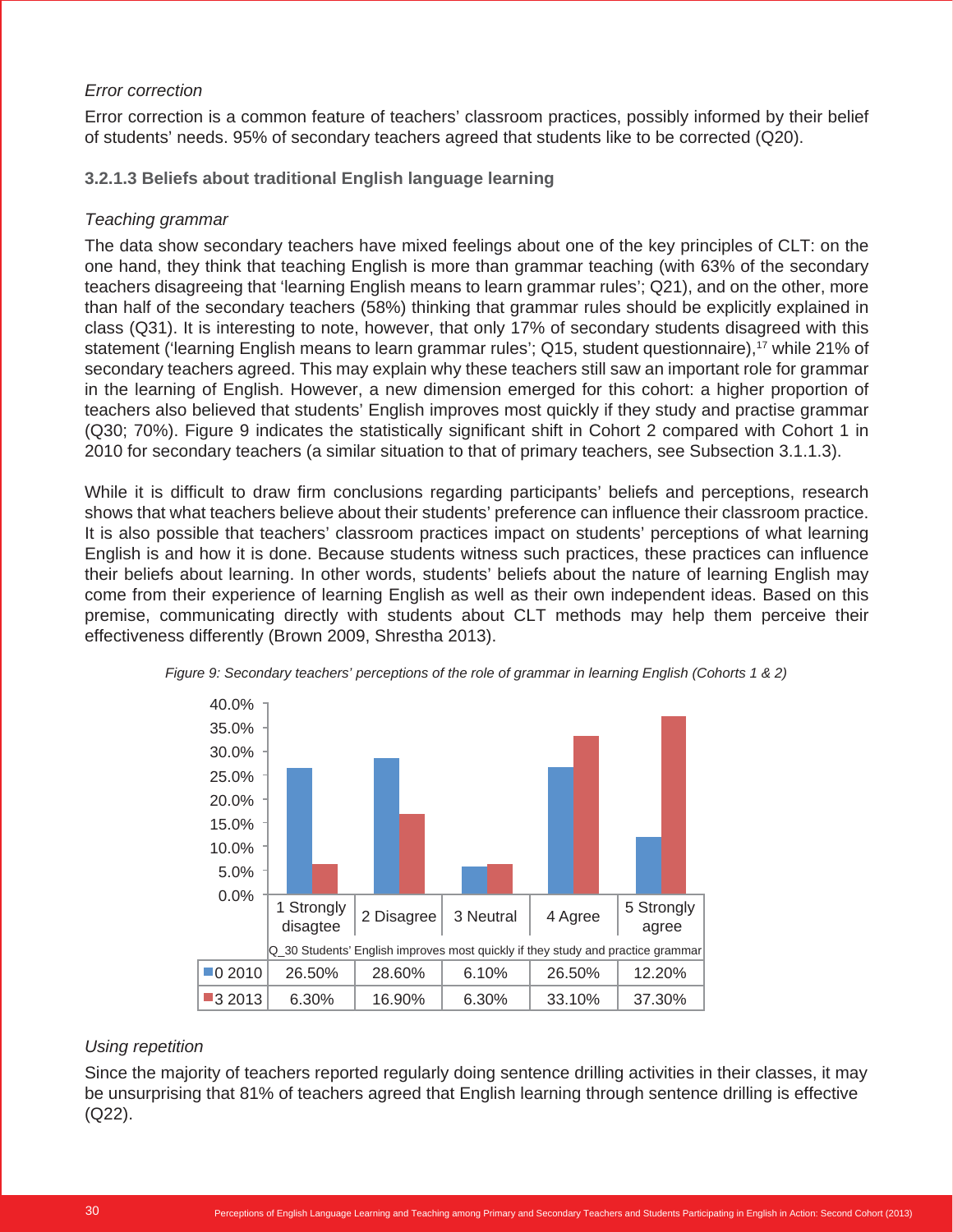This is similar to the corresponding figure for primary teachers (86%), who had an equally strong belief about the tradition of using this approach.

## *Teachers' use of Bangla*

Secondary teachers had mixed opinions about the use of Bangla to support students' learning: when asked whether Bangla should be used frequently in English classes for students' better understanding (Q23), only 27% agreed, while 57% disagreed with this statement (see Figure 10). A relatively large proportion felt neutral about it (15%), and this could be related to their belief of what students prefer in class: 40% of secondary teachers felt students liked it when Bangla is used in the classroom (Q15) and 38% disagreed, while a relatively large proportion (22%) were neutral.





## *Error correction*

Unsurprisingly, given that so many secondary teachers (94%) reported often correcting their students' errors, teachers placed a great importance on error correction: 88% agreed that it is important for English teachers to correct students' errors in class (Q29). When asked whether English teachers should correct students' pronunciation errors in class (Q33), 92% agreed.

Although teachers' beliefs seem to be focused on fairly traditional approaches to learning with a focus on accuracy, when asked whether it is important to avoid making errors in the process of learning English (Q32), only 58% of the secondary teachers agreed. Despite it being more than half of the sample, it is a lot less than for ratings of the importance of error correction. It is evident that a relatively substantial number of teachers also disagreed (see Figure 11), although that number has reduced since 2010. As more fluency activities (CLT) are implemented in the classroom, accuracy is no longer the only focus.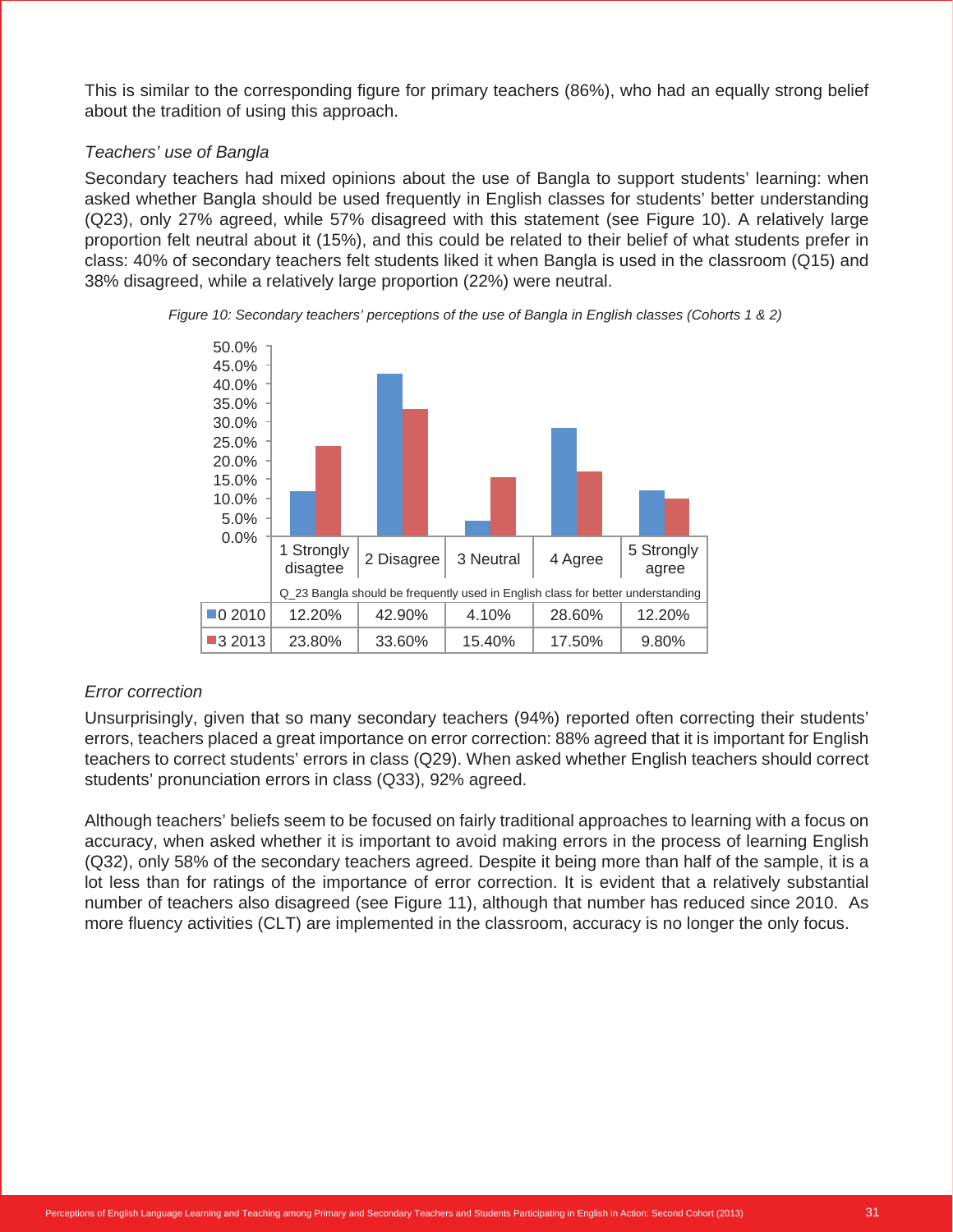*Figure 11: Secondary teachers' perceptions on the importance of avoiding making errors in learning English (Cohorts 1 & 2)*



#### **3.2.1.4 Summary**

In summary, Cohort 2 secondary teachers' perceptions of their own ELT practices indicate that the majority are moving away from traditional practices in terms of placing less emphasis on grammar, a belief in practising grammar, in allowing errors in order to learn, and the teachers themselves and their students are using more English. However, these teachers still saw an important role for grammar in the teaching of English (but unlike primary teachers this has not increased since Cohort 1 in 2010), and they still support the use of repetition and emphasise a traditional view of error correction to some extent. The continuation of the traditional practices of repetition and error correction seems not only to be based on student reactions, but also to reflect teachers' beliefs about good teaching practice as well as their understanding of students' expectations. Interestingly, their beliefs about the use of English rather than Bangla are more equivocal. It may well be that the continued emphasis on grammar by secondary teachers (and their students) reflects the requirements of examinations.

#### **3.2.2 Communicative language learning practices**

In contrast to more 'traditional' language learning practices, communicative language activities include more use of the target language (English) and more interaction with students by using communicative activities such as pair work, group work, games and songs. Teachers' perceptions of their use of these practices, as well as their attitudes and beliefs about these practices, are discussed below.

#### **3.2.2.1 CLT practices**

#### *Focus on communication*

Just as a large number of teachers reported moving away from the traditional view of the teaching and memorisation of grammar rules, the majority of secondary teachers (89%) agreed that the focus in their English classes is communication (Q7). The teaching of grammar to support the making of meaning is consistent with CLT practices.

#### *Teachers' use of English*

Secondary teachers reported using mostly English in their lessons: 69% of teachers agreed that the language they use in the classroom is mostly English (Q3). This perception is substantiated by the classroom practice study for Cohort 2 (EIA 2014a), where secondary teachers were found to be using English in the classroom 87% of the time.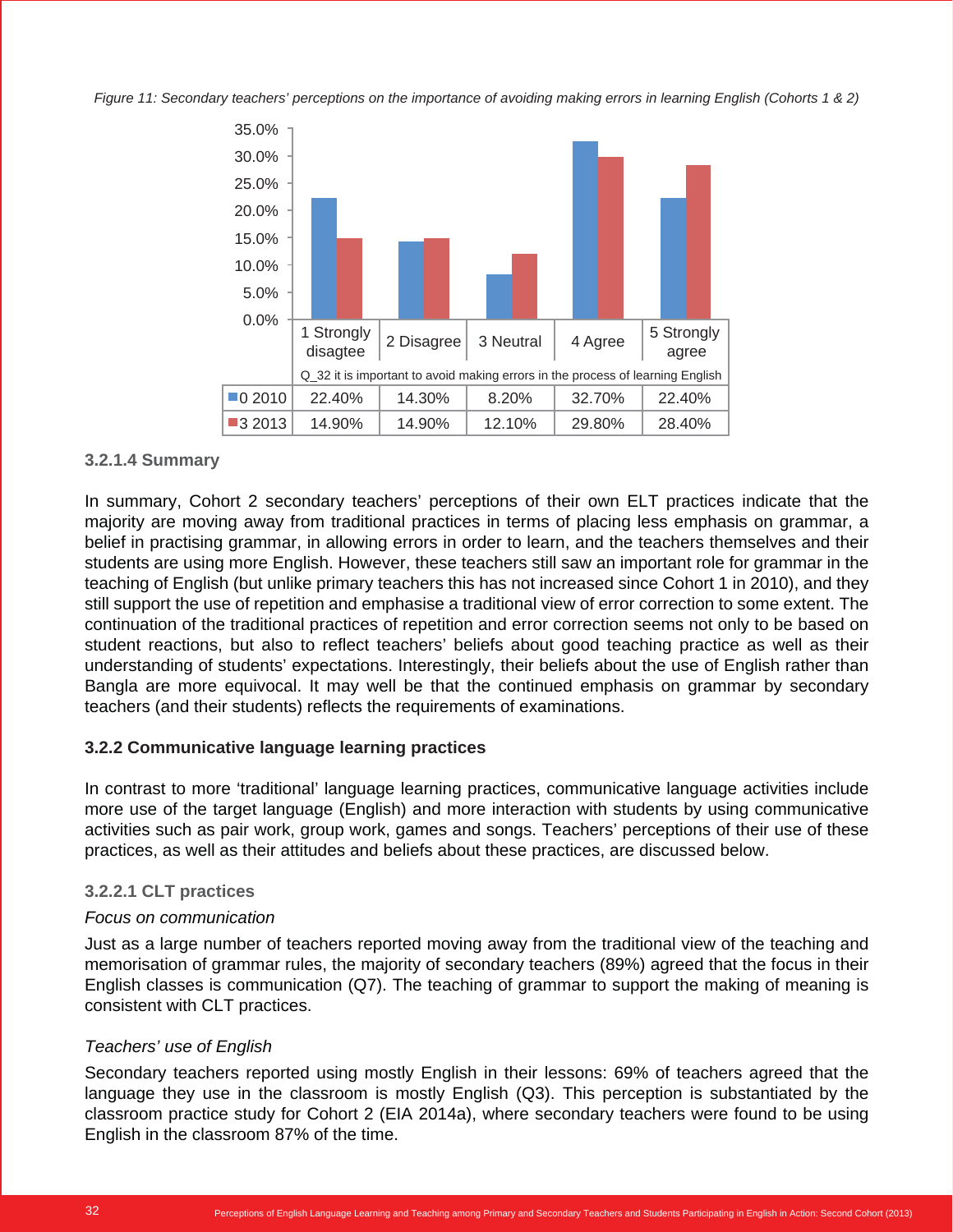#### *Teachers' use of communicative activities*

A clear majority of secondary teachers (88%) agreed that they often use activities to have the students interact with each other in English (Q5). When asked whether they now have students do more pair and group work in their classes than they used to (Q41), 92% agreed. When asked whether students play games or sing songs more often (Q43), 71% agreed. 86% agreed that they sometimes get the students to play and sing in their lessons (Q6). Unsurprisingly, 95% believed that English can be learned by singing and playing games (Q26).

## *Teachers' use of English*

Teachers seemed to be fairly confident about their competence in English and displayed positive attitudes to using it in class: 69% agreed that the language they use in the classroom is mostly English (Q3), and this is reflected in their classroom behaviour, as noted earlier.

## **3.2.2.2 Attitudes to CLT practices**

Secondary teachers generally feel that their students enjoy the new practices that they are introducing in their classrooms, and that the students respond favourably. We examine each of the practices in terms of teachers' reports of students' reactions.

## *Focus on communication*

The majority of secondary teachers (74%) believed that 'English should mainly be learned through communication with grammar rules when necessary' (Q27) and 87% agreed that students like their English class to focus on communication, with grammar explained only when necessary (Q19). Similarly 97% of secondary teachers believed that students should practise English by communicating with classmates (Q25). It would appear that teachers have a positive outlook on communication in the classroom as a tool for learning.

## *Teachers' use of English*

Teachers seemed to be fairly confident about their competence in English and displayed positive attitudes to using it in class: 86% agreed that they feel comfortable modelling English for students to repeat (Q11) and 96% agreed that they feel confident correcting students' mistakes when they speak English (Q10). Although initially many secondary teachers had very low skills in spoken English (EIA 2012b), this has improved and may be reflected in this confidence.

40% of teachers agreed that their students liked it when their teacher speaks Bangla most of the time in their English class (Q15), while 37% of students agreed that they preferred it when their teacher spoke in Bangla (Q10 student questionnaire). This suggests that the majority (44%) may prefer their teacher to use more English in class, a belief their teachers may not have realised yet. (As Subsection 4.2.1.2 indicates, students have very mixed views on the teacher's use of Bangla.)

#### *Students' use of English*

The teachers felt that the students like to practise English: 71% of teachers agreed that their students like it when they need to speak English in class (Q16 [the question is posed in the opposite terms]). Furthermore, 74% agreed that their students like activities in which they interact with classmates in English (Q17). This positive attitude is confirmed by the secondary students, the majority of whom (69%) liked to speak English in their English classes (Q11; see Subsection 4.2.1.2).

#### *Communicative activities*

83% of secondary teachers reported feeling comfortable doing classroom activities in which students sing or play (Q12). 86% agreed that their students like to sing songs and play games in their English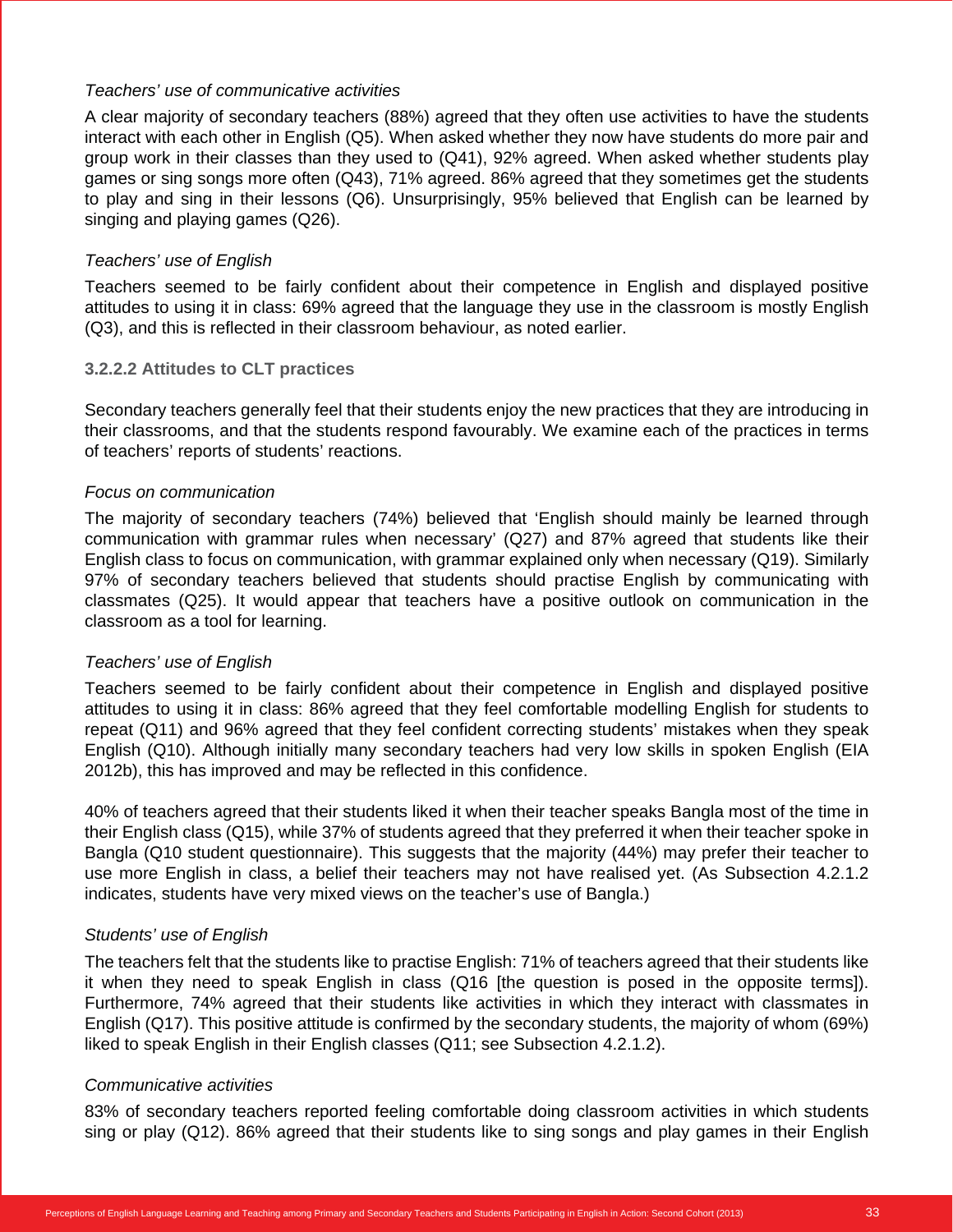lessons (Q18), although interestingly a large number of students, 49%, reported that they did not like to sing and play games in an English lesson (Q13; see Subsection 4.2.2.1) and another 15% felt neutral about it. This shows to what extent teachers' practices, teachers' beliefs about their students, and students' beliefs do not necessarily inform one another.

#### **3.2.2.3 Beliefs about CLT practices**

The data indicate that teachers see the CLT practices promoted through EIA as positive and meaningful.

#### *Focus on communication*

74% of secondary teachers agreed that English should be learned mainly through communication, with grammar rules taught when necessary (Q27).

#### *Teachers' use of English*

Secondary teachers seemed to believe that using English in the classroom is important for student learning: 88% agreed that it is essential that English teachers speak in English in the classroom for their students to learn English (Q24). This is a higher response than that of primary teachers (80%).

#### *Communicative activities*

Most secondary teachers also seemed convinced of the effectiveness of communicative activities: 97% agreed that it is important for students to practise using English by communicating with classmates in the lesson (Q25). In addition, when asked whether teachers should encourage interaction in pairs or groups (Q28), 98% agreed. 95% believed that English can be learned by singing songs and playing games in English lessons (Q26). This seems to show how secondary teachers believe in CLT activities and, from the EIA programme, that engaging in these activities can benefit students' learning.

#### *Pronunciation*

In traditional language teaching, reading and writing take precedence, while speaking and listening skills are rarely practised. However, there is a distinction to be made between practising pronunciation through communicative activities, to focus on fluency (CLT), as opposed to practising pronunciation for the purpose of accuracy and native speaker-like performance only (more traditional methods). The questionnaire attempted to uncover whether teachers perceive spoken abilities, such as pronunciation, as being important to their language teaching and, if so, how they would be implemented. 85% of secondary teachers agreed that good pronunciation indicates good English (Q34); this has doubled (41%) since the last study (2010), as Figure 12 indicates (the distributions are statistically significantly different). This suggests that the majority of secondary teachers recognise the importance of pronunciation.

Regarding the model of pronunciation aimed for, secondary teachers seem to focus on accuracy, as they seem to feel they need to correct students' pronunciation in class (Q33: 92% agree). This may be due to their belief that good pronunciation indicates good English (Q34: 85% agree), which seems to also be the students' opinion (Q26: 70% agree). This could explain why teachers believe in putting an emphasis on drilling (Q2: 85% agree). Drilling can be perceived as a way to practise pronunciation through controlled speaking practice exercises.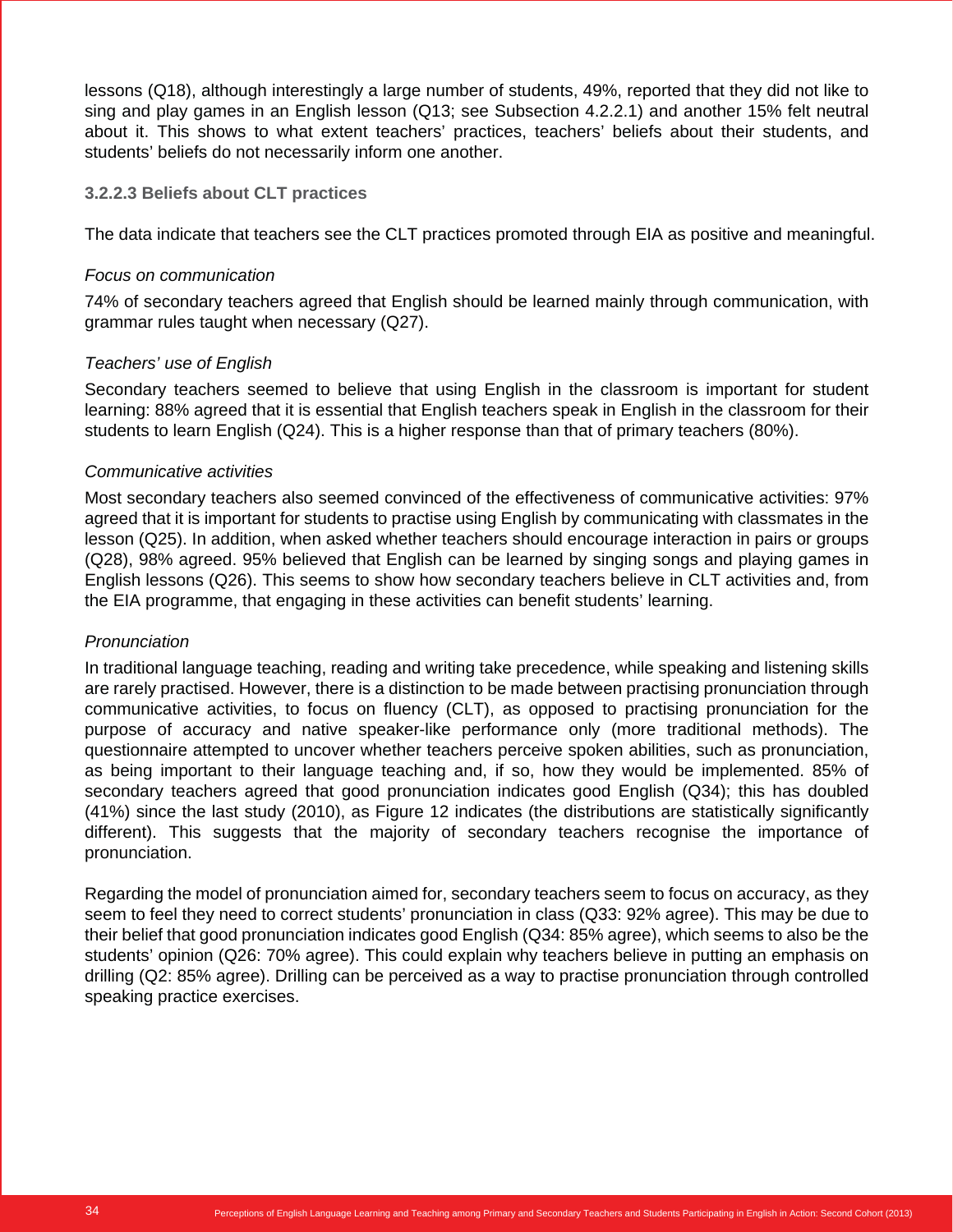*Figure 12: Secondary teachers' beliefs about the role of pronunciation in learning English (Cohorts 1 & 2)*



#### **3.2.2.4 Summary**

Overall, the questionnaire data show that secondary teachers reported practices that are largely in line with CLT practices, have positive attitudes to these, and believe that the practices do aid their students' learning of English. While studies have shown that the ultimate failure of CLT innovation in ELT is often because of teachers' perceptions about the usefulness and feasibility of CLT practices ( Li 1998, Ansarey 2012), the data seem to indicate positive attitudes and acceptance of the value of CLT practices and hence an important beginning of change to teachers' practice. There are, however, residual elements of traditional practices in relation to repetition and error correction and particularly towards pronunciation, and to a lesser extent the teaching of grammar.

Whether EIA is seen as the prime cause of the changes is not directly indicated by the findings in Subsections 3.2.1 and 3.2.2 above, although the comparison with the practices reported in the baseline observation studies (EIA 2009b & d) indicates a much-improved situation in EIA classrooms. The next subsection provides some data on the effectiveness of EIA in changing the behaviour and views of secondary teachers, as well as data on teachers' perceptions of the impact of EIA on student learning and motivation.

#### **3.2.3 Perceived effectiveness of EIA**

Several of the questionnaire questions explored secondary teachers' perceptions of the effectiveness of the EIA programme in improving their and their students' skills in English, changing their teaching practices, improving teachers' confidence to teach or learn English, and the impact on their students' learning and motivation.

#### **3.2.3.1 Impact on English language competence**

The results from this part of the study indicate that secondary teachers were overwhelmingly positive about the impact that taking part in the EIA programme has had on their English competence (Q38: 36% 'agreeing' and 60% 'strongly agreeing'), and that of their students (Q42; 79% agreeing). The results are very similar to the primary teachers' perceptions of EIA effectiveness, although the latter are more positive in relation to the impact on student learning (91%).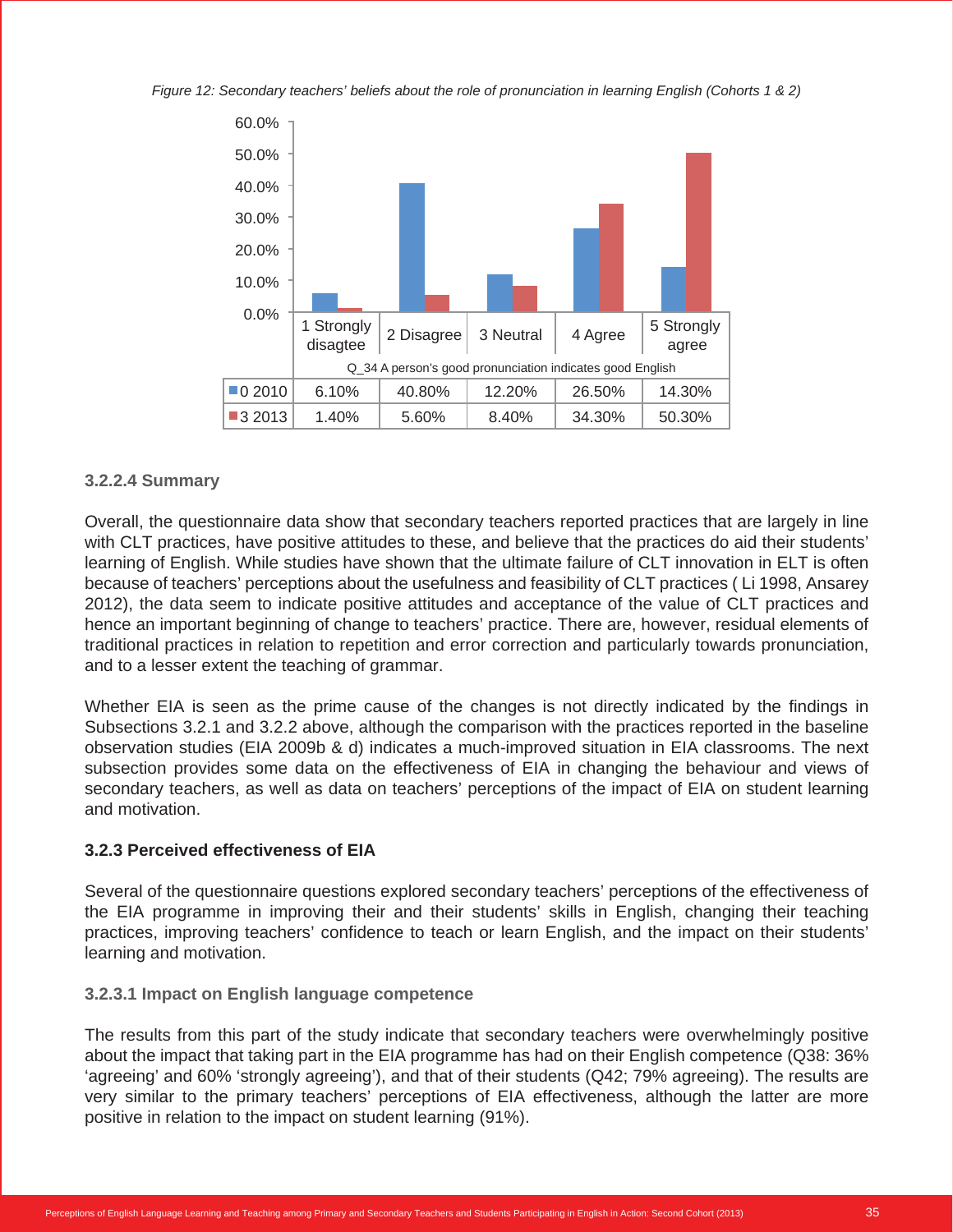#### *Teachers*

In addition to agreeing that taking part in EIA helps them to improve their own English (with 60% 'strongly agreeing'), a large majority (87%) also felt that it has had an impact on their confidence to use more English (Q39), with 71% strongly agreeing.

#### **3.2.3.2 Impact on teaching**

When asked in the questionnaire whether EIA has had an impact on the way that they teach (Q40), 93% of secondary teachers agreed with this statement, with 66% strongly agreeing. Only 6% disagreed.

#### **3.2.3.3 Impact on students' learning and motivation**

In addition to the fact that changes in their teaching have had a positive impact on student learning, they also thought it had a positive impact on students' motivation (Q44), 97% of the teachers agreed, with 60% 'strongly agreeing', a significant increase over Cohort 1 results.

#### **3.2.4 Obstacles to implementing EIA practices**

The questionnaire data show that secondary teachers perceived the main obstacles in implementing the techniques promoted by the EIA programme to be: large classes; students' low proficiency in English; time management and the grammar-based examination; and, to a lesser extent, students' lack of motivation.

However, most of the challenges were not perceived as such by the secondary teachers and over half of the teachers agreed that these were not an obstacle to implementing EIA practices. The following were not deemed to be major obstacles: lack of confidence to use English with students (68%); lack of school support 66%); lack of confidence in using technology (63%); complaints from other teachers about noise (62%); lack of ability to use technology in the classroom (56%); problems with mobile phones (53%) and lack of ability to use English with students (44%). In general, the ratings of those that are seen as an obstacle (or major obstacle), are lower than for primary teachers (where two were above 50% as obstacle or major obstacle), as Figure 13 indicates.

The comments on primary teachers' views about student EL competence as an obstacle (see Subsection 3.1.4), equally applies to secondary teachers, and the fact that the ratings are lower may reflect the more minor role of audio in secondary than in primary schools. Similarly with large classes being an enduring problem in Bangladesh. On the preparation time, it will be useful to see what the involvement of the HT has been in supporting teachers, and the qualitative studies on Cohort 2 (yet to be reported) should provide insight into this issue. Although secondary teachers feel that students need to prepare for the examination and classroom practices can change as students move closer to the examination, this is evidently not a majority view, and again more research may be needed on this.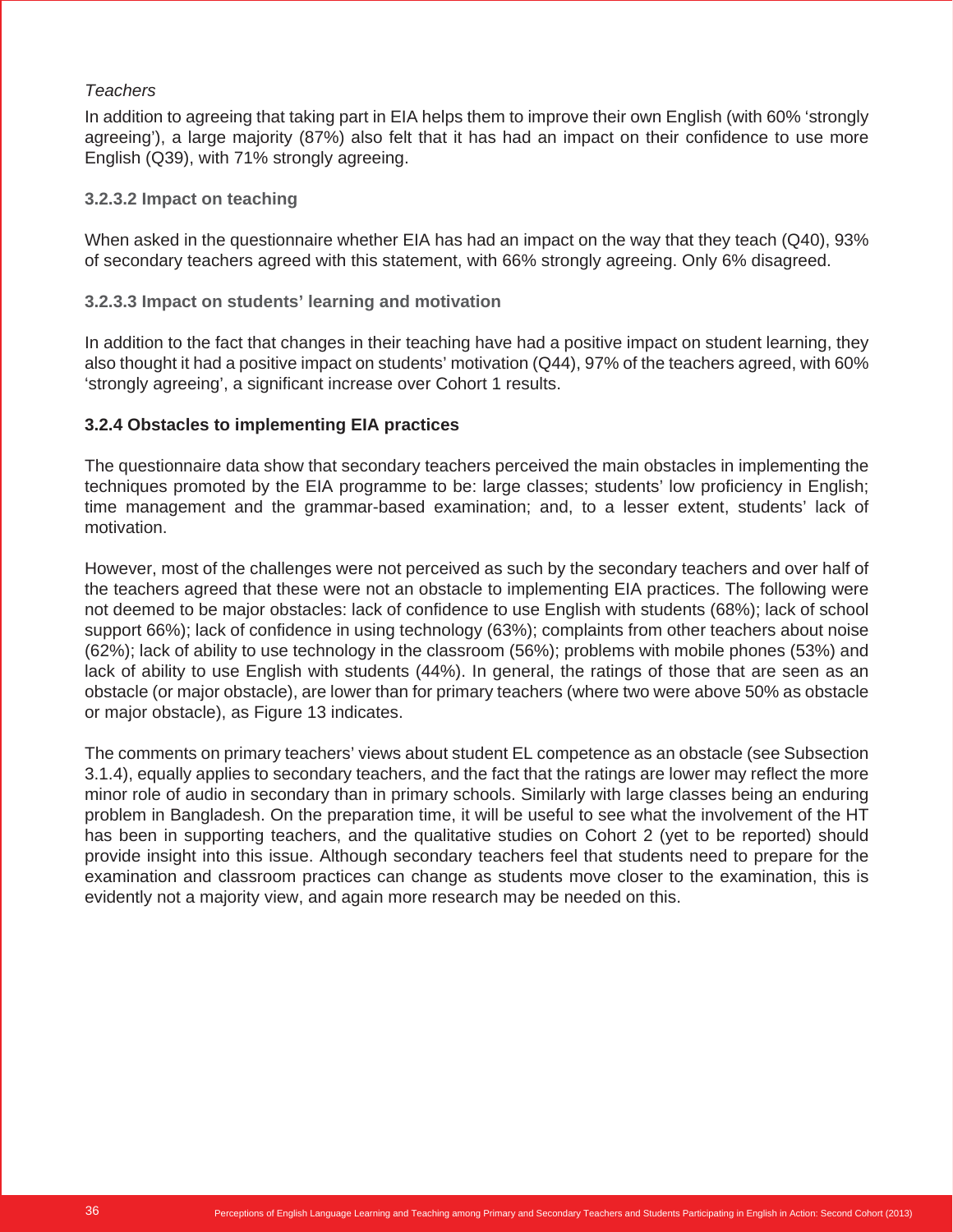



#### **3.2.4.1. Summary**

In the same way as was observed among primary teachers, traditional classroom settings can affect the implementation of CLT when active learning – for example with large classes – is much more difficult. It is true that about half the teachers felt that large classes and, related to this, students' proficiency because of mixed-ability groups and, to a lesser extent, the grammar-based exam were seen as obstacles to some extent, yet half of the teachers felt they were not necessarily an obstacle. Secondary teachers' positive attitude towards EIA because of the impact it has had on their learning and teachers as well as students' progress, may have given them the motivation to apply CLT techniques. In addition to the changes in the national curriculum, where listening and speaking are being assessed in the final examination, more communicative skills are finding a place in the English classroom at secondary levels too.

#### **3.2.5. Beliefs about English language learning**

The belief that English language learning is an important resource for students is likely to positively affect teachers' attitudes towards their profession. Secondary teachers' perceptions about learning English were asked in two different ways. First, using the rating of statements in terms of agreement, almost all of the teachers agreed that learning English is important for people in Bangladesh (Q35): 92% agreed (55% 'strongly agreed'). When asked to what extent they thought English was important (Q46b), 73% responded that it was very important and another 21% felt it was 'quite a lot'; only just under 1% felt it was not important at all (Figure 14). This suggests a strong motivation for learning and teaching English.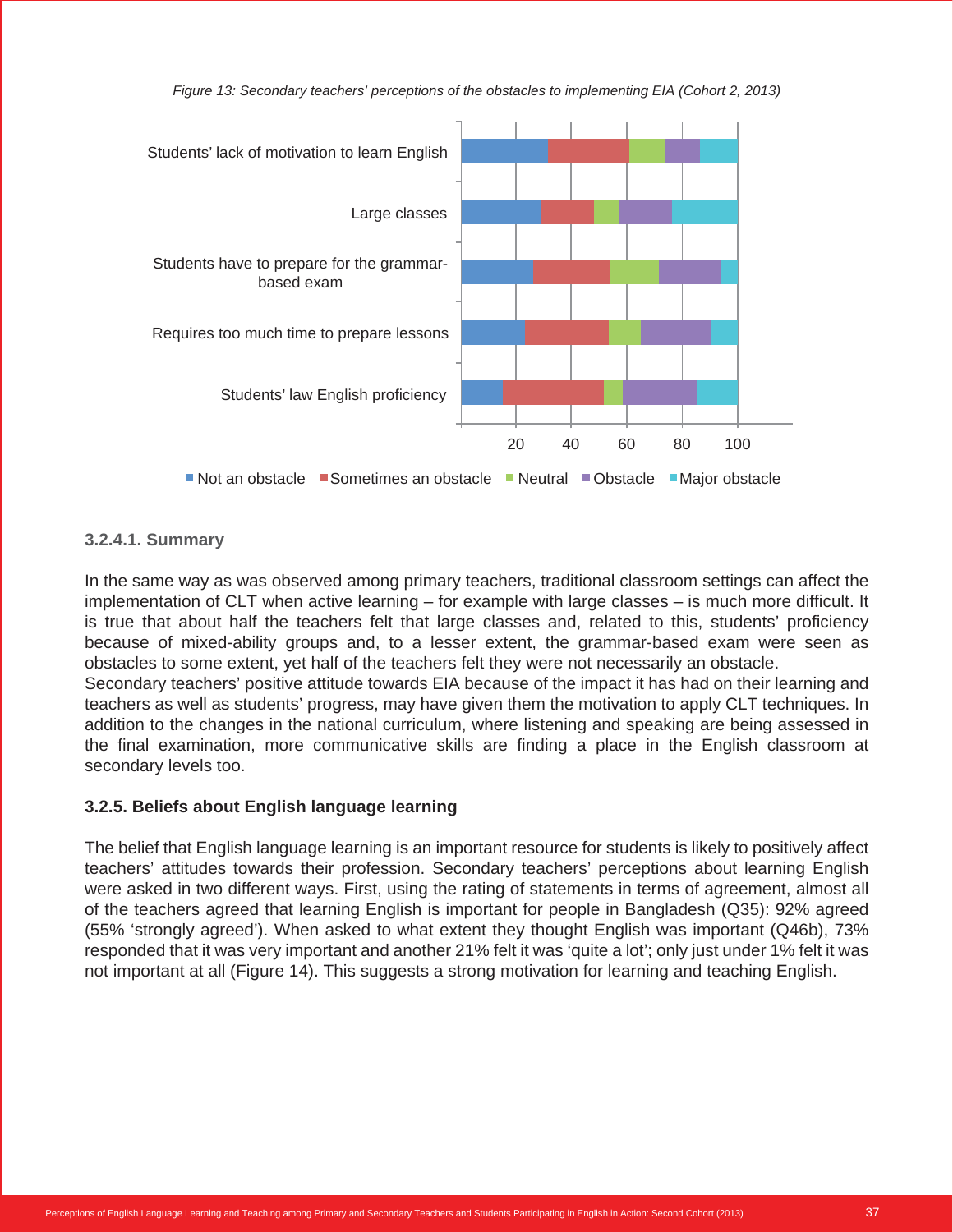*Figure 14: Secondary teachers' views of the importance of English (Q46b) for Cohort 2, 2013, and baseline, 2009 (%)*



However, when asked to what extent they felt English was difficult to learn, there seemed to be mixed feelings about it as Figure 15 indicates, and apparently more negative feelings than was the case with primary teachers (see Subsection 3.1.5).





#### **3.2.6 Secondary teachers' views: Cohort 1 v 2**

Unlike the findings from the primary teachers' data, the secondary teachers reported practices and views are very similar between cohort 1 and 2, and regarding elements of a communicative approach. Cohort 2 secondary teachers more strongly support students speaking English and the use of songs and games. Similarly their reported practices and views of traditional elements are much the same apart from the following, which have become stronger: explaining grammar for students to learn by heart; seeing learning English as learning grammar; thinking that the study of grammar improves English quickly; reporting that students like it when they are drilled. The observation of Cohort 2's classroom practice in 2013 confirms this similarity in attitudes is borne out in practice,, with similar amounts of student and teacher talk, proportion of talk in English, and the amount of student time spent on communicative activities, compared to cohort 1.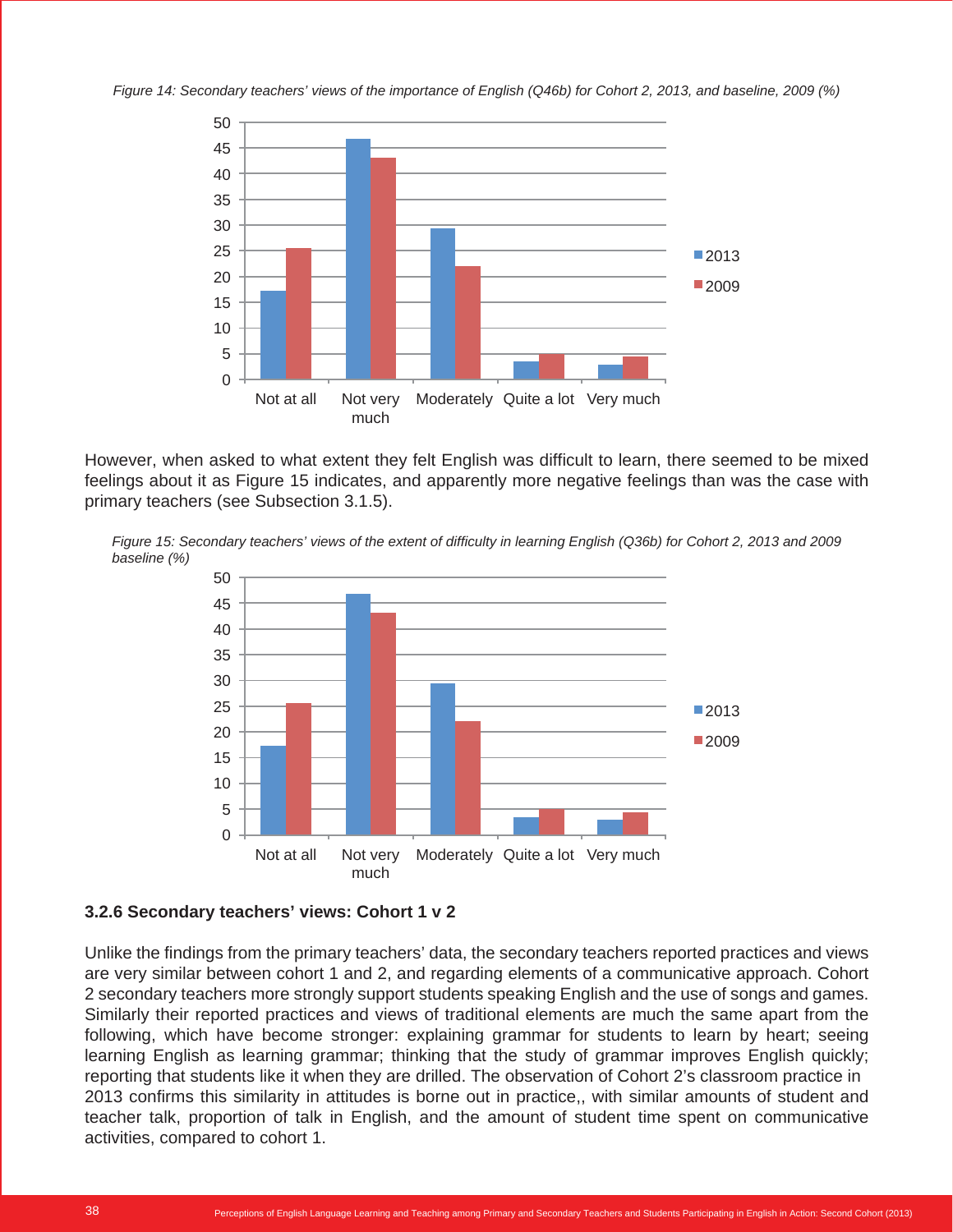## **4. Findings: Primary and secondary students**

The findings of the analyses of the student questionnaire data are reported in this section. The results from the primary student interview survey are presented first, followed by the secondary students' questionnaire. Where possible, particularly with the secondary students, the same two themes of traditional EL learning practices and communicative language learning practices are used to organise the presentation of the findings.19

#### *4.1 Primary students*

As noted previously, the primary students participated in individual student interviews, and hence the results are drawn solely from the data generated from these interviews. The results of the analyses of these data are presented below. The two categories of traditional and communicative language learning practices are exemplified in Subsections 4.1.1 and 4.1.2, respectively, together with further subcategories. Subsection 4.1.3 then discusses the students' views of English language. A summary is provided in Subsection 4.1.4. Unlike the teacher and secondary student questionnaires, primary students responded with a simple 'yes' or 'no'.

#### **4.1.1 Traditional English language learning practices**

In this subsection, the findings on traditional English language learning practices (as defined earlier) are presented dealing with both current traditional classroom practices as perceived by the students, and students' attitudes to and beliefs about traditional English language learning.

#### *Teachers' use of Bangla*

There is a good correspondence between the views about the teachers' use of English in the classroom: 70% of primary teachers say they mostly use English, and 64% of primary students reported that their teacher mostly used English. However, their views about preferences are different: 44% of teachers felt their students preferred it when they spoke Bangla, whereas 69% of students preferred it when teachers used Bangla in their lessons. This seems to show that, although teachers tend to speak more English in their classrooms, their students still prefer the use of Bangla and there may some balance being struck between their own views and desired practice and the views and reactions of students.

#### *Grammar rules*

A traditional classroom is more likely to have students learn grammar rules explicitly, while communicative language teaching will concentrate on contextualising language, focusing on communication and fluency and addressing accuracy at the controlled stage of the lesson only. Most primary students reported learning grammar rules in class (80%), and almost all (95%) liked learning them. Again there is a difference in their teachers' perceptions, as 47% of teachers reported mainly explaining grammar rules and just under 60% reported that their students liked learning grammar rules (Q13).

#### *Error correction*

Traditional methodologies have a tendency to focus on accuracy, where one of the main teacher roles is to correct students. However, while CLT also values accuracy, it also focuses on fluency, to encourage students to communicate and build confidence to do so. It also has a more formative role in more communicative approaches to language learning (e.g. Ferris 2010, Hall 2007). Errors are mainly addressed at a different stage of the lesson, or even in another lesson altogether.

When primary students were asked whether their teacher corrected their errors when they spoke in

<sup>19</sup> The primary student questionnaire findings, in tabular form, are presented in full in *Appendix 12*.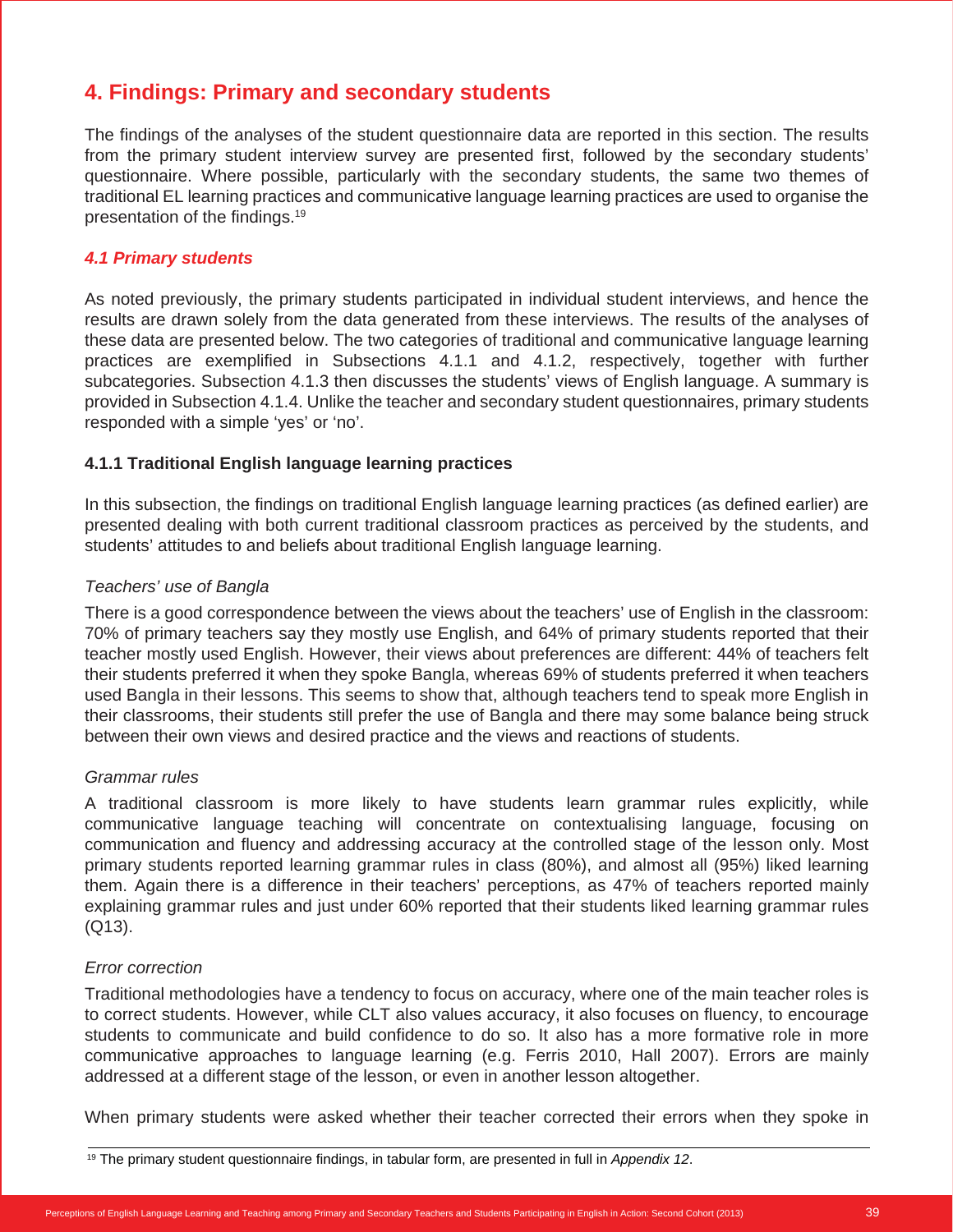English in class, 98% said 'yes'. Similarly, teachers reported that they often corrected students' errors (87%), showing persistence in using a more traditional approach. This reflected the underlying views of students in favour of the traditional approach: 97% of students reported they liked it when their teacher corrected their English. With 81% of primary teachers saying they felt their students liked to be corrected, this indicates an awareness of these traditional views. This is also reflected in the teachers' views of this aspect of the traditional approach through their perceptions of their own practice and views of learning English (see Subsections 3.1.1.1 & 3.1.1.2).

#### **4.1.2 Communicative English language learning practices**

In this section, the results on communicative language learning are presented, again in order of frequency of occurrence. As in the previous subsection, the results are reported in terms of the existing practices and student attitudes and beliefs regarding language learning.

#### **4.1.2.1 Existing communicative practices**

The practices outlined here reflect those suggested in the EIA materials, namely songs, games and activities where students talk to each other.

#### *Songs*

The experience of songs is directly linked with the supplementary materials provided in the programme, which include songs such as 'Good morning', 'Hello' and 'Goodbye' among others and they are popular with students. Subsection 3.1.2.1 indicated that most teachers use songs in their lessons, and indeed 73% of primary students reported that their teacher asks them to sing songs in the English class and 93% of students enjoy singing them. This popularity of songs and rhymes demonstrates the fruitfulness of these materials.

#### *Playing games*

Playing games featured as another common activity relating to communicative language learning. Just over half of the students (58%) reported they played games in their English class, while 95% of the teachers stated they had their students play and sing in their lessons, so there is a difference in this perception. Many students expressed a positive attitude towards playing games: 95% reported they enjoyed their English class when they played games.

#### *Using English in the classroom*

The use of more English in the classroom is associated with communicative English language learning, and this has two aspects: the use by the teacher and the use by students. Subsection 4.1.1 has already indicated that the teacher predominately uses English, though students have different preferences. In contrast, views about their own use of English are more in line with a communicative approach: 79% of primary students reported they liked talking in English with their classmates in lessons. In the same way, it would appear that primary teachers have observed this too, when 81% reported their students also liked it. It would appear that IEA materials encourage creativity and enhance communicative fluency, and that there is an alignment of practice and views of both students and teachers.

#### **4.1.2 Attitudes to, and beliefs about, the English language**

The focus of this subsection is student attitudes to, and beliefs about, the English language. The attitudes and beliefs of learners may impact on their learning. Motivation to learn the language can be categorised as extrinsic motivation (as opposed to intrinsic motivation, where something is done for its own sake),<sup>20</sup> because the students want to use English as a tool for achieving something else (e.g. job). The questions

 $20$  See Ryan and Deci (2000) for the basic types of motivation for learning.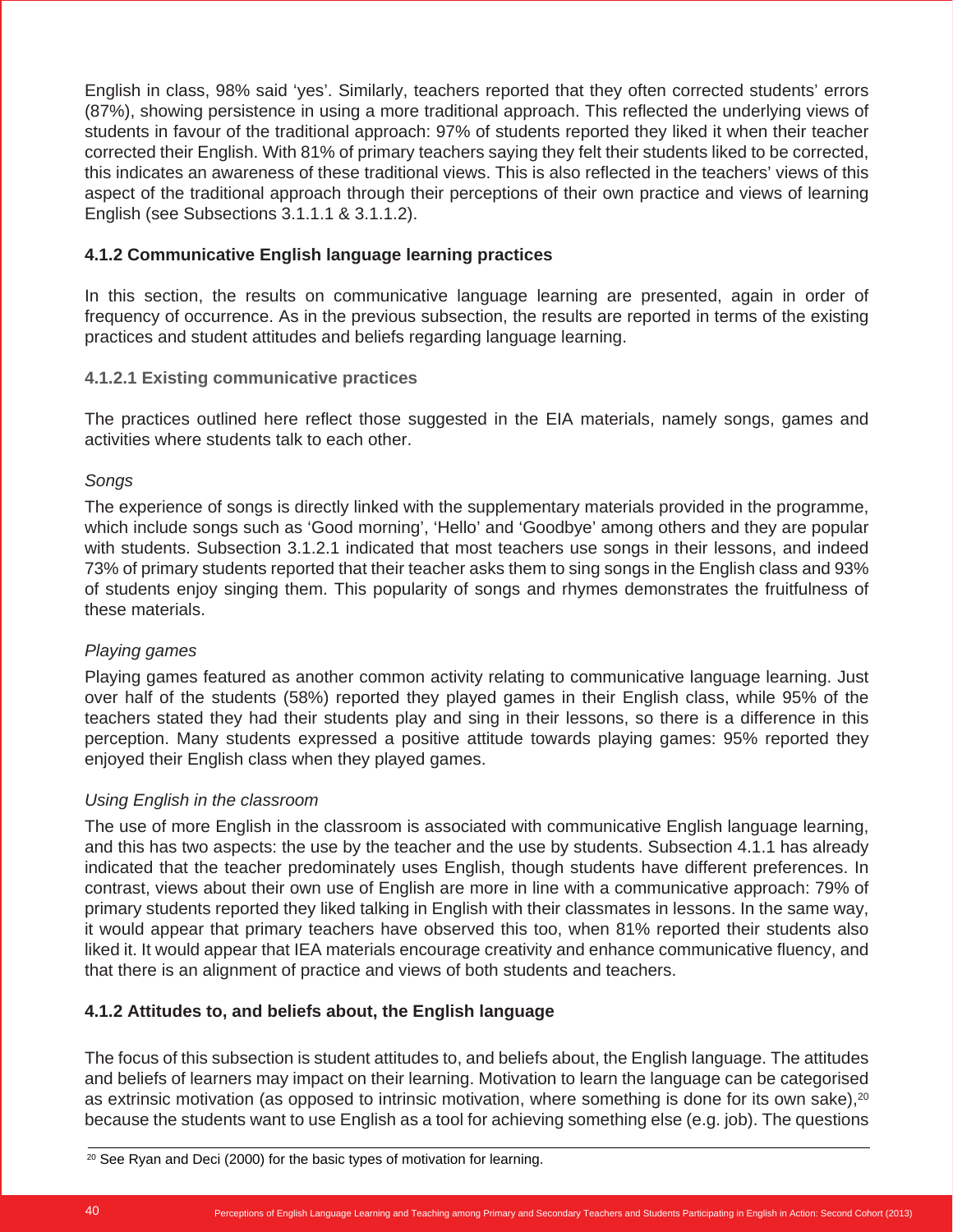asked focus on liking learning English, the importance of English and whether English is difficult to learn. Some of these provide extrinsic motivation to students to learn English, but others provide intrinsic motivation (e.g. enjoyment in the lesson). Each of these is dealt with below, and the results are summarised in Figure 16.

#### **4.1.2.1 Learning English**

Almost all primary students (99%) said that they liked learning English. It is possible that their positive attitude towards songs and games, promoted through the EIA materials and experienced in class, contribute to this positive attitude, also reported in the Cohort 1 study (EIA 2011); it is also evident that they are positive about some of the more traditional aspects (e.g. error correction and grammar; see Subsection 4.1.1). These newer activities could be intrinsically motivating, suggesting the positive impact of the EIA materials. grammar; see Subsection 4.1.1). These newer activities could be intrinsically motivating, suggesting the positive impact of the EIA materials.

#### **4.1.2.2 The importance of English**

96% of primary students reported that they believed English was important for them, which is higher than the baseline figure of 51% (EIA 2009c).<sup>21</sup> This correlates with the equally high value of English among their teachers and how important they felt English was for people in Bangladesh (Q35: 97% agreed; see Subsection 3.2.5).

#### **4.1.2.3 English is difficult to learn**

More than half the students felt that English was not difficult to learn (68%), but it is not easy to compare this to the baseline in 2009 (EIA 2009c) for primary students as the question was posed as a rating. Figure 17 shows the distribution, which indicates that 54% think it is 'Moderately difficult' to 'Very much difficult'.



*Figure 16: Primary students' views about learning English and its importance (Cohort 2, 2013)*

<sup>&</sup>lt;sup>21</sup> In fact, if those who think English is 'moderately important' are included, the number rises to 90%, though still below that found in 2013.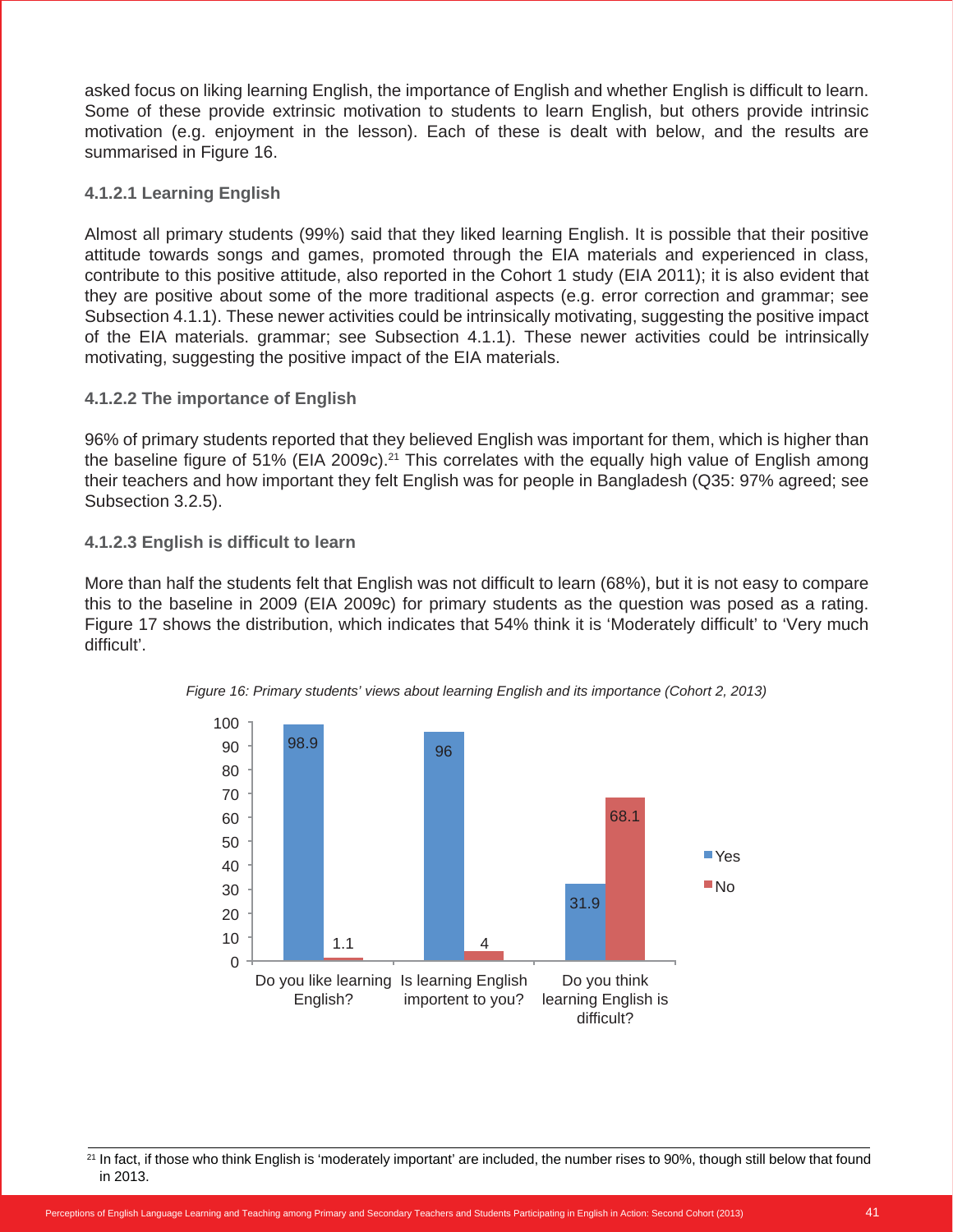*Figure 17: Primary students' percentage ratings of the difficulty of learning English in the baseline study (EIA 2009c: 48)*



#### **4.1.3 Summary of primary student findings**

In summary, the primary student data show that the current English language classroom practices follow to some extent the communicative approach to English language learning promoted by EIA, as (according to them) students sing songs, play games and have a chance to speak in English with their classmates. The students also reported that their teachers used English most of the time.

Similarly, the primary student attitudes towards communicative language learning seem to be positive, though they also enjoy more traditional techniques, such as the use of Bangla, learning grammar rules and being corrected by the teacher when they spoke in English in class, all of which almost all students reported experiencing. A similar view was expressed regarding their beliefs about language learning. Additionally, almost all the students like learning and perceive the English language to have importance in their life.

As there was no equivalent survey for primary students in 2010, it is not possible to directly compare their views with those of students in Cohort 2 in 2013.

#### *4.2 Secondary students22*

The data for the secondary students were collected via questionnaire. The results of the analyses of these data are presented in this section. As with the primary student results, those for the secondary students are organised into two main categories: (1) traditional English language learning practices, and (2) communicative language learning practices. These categories are exemplified in Subsections 4.2.1 and 4.2.2 respectively, together with further subcategories, as revealed by the questionnaires. Subsection 4.2.3 then discusses the students' views of English language, followed by Subsection 4.2.4, which covers other issues relating to classroom practice. A summary is provided in Subsection 4.2.5.

#### **4.2.1 Traditional English language learning practices**

This section reports on the data relating to traditional English language learning practices as experienced by the secondary students surveyed. The results are reported in terms of existing practices, students' attitudes and their beliefs regarding English language learning.

 $22$  The secondary student questionnaire findings, in tabular form, are presented in full in Appendix 13.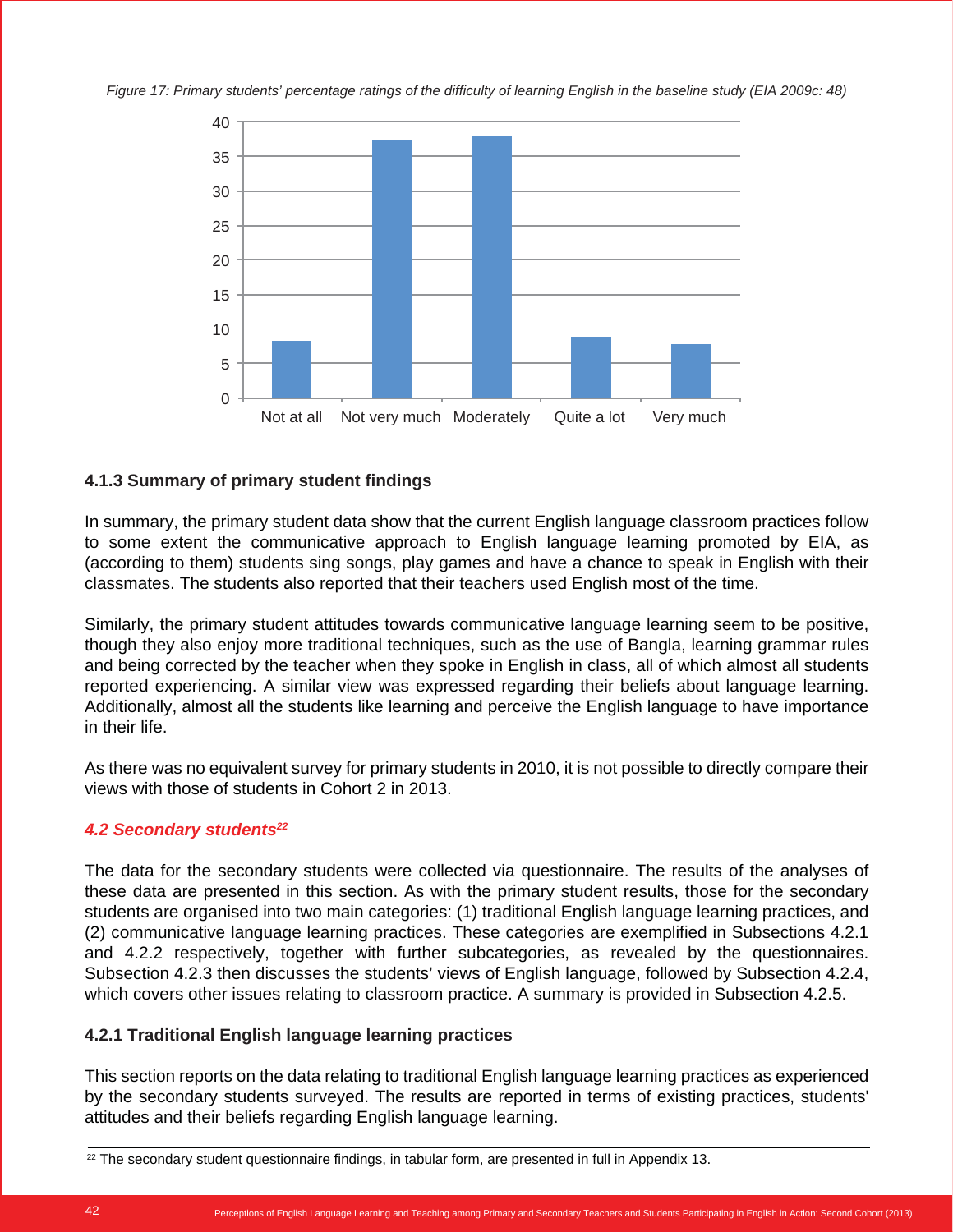#### **4.2.1.1 Existing traditional practices**

#### *Grammar*

As noted at the beginning of Section 3, grammar is often considered central to learning a foreign language, although how it is described may vary (e.g. De Carrico and Larsen-Freeman 2002). In particular, knowledge of grammatical rules is the focus of language learning in traditional approaches to English language learning such as grammar-translation methods, which are still practised in many parts of the world (Purpura 2004: 2). Therefore, it was worth investigating the students' views on grammar.

The questionnaire asked secondary students to rate the statement 'My English teacher mainly explains grammar rules and we learn them by heart'  $(Q1)$ ;<sup>23</sup> responses to this statement showed that the majority of students (65%) either 'strongly agreed' or 'agreed', while only 25% either 'disagreed' or 'strongly disagreed'. This suggests that learning grammar rules by heart is still a major activity in most students' English lessons, and there is a statistically significant more positive difference from Cohort 1 in 2010 (fewer in 2013 say they experience this approach).

The focus of grammar practice activities appears to be on rules (as shown by the questionnaire results) and memorisation, rather than learning how to use certain aspects of grammar (e.g. past tense) for a communicative purpose (e.g. tell a story; what the student did last weekend; etc.).

#### *Repetition*

Repetition is a common technique employed in learning a second language (e.g. repeating the pronunciation of words/sentences), especially in traditional language learning approaches. Such repetitions tend to take the form of copying the teacher in the language classroom. To explore if it is used in secondary schools participating in EIA, the students were asked in the questionnaire to rate the statement 'My English teacher often asks us to repeat sentences after him/her' (Q2). The majority of the students (83%) agreed with the statement; only 7% disagreed, and again there is a more positive view in 2013 than in 2010 from the point of view of encouraging CLT approaches.

#### *Teachers' use of Bangla*

Traditionally, students' mother tongue is heavily used to translate the target language. Therefore, the questionnaire explored the secondary students' experience of how much Bangla was used in their English lessons. In response to the statement 'My teacher usually speaks Bangla in our English lessons' (Q3), only 36% of the students agreed, which is a higher rating than their teachers give (15%). Still, this seems to show that, according to students, teachers tend to use more English in the classroom compared with the Cohort 1 study in 2010 (EIA 2011), when 62% reported that their teacher mainly used Bangla in the classroom, as illustrated in Figure 18. (This is confirmed by the observation of classroom practice; EIA 2014a: Table 12.)

 $^{23}$  All references to statement numbers (e.g. Q1) are to those in the Secondary Student Questionnaire (Appendix 3).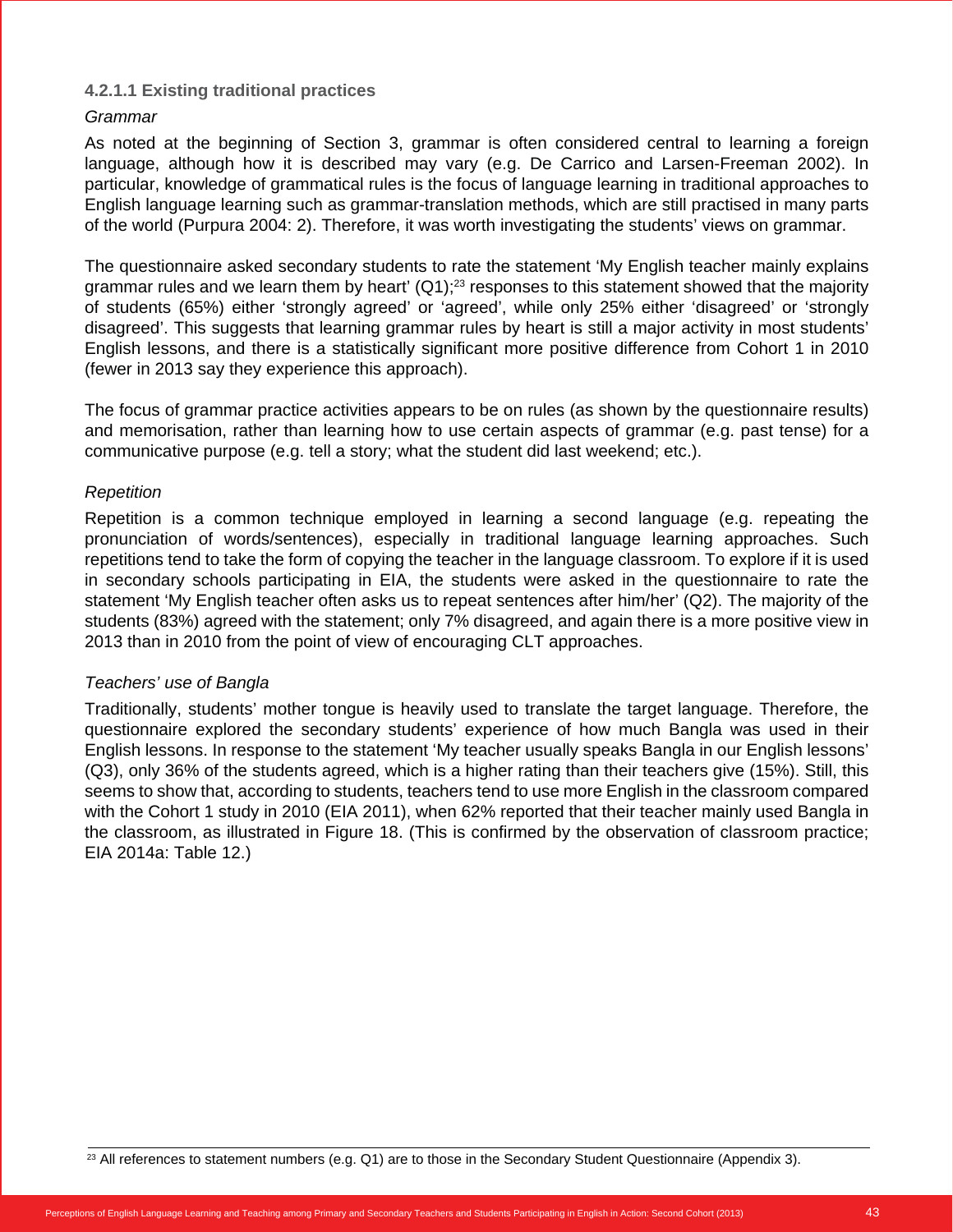*Figure 18: Secondary students' views about whether the teacher usually speaks Bangla in the English class (Cohorts 1 & 2)*



#### *Students' use of English*

In traditional English language learning approaches, students are not encouraged to use English communicatively in the lesson and, to explore this, secondary students rated the statement 'My English teacher doesn't often encourage us to speak English in the classroom' (Q4). In response to it, 79% of the students disagreed with the statement, while only 12% agreed, compared with 2011, when nearly a third (31%) had agreed. This shows that students seem to speak English in the majority of the English lessons, mirroring the use of English by the teacher.

#### *Error correction*

Error correction generally refers to steps taken by the teacher to improve students' language skills. As noted with regard to primary students, that though traditionally it often means the teacher correcting students' grammatical or structural errors, there is a more formative role in communicative approaches to language learning. In this study, error correction is associated with a more traditional approach to language learning.

In the questionnaire, the students were presented with the statement: 'My English teacher often corrects our errors in class' (Q7). An overwhelming majority of the students (89%) agreed that their teacher often corrects their errors in class. Only 7% of students did not think their teacher did. This result may not be surprising, as error correction by teachers is a normal practice in any subject; however, it may be more commonly used in foreign language learning as reflected in secondary teachers' questionnaire results: 94% reported they often correct students' errors.

#### **4.2.1.2 Attitudes to traditional language learning**

The questionnaire investigated secondary students' attitudes to traditional ways of learning English. The responses to the questionnaire statements relating to this are presented below.

#### *Grammar*

In the questionnaire, the first statement in this category was: 'I like learning grammar rules in my English class' (Q8). The majority of the secondary students surveyed (86%) responded that they agreed with the statement (while only 8% disagreed), statistically significantly less agreement than in Cohort 1 in 2010.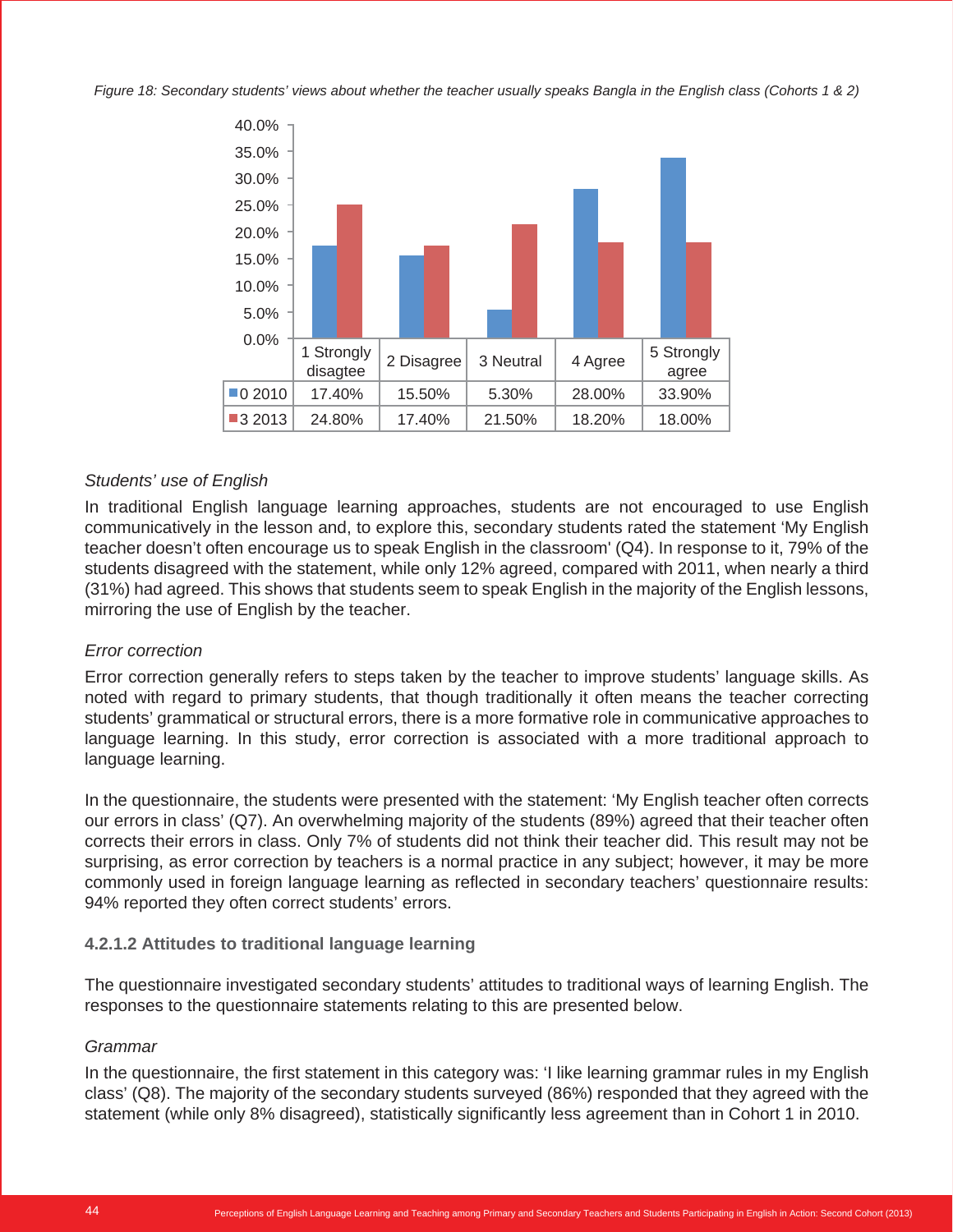#### *Repetition*

The questionnaire asked the secondary students to express their attitude to repeating after their teacher by rating the statement 'I like repeating sentences after my teacher in my English class' (Q9). An overwhelming majority of the students (83%) either strongly agreed or agreed with the statement, while only about 9% disagreed.

#### *Teachers' use of Bangla*

Likewise, the secondary students were asked to respond to the statement 'I like my teacher to speak mainly in Bangla, in my English lessons' in the questionnaire (Q10). In response, 37% agreed. 44%, however, disagreed with the statement. Students seem to have mixed feelings about the use of Bangla in the class, with a tendency to perhaps prefer the teacher to speak English, as Figure 19 shows. Teachers reported that students seem to prefer using English in the lesson (40%), and 70% reported that they used English. The changes in practices seem to have encouraged students to start to appreciate the use of the target language more, as Cohort 2 show a significantly more positive response to the use of English than Cohort 1.



*Figure 19: Secondary students' views on liking the teacher speaking Bangla in English classes (Cohorts 1 & 2)*

#### *Students' use of English*

Secondary students' attitudes to speaking English themselves in their English lessons were also explored. The questionnaire asked them to rate the statement: 'I like an English class in which I do not need to speak in English' (Q11). The majority of the students (69%) either 'strongly disagreed' (48%) or 'disagreed' (21%) with the statement, although 19% agreed. The students being in favour of having a chance to speak in English in their English classes may reveal their positive attitudes towards CLT rather than learning language through translation, something that has improved since Cohort 1.

#### *Error correction*

The secondary students were asked to indicate their attitude towards error correction by their English teacher in the classroom by rating the following statement: 'I like my English teacher to correct my errors in speaking English in class' (Q14). It was interesting that 93% of the students either strongly agreed (66%) or agreed (27%) with this statement. Only 4% disagreed.

This shows a positive response to an element of the traditional approach to ELT, observed among primary students too, and indeed this is in line with the other elements examined in this subsection, though less positive than in Cohort 1. It is possible that students' views could be a 'brake' on changes in teachers' practices.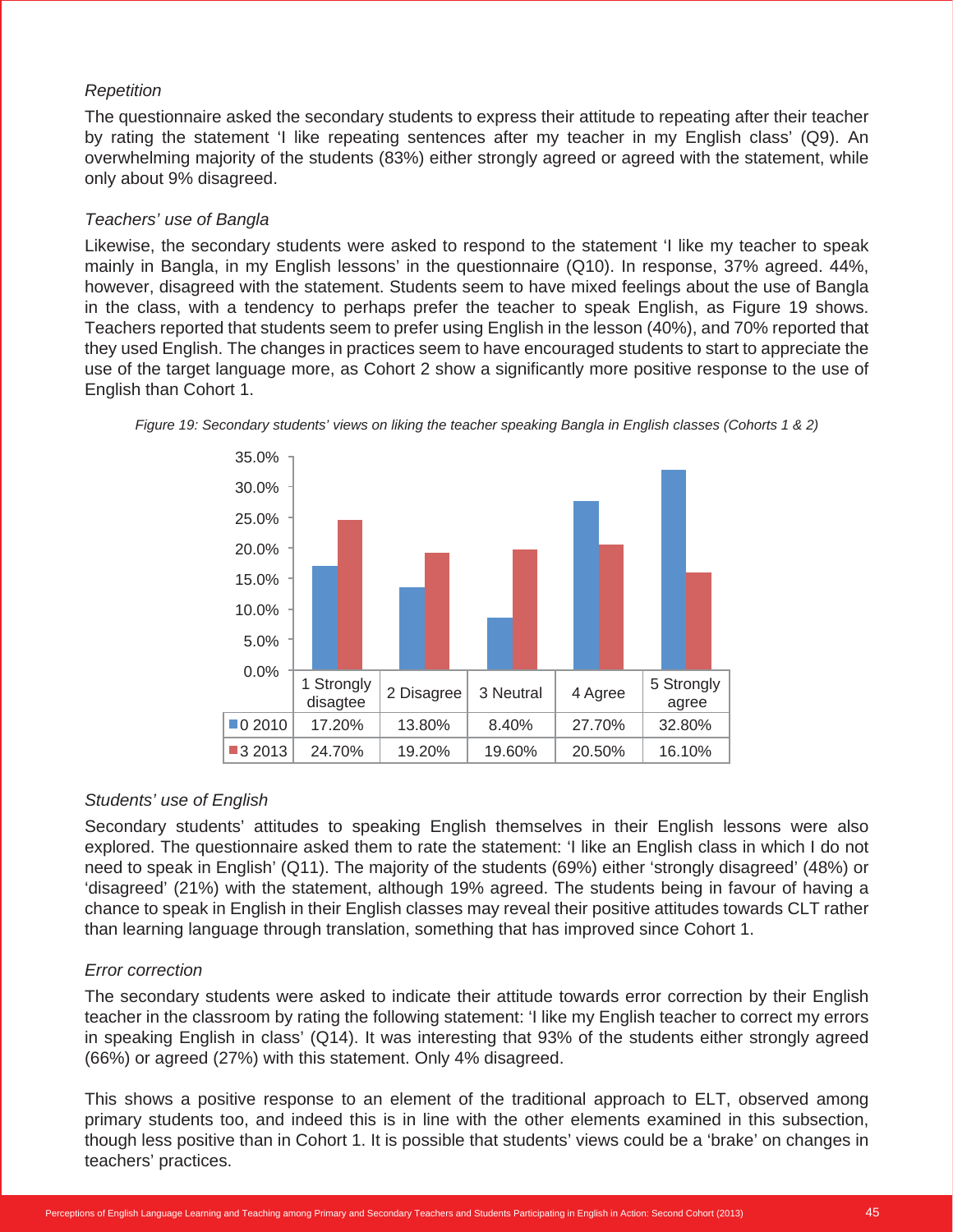#### **4.2.1.3 Beliefs about traditional language learning**

In addition to attitudes to traditional practices for learning English, secondary students' beliefs about traditional English language learning were also explored.

#### *Grammar*

The questionnaire asked secondary students to rate two statements regarding their beliefs about grammar. The first statement was: 'Learning English means to learn grammar rules' (Q15). It is notable that approximately three-quarters (69%) of the students surveyed agreed with this statement (34% 'strongly agreed' and35% 'agreed'), a statistically lower proportion than agreed in Cohort 1. Only 17% disagreed with this statement. This may show that the students believe that learning a language is about learning rules and hence maybe see little value in being able to communicate in it. It is possible that one of their motivations is to pass an exam which is grammar-based and therefore grammar rules would be highly valuable.

The second statement in this category was: 'My English improves most quickly if I study and practise the grammar' (Q23). An overwhelmingly high percentage of the students (91%) believed that their English improves most quickly if they study and practise grammar (again lower than in 2010). Only 5% believed otherwise.

As commented earlier, grammar is considered central to the English language assessment system in Bangladesh, so this result may not be surprising. Grammar teaching is not excluded from communicative language teaching (both inductive and deductive grammar teaching can be used in CLT), so whilst practising grammar could be interpreted to mean traditional methods such as drilling (spoken or written), it could also be interpreted to mean more communicative exercises where students use the target language in a context (e.g. Describe your ideal school, using 'would'). Thus, two-thirds of students report they are subject to grammar teaching, and express positive views about learning grammar, and, not surprisingly, believe it is effective for learning English. The requirements of the examinations emphasise grammar, and it is at least helpful to see that, although secondary teachers have not changed their views from Cohort 1 to 2, their students have, as on both of the above statements (Q15 & 23) they are more positive now than in 2010.

#### *Repetition*

Another statement in this category was: 'Repeating the teacher's sentences helps me learn English' (Q16). Again, an overwhelming majority of the students (89%) believed that repeating their teacher's sentences helps them learn English. The proportion of students who did not believe this was remarkably low (6%).

As for grammar teaching, this aspect of a traditional teaching approach is used by most teachers, and students seem to like it and think it is effective for learning English, though less so than in 2010.

#### *Teachers' use of Bangla*

The secondary students were also asked for their beliefs about the use of Bangla in English lessons via the statement: 'Using a lot of Bangla in English lessons helps me understand' (Q17). The responses to this statement were more in favour of Bangla: 58% of the students believed that using lots of Bangla in English lessons helps them understand English. Figure 20 indicates mixed views on this, views which have become statistically significantly more in favour of using Bangla since 2010.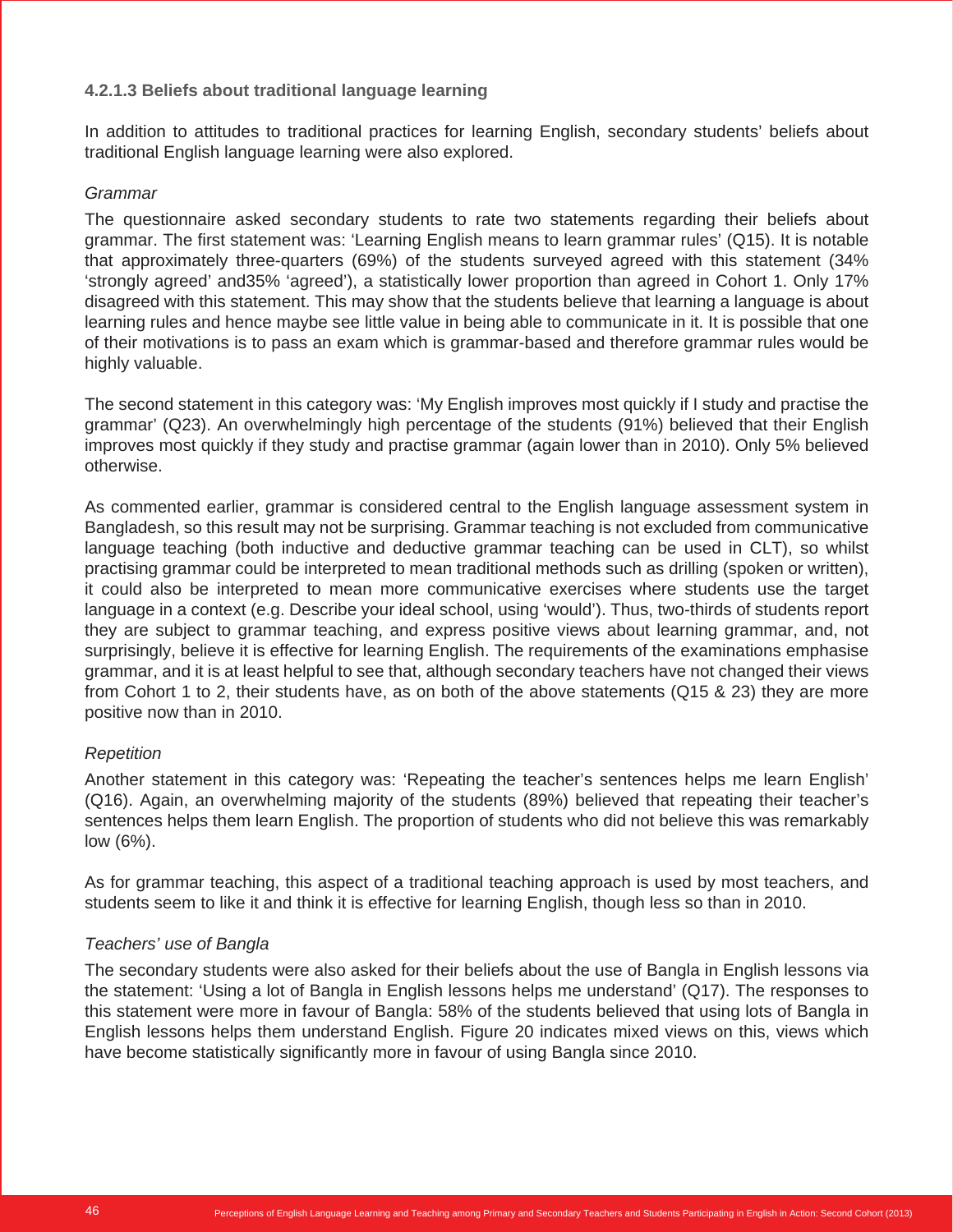*Figure 20: Secondary students' views on the role of Bangla in helping them understand (Cohorts 1 & 2)*



#### *Students' use of English*

In response to the statement: 'Speaking in English is not essential for learning English' (Q18), 67% of the secondary students did not agree, whereas 24% did. This shows that the majority of the students believe in learning English through speaking in the target language, one of the central tenets of communicative language learning. Although they value Bangla for better understanding, they seem to also value the use of English in a communicative manner (speaking), and more so than in 2010.

#### *Error correction*

Two statements in the questionnaire were used to explore the students' beliefs about error correction by their English teachers. The first statement was: 'It is important for the English teacher to correct students' errors' (Q22). To this statement, except for a small percentage (3%) of the students, a large majority (96%) responded that they agreed with this. As with other traditional practices (e.g. grammar, repetition and, to some extent, use of Bangla to better understand), students show consistent views across their reports of their experience, attitudes and beliefs.

The second statement in this category was: 'English teachers should correct students' pronunciation' (Q24). 95% of secondary students said that they believed this, which is not surprising given that they strongly believed and liked their teacher to correct errors (93%).

By and large, students believe in the effectiveness of many of the traditional practices (less so than in  $2010)^{24}$ , though as we shall see, this does not preclude a positive response to communicative practices.

#### **4.2.2 Communicative English language learning practices**

This subsection reports on the data relating to communicative English language learning practices as experienced by the secondary students surveyed. As in the previous subsection, the results are reported in terms of existing practices, students' attitudes and their beliefs regarding English language learning.

#### **4.2.2.1 Existing communicative practices**

#### Students speaking in English

The questionnaire explored whether secondary students were speaking English in their lessons by

<sup>&</sup>lt;sup>24</sup> However, in many cases the total agreeing (including 'strongly agree' and 'agree') is the same for both cohorts, but Cohort 2 has lower numbers for 'strongly agree' than Cohort 1.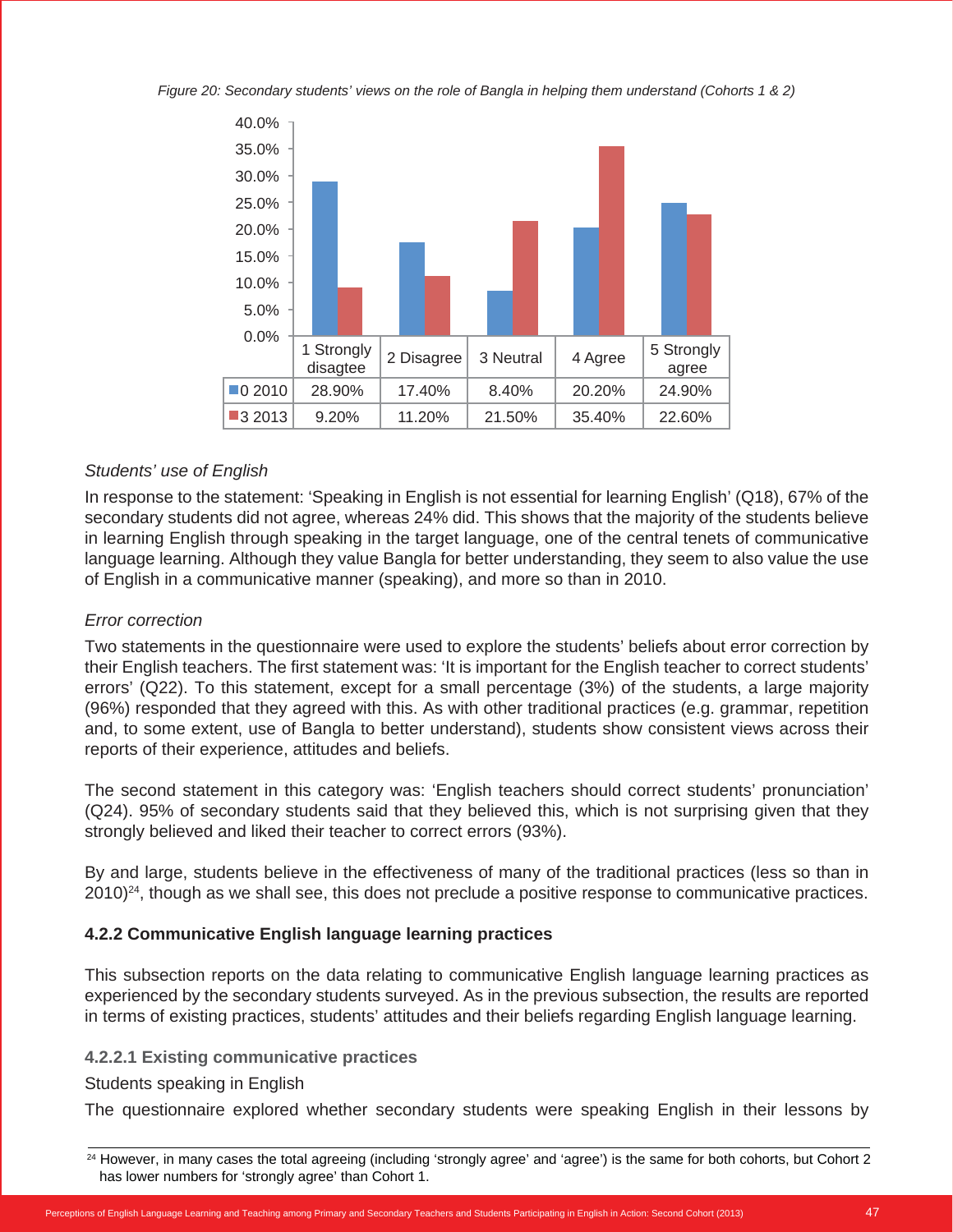asking them to rate the statement: 'My teacher often gets us to talk with each other in English during English lessons' (Q5). In response, the majority of students (80%) either 'agreed' or 'strongly agreed' with the statement. Only 12% thought otherwise. This result demonstrates that a large majority of English lessons seem to have more interactive activities, reported by teachers (92%), such as speaking in pairs. This reflects the evidence from classroom observation of teachers taking part in EIA, where pair and group work take up 28% of student talk (EIA 2014a: Figure 10).

It seems that both group and pair work activities are frequently organised in English lessons by EIA teachers. It would appear that EIA teachers are implementing the communicative language techniques promoted in the EIA materials and the support system, where students are encouraged to talk with each other in English, although it is difficult to know the exact nature of the activities from this study or indeed the classroom practice observational study.

#### *Communicative activities*

EIA has attempted to introduce activities that would encourage a communicative approach and here we examine the reported evidence from students on their experience of this approach. The questionnaire asked the students to rate the statement: 'My English teacher sometimes gets me to play and sing in the English lesson' (Q6). 50% of the students surveyed disagreed with the statement and about a third (33%) agreed, though their views are statistically significantly less negative than they were in Cohort 1. Since these are secondary students, the result may not be surprising as singing and playing usually tend to happen more in primary English lessons. As noted in Subsection 3.2.2.1, the result seems to be different from teachers' perceptions, as teachers reported having higher levels of students sing and play in their lesson (Q6; 83%) and believed their students liked it too (Q12; 86%); the latter a much higher level than their students thought (see Subsection 4.2.2.2).

#### *Teachers' use of English*

Most secondary teachers (80%) report mostly speaking English in lessons, although a ). Although most students (69%) like to speak English in their lessons, a sizeable minority (37%) said they prefer their teachers to speak in Bangla. This leaves scope for the use of Bangla to enable student understanding as part of a communicative approach to ELT and puts the observational and teacher evidence for its use in context.

The data on communicative practices reported on in this section is positive in that students are reporting the use of them, with less emphasis on 'play and singing'. In the next subsection we explore their attitudes to such practices.

#### **4.2.2.2 Attitudes to communicative language learning**

This subsection reports on the questionnaire, which demonstrates student attitudes to English language learning using a more communicative approach. We examine students speaking English, communicative activities and teachers' use of English.

#### *Students speaking in English*

The data suggest that many secondary students expressed positive attitudes towards speaking English in English lessons. For example, when the students were asked to rate the statement 'I like talking English with my classmates in my English lessons' in the questionnaire (Q12), an overwhelming majority (82%) agreed, while only 8% said the opposite.

The students' preference for speaking in English with their classmates in their English lessons shows that they like communicative activities in their English lessons, one of the key aspects supported by the EIA programme.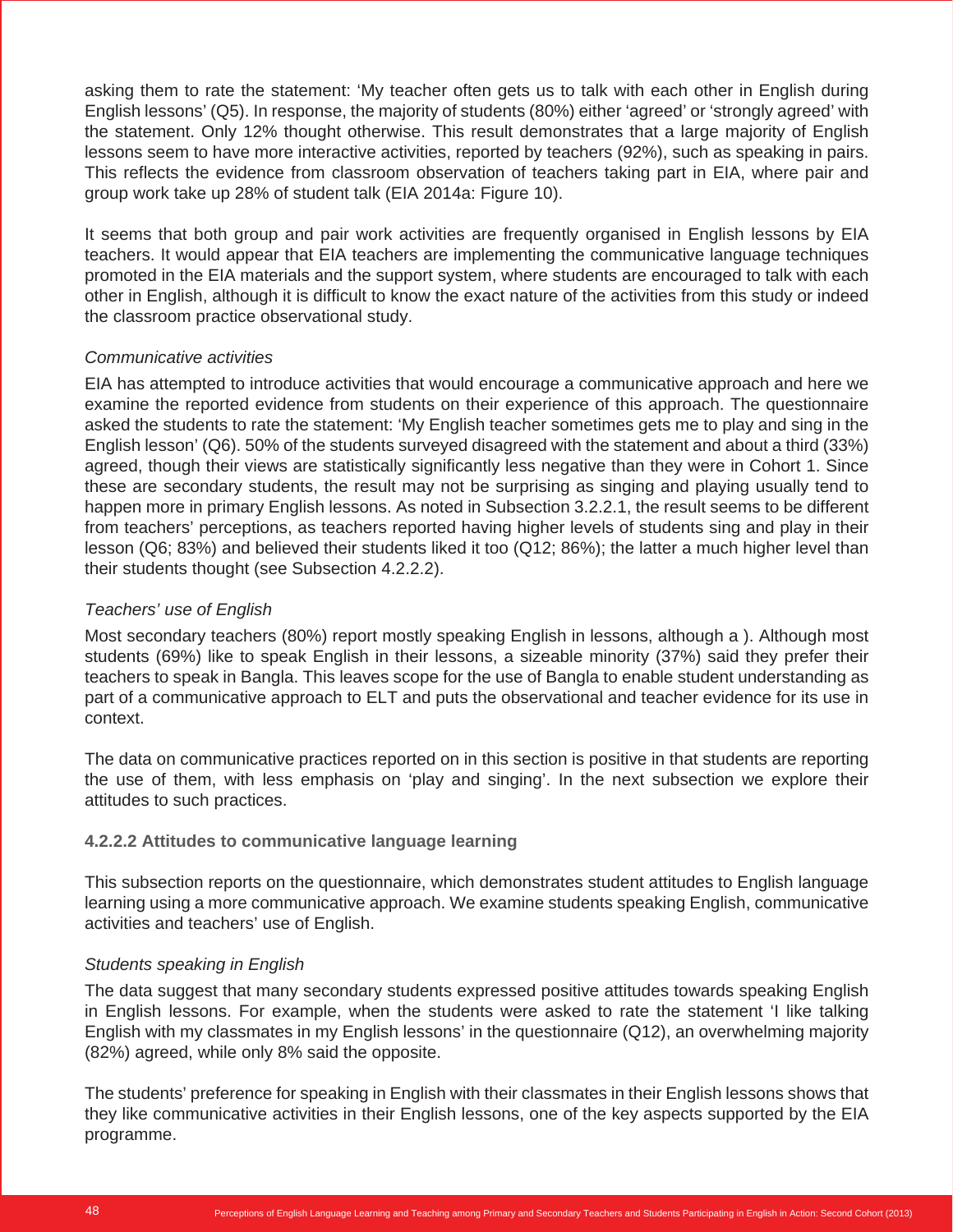#### *Communicative activities*

The students' attitudes to various communicative activities are now explored, through responses to the statement 'I like to sing and play in an English lesson' (Q13). Interestingly, half the students (49%) disagreed, while 15% made 'no comments' and 35% agreed, as Figure 21 indicates. Yet 2013 responses show a more positive student view of singing and playing than in Cohort 1, 2010, where many more students seemed to dislike singing and playing in their English class.





#### **4.2.2.3 Beliefs about communicative language learning**

This subsection reports the findings relating to secondary students' beliefs about communicative English language learning.

#### *Students using English to communicate in class*

The questionnaire asked secondary students to express their beliefs about using English for communication in the English lesson by rating the statement: 'It's important to use English to communicate with classmates in the English lesson' (Q19). In response to this, 77% of the students surveyed agreed, whereas 11% did not. The proportion of students believing in this statement is similar to that for students liking to talk to classmates in English lessons (Q12: 83% agreed).

#### *Communicative activities*

The questionnaire explored student beliefs about communicative activities by asking the secondary students to rate two statements. First, they were asked if they believed that 'English can be learned by singing and playing games' (Q20). 62% of the students surveyed believed that they could learn English by singing and playing games. However, 22% disagreed with this. This result contradicts somehow the results for the students' attitudes to the same statement, as 49% did not like these activities (see Figure 21), and about the same number thought they sometimes happened in their English classroom. It may well be that, despite their beliefs, they don't like it because it does not match either with practices in the secondary classroom, or the requirements of the secondary curriculum and examinations.

The second statement in this category was: 'We should sometimes work in pairs or groups' (Q21), and an overwhelming majority (88%) of the secondary students agreed, whereas a small minority (7%) did not. This result shows that most students believe that working in groups or pairs is beneficial for learning.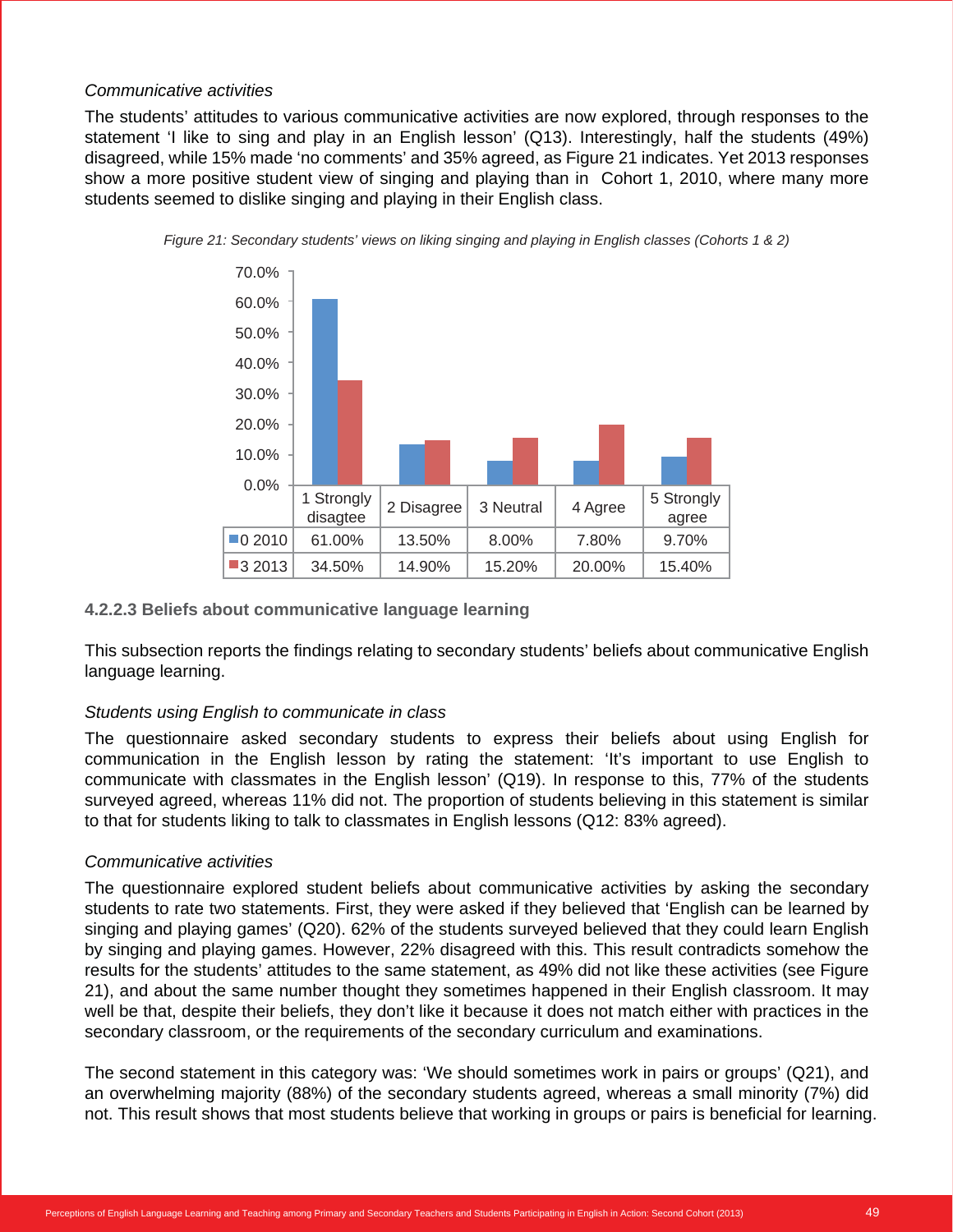#### **4.2.3 Attitudes to, and beliefs about, the English language**

The questionnaire investigated secondary student attitudes to, and beliefs about, the English language. The rationale for this was on the premise that learners' attitudes and beliefs may have an impact on their learning. The themes identified from the data are: importance of English; improving their income; attitudes to spoken English; and difficulty in learning English. The data show that most of their attitudes represent extrinsic motivation for learning English. There are some attitudes (reported at the end of this subsection) that relate to what it means to be a good speaker of English.

#### **4.2.3.1 Importance of English**

The questionnaire explored the secondary students' beliefs about the importance of learning English in two ways, first through the statement: 'Learning English is important for me' (Q27). In response to this, except for a few students (3%; a similar number were neutral), almost all (94%) believed that learning English is important for them. The second way was to repeat the statement in the 2009 baseline (EIA 2009c); Figure 22 shows there is little difference between Cohort 2 in 2013 and the 2009 baseline.

One of the central aims of the EIA programme is enabling people to communicate in English so that they can participate fully in the global economy. That students recognise the value of English and learning English, may be anticipated to have a positive impact on learning it.



*Figure 22: Secondary students' views on the importance of English in Bangladesh (Cohort 2, 2013, and baseline, 2009)*

#### **4.2.3.2 Better future**

The questionnaire asked secondary students if they thought English would assist them in finding a job: 'Being able to communication in English will help me get a good job' (Q28): a large majority (92%) agreed, while only 4% thought not.

The questionnaire also asked them to rate: 'Learning English will improve my income' (Q29). Of the students surveyed, a large majority (74%) believed that English language would, while 10% disagreed, with a relatively large group (16%) being neutral.

It would appear that students don't perceive a good job as necessarily meaning a good income, as the data are different. However, students seem to be motivated to learn English for their better future. Although this is extrinsic motivation, it still plays a positive role in learning English, especially in secondary schools.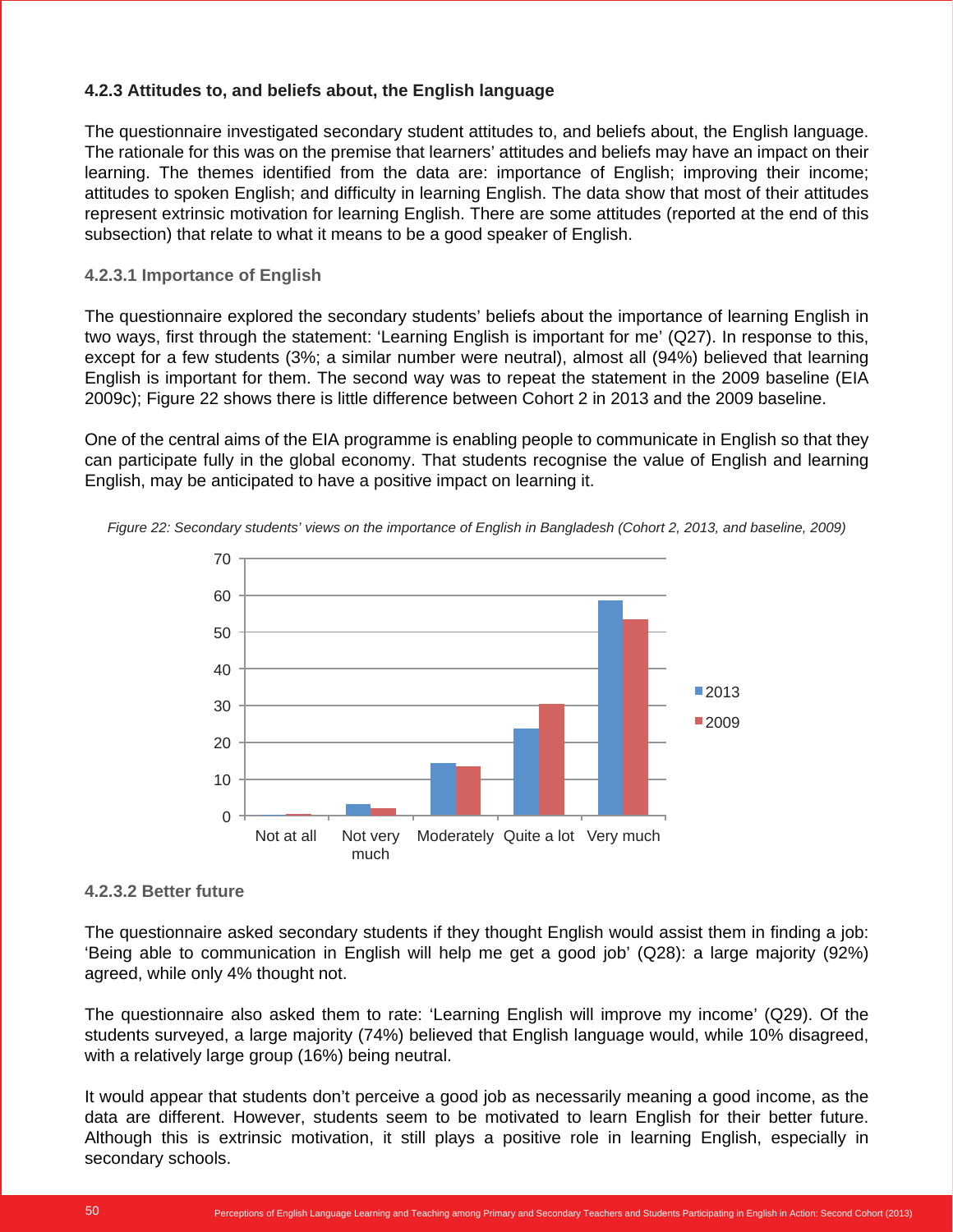#### **4.2.3.3 Attitudes to spoken English**

Secondary students' attitudes to the pronunciation of English were investigated. The students were asked their opinion about this statement: 'Good pronunciation shows good English' (Q26). While a relatively large percentage (70%) of the students surveyed either strongly believed (32%) or believed (38%) in this statement, 15% did not and 17% did not comment. This indicates that good pronunciation in English is not as highly valued among these students as in the previous study (2011; 89%; difference statistically significant), it is however a similar result to the teachers' perception (85% believed).

To some extent, the EIA school materials do not promote a particular pronunciation standard, encouraging different non-native speakers' accents, all intelligible but not following a particular native-speaker-type ideal.

#### **4.2.3.4. English is difficult**

The questionnaire asked the secondary students if they thought English was difficult to learn (Q25). The students seem to have mixed feelings about it as Figure 23 indicates, with most students not thinking it is difficult and a relatively large proportion feeling neutral about it (23%). A second question paralleled that in the 2009 baseline and the comparison of students' views with those in 2013 are given in Figure 24. There is a slight reduction in the perceived difficulty.



*Figure 23: Secondary students' views on the statement 'English is difficult to learn' (Q25)*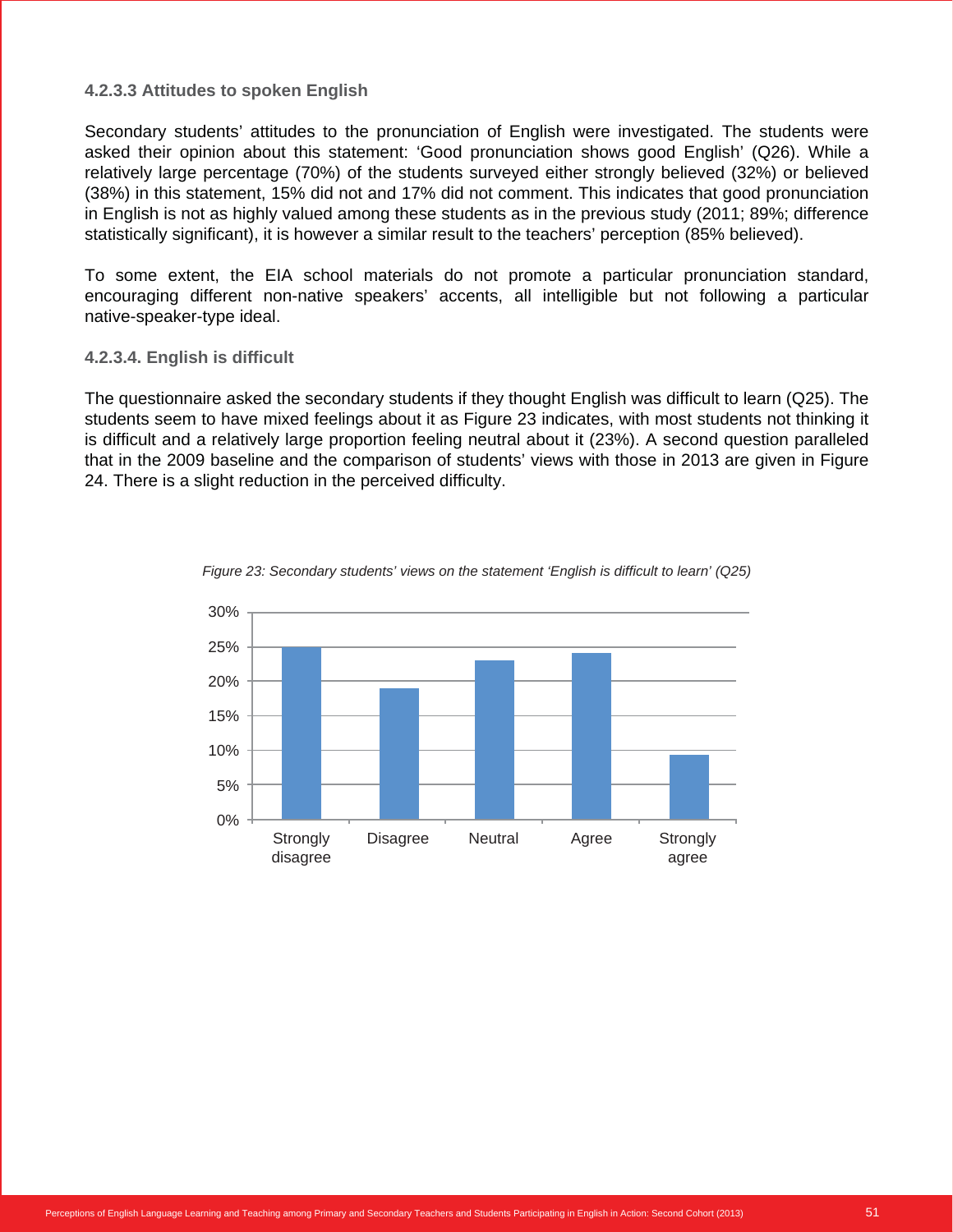*Figure 24: Secondary students' views of the extent to which they think English is difficult to learn (%) (Cohort 2, 2013 and baseline, 2009)*



Perceptions about the level of difficulty of learning a language are strongly related to the way one is learning it. The secondary curriculum in Bangladesh is loaded with references to complex grammatical structures, long readings with difficult vocabulary and challenging written tasks. It is not surprising that a large proportion of students finds it difficult, even if the majority do not think so. It is possible that EIA practices have enabled more students to feel included in the process of learning (social inclusion) and given them more chances to communicate in and practise the language.

#### **4.2.4 Summary of secondary student findings**

In summary, the data show that current English language classroom practices seem to follow a communicative approach to English language learning promoted by EIA as, according to students, most teachers have activities for students to interact with each other. The students also perceived that most of the time their teachers used English, though Bangla was used and students welcomed its use. Grammar teaching is still prevalent, and students are corrected in ways not compatible with a communicative approach. While they appreciate more traditional approaches to learning, they also have a positive attitude towards learning through interactive activities. A similar view was expressed regarding their beliefs about language learning. Additionally, almost all the students perceived English to be a useful tool for purposes such as finding a good job and improving their income.

#### **4.2.5 Secondary students' views: Cohort 1 v 2**

In terms of students' views of their teachers' communicative practices, there are increases in reports of: teachers speaking in English; liking the teacher to speak in English; their own need to speak in English; the essentiality of speaking in English to learn; liking singing, playing and using English with classmates, in Cohort 2. But other views and practices of the communicative approach (use of Bangla to help understanding; reported practice of teachers getting students to play and sing; the view that English can be learned by singing and dancing; the importance of working in pairs or groups; liking to speak English with classmates) are not reported as strongly by cohort 2, as they were by cohort 1.

In general, these differences are small, though in all cases statistically significant, but there is no evident pattern in them25, leaving the overall impression of no overall change in views and reported practices.

In terms of the elements of the traditional approach to ELT, then for the role of grammar, language, error

<sup>&</sup>lt;sup>25</sup> In many cases it is evident that the statistical significance may be derived from an increase in the 'neutral' category, which seems in general to be higher in 2013 than it was in 2010.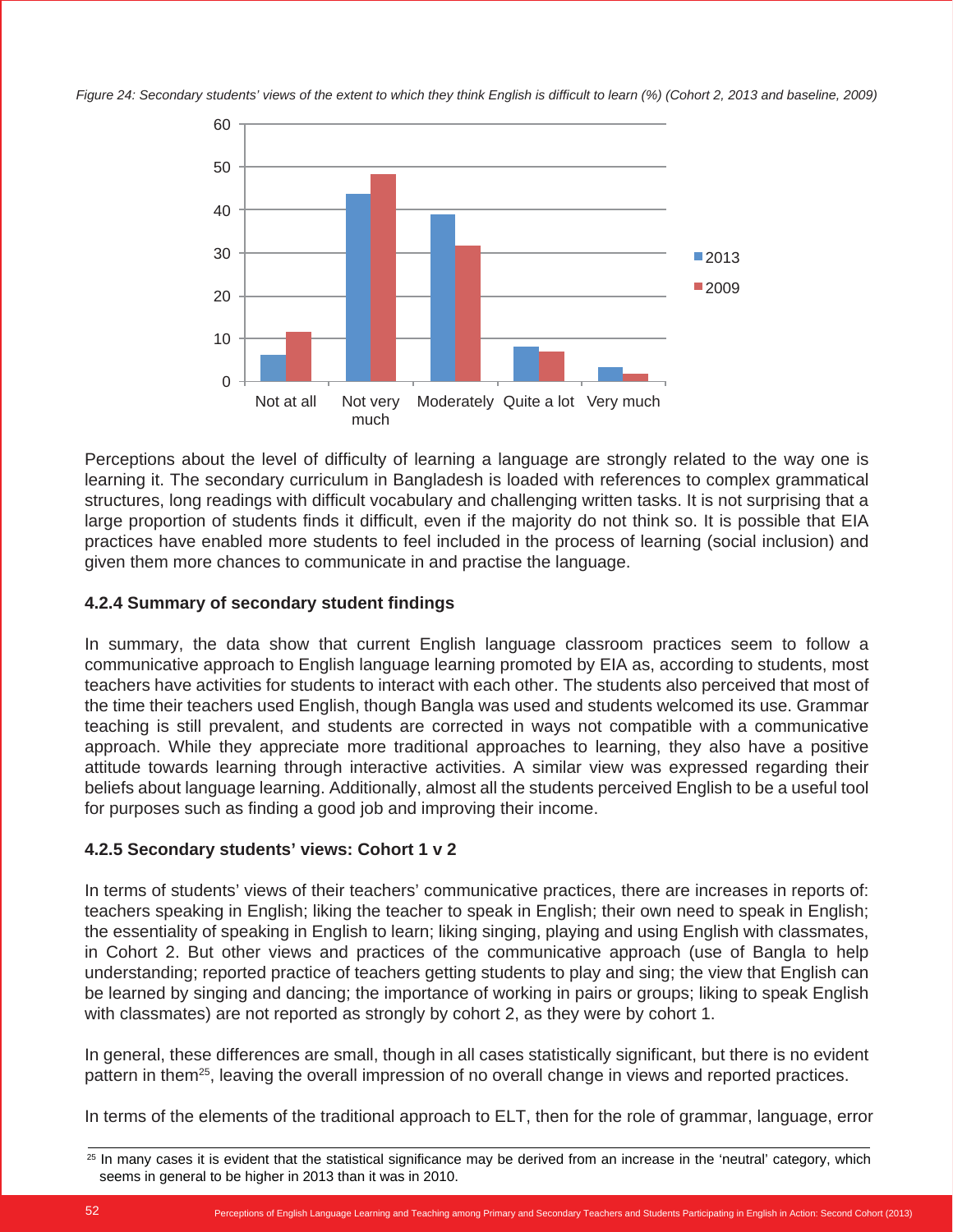correction and sentence drills, there has been a reduction in support or reported practice. In no case has support for these elements increased in Cohort 2 over that found in Cohort 1.

#### *4.3 Conclusions from the study on students*

#### **4.3.1 Programme impact on classroom practices**

The findings from this part of the study support other findings and show that the current English language classroom practices in primary and secondary schools in the EIA programme are becoming more communicative in their approach to language learning. The evidence from students shows that teachers seem to use interactive activities in their English lessons. All of these are promoted in schools through the EIA programme, indicating the impact of the programme.

It should also be noted that students report that there is more use of English by the teacher in the classroom than has traditionally been the case. Nonetheless, the students also report that some teachers still use Bangla most of the time, though this is not supported by the observation study (EIA 2014a); students also feel this use of Bangla helps them understand better.

This may be because of their English language ability or the persistence of old routines. Furthermore, drilling and grammar rules, which are practised in traditional English language learning, appear to be quite common in secondary schools. The common use of these two practices in secondary schools may reflect the current examination system in Bangladesh, which emphasises grammar and places less emphasis on listening and speaking skills (Hamid and Baldauf 2008, Government of Bangladesh 2010).

Attitudes to communicative language learning appeared to be favourable among both primary and secondary students, as in other studies (e.g. Savignon and Wang 2003). On the other hand, the aspects associated with a more traditional approach to language learning, such as grammar rules, translation and drills were perceived positively by the students, as in a South African study by Barkhuizen (1998). There are two possible responses to these perceptions: that classroom practices need to embrace both traditional and communicative approaches to take into account students' perceptions, and/or that student attitudes need to be discussed in the classroom to enable them to appreciate communicative practices as reported in some research in this domain (Brown 2009, Shrestha 2013).

#### **4.3.2 Comparison between primary and secondary**

An analysis of both primary and secondary students' experience and perceptions of their English language classroom practices showed that they are not drastically different. The data revealed that both primary and secondary students enjoyed the EIA materials and the English language techniques promoted within them, although Bangla in English lessons appears to be more popular with students in primary schools than secondary schools. Additionally, grammar was prominent among both primary and secondary students' perceptions, perhaps reflecting the latter's need to prepare for the grammar paper in the Secondary School Certificate Examination, but also highly valued in the primary curriculum.

Regarding attitudes to language learning, both primary and secondary students favoured a communicative approach. Primary students seemed to like activities such as singing and playing in the English lesson much more than the secondary students, reflecting different traditions in each phase, the different amounts used in the primary and secondary EIA materials, and possibly related to age and the association of playing and games for younger learners.

Both primary and secondary students were also positive about some of the traditional language learning practices. For example, both liked reciting and drilling, but more primary students liked teachers to correct their English and to learn grammar rules.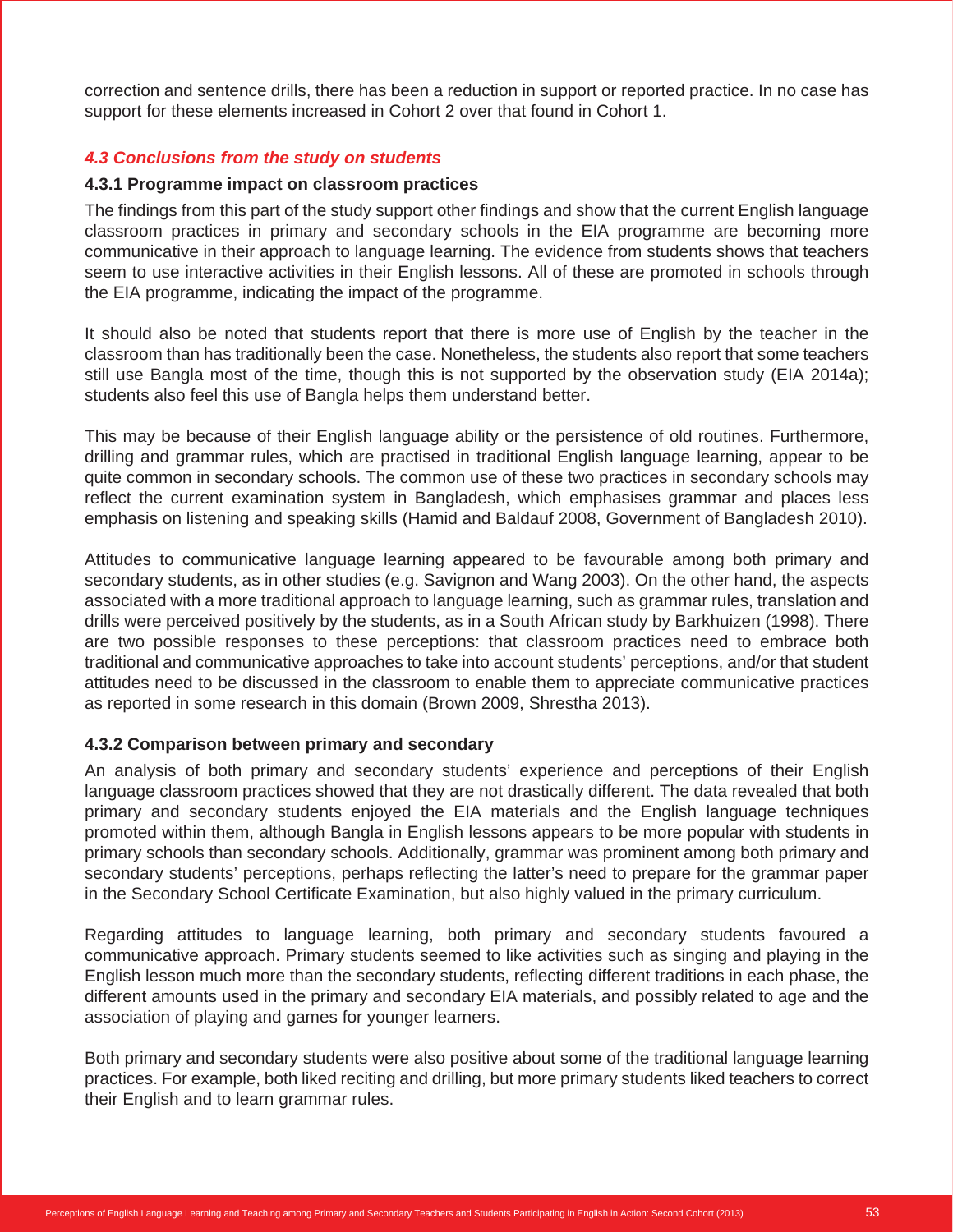# **5. Comparison with baseline studies (2009) and Cohort 1 study (2010)**

This comparison can only be done using the data from the primary and secondary teachers and the secondary students, as the primary student data was collected in a different way in 2010 to the way it was in 2013. When compared with the results of the Cohort 1 study (EIA 2011), the current study supports the view that English is still seen as an important language and that it is necessary to learn it for both jobs and study. However, compared with the baseline study, there were variations in the views of the various respondents with regard to the difficulty of learning English. It is evident that for primary teachers there was a slight increase in the perceived difficulty of English, whereas for secondary teachers there was a reduction, whereas for secondary students there was no difference.

Teachers and students seemed to feel particularly attached to traditional approaches to teaching and learning English; this is particularly evident with the use of drills and repetition and an emphasis on accuracy (particularly among primary teachers) and the value of error correction in the context of grammar and pronunciation.

Compared with the last study, there seemed to be a greater emphasis on most of these traditional practices. Twice as many primary teachers and students have shown how they value the teaching of grammar explicitly and learning rules, and how they believed it improves learning. Primary teachers supported all these traditional practices more in 2013 than in 2010, but secondary teachers feel much the same about them.

Despite this clinging to some aspects of traditional practice, both teachers and students also valued a communicative approach to learning and teaching. There was greater emphasis on communication, with a strong appreciation of interaction in English through pair and group work and games and songs. Primary teachers were somewhat less supportive in 2013 than they were in 2010; secondary teachers were much the same. Secondary students, however, had more positive views on some aspects of a communicative approach (e.g. teachers' use of English and singing and playing), and more negative views on other aspects (e.g. the importance of working in pairs or groups, and liking to speak in English to classmates), though few of these differences are large.

There seemed to be mixed feelings about the use of Bangla and English among teachers and students. While students enjoyed speaking English in class and would expect their teachers to do too, students and teachers valued Bangla to support learning as well.

Compared with the last study, EIA seemed to have given more teachers a lot of confidence with the new teaching methods but also with their language proficiency. This may have had a positive impact on students' learning and motivation too. Compared with the last study, more teachers seemed to feel that EIA has had an impact on the way they teach.

Therefore, it can be argued that there may have been some positive changes in English lessons through the EIA interventions in primary and secondary schools, as is evident in the perceptions of students and teachers. This is confirmed by study of the classrooms of this cohort of teachers (EIA 2014a).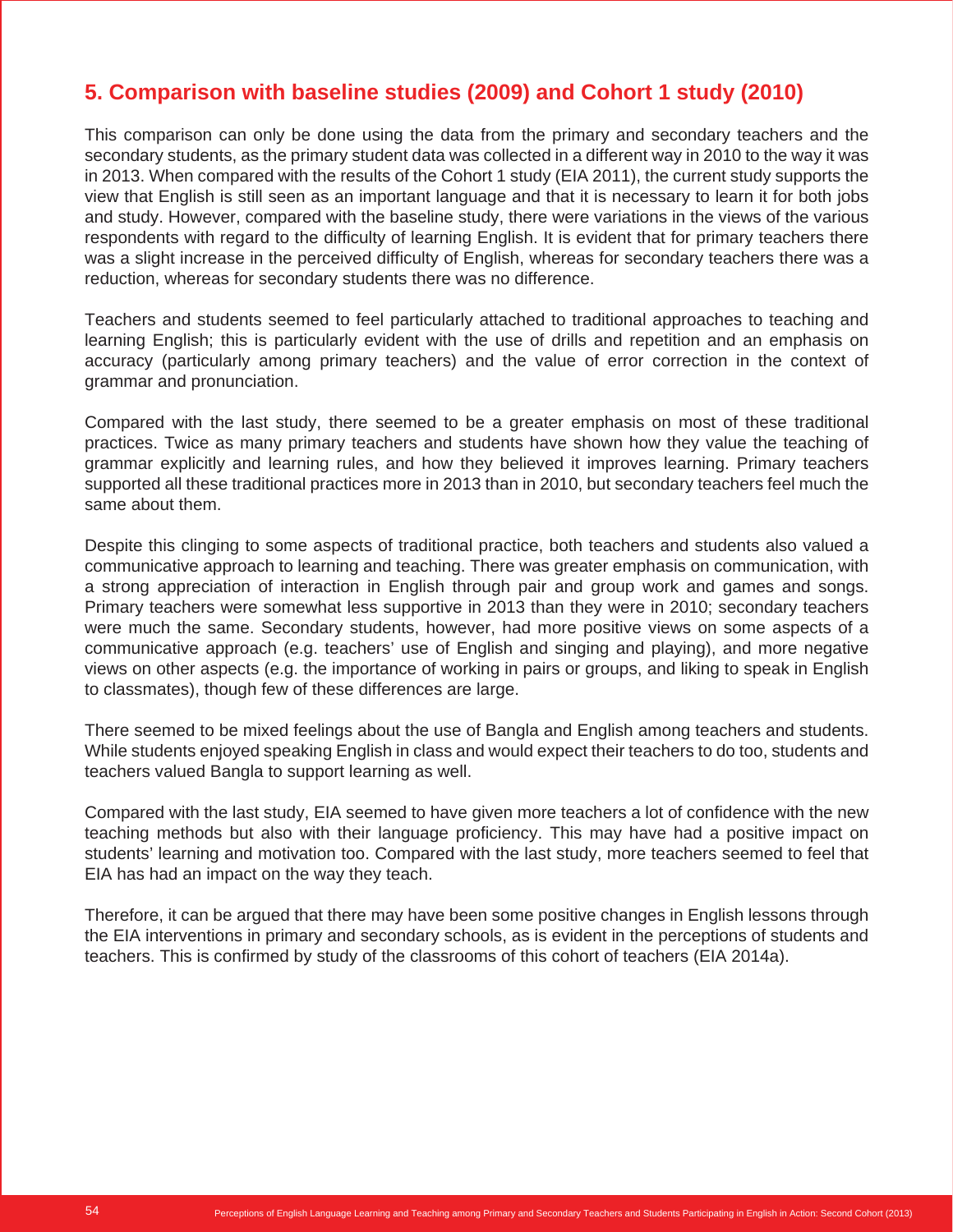## **6. Discussion**

This section brings together the results from the primary and secondary teachers with those for the students.

#### *6.1 Traditional and communicative practices*

In general, both primary and secondary teachers were positive about the EIA approach and follow the thinking and practice advocated as communicative. Both cohorts of teachers reported using mostly English in their lessons and they primarily displayed positive attitudes towards the implementation of CLT practices.

Both primary and secondary teachers reported that they are using more English than Bangla in the classroom, although compared with the last study teachers seemed to be using a little less English and a little more Bangla. This seems to correspond to the teachers' belief about what language students prefer in class, apart from secondary students who seemed to prefer more English (44%) compared with the last study (32%)

While EIA encourages the use of English in the classroom, it also encourages teachers to use Bangla judiciously to support student learning. These results suggest a need for further support for teachers in understanding how and when to use the target language and mother tongue in classroom lessons. In particular, teachers may need further training in using a level of English that is appropriate to their students, something addressed in the recommendations (Section 6).

Regarding teachers' levels of English and their confidence in using the language, correcting students and modelling English, both primary and secondary teachers seemed to report being very comfortable. The most positive change was among secondary teachers, while this was more pronounced among primary teachers in the last study. Unlike the last study (EIA 2011), none of the teachers reported their language proficiency as an obstacle to implementing the practices promoted through EIA. This could show that EIA has been able to address this issue over the past three years.

In both primary and secondary, teachers felt that students like it when they speak English in class (73% primary; 71% secondary). Data from the students confirmed that they enjoy activities in which they speak English in class, particularly interactions with classmates and pair and group work activities.

There seemed to be a general acceptance of many of the principles of CLT promoted through EIA among both teachers and students at both the primary and secondary levels. Teachers were able to list several communicative activities that they had undertaken in recent classes and students also reported a change in their teachers' practices. Most teachers and students believed that one learns by communicating. There seemed to be a majority of teachers doing interactive activities in their classes; group work and pair work activities seemed popular and most felt comfortable doing them, particularly more secondary teachers (84%) than in the previous study (76%).

However, classroom activities that involve students singing and playing seemed to be more popular among primary teachers and students than secondary teachers and students. This could perhaps be because secondary teachers deem such activities to be inappropriate for older students, or because they feel that it is more important to focus on written activities that prepare students for their examinations. It could also be because of the students' attitudes, as secondary students had the least favourable attitudes towards singing or playing games in their English classes. This may be because the materials provided through the EIA programme are not appropriate for this age group, or because students deem such activities as not being helpful for their learning. Again, it would be useful to further explore the reasons behind these perceptions in follow-up studies.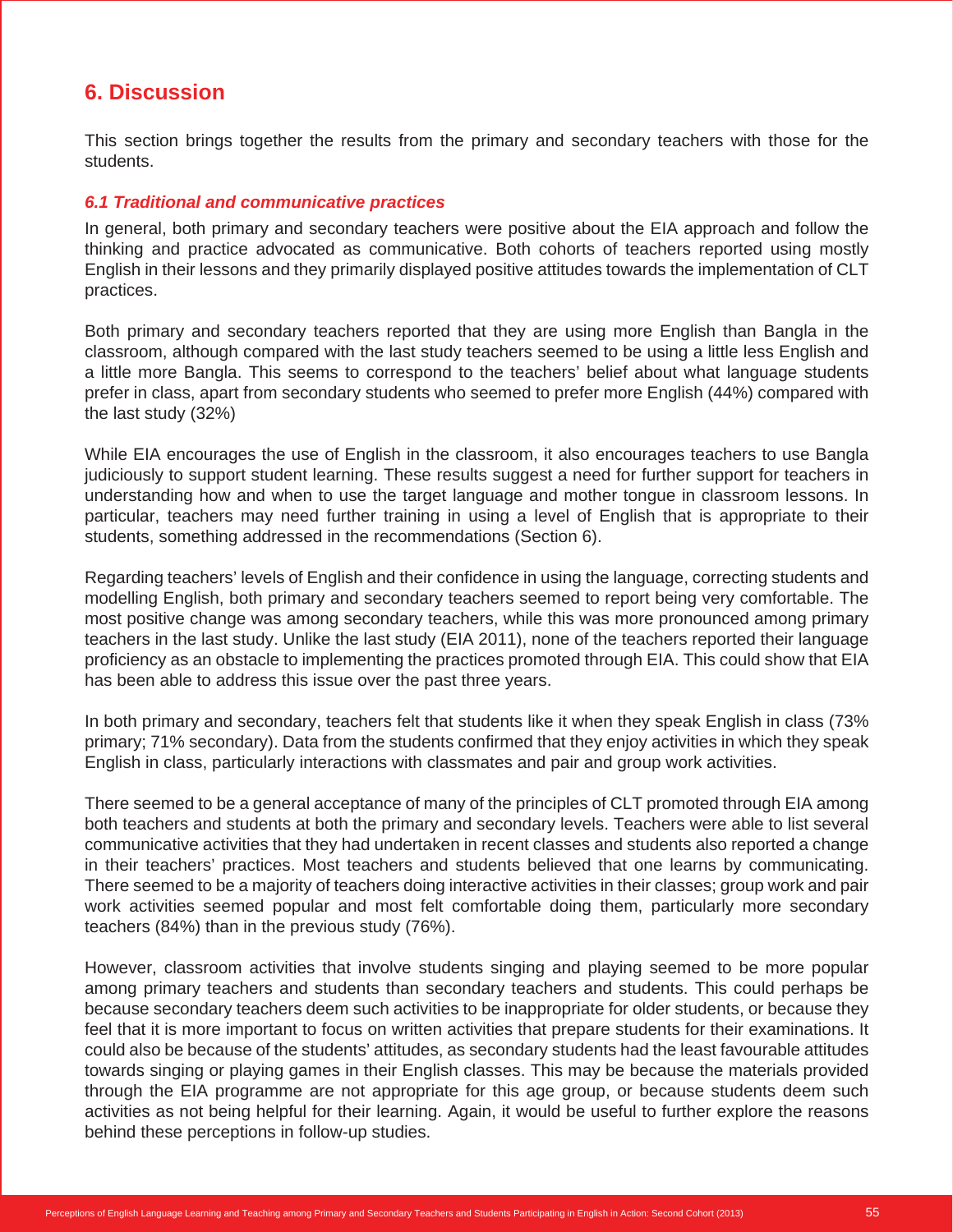The study suggests that both primary and secondary teachers continued to embrace some of the more traditional approaches to language teaching: sentence drilling and repetition and error correction. This is in contrast to the more communicative approaches promoted through EIA, which stress fluency, creativity and paying less attention to errors in order to encourage students' use of the target language.

These findings suggest that teachers need further support in moving away from traditional practices that promote rote learning. They also suggest the need to specifically address the issue of error correction – how and when to do it to best support language learning. The EIA materials and support model should engage teachers further with the practices of drilling and error correction, practices that can be harnessed and adapted to be used more communicatively within the language classroom. Also, while students seemed to expect a high amount of error correction from their teachers, very negative feedback and rebuking from their teachers may impede their learning, specifically among learners who are less able.

With regard to grammar, both primary and secondary teachers seemed to accept the idea that it should be explained in context of use and practised rather than just learning the rules by heart. Although a minority, it is surprising to observe that in the later research twice as many primary and secondary teachers attached a greater importance to learning grammar rules (Cohort 2 20% for primary and 22% for secondary, compared to Cohort 1 11% and 10% respectively) and that it should be taught explicitly (51% primary and 58% secondary, Cohort 2; compared to 27% and 34% Cohort 1). The fact that both teachers and students (particularly at the secondary level) placed more importance on learning grammar rules can also be seen as a side effect of the written examination system in placed in Bangladesh. Despite the best attempts of EIA, unless the examination system is changed to account for more communicative uses of language, it will be difficult to address such traditional practices.

Both Cohorts of teachers recognised the importance of spoken abilities, such as pronunciation. A larger proportion of primary (84%) and secondary (85%) teachers in Cohort 2, value pronunciation than in Cohort 1 (52% and 41% respectively). Regarding the model of pronunciation that teachers aim for, correcting pronunciation can fall within a traditional approach if the aim is only accuracy. However, this study does not provide enough information to interpret the work teachers do with pronunciation.

In relation to the use of Bangla and English in the classroom, it is important not to assume that the use of English exclusively reflects a more communicative approach. Students and teachers seemed to believe that using Bangla enhances understanding. Research in the area of multilingual pedagogies or classroom language ecologies observes the values of this flexible pedagogy for both the teachers' and students' construction of knowledge and as an inclusive avenue for better participation in the process of teaching and learning (Creese and Blackledge, 2010).

It is interesting to observe that teachers' perceptions of their teaching strategies do not necessarily correlate with the students' perceptions of their teachers' methodology. At the same time, this study also shows that students share their teachers' perceptions particularly with regards to more traditional teaching and learning methods. This is a trend observed in research on teachers and students' perceptions too (Bernaus and Gardner, 2008).

#### *6.2 Perceived effectiveness of EIA*

Regarding the perceived effectiveness of EIA, both primary and secondary teachers were even more positive in this study about the programme's impact on their own use of English and way of teaching, as well as its impact on student learning and motivation. The increase in student motivation may have in turn inspired teachers to continue to develop their teaching. It is important that the programme is able to sustain this motivation, through EIA support materials and events, as teachers develop.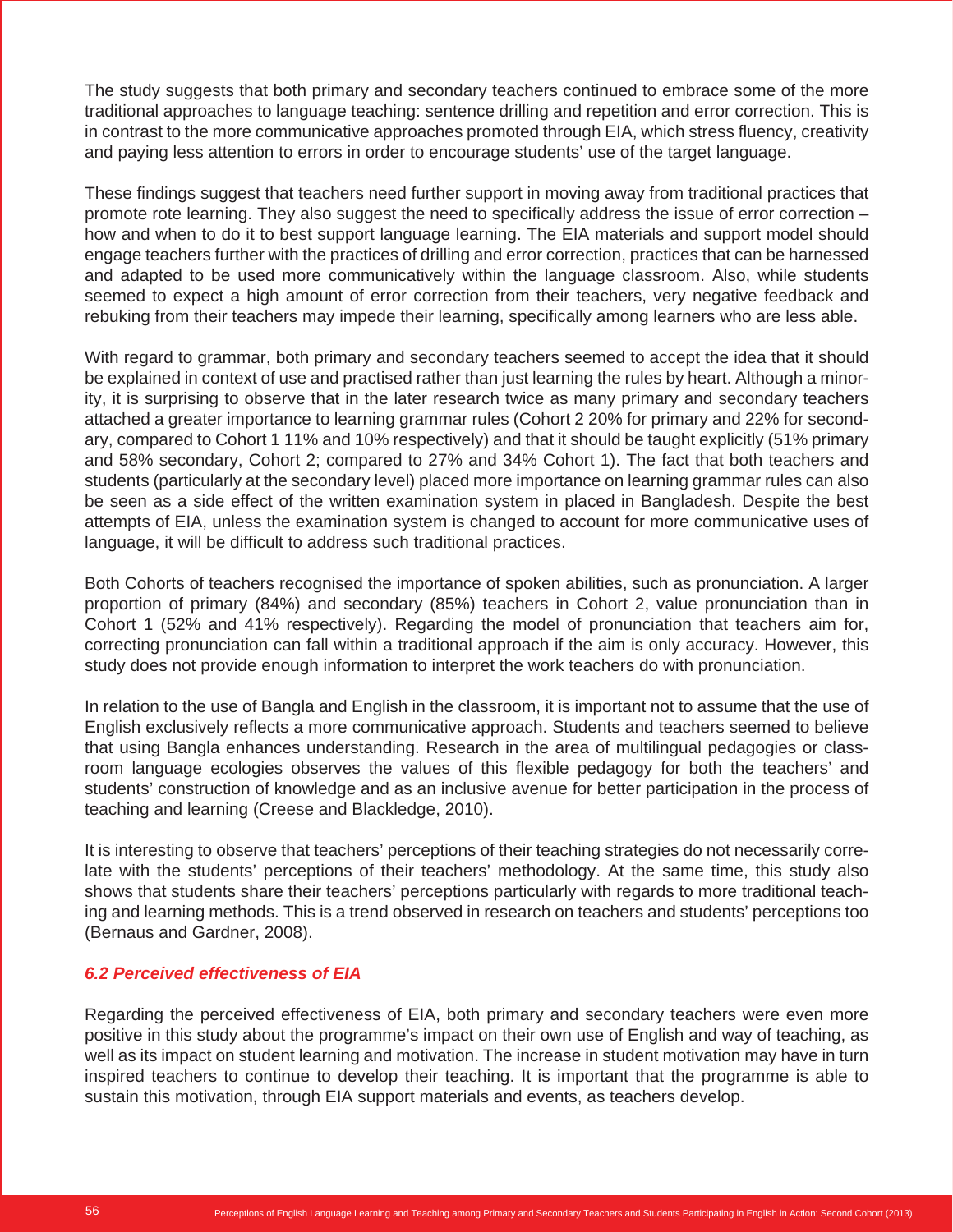This study also reported on some of the major obstacles to implementing EIA practices. Some of these are beyond the direct control of EIA (e.g. the size of classes, time management and examination), but nevertheless EIA must seek solutions to minimise their impact. Other problems are more directly 'under its control' (e.g. students' language proficiency, motivation). In some cases, the HT could be further engaged to ensure the successful implementation of EIA. Still other problems require EIA to take action outside the immediate classroom, school or district context to deal with the likes of the examination requirements, which may over-emphasise grammar and translation in learning English.

#### *6.3 Beliefs about English language learning*

This study also shows a strong belief, among both teachers and students, that learning English will be an important resource for students and teachers personally and professionally. There is also a strong motivation for learning and teaching English, which is likely to positively affect teachers' attitudes towards their profession as well as students' attitudes towards their learning.

There seems to be mixed feelings about how difficult it is to learn English. For secondary teachers, there is a slight decrease in the perceived difficulty of English compared with the baseline study (2009), whilst amongst primary teachers, there is a slight increase in the perceived difficulty of English compared with the baseline study (2009). Almost all primary students said that they liked learning English because it is important for them (96%), even if just under a third felt it was difficult to learn (32%). Secondary students also had mixed feelings about whether English was difficult to learn – again about a third (33%) felt it was, while almost half (44%) felt it wasn't.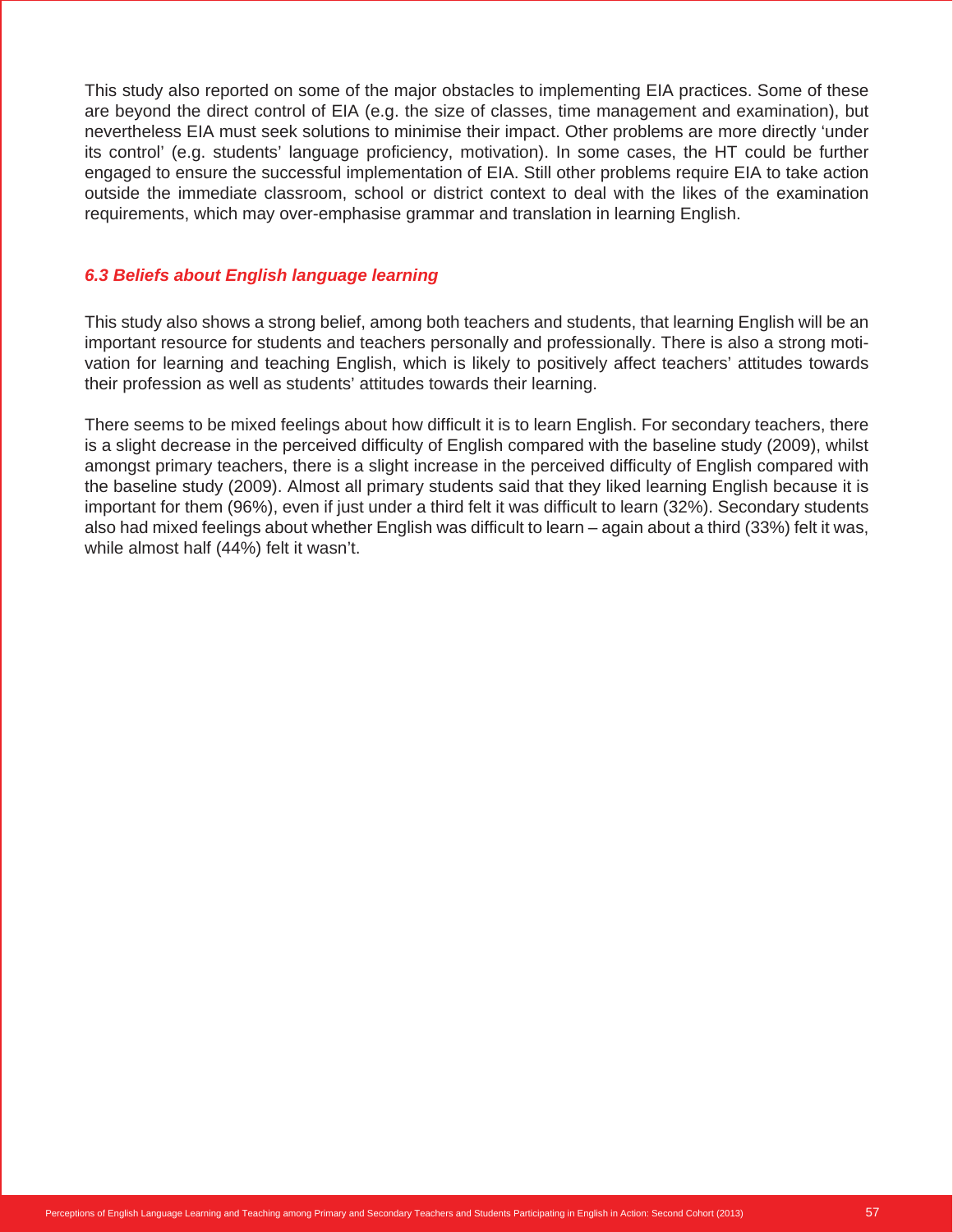### **References**

- Ansarey, D. (2012) 'Communicative language teaching in EFL contexts: Teachers' attitude and perception in Bangladesh', *ASA University Review,* 6(1): 61–79.
- Barcelos, A.M.F. (2003) 'Researching beliefs about SLA: a critical review'. In P. Kalaja and A.M.F. Barcelos (eds.), *Beliefs about SLA New Research Approaches.* Amsterdam: Kluwer Academic.
- Barkhuizen, G.P. (1998) 'Discovering learners' perceptions of ESL classroom teaching/learning activities in a South African context', *TESOL Quarterly* 32(1): 85–108.
- Bernaus, M. & Gardner, R.C. (2008) 'Teacher motivation strategies, students' perceptions, student motivation and English achievement', *The Modern Language Journal* 92 (iii): 387–401.
- Braden, A. (2013) Mother tongue: perceptions of Bangla and English in Bangladesh, Fullbright English Teaching video research, online http://vimeo.com/81307018 [Accessed date: 10 March 2014].
- British Education Research Association (2011) *Ethical guidelines for educational research,* online www.bera.ac.uk/guidelines [Accessed date: 10 February 2014].
- Brown, A.V. (2009) 'Students' and teachers' perceptions of effective foreign language teaching: a comparison of ideals', *The Modern Language Journal* 93(i): 46–60.
- Cohen, J. (1988). *Statistical power analysis for the behavioral sciences* (2nd ed.). Hillsdale, NJ: Lawrence Erlbaum.
- Creese, A. & Blackledge, A. (2010) 'Translanguaging in the bilingual classroom: a pedagogy for learning and teaching', *The Modern Language Journal* (94i): 103–15.
- Creswell, J.W. (2003) *Research Design: Qualitative, Quantitative, and Mixed Method Approaches,* (2nd ed.). Thousand Oaks, CA: Sage.
- De Carrico, J. & Larsen-Freeman, D. (2002) 'Grammar', in N. Schmitt (ed.) *An Introduction to Applied Linguistics* (pp.19–34). London: Arnold.
- De Segovia, L.P. & Hardison, D.M. (2008) 'Implementing education reform: EFL teachers' perspectives', *ELT Journal* 63 (2): 154–62.
- EIA (2009a) Project partners research monitoring and evaluation action plan 2008 to 2011. EIA internal document.
- EIA (2009b) *Baseline Study 3: An Observation Study of English Lessons in Primary and Secondary Schools in Bangladesh.* Dhaka: EIA.
- EIA (2009c) *Baseline Study 2: Socio-linguistic Factors The Motivations and Experiences of School Students, Teachers and Adults in the Community.* Dhaka: EIA.
- EIA (2009d) *Baseline Study 3, 2nd Phase of Fieldwork: An Observation Study of English Lessons in Primary and Secondary Schools in Bangladesh.* Dhaka: EIA.
- EIA (2009e) *Baseline Research Synthesis,* Research and Learning Group Bangladesh. Dhaka: BBC Janala & EIA.
- EIA (2010a) *The Classroom Practices of Primary and Secondary School Teachers Participating in English in Action (Large-scale quantitative study 2a).* Dhaka: EIA.
- EIA (2010b) EIA research monitoring and evaluation (RME) activities related to the project log frame. (EIA internal document) Dhaka: EIA.
- EIA (2011) *Perceptions of English Language Learning and Teaching among Primary and Secondary School Teachers and Students Participating in English in Action. (Study 2b3b).* Dhaka: EIA.
- EIA (2012a) *The Classroom Practices of Primary and Secondary Teachers Participating in English in Action (Study 2a2).* Dhaka: English in Action.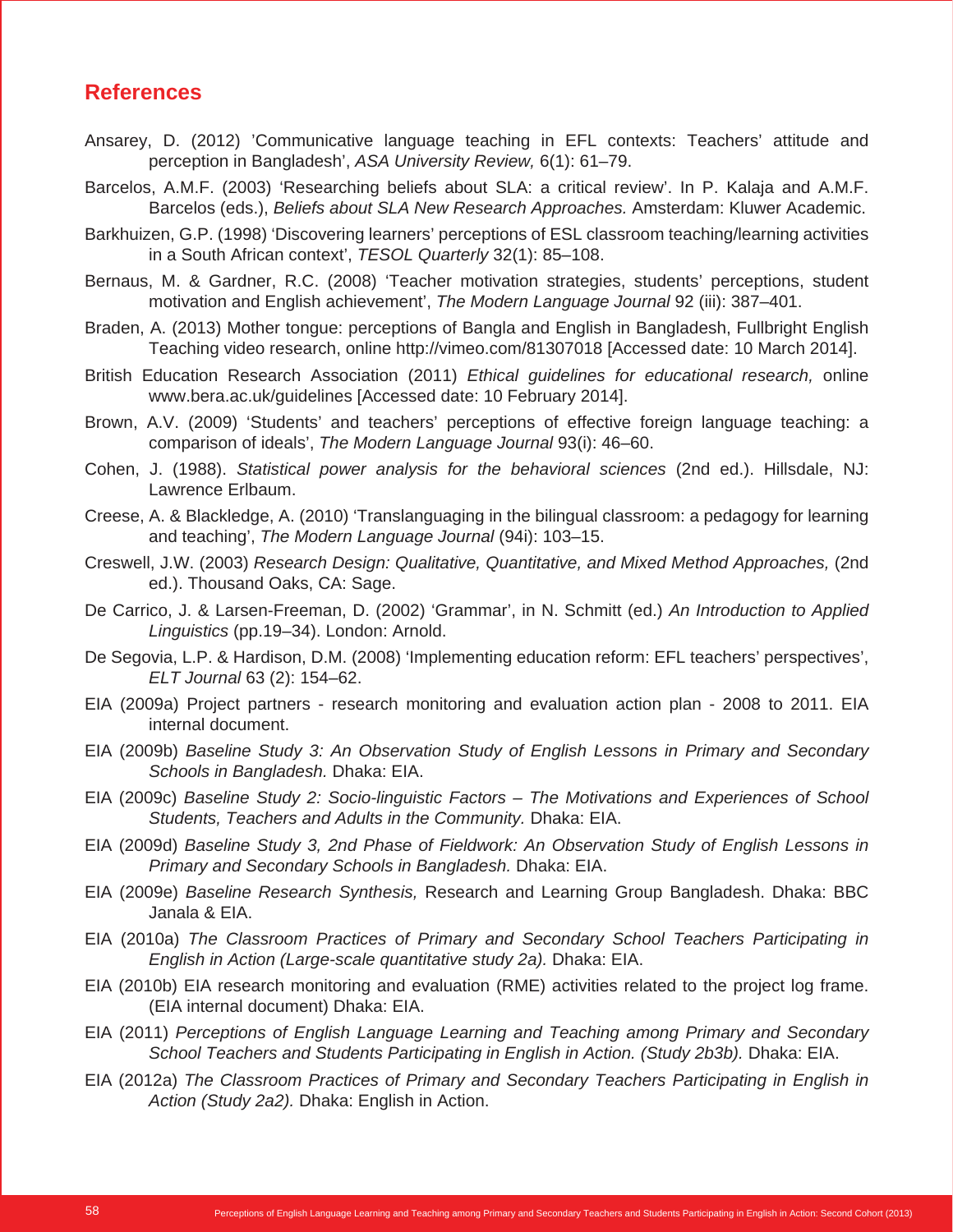- EIA (2012b) *English Proficiency Assessments of Primary and Secondary Teachers and Students Participating in English in Action (Study 3a2).* Dhaka: EIA.
- EIA (2014a) *The Classroom Practices of Primary and Secondary Teachers Participating in English in Action: Second Cohort 2 (2013).* Dhaka: EIA.
- EIA (2014b) *Proficiency Assessments of Primary and Secondary Teachers and Students Participating in English in Action: Second Cohort (2013).* Dhaka: English in Action.
- Ferris, D.R. (2010) 'Second language writing research and written corrective feedback in SLA', *Studies in Second Language Acquisition* 32 (Special Issue 02): 181–201.
- Government of Bangladesh (2010) *National Education Policy,* online www.scribd.com/doc [Accessed date 30 January 2014].
- Hall, J. K. (2007). 'Redressing the roles of correction and repair in research on Second and foreign language learning', *The Modern Language Journal* 91(4): 511–26.
- Hamid, M. O. & Baldauf, R. B. Jr. (2008) 'Will CLT bail out the bogged down ELT in Bangladesh?', *English Today* 24(3): 16–24.
- Hamid, M. O., Sussex, R. & Khan, A. (2009) 'Private tutoring in English for secondary school students in Bangladesh', *TESOL Quarterly* 43(2): 281–308.
- Harmer, J. (2007) *The Practice of English Language Teaching,* (4th ed.). Harlow: Pearson Longman.
- Hossain, T. & Tollefson, J. W. (2007) 'Language policy in education in Bangladesh', in A. B. M. Tsui & J.W. Tollefson (eds.) *Language Policy, Culture and Identity in Asian Contexts,* pp. 241–58. London: Lawrence Erlbaum.
- Hossen, M. T. (2008). *Communicative Language Teaching: Teachers' perceptions in Bangladesh (Secondary),* BRAC University master thesis, online www.dspace.bracu.ac.bd [Accessed 30 January 2014].
- Levine, G. S. (2003). 'Student and instructor beliefs and attitudes about target language use, first language use and anxiety: report of a questionnaire study', *Modern Language Journal* 87: 343–365.
- Li, D. (1998) '"It's always more difficult than you plan and imagine": teachers' perceived difficulties in introducing the communicative approach in South Korea', *TESOL Quarterly* 32(4): 677–703.
- Mackey, A. & Gass, S.M. (2005) *Second Language Research: Methodology and Design.* Mahwah, NJ: Lawrence Erlbaum.
- Marshall, B, Carmichael, P. & Drummond, M-J. (2007) 'Learning how to learn in classrooms'. In M. James, R. McCormick, P. Black, P. Carmichael, M-J. Drummond, A. Fox, L. Honour, J. MacBeath, B. Marshall, D. Pedder, R .Procter, S. Swaffield, J. Swann, & D. Wiliam *Improving Learning: How to Learn in Classrooms, Schools and Networks* (pp. 45–63). TLRP Improving Learning Series (Gateway Book). London: Routledge.
- Md. Ali, M. (2010) 'Revisiting English language teaching (ELT) curriculum design: how appropriate is Bangladesh higher education level national ELT curriculum as a learner centred one', *HUC Studies* Vol. 7: 283–296.
- Purpura, J.E. (2004) *Assessing Grammar.* Cambridge: Cambridge University Press.
- Richardson, V. (1996) 'The role of attitudes and beliefs in learning to teach'. In J. Sikula, T.L. Buttery & E. Guyton (eds), *Handbook of Research on Teacher Education* (pp.102–19). New York: Macmillan Library Reference.
- Rahman, A., Kabir, M.M. & Afroze, R. (2006) 'Effect of BRAC-PACE training on English language teachers of rural non-government secondary schools', BRAC Research Report, September. Dhaka: BRAC Centre. Available online at: http://www.bracresearch.org/srch\_dtls.php?tid=417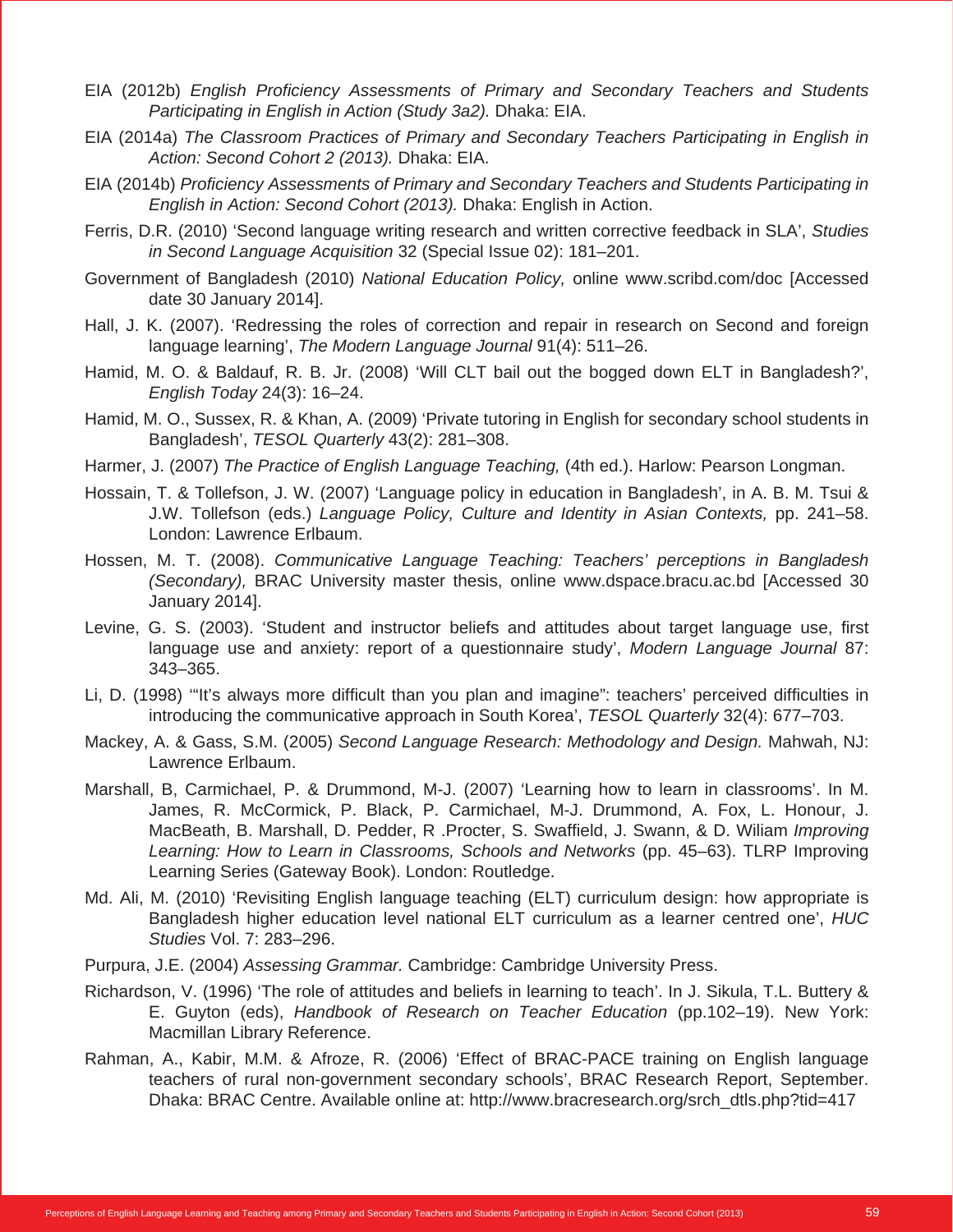- Rahman, M.M., Hamzah, M.I., Meerah, T.S.M. & Rhaman, M. (2002) *Secondary education in Bangladesh: history and contextual perspectives,* online www.bdiusa.org [Accessed date 10 February 2014].
- Ryan, R.M. & Deci, E.L. (2000) 'Intrinsic and extrinsic motivations: classic definitions and new directions', *Contemporary Educational Psychology* 25(1): 54–67.
- Savignon, S.J. & Wang, C. (2003) 'Communicative language teaching in EFL contexts: learner attitudes and perceptions', *IRAL* 41(3): 223–49.
- Schulz, R.A. (1996) 'Focus on form in the foreign language classroom: Students and teachers' views on error correction and the role of grammar', *Foreign Language Annals* 29: 343–364.
- Shamim, F. (1996) 'In or out of the action zone: location as a feature of interaction in a large ESL classroom in Pakistan', in K.M. Bailey and D. Nunan (eds.) Voices from the Language Classroom: Qualitative Research in Second Language Education, pp.123–44. Cambridge: Cambridge University Press.
- Shaw, C., Brady, L.-M. & Davey, C. (2011) *Guidelines for Research with Children and Young People.* London: NCB Research Centre. Available at: http://www.nfer.ac.uk/nfer/schools/developing-young-researchers/NCBguidelines.pdf
- Shrestha, P. (2013) 'English language classroom practices: Bangladeshi primary school children's perceptions'. *RELC Journal* 44(2): 147–162.
- Wedell, M. (2009) *Planning for Educational Change: Putting People and their Contexts First.* London: Continuum.
- William, M. & Burden, R. (1997) *Psychology for Language Teachers. A Social Constructivist Approach.* Cambridge: Cambridge University Press.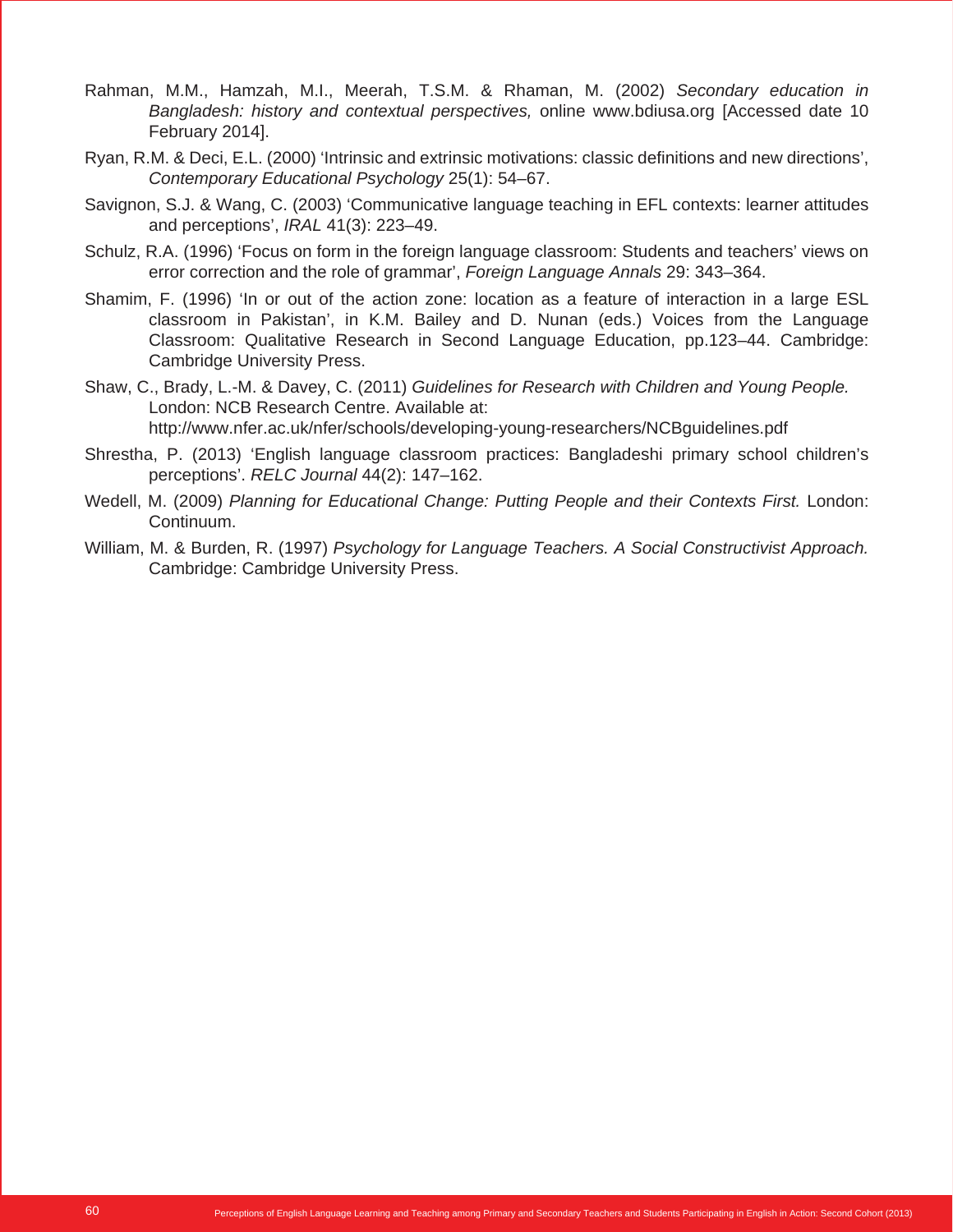# **Appendices**

## **Appendix 1: Teacher questionnaire (primary and secondary)**

| Date:                                                 | EIA teacher ID: ___<br>EIA School ID:<br>(internal use) |
|-------------------------------------------------------|---------------------------------------------------------|
| Identifying information<br><b>Teacher information</b> |                                                         |

| Name of teacher:       |               |      |
|------------------------|---------------|------|
| Gender (circle one):   | Male / Female | Age: |
| Class:                 |               |      |
| Highest qualification: |               |      |

#### **School information**

| Name of school: |           |  |
|-----------------|-----------|--|
| Upazila/Thana:  | Division: |  |

*Note, by completing this questionnaire you are giving your consent to take part in the study.*  **Introduction**

In this questionnaire, we would like to find out what you think of learning English. Think carefully about each statement given below and circle the number that best represents your view:

1 (strongly disagree) - 2 (disagree) - 3 (neutral) - 4 (agree) - 5 (strongly agree)

#### **Questions**

*My English language teaching practice* 

1. I mainly explain grammar rules, and students learn them by heart.

| Strongly disagree 1 2                                                             |  | $3^{\circ}$    | $\overline{4}$  | 5              | Strongly agree                                                                             |
|-----------------------------------------------------------------------------------|--|----------------|-----------------|----------------|--------------------------------------------------------------------------------------------|
| 2. I often ask students to do sentence drilling and to repeat sentences after me. |  |                |                 |                |                                                                                            |
| Strongly disagree 1 2 3                                                           |  |                | $4\overline{ }$ | 5 <sub>5</sub> | Strongly agree                                                                             |
| 3. The language I mostly use in the classroom is Bangla.                          |  |                |                 |                |                                                                                            |
| Strongly disagree 1 2                                                             |  | 3 <sup>7</sup> | 4               | 5              | Strongly agree                                                                             |
| 4. My students seldom speak in English in the classroom.                          |  |                |                 |                |                                                                                            |
| Strongly disagree 1 2                                                             |  | $3^{\circ}$    | $4 \quad$       | 5              | Strongly agree                                                                             |
|                                                                                   |  |                |                 |                | 5. I often use activities that require students to interact with each other in English.    |
| Strongly disagree 1 2 3                                                           |  |                | $4\overline{ }$ | 5 <sup>5</sup> | Strongly agree                                                                             |
| 6. I sometimes have students play and sing in the English lesson.                 |  |                |                 |                |                                                                                            |
| Strongly disagree 1 2 3 4 5                                                       |  |                |                 |                | Strongly agree                                                                             |
|                                                                                   |  |                |                 |                | 7. The focus in my English classes is communication, but I explain grammar when necessary. |
| Strongly disagree 1 2 3                                                           |  |                | $4\overline{ }$ | 5 <sup>5</sup> | Strongly agree                                                                             |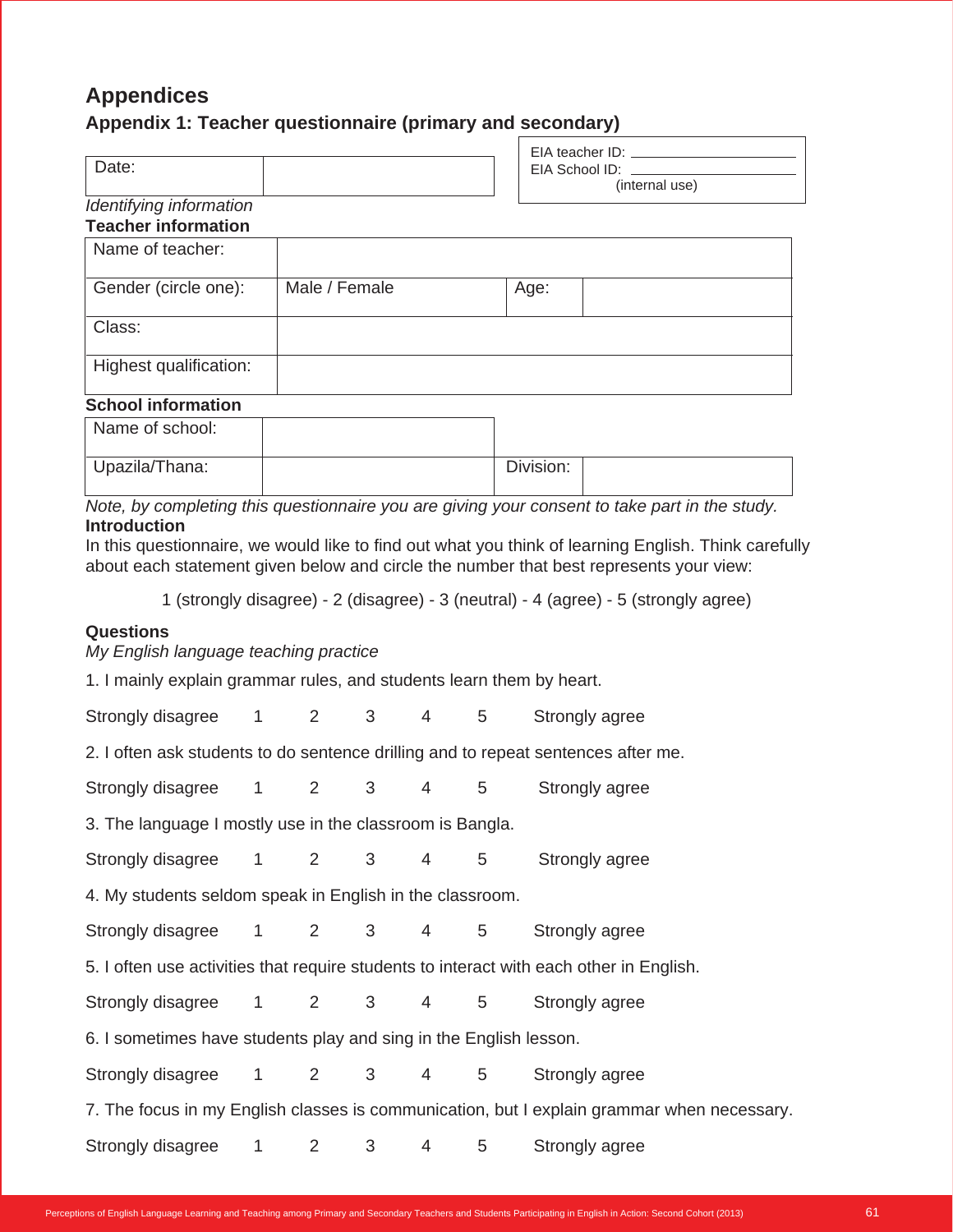8. I feel confident teaching grammar rules in my English class. Strongly disagree 1 2 3 4 5 Strongly agree 9. I often correct my students' errors in class. Strongly disagree 1 2 3 4 5 Strongly agree 10. I feel confident correcting my students' mistakes when they speak English. Strongly disagree 1 2 3 4 5 Strongly agree 11. I feel comfortable modelling English for my students to repeat. Strongly disagree 1 2 3 4 5 Strongly agree 12. I feel comfortable doing activities in which students sing or play in my classroom. Strongly disagree 1 2 3 4 5 Strongly agree *English language teaching and my students* 13. My students like learning grammar rules in English class. Strongly disagree 1 2 3 4 5 Strongly agree 14. My students like sentence drilling and repeating sentences in my English class. Strongly disagree 1 2 3 4 5 Strongly agree 15. My students like it when I mostly use Bangla in my English lessons. Strongly disagree 1 2 3 4 5 Strongly agree 16. My students do not like it when they need to speak in English in class. Strongly disagree 1 2 3 4 5 Strongly agree 17. My students like activities in which they interact in English with classmates. Strongly disagree 1 2 3 4 5 Strongly agree 18. My students like to sing and play in an English lesson. Strongly disagree 1 2 3 4 5 Strongly agree 19. My students like English class to be focused on communication, with grammar explained when necessary. Strongly disagree 1 2 3 4 5 Strongly agree 20. My students like me to correct their errors in speaking English in class. Strongly disagree 1 2 3 4 5 Strongly agree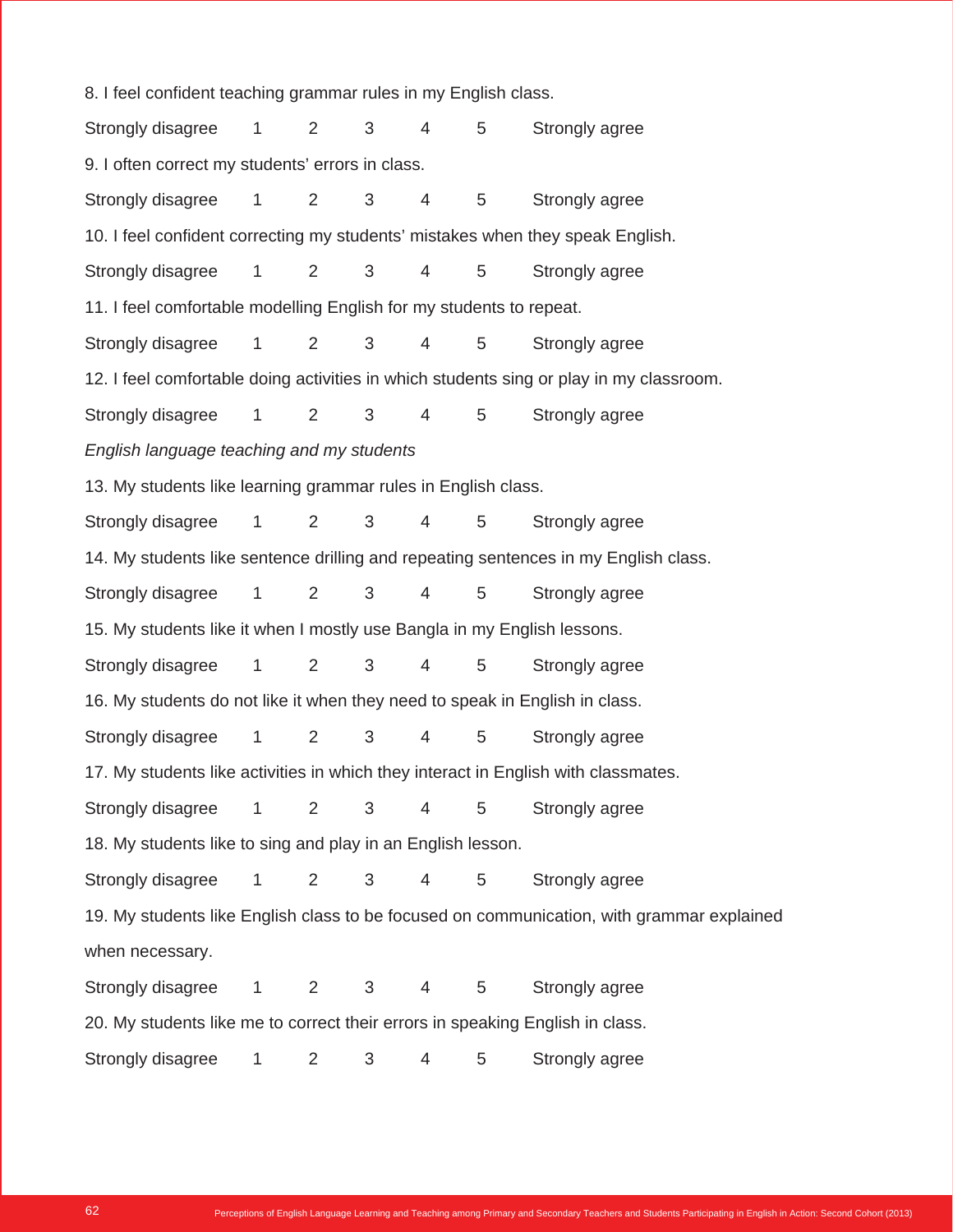## *My beliefs about learning English*

| 21. Learning English means to learn grammar rules.                             |                        |                |                |                |   |                                                                                                          |
|--------------------------------------------------------------------------------|------------------------|----------------|----------------|----------------|---|----------------------------------------------------------------------------------------------------------|
| Strongly disagree                                                              | $\mathbf{1}$           | 2              | 3              | 4              | 5 | Strongly agree                                                                                           |
| 22. English learning through sentence drilling is effective.                   |                        |                |                |                |   |                                                                                                          |
| Strongly disagree                                                              | $\mathbf{1}$           | 2              | $\sqrt{3}$     | 4              | 5 | Strongly agree                                                                                           |
|                                                                                |                        |                |                |                |   | 23. Bangla should be frequently used in English class so that students' understand the lessons better.   |
| Strongly disagree                                                              | $\mathbf{1}$           | 2              | 3              | 4              | 5 | Strongly agree                                                                                           |
|                                                                                |                        |                |                |                |   | 24. It is not essential for English teachers speak in English in the classroom for their students to     |
| learn English.                                                                 |                        |                |                |                |   |                                                                                                          |
| Strongly disagree                                                              | $1 \quad \blacksquare$ | 2              | 3              | 4              | 5 | Strongly agree                                                                                           |
|                                                                                |                        |                |                |                |   | 25. It is important that students practise using English by communicating with classmates in the lesson. |
| Strongly disagree                                                              | $\mathbf{1}$           | $\overline{2}$ | 3              | 4              | 5 | Strongly agree                                                                                           |
|                                                                                |                        |                |                |                |   | 26. English language can be learned by singing and playing in the English lesson.                        |
| Strongly disagree                                                              | $\mathbf{1}$           | $\overline{2}$ | 3              | 4              | 5 | Strongly agree                                                                                           |
|                                                                                |                        |                |                |                |   | 27. English language should be learned mainly through communication, with grammar rules explained        |
| when necessary.                                                                |                        |                |                |                |   |                                                                                                          |
| Strongly disagree                                                              | $\mathbf{1}$           | 2              | 3 <sup>1</sup> | $\overline{4}$ | 5 | Strongly agree                                                                                           |
| 28. English teachers should encourage interaction in pairs or groups.          |                        |                |                |                |   |                                                                                                          |
| Strongly disagree                                                              | $\mathbf{1}$           | 2              | 3              | 4              | 5 | Strongly agree                                                                                           |
| 29. It is important for English teachers to correct students' errors in class. |                        |                |                |                |   |                                                                                                          |
| Strongly disagree                                                              | 1                      | $\overline{2}$ | 3              | 4              | 5 | Strongly agree                                                                                           |
|                                                                                |                        |                |                |                |   | 30. Students' English improves most quickly if they study and practise grammar.                          |
| Strongly disagree                                                              | $\mathbf{1}$           | 2              | $\mathfrak{S}$ | 4              | 5 | Strongly agree                                                                                           |
| 31. Grammar rules should be explicitly explained in class.                     |                        |                |                |                |   |                                                                                                          |
| Strongly disagree                                                              | $\mathbf{1}$           | 2              | 3              | 4              | 5 | Strongly agree                                                                                           |
| 32. It is important to avoid making errors in the process of learning English. |                        |                |                |                |   |                                                                                                          |
| Strongly disagree                                                              | $\mathbf{1}$           | 2              | 3              | 4              | 5 | Strongly agree                                                                                           |
| 33. English teachers should correct students' pronunciation errors in class.   |                        |                |                |                |   |                                                                                                          |
| Strongly disagree                                                              | 1                      | $\overline{2}$ | 3              | 4              | 5 | Strongly agree                                                                                           |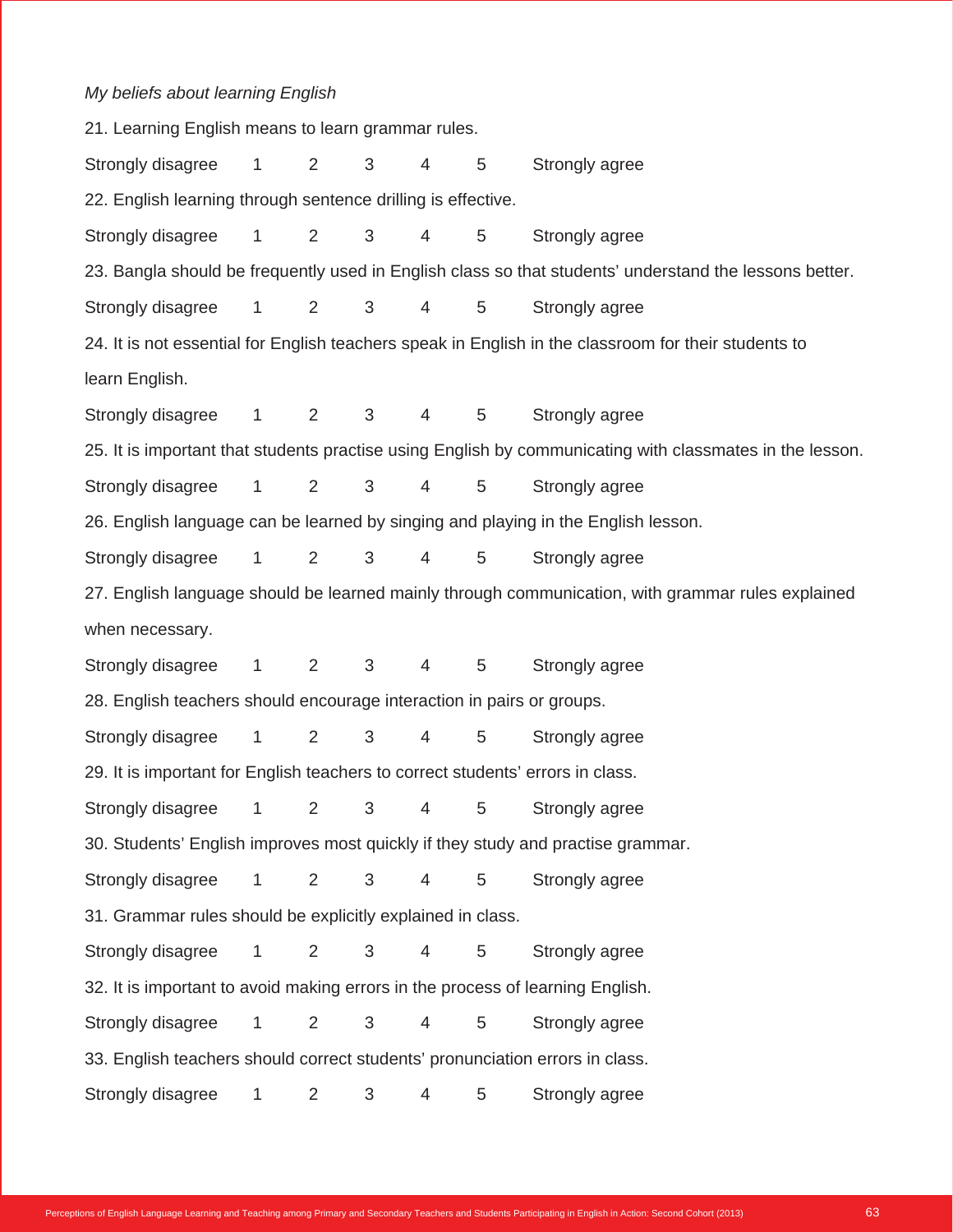34. A person's good pronunciation usually indicates good English. Strongly disagree 1 2 3 4 5 Strongly agree 35. Learning English is important for people in Bangladesh. Strongly disagree 1 2 3 4 5 Strongly agree 36. English is useful in getting a good job. Strongly disagree 1 2 3 4 5 Strongly agree 37. Learning English will improve a person's income. Strongly disagree 1 2 3 4 5 Strongly agree My beliefs about the effectiveness of EIA 38. Taking part in the EIA programme has helped me improve my English. Strongly disagree 1 2 3 4 5 Strongly agree 39. Taking part in the EIA programme has had no impact on my confidence to use more English in my classes. Strongly disagree 1 2 3 4 5 Strongly agree 40. Taking part in the EIA programme has not changed the way I teach. Strongly disagree 1 2 3 4 5 Strongly agree 41. I now have students do more pair and group work in my classes than I used to. Strongly disagree 1 2 3 4 5 Strongly agree 42. The changes in my teaching have not had a positive impact on student learning. Strongly disagree 1 2 3 4 5 Strongly agree 43. I now have students play games or sing songs more often than I used to. Strongly disagree 1 2 3 4 5 Strongly agree 44. The changes in my teaching have had a positive impact on student motivation. Strongly disagree 1 2 3 4 5 Strongly agree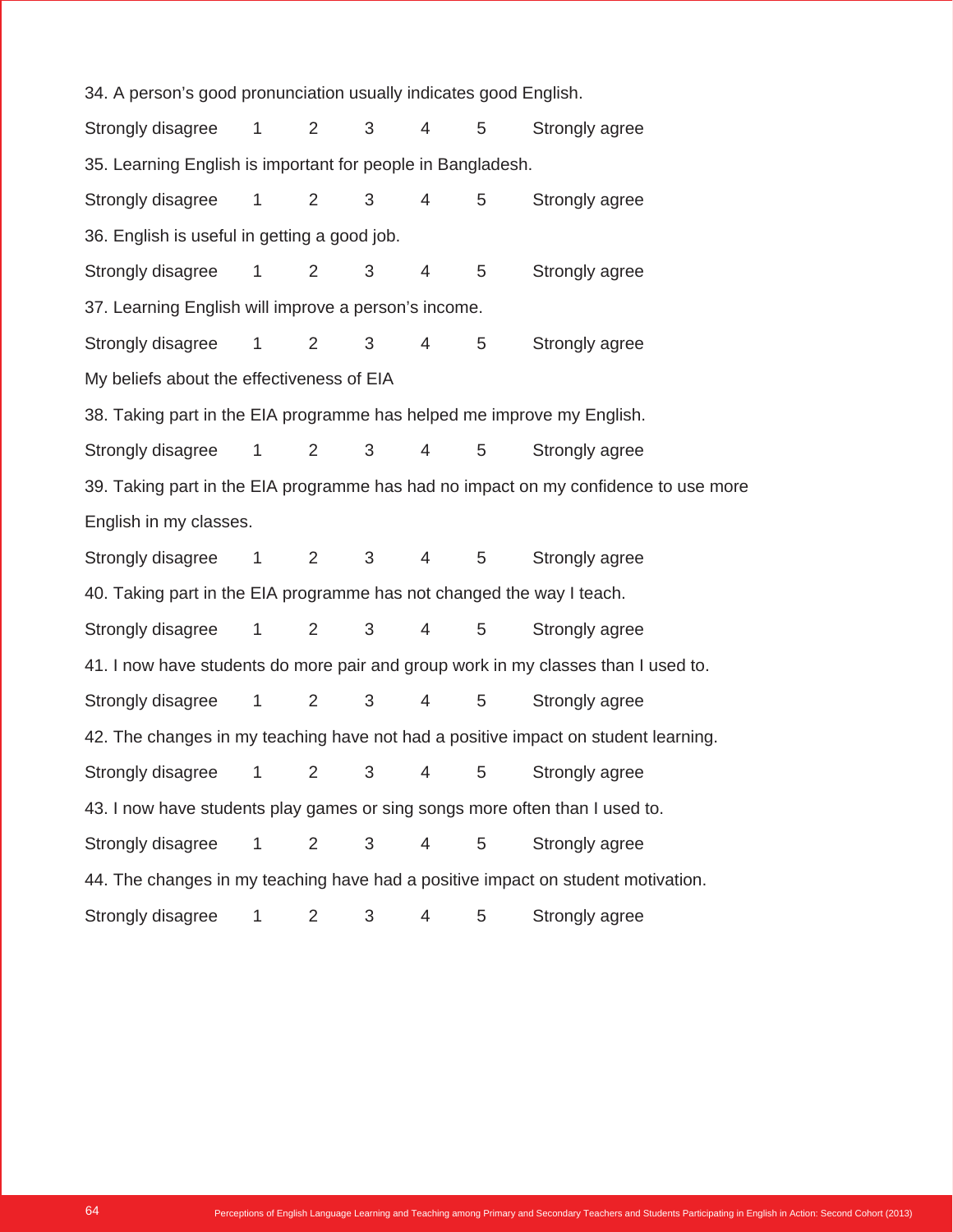45. Some teachers have identified the following as obstacles when implementing the techniques promoted by the EIA programme. Think carefully about each statement given below and circle the number that best represents your view:

|    |                                                               | Not an<br>obstacle |                |   |   | Major obstacle |
|----|---------------------------------------------------------------|--------------------|----------------|---|---|----------------|
| a. | My lack of ability to use English with<br>my students         |                    | 2              | 3 | 4 | 5              |
| b. | My lack of confidence to use English<br>with my students      |                    | $\overline{2}$ | 3 | 4 | 5              |
| C. | My lack of ability to use technology in<br>the classroom      |                    | $\overline{2}$ | 3 | 4 | 5              |
| d. | My lack of confidence in using<br>technology in the classroom |                    | 2              | 3 | 4 | 5              |

1  $|2|3|4|$  5

1  $|2|3|4|$  5

1  $|2|3|4|$  5

1  $|2|3|4|$  5

1  $|2|3|4|$  5

1  $|2|3|4|$  5

e. Lack of support from my school 1 2 3 4 5

i. Students' low English proficiency  $\begin{array}{ccc|c} 1 & 1 & 2 & 3 & 4 \end{array}$ 

l.  $\lfloor \text{Large classes} \rfloor$  1  $\lfloor 2 \rfloor 3 \rfloor 4$  5

1 = Not an obstacle, 2 = Sometimes an obstacle,  $3$  = Neutral,  $4$  = Obstacle,  $5$  = Major obstacle

#### 46. Please respond to the following questions by ticking the box which best represents your opinion

|                                                                                               | Not at all | Not very much | Moderately | Quite a lot | Very much |
|-----------------------------------------------------------------------------------------------|------------|---------------|------------|-------------|-----------|
| a. To what extent do you<br>think English is<br>important in<br>Bangladesh? (tick one<br>(box |            |               |            |             |           |
| b. To what extent do you<br>think English is difficult<br>to learn? (tick one box)            |            |               |            |             |           |

*THANK YOU FOR YOUR TIME AND SUPPORT!*

f.  $\vert$  Problems with the mobile phone

g. | Complaints from other teachers about

h.  $\vert$  No time to try EIA lessons because of

 $j.$  Students' lack of motivation to learn

 $k.$  Students have to prepare for the grammar-based exam

 $m.$  Requires too much time to prepare

and/or speaker

too much noise

busy curriculum

English

lessons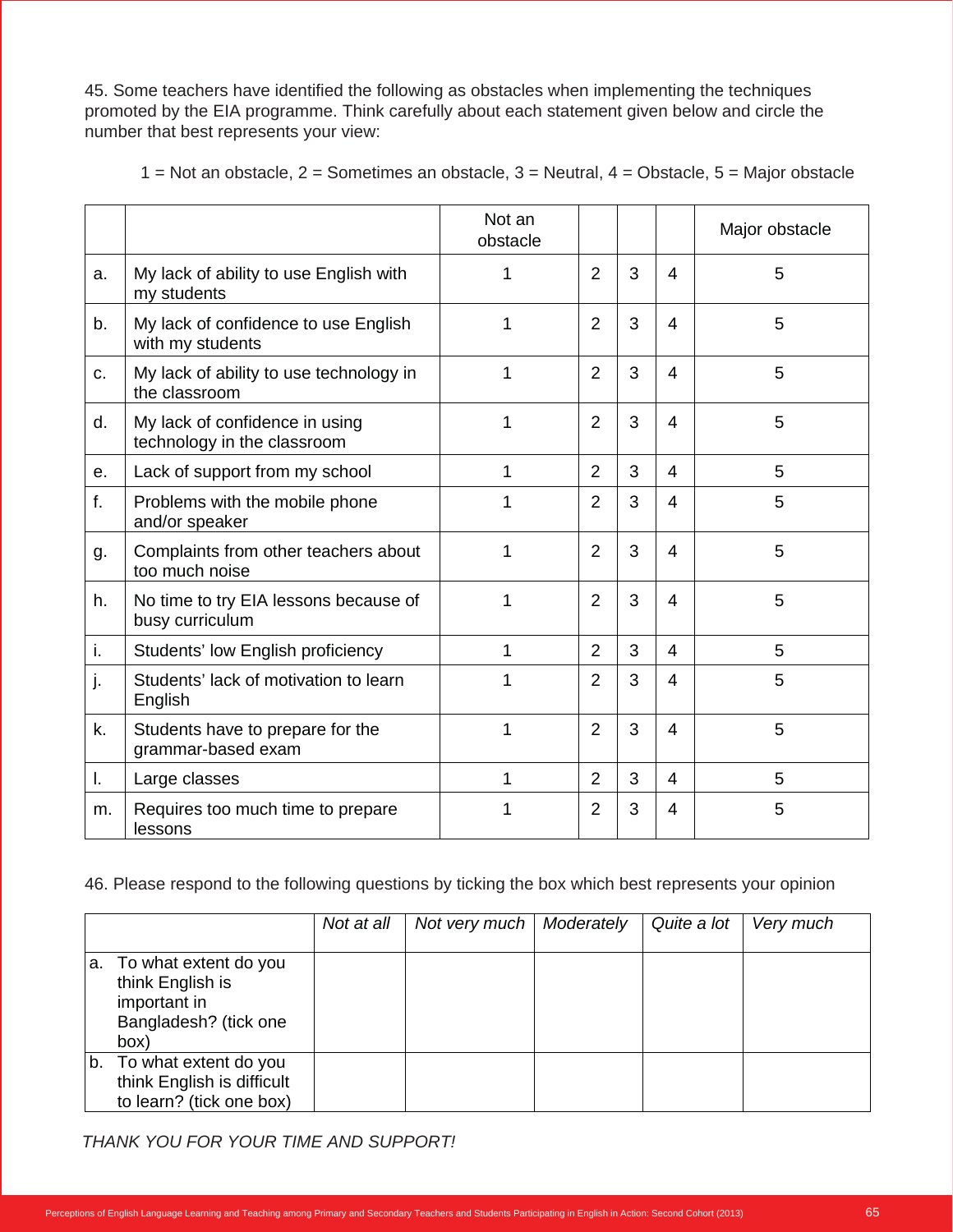# **Appendix 2: Student interview survey (primary)**

# *Identifying information*

| Name of school:  |  |
|------------------|--|
| Name of teacher: |  |
| Class:           |  |

## *Student information*

| Name of student:     |         |               |           |       |  |  |
|----------------------|---------|---------------|-----------|-------|--|--|
| Gender (circle one): |         | Male / Female |           |       |  |  |
| Age (circle one):    | $6 - 7$ | $8 - 9$       | $10 - 11$ | $11+$ |  |  |

## **Questions**

|                                                                                      | (circle one) |                |
|--------------------------------------------------------------------------------------|--------------|----------------|
| 1. Do you like learning English?                                                     | Yes          | N <sub>o</sub> |
| 2. Is learning English important to you?                                             | Yes          | <b>No</b>      |
| 3. Do you think learning English is difficult?                                       | Yes          | <b>No</b>      |
| 4a. Does your teacher mostly speak in Bangla during your English                     | Yes          | <b>No</b>      |
| lesson?                                                                              | Yes          | <b>No</b>      |
| 4b. If yes, do you like it when your teacher speaks mostly in Bangla?                |              |                |
| 5. Do you like talking in English with your classmates in English lessons?           | Yes          | <b>No</b>      |
| 6a. Does your teacher correct your errors when you speak in English in               | Yes          | <b>No</b>      |
| class?                                                                               | Yes          | <b>No</b>      |
| 6b. Do you like it when your teacher corrects your errors when you speak<br>English? |              |                |
| 7a. Do you learn grammar rules in English class?                                     | Yes          | <b>No</b>      |
| 7b. If yes, do you like learning grammar rules in English class?                     | Yes          | <b>No</b>      |
| 8a. Does your teacher get you to play games in English class?                        | Yes          | <b>No</b>      |
| 8b. If yes, do you enjoy English class when games are played?                        | Yes          | <b>No</b>      |
| 9a. Does your teacher get you to sing songs in English class?                        | Yes          | <b>No</b>      |
| 9b. If yes, do you enjoy English class when songs are sung?                          | Yes          | <b>No</b>      |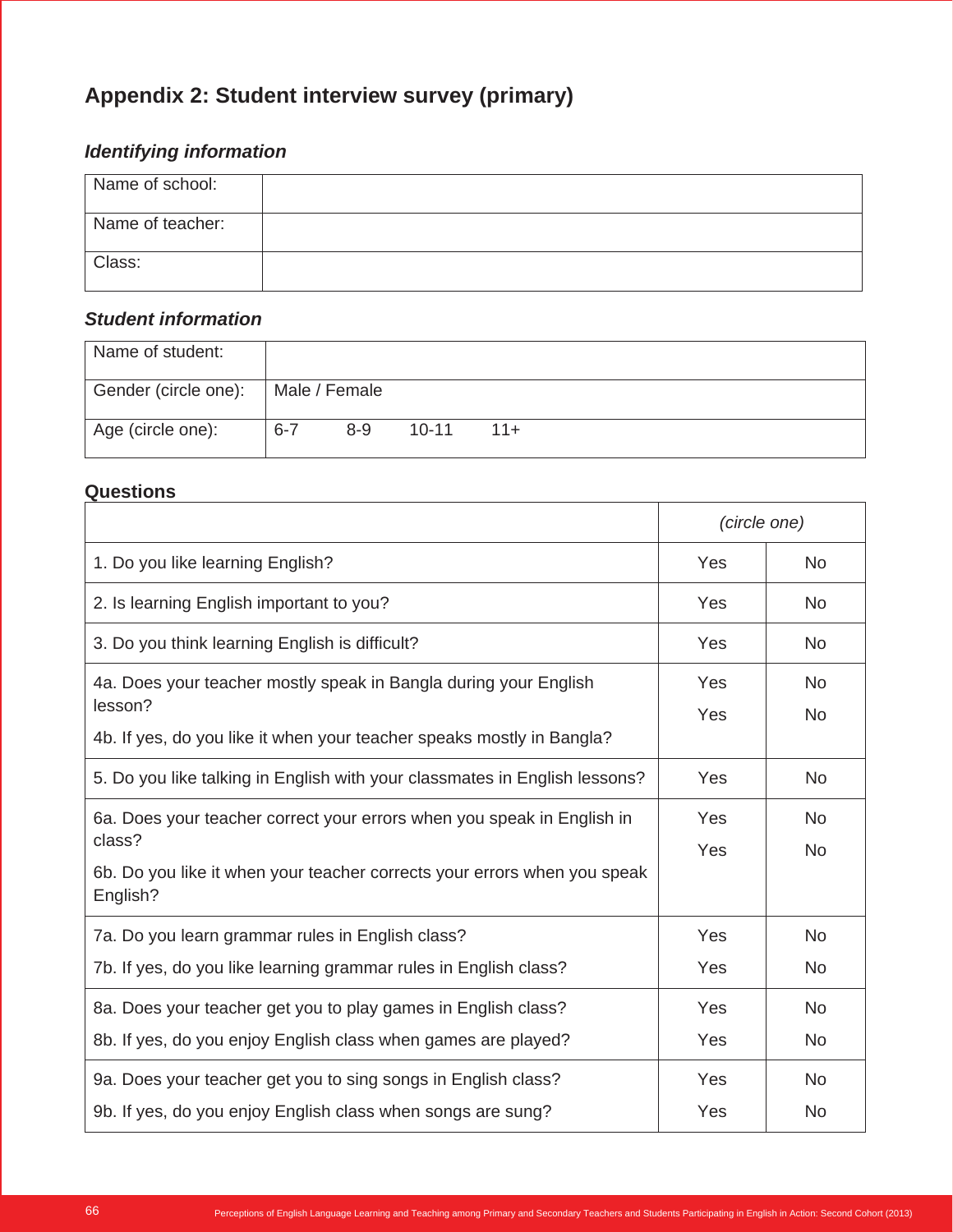# **Appendix 3: Student questionnaire (secondary)**

#### *Identifying information*

| Name of school:  |  |
|------------------|--|
| Name of teacher: |  |

#### **Student information**

| Name of student:     |                  |                      |    |                             |  |  |
|----------------------|------------------|----------------------|----|-----------------------------|--|--|
| Gender (circle one): | Male /<br>Female | Age (circle<br>one): | 19 | 10-11 12-13 14-15 16-17 18- |  |  |
| Class:               |                  |                      |    |                             |  |  |

*Note, by completing this questionnaire you are giving your consent to take part in the study.*

#### **Introduction**

In this questionnaire, we would like to find out what you think about learning English. Think carefully about each statement below and circle the number that best represents your view:

1 (strongly disagree) - 2 (disagree) - 3 (neutral) - 4 (agree) - 5 (strongly agree)

### **Questions**

*English in my class*

1. My English teacher mainly explains grammar rules and we learn them by heart. Strongly disagree 1 2 3 4 5 Strongly agree 2. My English teacher often asks us to repeat sentences after him/her. Strongly disagree 1 2 3 4 5 Strongly agree 3. My teacher usually speaks Bangla in our English lessons. Strongly disagree 1 2 3 4 5 Strongly agree 4. My English teacher doesn't often encourage us to speak English in the classroom. Strongly disagree 1 2 3 4 5 Strongly agree 5. My teacher often gets us to talk with each other in English during English lesson. Strongly disagree 1 2 3 4 5 Strongly agree 6. My English teacher sometimes gets us to play and sing in the English lesson. Strongly disagree 1 2 3 4 5 Strongly agree 7. My English teacher often corrects our errors in class. Strongly disagree 1 2 3 4 5 strongly agree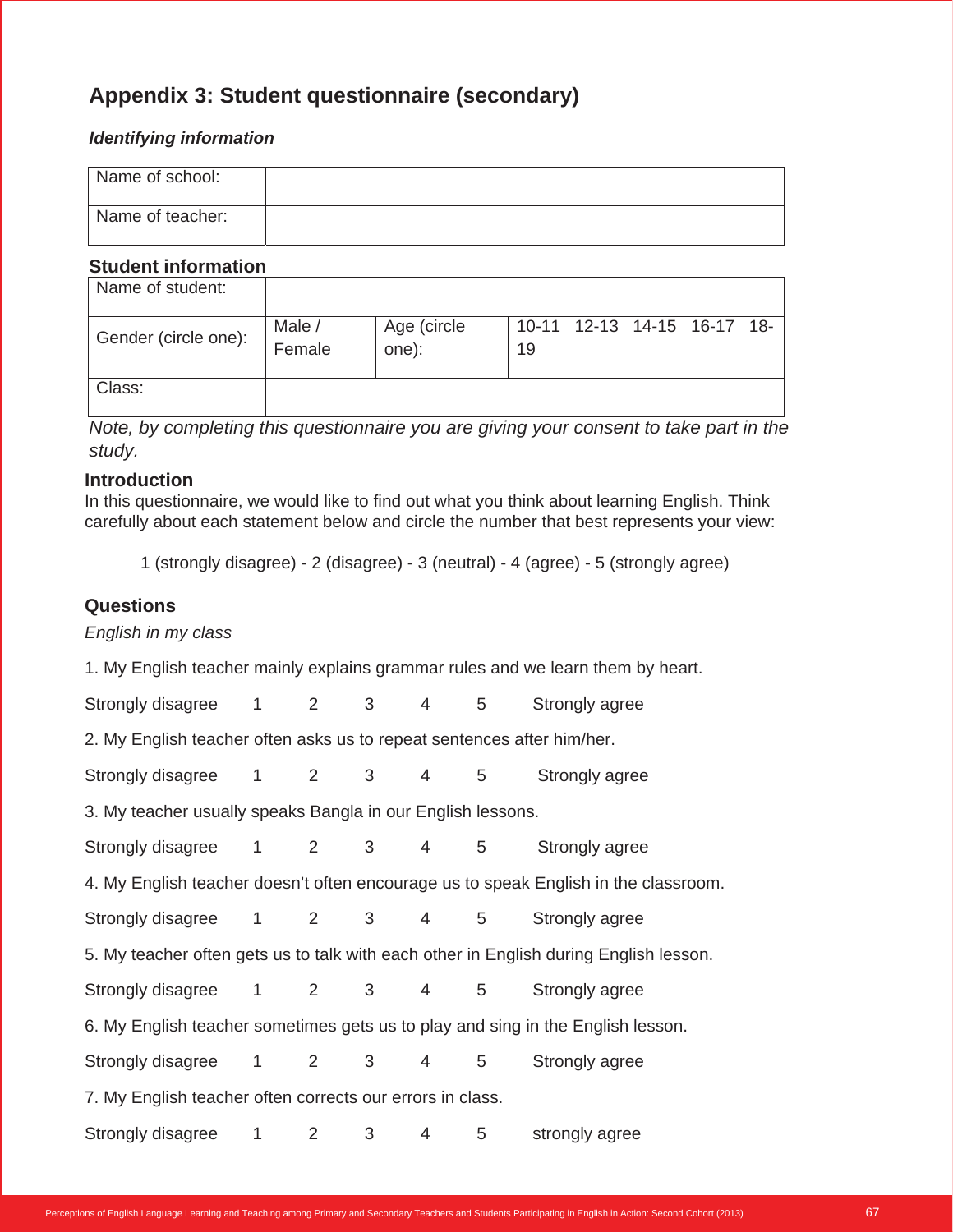#### *Learning English and me: what I like, what I don't like*

8. I like learning grammar rules in my English class. Strongly disagree 1 2 3 4 5 Strongly agree 9. I like repeating sentences after my teacher in my English class. Strongly disagree 1 2 3 4 5 Strongly agree 10. I like my teacher to speak mainly in Bangla in my English lessons. Strongly disagree 1 2 3 4 5 Strongly agree 11. I like an English class in which I do not need to speak in English. Strongly disagree 1 2 3 4 5 Strongly agree 12. I like talking English with my classmates in my English lessons. Strongly disagree 1 2 3 4 5 Strongly agree 13. I like to sing and play in an English lesson. Strongly disagree 1 2 3 4 5 Strongly agree 14. I like my English teacher to correct my errors when speaking English in class. Strongly disagree 1 2 3 4 5 Strongly agree *What learning English means to me* 15. Learning English means to learn grammar rules. Strongly disagree 1 2 3 4 5 Strongly agree 16. Repeating the sentences after the teacher's helps me to learn English. Strongly disagree 1 2 3 4 5 Strongly agree 17. Using a lot of Bangla in English lessons helps me to understand. Strongly disagree 1 2 3 4 5 Strongly agree 18. Speaking in English is not essential for learning English. Strongly disagree 1 2 3 4 5 Strongly agree 19. It is important to use English to communicate with classmates in the English lesson. Strongly disagree 1 2 3 4 5 Strongly agree 20. English can be learned by singing and playing games. Strongly disagree 1 2 3 4 5 Strongly agree 21. We should sometimes work in pairs or groups. Strongly disagree 1 2 3 4 5 Strongly agree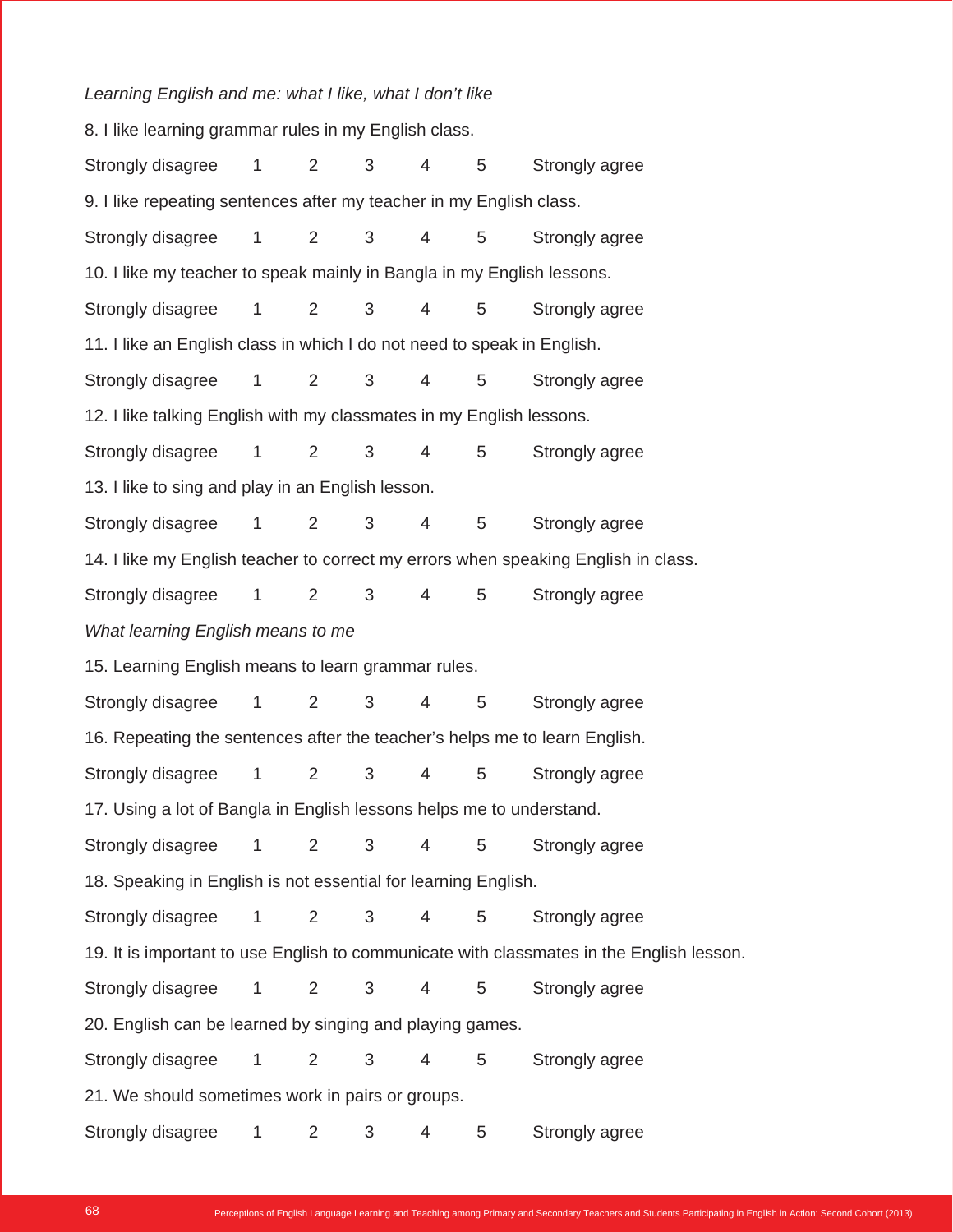| 22. It is important for the English teacher to correct students' errors.  |                |             |                |                 |                |                |
|---------------------------------------------------------------------------|----------------|-------------|----------------|-----------------|----------------|----------------|
| Strongly disagree 1 2 3 4                                                 |                |             |                |                 | 5 <sub>5</sub> | Strongly agree |
| 23. My English improves most quickly if I study and practise the grammar. |                |             |                |                 |                |                |
| Strongly disagree 1 2 3 4 5                                               |                |             |                |                 |                | Strongly agree |
| 24. English teachers should correct students' pronunciation.              |                |             |                |                 |                |                |
| Strongly disagree 1 2                                                     |                |             | $3^{\circ}$    | $\overline{4}$  | 5 <sub>5</sub> | Strongly agree |
| 25. I think English is difficult to learn.                                |                |             |                |                 |                |                |
| Strongly disagree 1 2                                                     |                |             | 3 <sup>7</sup> | $\overline{4}$  | 5              | Strongly agree |
| 26. Good pronunciation shows good English.                                |                |             |                |                 |                |                |
| Strongly disagree 1                                                       |                | 2           | 3              | $4 \quad$       | 5              | Strongly agree |
| 27. Learning English is important for me.                                 |                |             |                |                 |                |                |
| Strongly disagree 1 2                                                     |                |             | $3^{\circ}$    | $\overline{4}$  | 5              | Strongly agree |
| 28. Being able to communicate in English will help me get a good job.     |                |             |                |                 |                |                |
| Strongly disagree 1 2 3                                                   |                |             |                | $4\overline{ }$ | 5 <sup>5</sup> | Strongly agree |
| 29. Learning English will improve my income.                              |                |             |                |                 |                |                |
| Strongly disagree                                                         | $1 \quad \Box$ | $2^{\circ}$ | $3^{\circ}$    | 4               | 5              | Strongly agree |

30. Please respond to the following questions by ticking the box which best represents your opinion.

|                                                                                         | Not at all | Not very<br>much | Moderately | Quite a lot | Very much |
|-----------------------------------------------------------------------------------------|------------|------------------|------------|-------------|-----------|
| a. To what extent do you think<br>English is important in<br>Bangladesh? (tick one box) |            |                  |            |             |           |
| b. To what extent do you think<br>English is difficult to learn?<br>(tick one box)      |            |                  |            |             |           |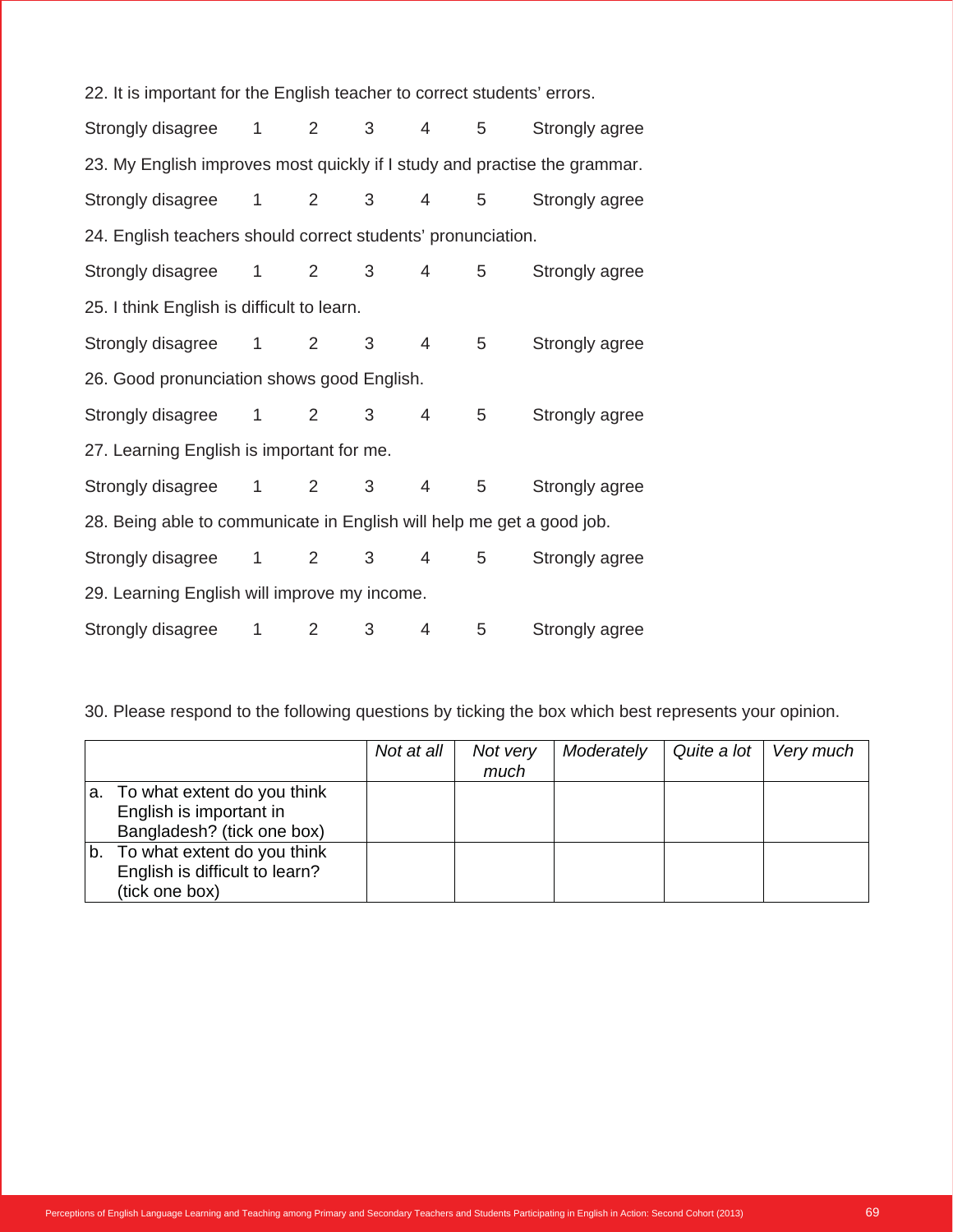| studies could not be retrieved. Cohen's suggested effect sizes ranged from small to large (0.2 to 0.8). Smaller effect size needs higher sample<br>size to prove statistically significant difference. R |                          |                  |                                   | known parameters (effect size (d), sample size (n1) to which the next study will be compared, significant level and the power). The effect sizes<br>'pwr' package was set for two group independent sample (N1 and N2) t-test. |                    |                                                          |                   |                                                 |                      | (d) used here are taken from Cohen (1988) as parameters (means and standard deviation) for determining actual effect sizes from the existing |
|----------------------------------------------------------------------------------------------------------------------------------------------------------------------------------------------------------|--------------------------|------------------|-----------------------------------|--------------------------------------------------------------------------------------------------------------------------------------------------------------------------------------------------------------------------------|--------------------|----------------------------------------------------------|-------------------|-------------------------------------------------|----------------------|----------------------------------------------------------------------------------------------------------------------------------------------|
| (primary-secondary<br>unavailable<br>breakdown<br>Teachers                                                                                                                                               | (2009)<br>$\overline{z}$ | Effect<br>size   | $\overline{\phantom{0}}$<br>Power | Suggested<br>for Power<br>N2 (2013)<br>$\leftarrow$                                                                                                                                                                            | Power <sub>2</sub> | Suggested<br>for Power<br>N2 (2013)<br>$\mathbf{\Omega}$ | Power<br><u>က</u> | Suggested<br>for Power<br>N2 (2013)<br>$\infty$ | Significant<br>level | SAMPLE<br><b>SIZE</b>                                                                                                                        |
|                                                                                                                                                                                                          | 453                      | $0.\overline{2}$ | 70%                               | 371                                                                                                                                                                                                                            | 75%                | 450                                                      | 80%               | 561                                             | 0.01                 | 399 P $(2Ts + 1)$<br>school); 150 S<br>549 teachers<br>schools; 75 S<br>(2 Ts per<br>schools<br>school)<br>HT per<br>(133P)                  |
| Students                                                                                                                                                                                                 | (2009)<br>$\sum$         | Effect<br>size   | $\overline{\phantom{0}}$<br>Power | Suggested<br>for Power<br>N <sub>2</sub> (2013)<br>$\leftarrow$                                                                                                                                                                | Power <sub>2</sub> | Suggested<br>for Power<br>N2 (2013)<br>$\sim$            | Power<br>S        | Suggested<br>for Power<br>N2 (2013)<br>$\infty$ | Significant<br>level | SAMPLE<br>SIZE                                                                                                                               |
| Primary                                                                                                                                                                                                  | 824                      | $0.\overline{2}$ | 70%                               | 271                                                                                                                                                                                                                            | 75%                | 311                                                      | 80%               | 362                                             | 0.01                 | children in 26<br>364 P (14<br>schools.)                                                                                                     |
| Secondary                                                                                                                                                                                                | 1345                     | $0.\overline{2}$ | 70%                               | 240                                                                                                                                                                                                                            | 75%                | 271                                                      | 80%               | 309                                             | 0.01                 | class) in 13<br>390 S (30+<br>children (1<br>schools.                                                                                        |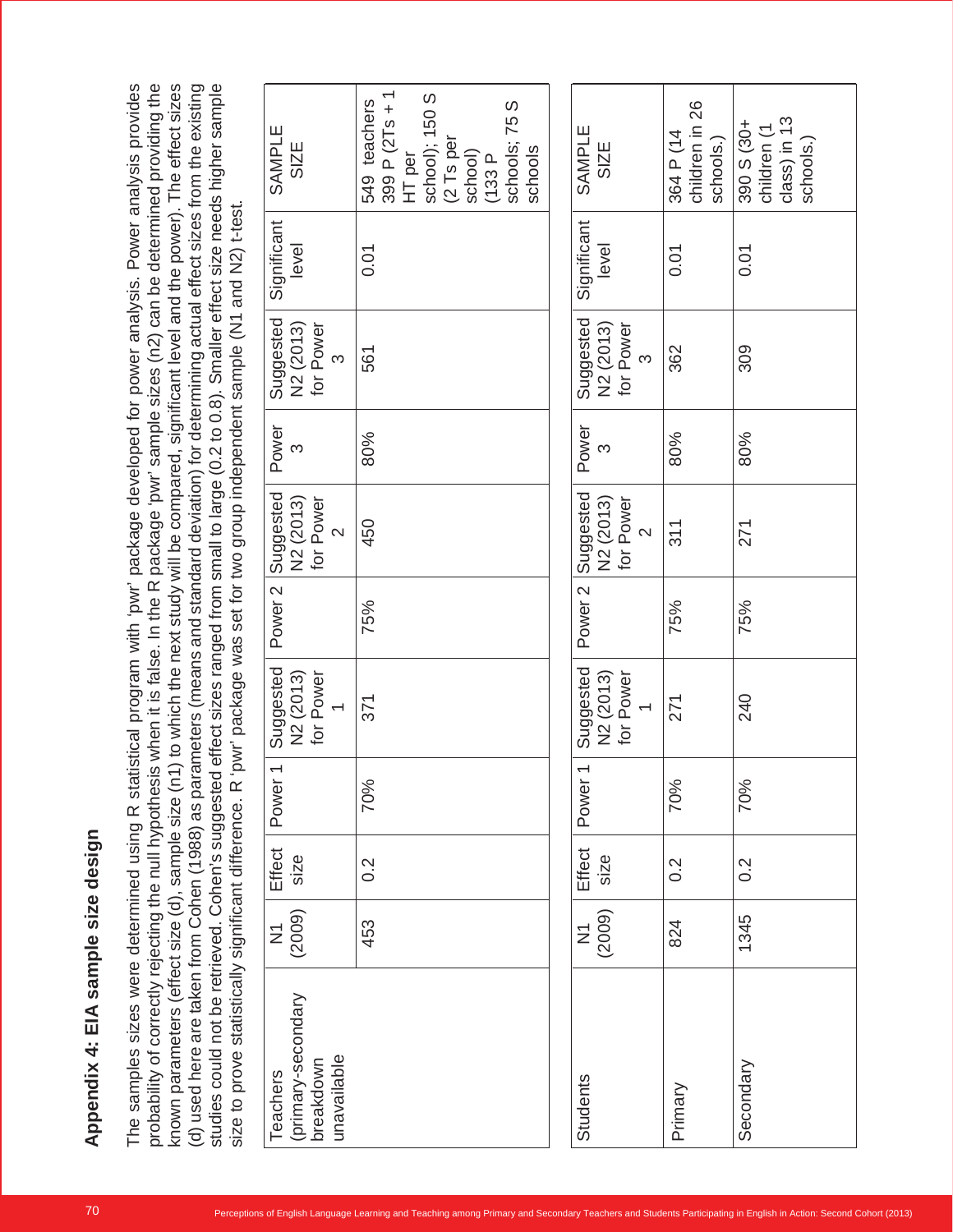# **Appendix 5: Detailed sample strategy**

**Upazila selection and cluster selection:** 14 upazila (Table 2) were selected from 35 in which EIA is active in Government schools. To start, all upazilas were categorised as predominately rural or urban, established by reviewing demographic information about teachers participating in the programme, specifically, locational information about where the teachers' live - i.e. rural, urban or municipal area. This information was then reviewed for all of the Cohort 2 to establish the proportion of participating teachers from rural and urban locations . This established that overall 62% were from rural areas and 39% were from urban areas.

An online random number generator was used to select two upazilas/areas per division, except Dhaka division where three upazilas were selected. After this, the upazilas selected were reviewed to check they reflected the rural/urban balance of the EIA teacher population. EIA clusters within the upazilas were also randomly selected using the online number generator.

| <b>Division</b> | <b>District</b>  | <b>Upazila</b>   | Rural/ urban |
|-----------------|------------------|------------------|--------------|
| Rangpur         | Lalmonihat       | Patgram          | Rural        |
|                 | Nilphamari       | Domar            | Rural        |
| Chittagong      | Anwara           | Anwara           | Rural        |
|                 | <b>Bandarban</b> | Ruma/Roangchhari | Rural        |
| Rajshahi        | Rajshahi         | Puthia           | Rural        |
|                 | Natore           | Shingra          | Rural        |
| <b>Dhaka</b>    | Kishorgonj       | Sadar            | Urban        |
|                 | <b>Dhaka</b>     | Mohammadpur      | Urban        |
|                 |                  | Sutrapur         | Urban        |
| Sylhet          | Sunamganj        | Sadar            | Urban        |
|                 |                  | Jagannathpur     | Rural        |
| Khulna          | Kushtia          | Sadar            | Urban        |
|                 | Meherpur         | Gangni           | Rural        |

**Table 2 : Upazilas in which fieldwork was conducted**

**School, teacher and student selection:** Schools within clusters were assigned a number and, using the online random number generator, 10/11 primary and 5/6 secondary were selected per cluster. Within each cluster, two primary teachers were then randomly selected whose students would be surveyed, and one secondary teacher whose students would complete the self-completion questionnaire.

<sup>&</sup>lt;sup>23</sup> The 'municipal' and 'urban' categories were merged and classed as 'urban'.

<sup>&</sup>lt;sup>24</sup> Again, municipal and urban categories were merged.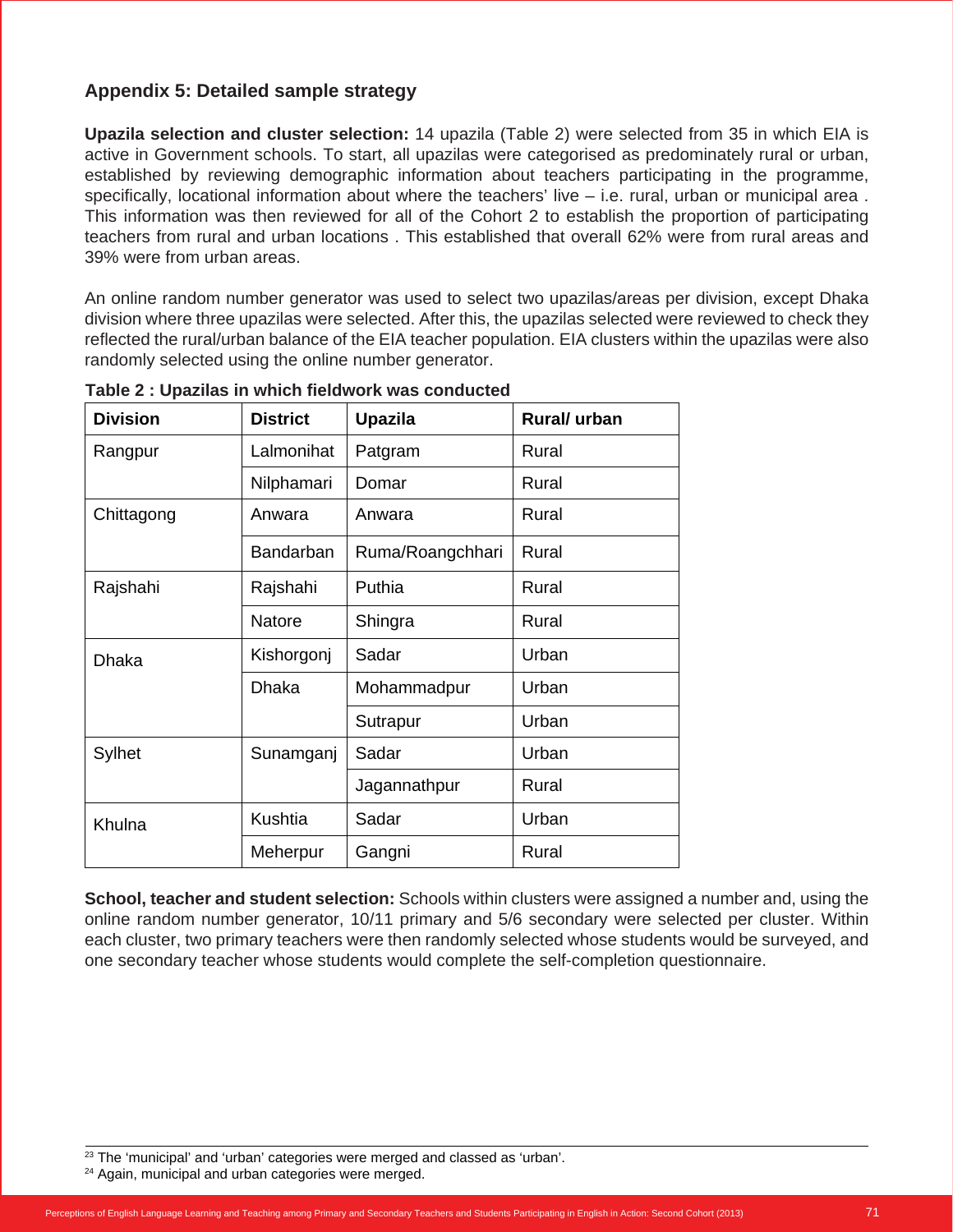| SAMPLE DESCRIPTION:<br><b>TEACHERS</b> |                               |                      |                                                      |       |              |              |          | EIA TEACHER POPULATION<br>(COHORT 2)*                                                    |      |            |
|----------------------------------------|-------------------------------|----------------------|------------------------------------------------------|-------|--------------|--------------|----------|------------------------------------------------------------------------------------------|------|------------|
| 준                                      | 269                           | 50%                  |                                                      |       |              |              |          | ΪÄ                                                                                       | 1802 | 41%        |
| Pri HT                                 | 123                           | 23%                  |                                                      |       |              |              |          | Sec                                                                                      | 1666 | 38%        |
| Sec                                    | 143                           | 27%                  |                                                      |       |              |              |          | Pri HT                                                                                   | 900  | 21%        |
| Total                                  | 535                           |                      |                                                      |       |              |              |          | TOTAL                                                                                    | 4368 |            |
| GENDER                                 | ΪĀ                            | 보<br>ĒΪ<br>න්        |                                                      | Sec   |              | <b>Total</b> |          | GENDER                                                                                   | Ρï   | Sec        |
| Male                                   | 162                           | 41%                  | $\overline{\phantom{0}}$<br>$\overline{\phantom{0}}$ | 77%   | 272          | 51%          |          | Male                                                                                     | 45%  | 79%        |
| Female                                 | 230                           | 59%                  | $\infty$<br>က်                                       | 23%   | 263          | 49%          |          | Female                                                                                   | 55%  | 21%        |
| <b>TOTAL</b>                           | 392                           |                      | ო<br>₩<br>$\overline{\phantom{0}}$                   |       | 535          |              |          | TOTAL                                                                                    | 100% | 100%       |
| <b>DIVISION</b>                        | ΪÄ                            | Pri HT<br>න්         |                                                      | Sec   | <b>Total</b> |              |          | <b>DIVISION</b>                                                                          | ΪĀ   | <b>Sec</b> |
| Chittagong                             | 55                            | 14.1%                | $\sim$                                               | 14.7% | 76           | 14.2%        |          | Chittagong                                                                               | 15%  | 16%        |
| Dhaka                                  | $\infty$                      | 23.0%                | 33                                                   | 23.1% | 123          | 23.0%        |          | <b>Dhaka</b>                                                                             | 28%  | 24%        |
| Khulna                                 | \$                            | 4%<br>$\frac{6}{1}$  | $\frac{1}{2}$                                        | 14.7% | 85           | 15.9%        |          | Khulna                                                                                   | 10%  | 14%        |
| Rajshah                                | 59                            | 15.1%                | $\frac{4}{3}$                                        | 16.8% | 83           | 15.5%        |          | Rajshahi                                                                                 | 16%  | 19%        |
| Rangpur                                | 58                            | 14.8%                | $\frac{4}{3}$                                        | 16.8% | 82           | 15.4%        |          | Rangpur                                                                                  | 15%  | 18%        |
| Syhlet                                 | 65                            | 16.6%                | ◯<br>$\breve{\alpha}$                                | 14.0% | 85           | 15.9%        |          | Sylhet                                                                                   | 17%  | 10%        |
| <b>TOTAL</b>                           | 391                           |                      | 43<br>$\overline{\phantom{0}}$                       |       | 534          |              |          | TOTAL                                                                                    | 100% | 100%       |
| <b>Blanks</b>                          | ᡪ                             |                      |                                                      |       | ᠇            |              |          |                                                                                          |      |            |
| <b>Total</b>                           | 392                           |                      | Ω<br>$\ddot{ }$<br>$\overline{\phantom{0}}$          |       | 535          |              |          |                                                                                          |      |            |
| LOCATION                               | ĒΪ                            | E<br>Ρï<br>න්        |                                                      | Sec   |              | Total        |          | LOCATION                                                                                 | Ë    | Sec        |
| Rural                                  | 186                           | .8%<br>$\frac{8}{4}$ | 79                                                   | 67.5% | 265          | 53.2%        |          | Rural                                                                                    | 56%  | 67%        |
| Semi-urban                             | 129                           | 9%<br>33.            | $\circ$<br>న                                         | 30.8% | 165          | 33.1%        |          | Non-rural                                                                                | 44%  | 33%        |
| Urban                                  | 89                            | 17.3%                | $\sim$                                               | 1.7%  | 68           | 13.7%        |          | TOTAL                                                                                    | 100% | 100%       |
| <b>Total</b>                           | 381                           |                      | 117                                                  |       | 498          |              |          |                                                                                          |      |            |
| <b>Blanks</b>                          | ᅮ<br>$\overline{\phantom{0}}$ |                      | $\circ$<br>$\breve{\alpha}$                          |       | 57           |              |          | * Data regarding EIA's Cohort 2 teacher p<br>demgraphic make-up is derived from returnee |      |            |
| Total                                  | 392                           |                      | ო<br>$\ddot{4}$                                      |       | 535          |              |          | entry' (i.e. registration) questionnaires com                                            |      |            |
|                                        |                               |                      |                                                      |       |              |              | teachers | at EIA orientation<br>questionnaires were returned.                                      |      | workshops. |

| (COHORT 2)*     |                 |        |                |
|-----------------|-----------------|--------|----------------|
| ĬΕ              | 1802            | 41%    |                |
| Sec             | 1666            | 38%    |                |
| Pri HT          | 00 <sub>6</sub> | 21%    |                |
| <b>TOTAL</b>    | 4368            |        |                |
| GENDER          | Ĭή              | ပ္ပိစ္ | <b>Overall</b> |
| Male            | 45%             | 79%    | 62%            |
| Female          | 55%             | 21%    | 38%            |
| TOTAL           | 100%            | 100%   |                |
| <b>DIVISION</b> | تم<br>م         | ဒီမီ   | <b>Overall</b> |
| Chittagong      | 15%             | 16%    | 15%            |
| <b>Dhaka</b>    | 28%             | 24%    | 26%            |
| Khulna          | 10%             | 14%    | 12%            |
| Rajshahi        | 16%             | 19%    | 17%            |
| Rangpur         | 15%             | 18%    | 16%            |
| <b>Sylhet</b>   | 17%             | 10%    | 13%            |
| TOTAL           | 100%            | 100%   |                |
|                 |                 |        |                |

| <b>DCATION</b> | Ξ    | ပ္ပိစ္ | <b>Dveral</b> |
|----------------|------|--------|---------------|
| Rural          | 56%  | 67%    | 62%           |
| Non-rural      | 44%  | 33%    | 39%           |
| TOTAL          | 100% | 100%   |               |

*\* Data regarding EIA's Cohort 2 teacher population demgraphic make-up is derived from returned teacher 'entry' (i.e. registration) questionnaires completed by teachers at EIA orientation workshops. 79% of questionnaires were returned.*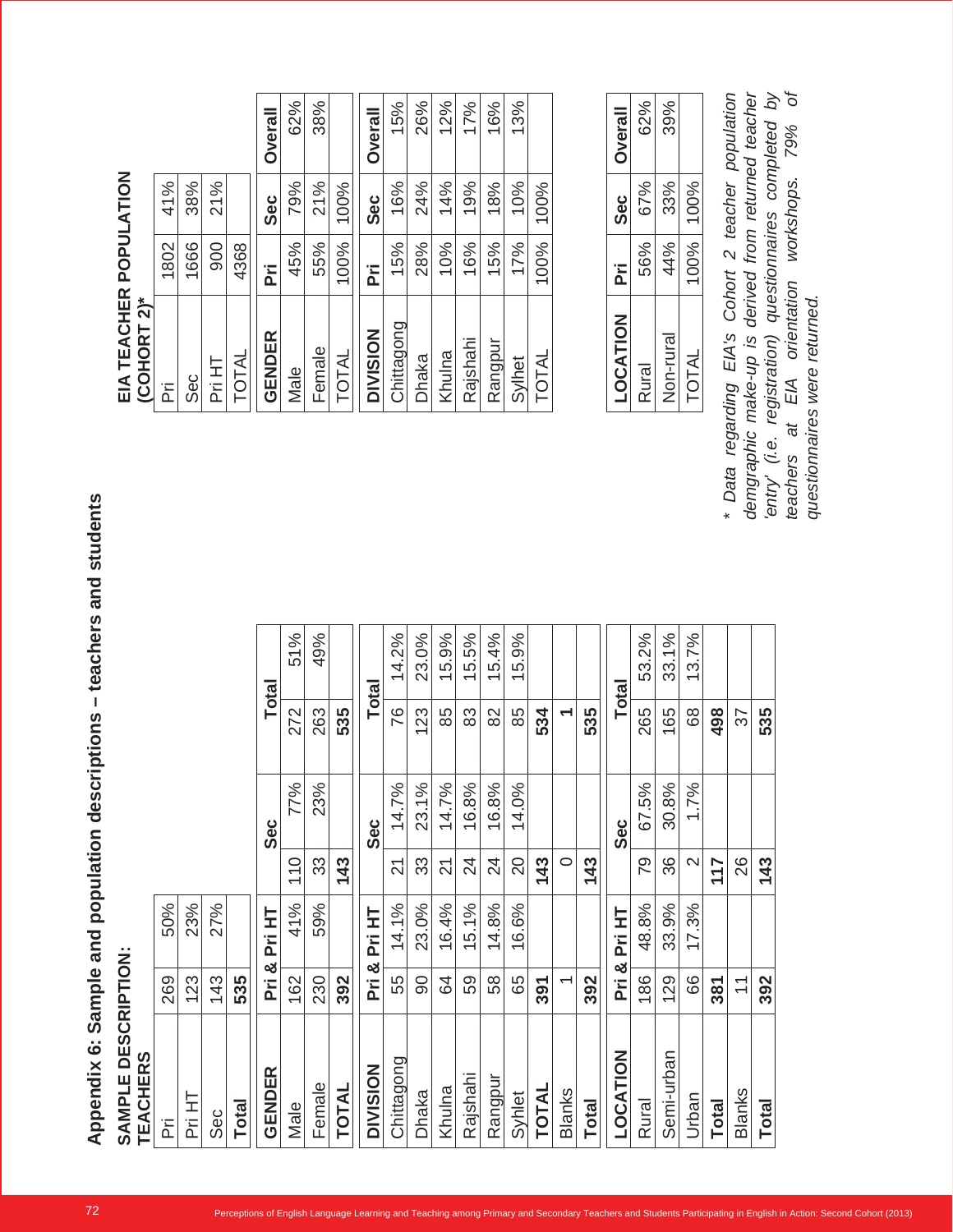| <b>GENDER**</b><br>Female<br>Male<br>40.8%<br>59.2%<br>Sec<br>186<br>GENDER<br>Male                                                                                                                                             | <b>Sec</b> |
|---------------------------------------------------------------------------------------------------------------------------------------------------------------------------------------------------------------------------------|------------|
|                                                                                                                                                                                                                                 |            |
|                                                                                                                                                                                                                                 | 49%        |
| 270<br>Female                                                                                                                                                                                                                   | 51%        |
| TOTAL<br>456<br><b>TOTAL</b>                                                                                                                                                                                                    | 100%       |
| $\overline{\phantom{0}}$<br><b>Blanks</b>                                                                                                                                                                                       |            |
| 457<br>HTV                                                                                                                                                                                                                      |            |
| Sec<br><b>DIVISION</b>                                                                                                                                                                                                          |            |
| 16.4%<br>75<br>Chittagong                                                                                                                                                                                                       |            |
| 22.5%<br>103<br>Dhaka                                                                                                                                                                                                           |            |
| 18.4%<br>84<br>Khulna                                                                                                                                                                                                           |            |
| 17.9%<br>82<br>Rajshahi                                                                                                                                                                                                         |            |
| 14.2%<br>65<br>Rangpur                                                                                                                                                                                                          |            |
| 10.5%<br>48<br>Sylhet                                                                                                                                                                                                           |            |
| 457<br>TOTAL                                                                                                                                                                                                                    |            |
| <b>Sec</b><br>LOCATION                                                                                                                                                                                                          |            |
| 65.1%<br>274<br>Rural                                                                                                                                                                                                           |            |
| 28.5%<br>120<br>Semi-urban                                                                                                                                                                                                      |            |
| 27<br>Urban                                                                                                                                                                                                                     |            |
| 421<br>Total                                                                                                                                                                                                                    |            |
| 36<br><b>Blanks</b>                                                                                                                                                                                                             |            |
| 457<br><b>TTY</b>                                                                                                                                                                                                               |            |
|                                                                                                                                                                                                                                 |            |
| ** Data derived from returned teacher 'entry' (i.e. registration) questionnaires completed by teachers at EIA orientation<br>*Overall student population figures are derived from those estimated in the EIA logical framework. |            |

| TOTAL           | 692000 |
|-----------------|--------|
| <b>GENDER**</b> | ပိစ္စ  |
| Male            | 49%    |
| Female          | 51%    |
| TOTAL           | 100%   |
|                 |        |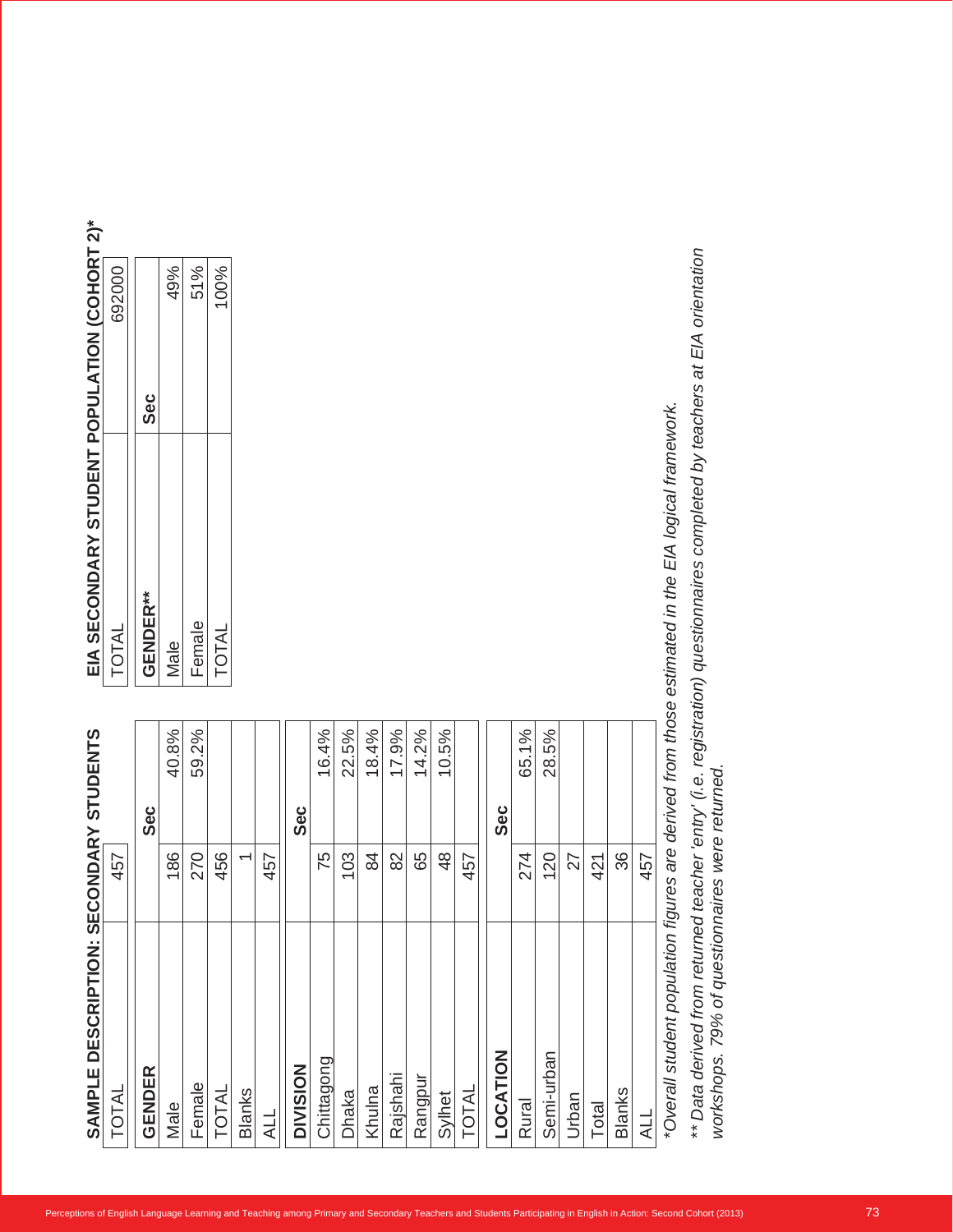| Γï<br>ΣÄ<br>LOCATION<br>GENDER**<br>Female<br>TOTAL<br>Urban<br>Rural<br>Male<br>41.4%<br>58.6%<br>48.7%<br>32.6%<br>22.5%<br>18.7%<br>16.0%<br>15.2%<br>15.0%<br>15.0%<br>16.3%<br>Ρřί<br>Ρřί<br>ĒΪ<br>374<br>84<br>56<br>374<br>122<br>70<br>374<br>155<br>219<br>56<br>182<br>60<br>57<br>$\overline{6}$<br>$\leq$<br>Semi-urban<br>ත<br>Chittagon<br><b>LOCATIC</b><br><b>DIVISION</b><br><b>GENDER</b><br>Rajshahi<br>Rangpur<br>Female<br>Khulna<br>TOTAL<br>Dhaka<br>TOTAL<br>Syhlet<br>TOTAL<br>Urban<br>Rural<br>Male | *Overall student population figures are derived from those estimated in the EIA logical framework. | 374 | Total | 195000 |
|--------------------------------------------------------------------------------------------------------------------------------------------------------------------------------------------------------------------------------------------------------------------------------------------------------------------------------------------------------------------------------------------------------------------------------------------------------------------------------------------------------------------------------|----------------------------------------------------------------------------------------------------|-----|-------|--------|
|                                                                                                                                                                                                                                                                                                                                                                                                                                                                                                                                |                                                                                                    |     |       |        |
|                                                                                                                                                                                                                                                                                                                                                                                                                                                                                                                                |                                                                                                    |     |       |        |
|                                                                                                                                                                                                                                                                                                                                                                                                                                                                                                                                |                                                                                                    |     |       | 52%    |
|                                                                                                                                                                                                                                                                                                                                                                                                                                                                                                                                |                                                                                                    |     |       | 48%    |
|                                                                                                                                                                                                                                                                                                                                                                                                                                                                                                                                |                                                                                                    |     |       |        |
|                                                                                                                                                                                                                                                                                                                                                                                                                                                                                                                                |                                                                                                    |     |       |        |
|                                                                                                                                                                                                                                                                                                                                                                                                                                                                                                                                |                                                                                                    |     |       |        |
|                                                                                                                                                                                                                                                                                                                                                                                                                                                                                                                                |                                                                                                    |     |       |        |
|                                                                                                                                                                                                                                                                                                                                                                                                                                                                                                                                |                                                                                                    |     |       |        |
|                                                                                                                                                                                                                                                                                                                                                                                                                                                                                                                                |                                                                                                    |     |       |        |
|                                                                                                                                                                                                                                                                                                                                                                                                                                                                                                                                |                                                                                                    |     |       |        |
|                                                                                                                                                                                                                                                                                                                                                                                                                                                                                                                                |                                                                                                    |     |       |        |
|                                                                                                                                                                                                                                                                                                                                                                                                                                                                                                                                |                                                                                                    |     |       |        |
|                                                                                                                                                                                                                                                                                                                                                                                                                                                                                                                                |                                                                                                    |     |       |        |
|                                                                                                                                                                                                                                                                                                                                                                                                                                                                                                                                |                                                                                                    |     |       | 81%    |
|                                                                                                                                                                                                                                                                                                                                                                                                                                                                                                                                |                                                                                                    |     |       | 19%    |
|                                                                                                                                                                                                                                                                                                                                                                                                                                                                                                                                |                                                                                                    |     |       | 100%   |
|                                                                                                                                                                                                                                                                                                                                                                                                                                                                                                                                |                                                                                                    |     |       |        |
|                                                                                                                                                                                                                                                                                                                                                                                                                                                                                                                                |                                                                                                    |     |       |        |
|                                                                                                                                                                                                                                                                                                                                                                                                                                                                                                                                |                                                                                                    |     |       |        |

| Total           | 195000 |
|-----------------|--------|
| <b>GENDER**</b> | ۔<br>م |
| Male            | 52%    |
| Female          | 48%    |

|      |              |       | 374 |
|------|--------------|-------|-----|
| 100% | <b>TOTAL</b> | 18.7% |     |
| 19%  | Urban        | 32.6% | 122 |
| 81%  | Rural        | 48.7% | 182 |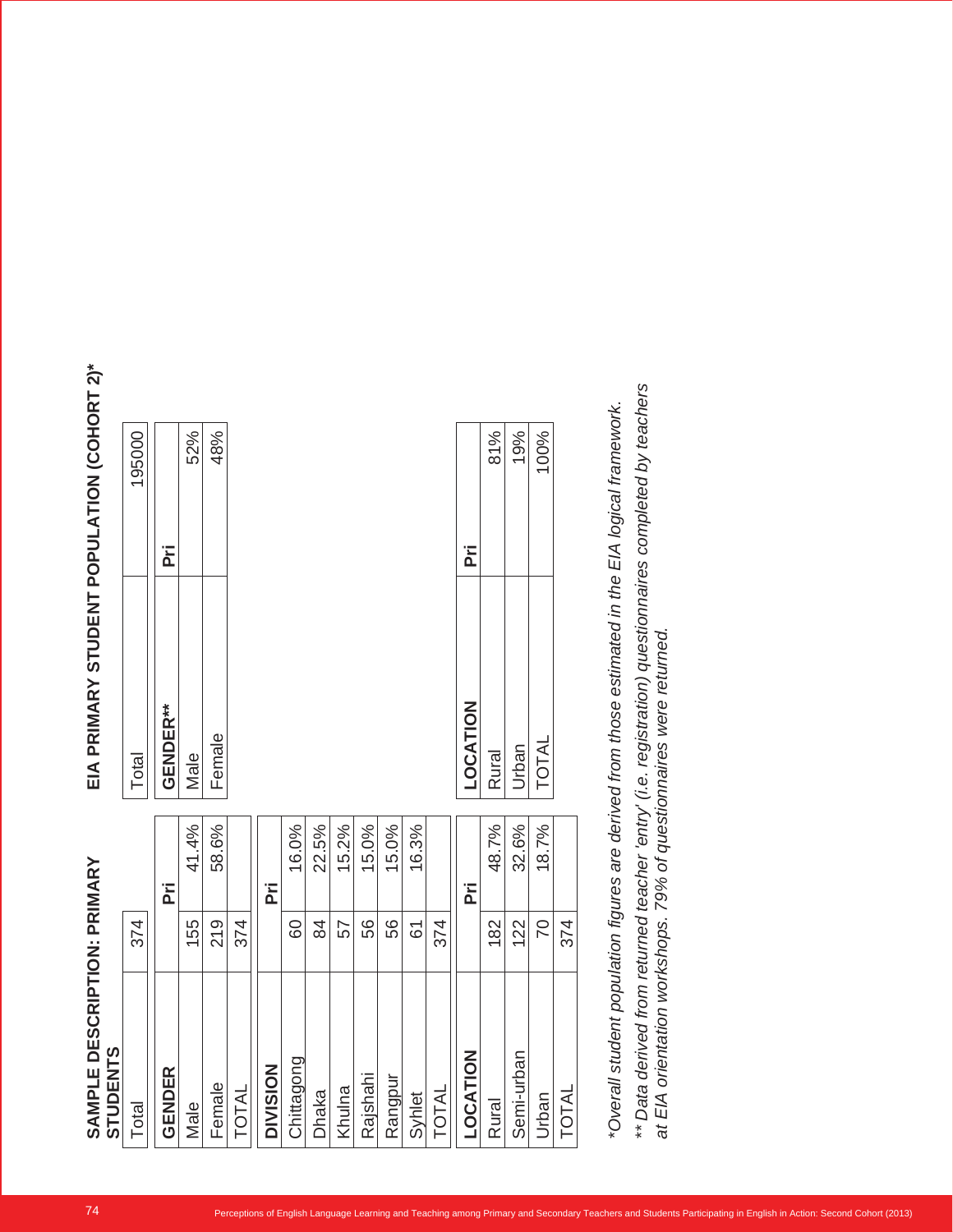# **Appendix 7: Guidance notes for administering the teacher questionnaire**

The teacher questionnaire is a self-completion questionnaire – the teachers will complete it on their own; you do not need to go through it with them, but you should explain the rating scales to them and answer any questions they have.

Please carefully note the following when administering the questionnaire:

- You will administer the same questionnaire to all teachers (i.e. primary and secondary teachers and primary head teachers will complete the same questionnaire).
- You will only need to administer two or three teacher questionnaires per school visit give the questionnaire out to the teacher, get them to complete and the collect it back from them.
- In secondary schools:
	- $\Box$  Two teacher questionnaires will be completed one by each EIA Assistant Teacher (both of whom you will observe for the classroom practice study).
	- $\Box$  In one secondary school you visit you will also get a whole class of students to complete a student questionnaire. We suggest you do not get the teachers and students to complete the questionnaire at the same time. (Also, make sure the teacher does not get involved in the student questionnaire, as this could make the students uncomfortable.)
- In primary schools:
	- $\Box$  Three teacher questionnaires will be completed one by each EIA Assistant Teacher and one by the Head Teacher (you observe two of these for the classroom practice study).
	- $\Box$  In two primary schools you visit you will also get a 14 primary students to take part in a student interview. As above, we suggest you do not get the teachers to complete the questionnaire and students take part in the interview at the same time. (As above, make sure the teacher does not get involved in the student interviews, as this could make the students uncomfortable.)
- Make it clear to the teacher that you will answer any questions they have about the questionnaire.
- The questionnaire will be in Bangla.

### *Before distributing the questionnaires*

- Explain the purpose of the questionnaire; reassure the teacher the questionnaire will evaluate the EIA programme, not them.
- Explain and trial (demo) the rating scale.
- Ensure you have enough copies of the questionnaire.
- Tell the teacher that by completing a survey they give informed consent to be part of the study (this is stated on the questionnaire) (research ethics)
- Explain there is no risk or danger linked to the study as their names will not be identified (research ethics).
- Remember to try to build a good rapport with the teacher.

### *While the teacher is completing the questionnaire*

Be available to explain any questions.

### After the questionnaire

- Thank the teacher for their time and input.
- Thank the head teacher for their support.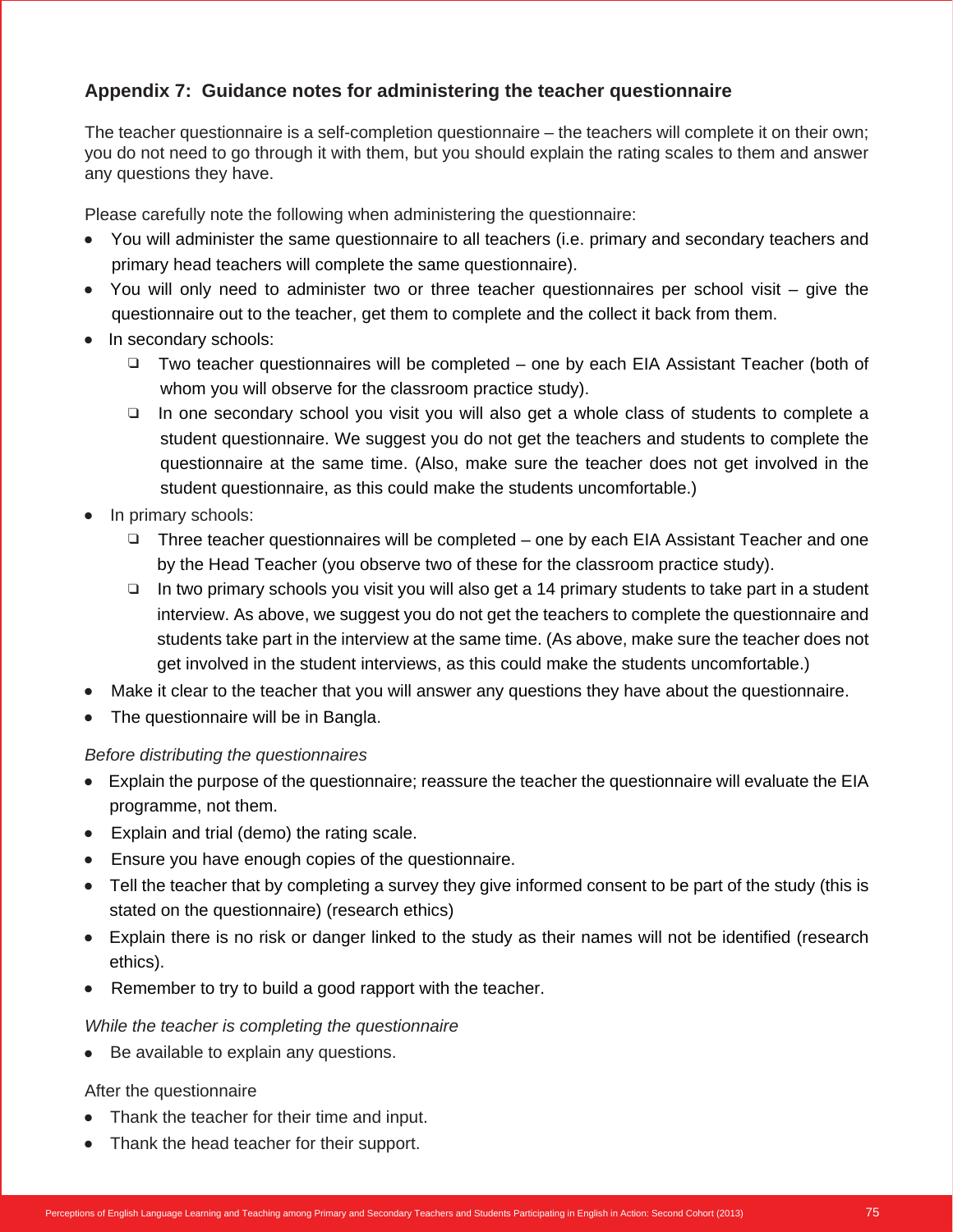- Store the completed questionnaires in an appropriate safe place; keep the teacher questionnaires from the same school together (along with the student questionnaires (secondary) or student interview surveys (primary).
- Keep a research diary in which you write what went well and what went not so well. Make a note of any particular questions the participants found difficult to respond to. Think about (and note down) what you would do differently next time if you were to conduct this questionnaire. Do this as soon as possible after you leave the school (otherwise you may forget the details) - find a suitable place to reflect and note your thoughts.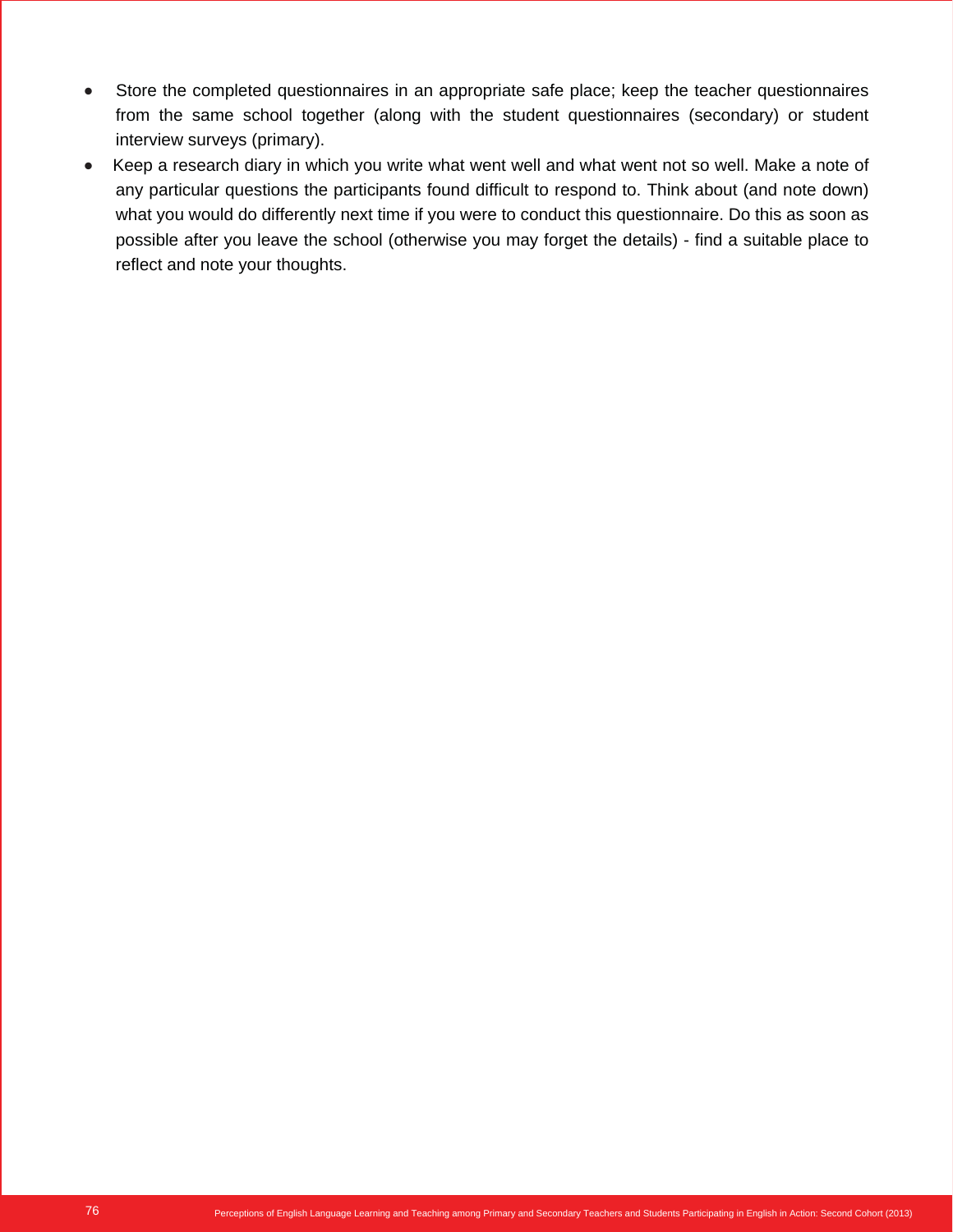# **Appendix 8 Guidance notes for administering primary student survey**

The primary student interview survey is a structured interview which will be administered by you, the IER researcher. You will need to interview the student to complete the interview survey.

Please carefully consider the following and conduct the interview survey accordingly:

- You will conduct the interview surveys with primary students only (not secondary students).
- You will conduct 14 student interviews from one class of 1 teacher in 2 primary schools (28 interviews in total). These will be the students of two primary teachers (from different schools) you observe for the classroom practice study – the teachers will also complete a teacher questionnaire).
- Conduct the interviews with students individually (i.e. one-to-one), not in pairs or as a group.
- You need to record the student's answers on the interview schedule itself, along with some personal information (see top of interview survey). You will see the answers need to be coded as 'yes' or 'no'.
- We suggest you do not interview the students at the same time as getting the teachers to complete the teacher questionnaire.
- The interview schedule you take into the school will be in Bangla, and you should conduct the interviews with the students in Bangla.
- You will conduct the interviews with students from Class 5 (if not, Class 4).

## *Before conducting the interview*

- Clearly explain the purpose of the survey to the teacher and gain verbal informed consent (i.e. permission) for it to take place. Explain that it is not a test and there are no right or wrong answers.
- You will also need to find a way to explain what the interview is about to the students in a way which they will understand – 'we want to know what you think about EIA and learning English' and again, gain verbal informed consent from the students. Explain that it is not a test and there are no right or wrong answers.
- Ensure you have sufficient copies of the student interview survey (14 per school).
- Check you have 14 students (from one class) available to conduct the interviews with.
- Try to build good rapport with the students, observing the local cultural practices as appropriate. In particular, think about how you will present yourself – be friendly and make the students as comfortable as possible so they feel happy to talk to you (you can practice this when visiting a school during this training).
- Tell students that if they have a question about the interview, to ask you (rather than their friend).
- When carrying out the interviews, if possible, sit the students in an appropriate place, somewhere with less noise where you will not be disturbed by, for example, the office assistant, students from other classes or teachers.

## *While students are completing the interview*

- Make sure that students understand what they are doing.
- Explain any questions if students ask you.
- If any student does not understand a question, ask the question again rephrased, using different language/words.
- Students might answer some of the questions as 'sometimes' or 'rarely' rather than 'yes' or 'no'. If the student says 'sometimes' note this as 'Yes'; if they say 'rarely', note this as 'No'.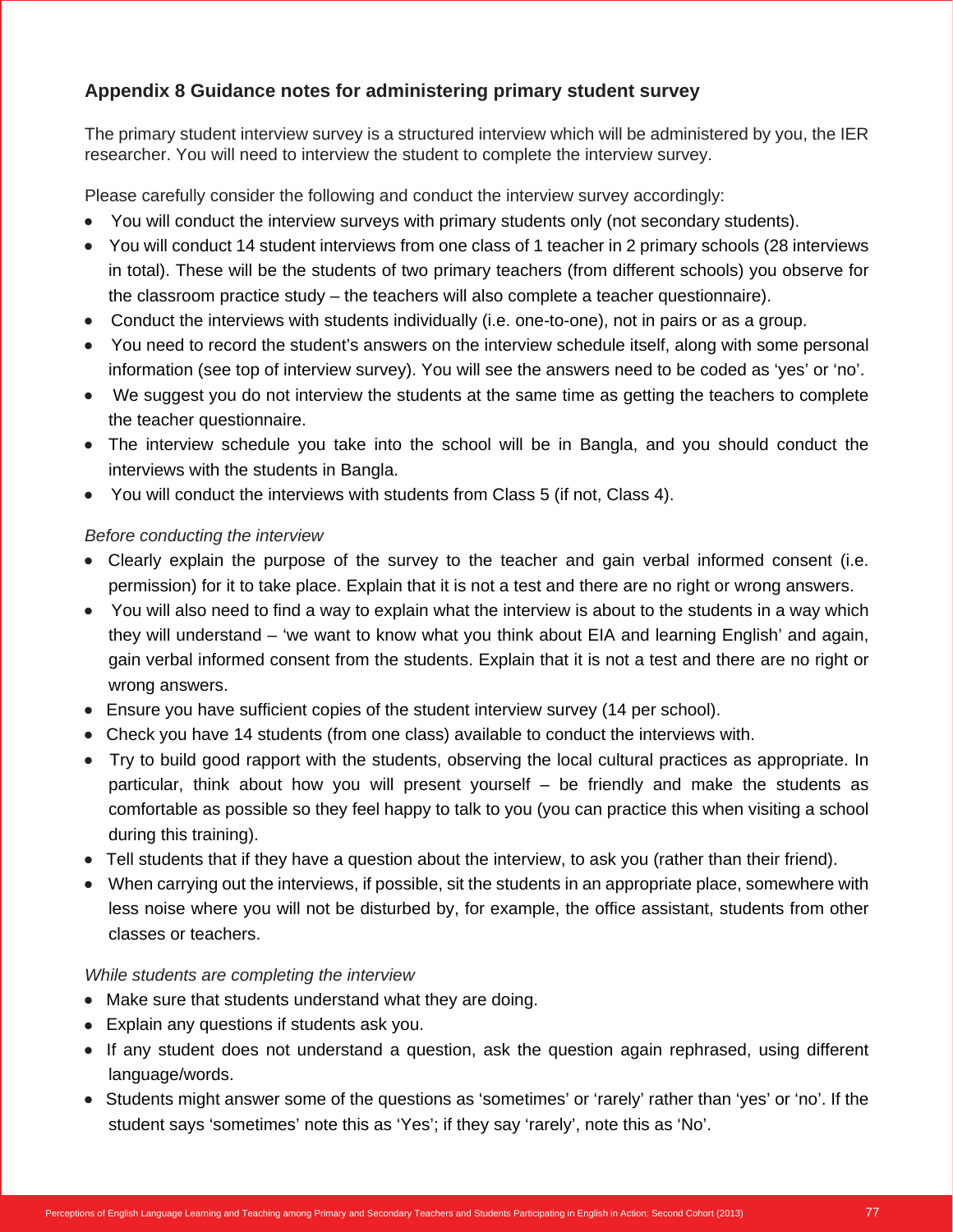Make sure, if possible, the teacher (or other school staff) does not get involved in the interviews, as this could make the students uncomfortable.

## *After the interview*

- Thank all the students for their time.
- Thank the head teacher and the teacher(s) for their support.
- Store the completed interview surveys in an appropriate safe place; keep the interview surveys from the same school together (along with the teacher questionnaires).
- Keep a research diary in which you write what went well and what went not so well. In your diary, jot down some field notes which capture the local context and anything else you think is important. Note also if there was any questions that did not work, and consider what you would do differently next time if you were to conduct these interviews again. Do this as soon as possible after you leave the school (otherwise you may forget the details) - find a suitable place to reflect and note your thoughts.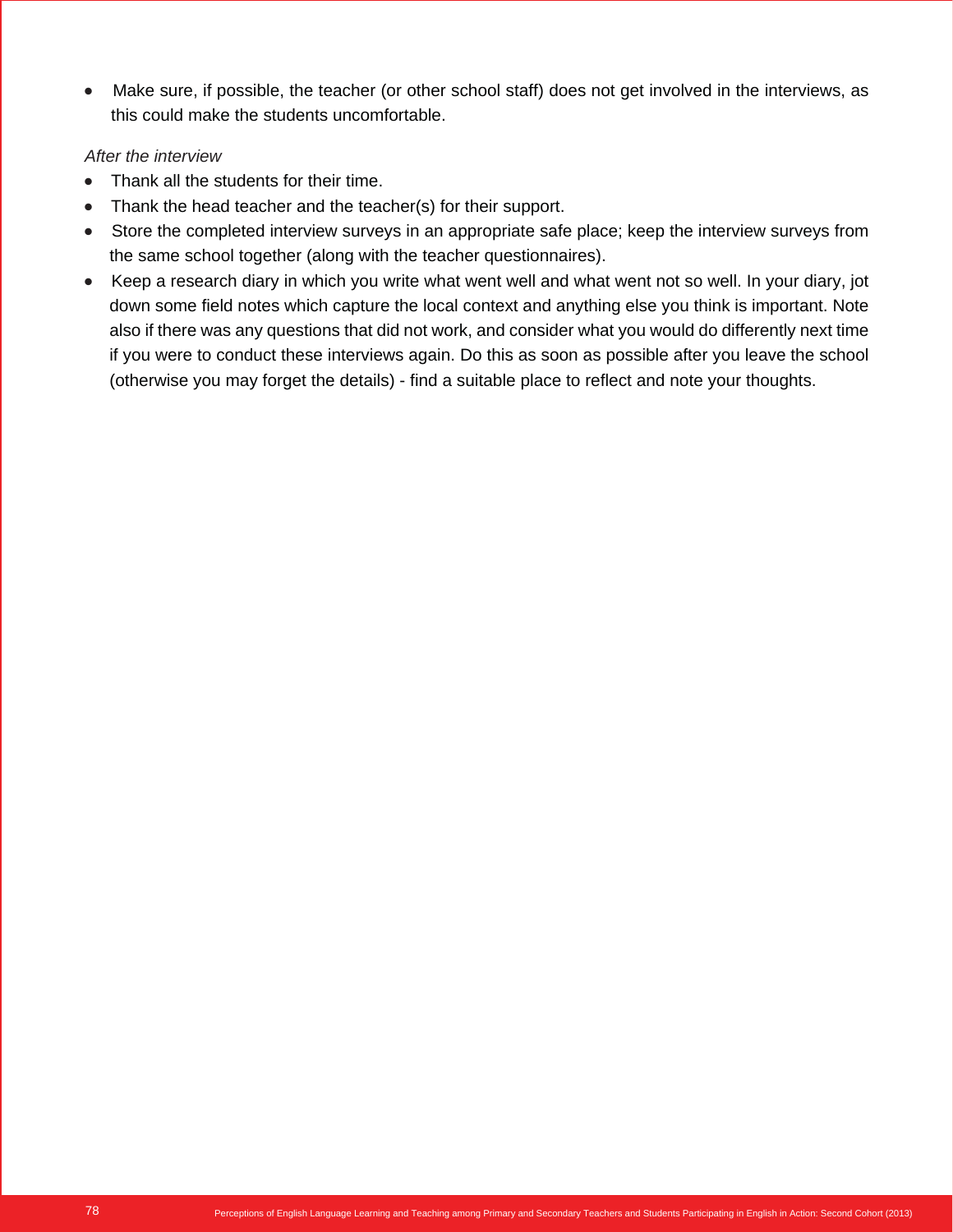# **Appendix 9: Guidance notes for administering secondary student questionnaire**

The secondary student questionnaire is a self-completion questionnaire – the students will complete it on their own; you do not need to go through it with them, but you should explain the rating scales to them and answer any questions they have.

Please carefully consider the following and administer the questionnaire accordingly:

- You will administer the questionnaire with secondary students only (not primary students).
- You will administer the questionnaires to all students from one class of one teacher in one secondary school (therefore 30+ questionnaires should be completed). These will be students of one of secondary teacher you observe for the classroom practice study – the teacher will also complete a teacher questionnaire).
- Administer the questionnaires to students as a group hand out the questionnaires, get them to complete them, and then collect them afterwards,
- We suggest you do not administer the questionnaire on the students at the same time as getting the teachers to complete the teacher questionnaire.
- The questionnaire will be in Bangla.

## *Before distributing the questionnaire*

- Clearly explain the purpose of the questionnaire to the teacher and gain verbal informed consent (i.e. permission) for it to take place. Explain that it is not a test and there are no right or wrong answers.
- Explain to the students what the interview is about in a way which they will understand 'we want to know what you think about EIA and learning English' and again, gain verbal informed consent. Explain that it is not a test and there are no right or wrong answers.
- Ensure you have sufficient copies of the questionnaire (about 40 in total).
- Try to build good rapport with the students whilst explaining the questionnaire to them, observing the local cultural practices as appropriate.
- Tell students that if they have a question about the questionnaire, to ask you (rather than their friend).
- If possible, try to ensure the environment in which the questionnaires are completed is relatively quiet.
- Explain (demo) the rating scale with the students before asking them to complete the questionnaire. Talk them through a few questions and try it out with them. Ensure that students understand how to use the rating scale.

## *While students are completing the questionnaire*

- Move around the room to ensure all students understand what they are doing.
- Explain any questions if the students ask you.
- Allow students to leave the room if they finish early.
- Make sure, if possible, the teacher (or other school staff) does not get involved in administering the questionnaires.

### *After the questionnaire*

- Thank all the students for their time.
- Thank the head teacher and the teacher(s) for their support.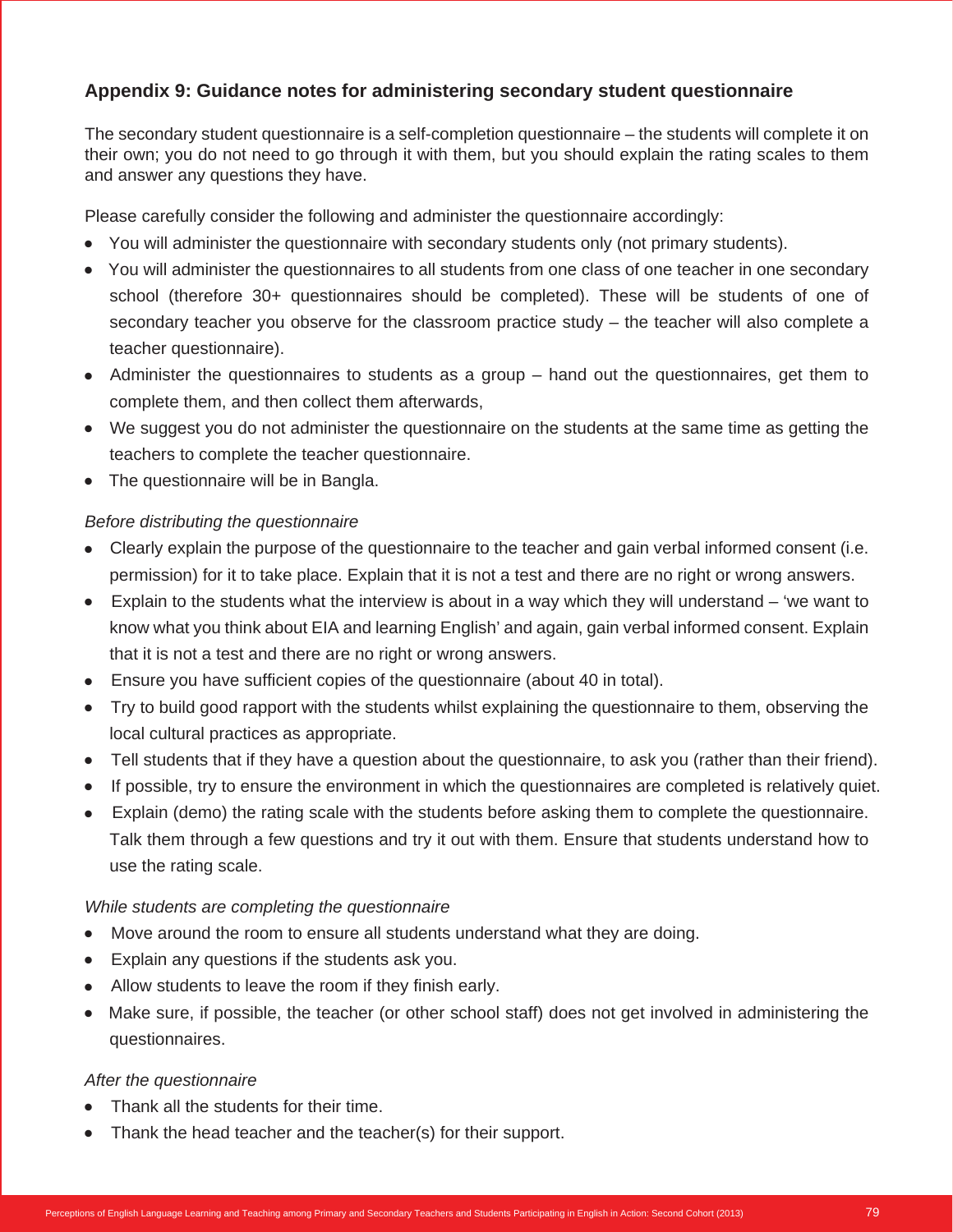- Store the completed questionnaires in an appropriate safe place; keep the interview schedules from the same school together (along with the teacher questionnaires).
- Keep a research diary in which you write what went well and what went not so well. In your diary, jot down some field notes which capture the local context and anything else you think is important. Note also if there was any questions that did not work and consider what you would do differently next time if you were to conduct this interview survey again. Do this as soon as possible after you leave the school (otherwise you may forget the details) - find a suitable place to reflect and note your thoughts.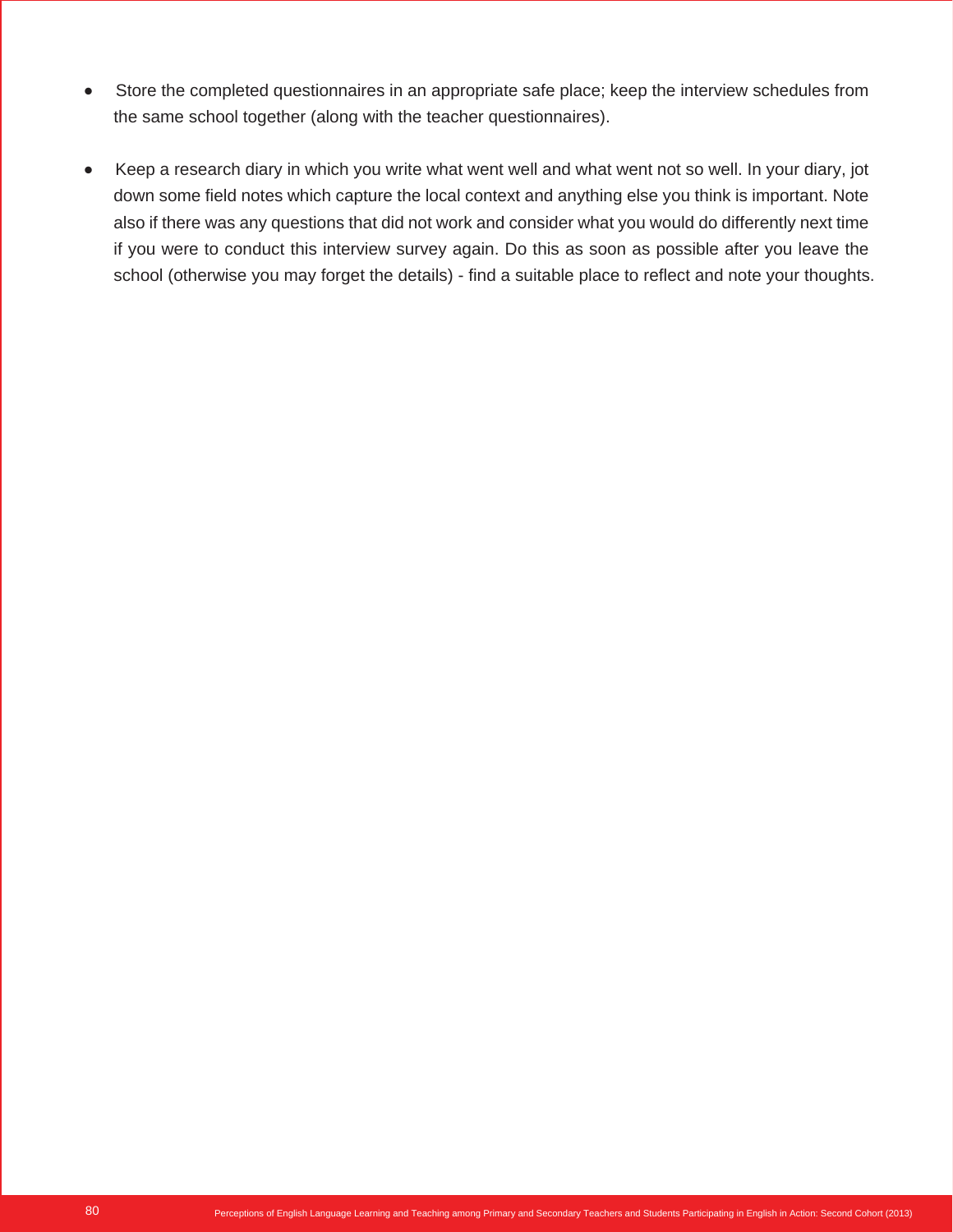|                          |                                                                               |                          | % age            |                  |               |                   |
|--------------------------|-------------------------------------------------------------------------------|--------------------------|------------------|------------------|---------------|-------------------|
|                          | English language teaching practice<br>$\sum_{i=1}^{n}$                        | disagree (%)<br>Strongly | Disagree         | Neutral          | Agree         | Strongly<br>agree |
| S                        | mostly use in the classroom is Bangla                                         | 21.2                     | 48.5             | 13.3             | $\frac{3}{2}$ | $\frac{1}{4}$     |
| 4                        | classroom<br>students seldom speak in English in the                          | $\frac{2}{3}$            | 44.6             | 17.9             | 21.2          | 4.3               |
| $\overline{\phantom{0}}$ | mainly explain grammar rules                                                  | 15.3                     | 26.3             | 13.6             | 34.5          | 10.2              |
| $\infty$                 | feel confident teaching grammar rules                                         | $2.\overline{3}$         | $\overline{C}$   | 13.6             | 45.5          | 28.5              |
| $\overline{\phantom{0}}$ | feel comfortable modelling English for student                                | $0.\overline{8}$         | 2.6              | $9.\overline{8}$ | 56.1          | 30.7              |
| $\overline{\phantom{0}}$ | explain grammar when necessary<br>is communication &<br>The focus             | 0.5                      | 3.6              | 8.5              | 54.9          | 32.6              |
| 5                        | use activities that require students to interact in English                   | $0.\overline{5}$         | $3.\overline{3}$ | 6.7              | 54.4          | 35.1              |
| $\sim$                   | ask students to do sentence drilling                                          | $0.\overline{8}$         | $\frac{8}{1}$    | 2.6              | 46.4          | 48.5              |
| $\overline{C}$           | English<br>when they speak<br>mistakes<br>feel confident correcting students' | $\overline{\phantom{0}}$ | 3.3              | 4.6              | 42.1          | $\overline{6}$    |
| $\overline{C}$           | feel comfortable doing activities                                             | $0.\overline{8}$         | 1.5              | $3.\overline{8}$ | 44.8          | 49.1              |
| $\mathbf{\circ}$         | English lesson<br>have students play and sing in the                          | $0.\overline{3}$         | $\frac{8}{1}$    | $2.\overline{8}$ | 45.2          | 49.9              |
| $\infty$                 | often correct students' errors in class                                       | $\sim$                   | 5.1              | 5.9              | 36.1          | 50.6              |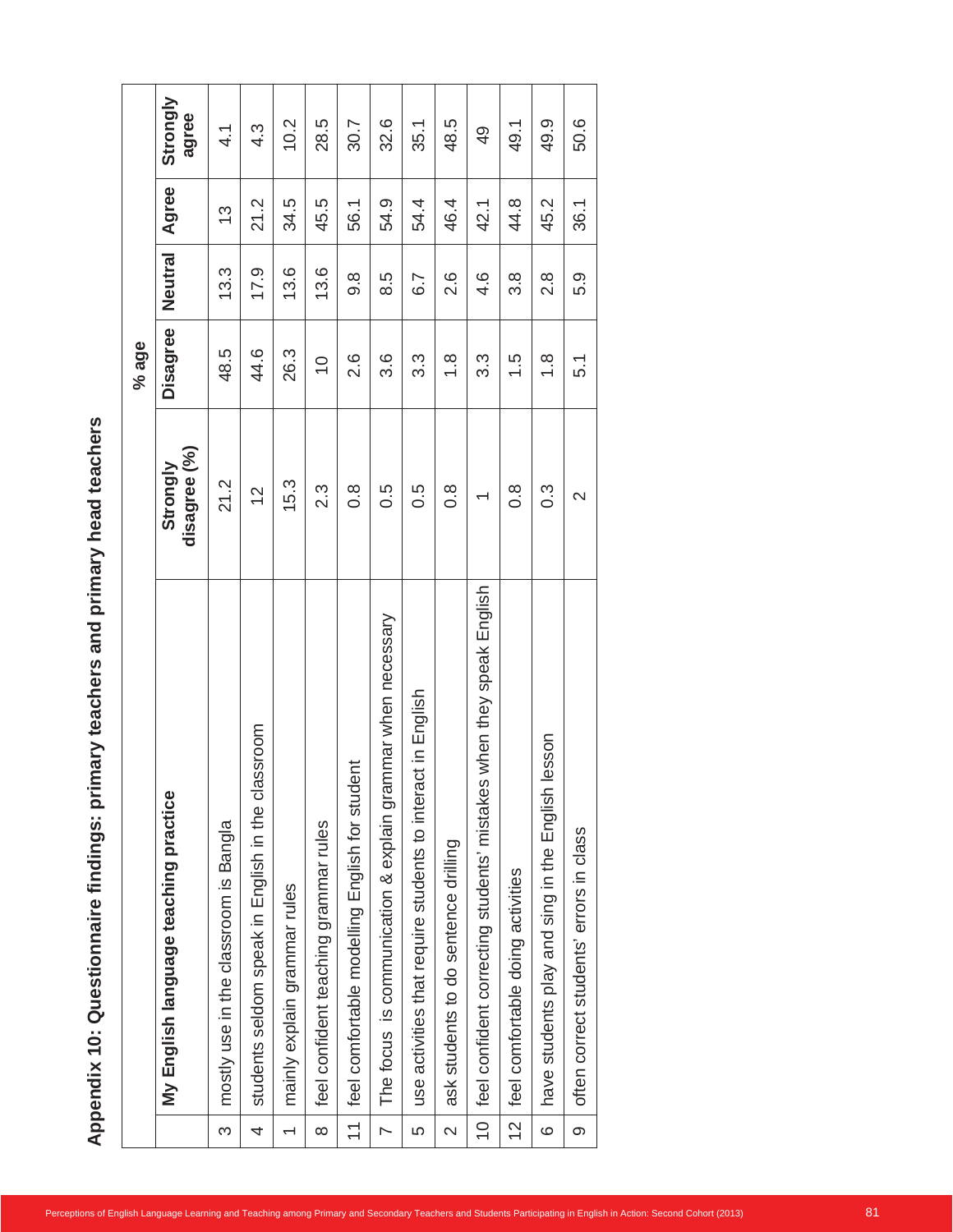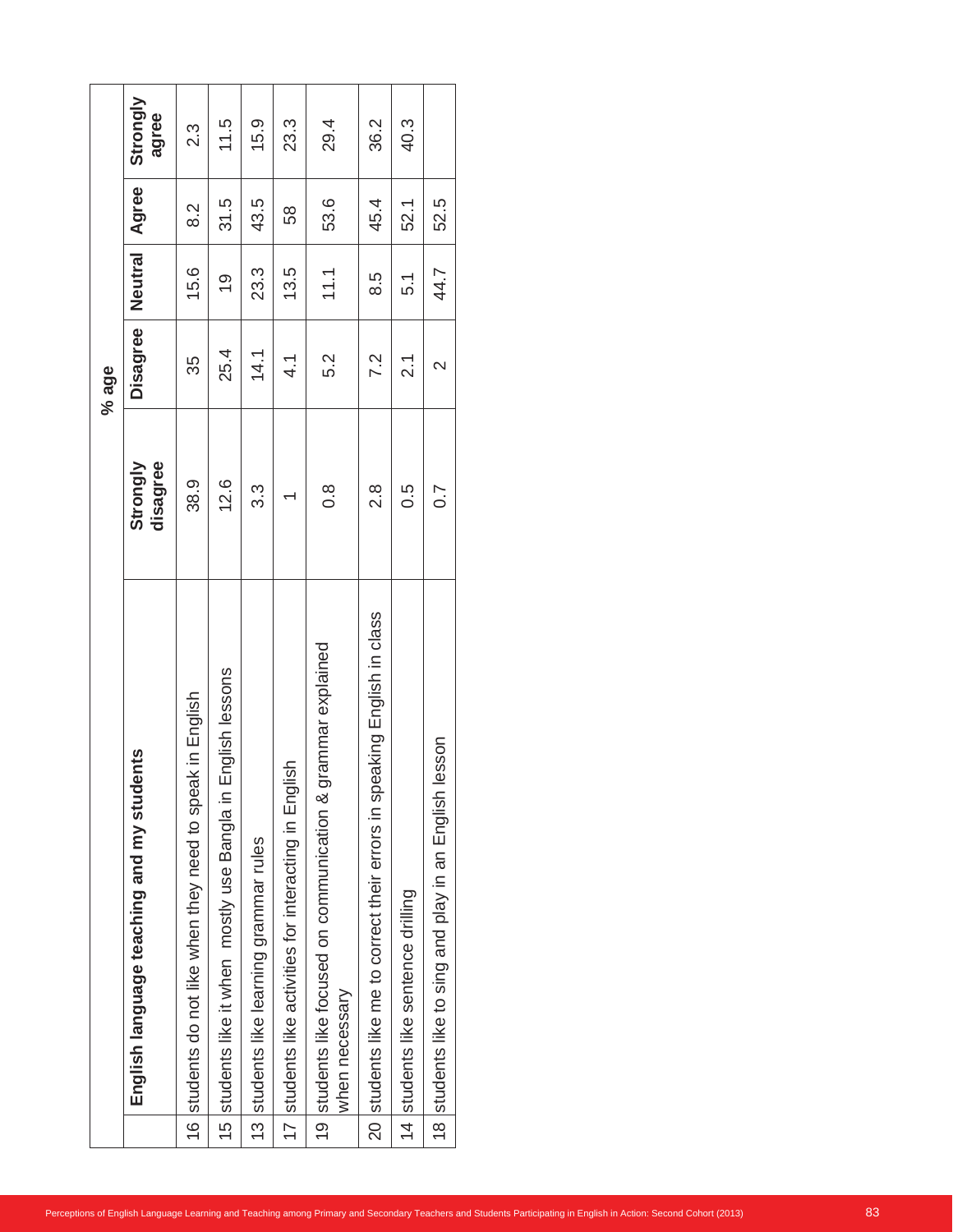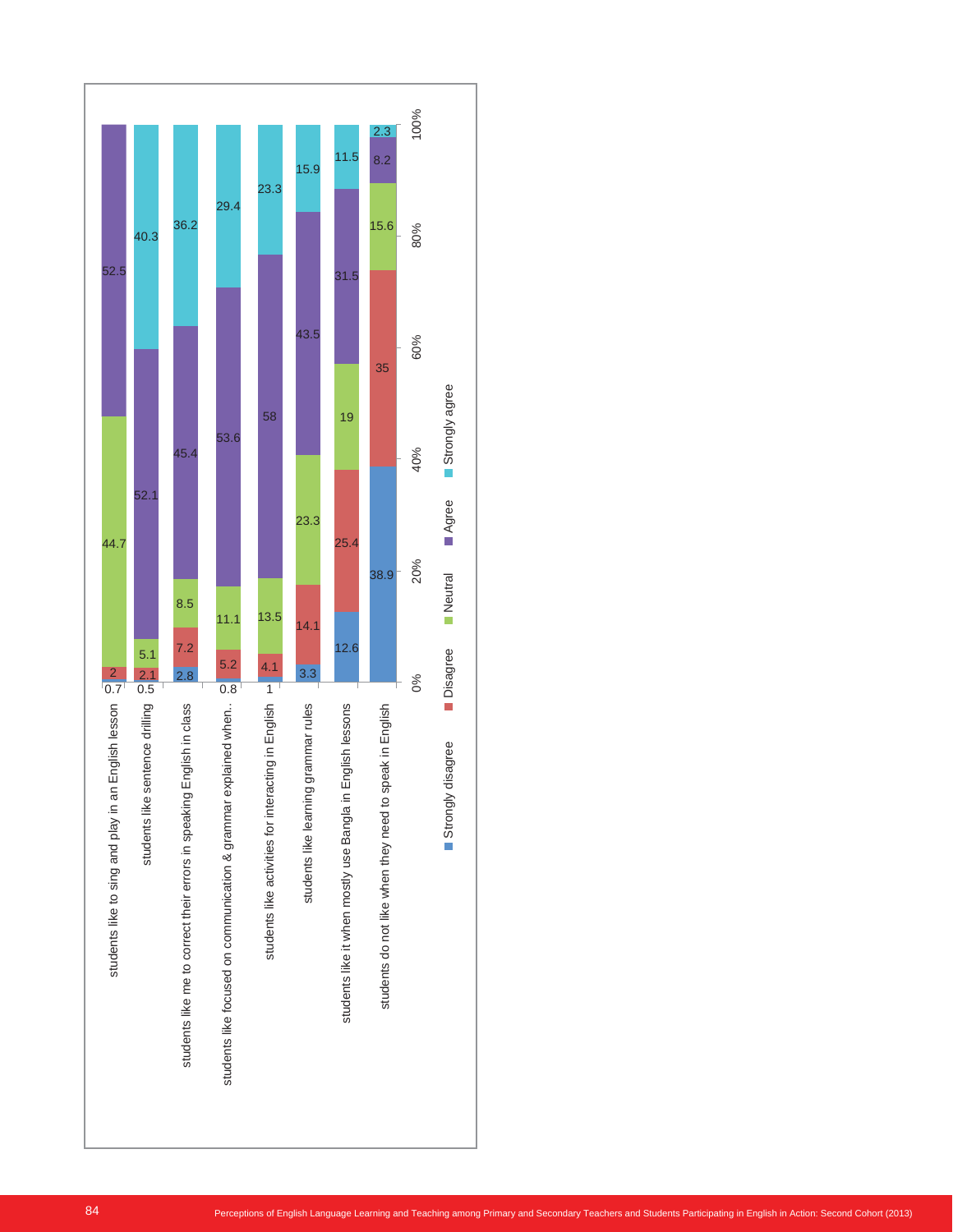|                          | English<br>My beliefs about learning                                             | disagree<br>Strongly     | Disagree         | Neutral                  | Agree    | Strongly |
|--------------------------|----------------------------------------------------------------------------------|--------------------------|------------------|--------------------------|----------|----------|
| $\overline{24}$          | speak in English<br>It is not essential for English teachers                     | 54.5                     | 25.8             | $\overline{\phantom{0}}$ | $\infty$ |          |
| 23                       | Bangla should be frequently used in English class                                | 16.5                     | 35               | 17.7                     | 24.4     |          |
| $\overline{2}$           | rules<br>Learning English means to learn grammar                                 | 34.9                     | 33.8             | 13.1                     | 10.8     |          |
| $\overline{\mathcal{E}}$ | Grammar rules should be explicitly explained in class                            | 11.3                     | 23.6             | 18.5                     | 32.3     |          |
| 27                       | English language should be learned mainly through communication                  | 2.6                      | 9.7              | 14.6                     | 49.2     |          |
| $\infty$                 | they study and<br>Students' English improves most quickly if<br>practise grammar | $\mathbf{\Omega}$        | 9.4              | 15.6                     | 44.6     |          |
| 32                       | process of learning English<br>It is important to avoid making errors in the     | 6.4                      | 17.4             | 12.8                     | 32.7     |          |
| 22                       | is effective<br>English learning through sentence drilling                       | 1.5                      | 3.3              | တ                        | 52.6     |          |
| 57                       | come<br>person's in<br>Learning English will improve a                           | $\frac{3}{1}$            | 7.2              | 7.4                      | 42.8     |          |
| 29                       | It is important for English teachers to correct students' errors in class        | $3.\overline{8}$         | 7.2              | 8.2                      | 36.2     |          |
| 26                       | English language can be learned by singing and playing                           | $0.\overline{3}$         | $\frac{5}{1}$    | $2.\overline{3}$         | 49.2     |          |
| $\prec$<br>34            | person's good pronunciation usually indicates good English                       | 2.6                      | 8.7              | 5.9                      | 34.3     |          |
| 33                       | pronunciation errors in class<br>English teachers should correct students'       | $0.\overline{3}$         | $\sim$           | $4.\overline{8}$         | 39.3     |          |
| 25                       | English by communicating<br>It is important that students practise using         | $0.\overline{8}$         | 1.5              | $2.\overline{3}$         | 37.1     |          |
| 35                       | Bangladesh<br>English is important for people in<br>Learning                     |                          | 0.5              | 3.1                      | 36       |          |
| 36                       | English is useful in getting a good job                                          | $\overline{\phantom{0}}$ | 2.8              | 3.6                      | 30.2     |          |
| 28                       | groups<br>ŏ<br>should encourage interaction in pairs<br>English teachers         | 0.5                      | $0.\overline{3}$ | $0.\overline{8}$         | 35.4     |          |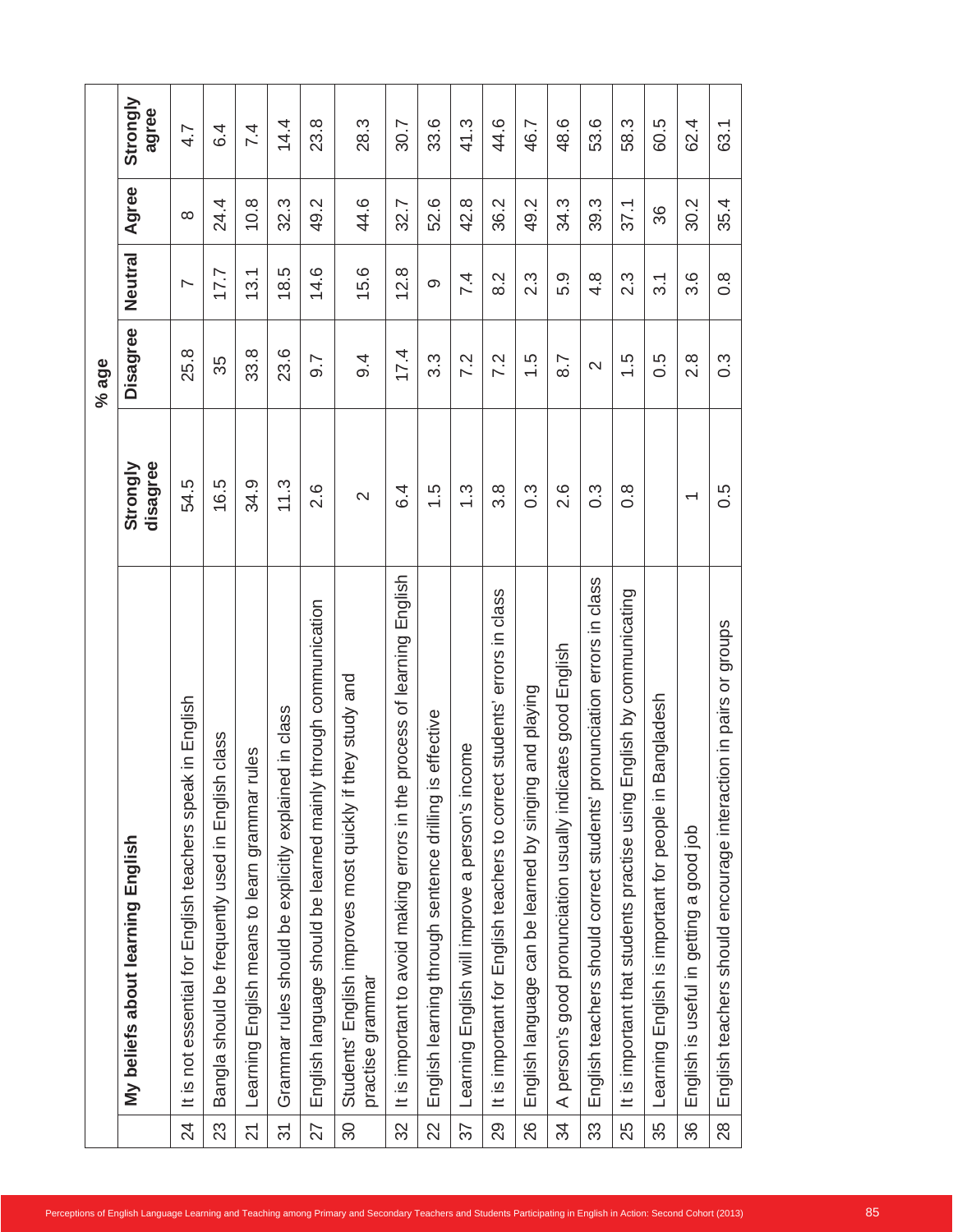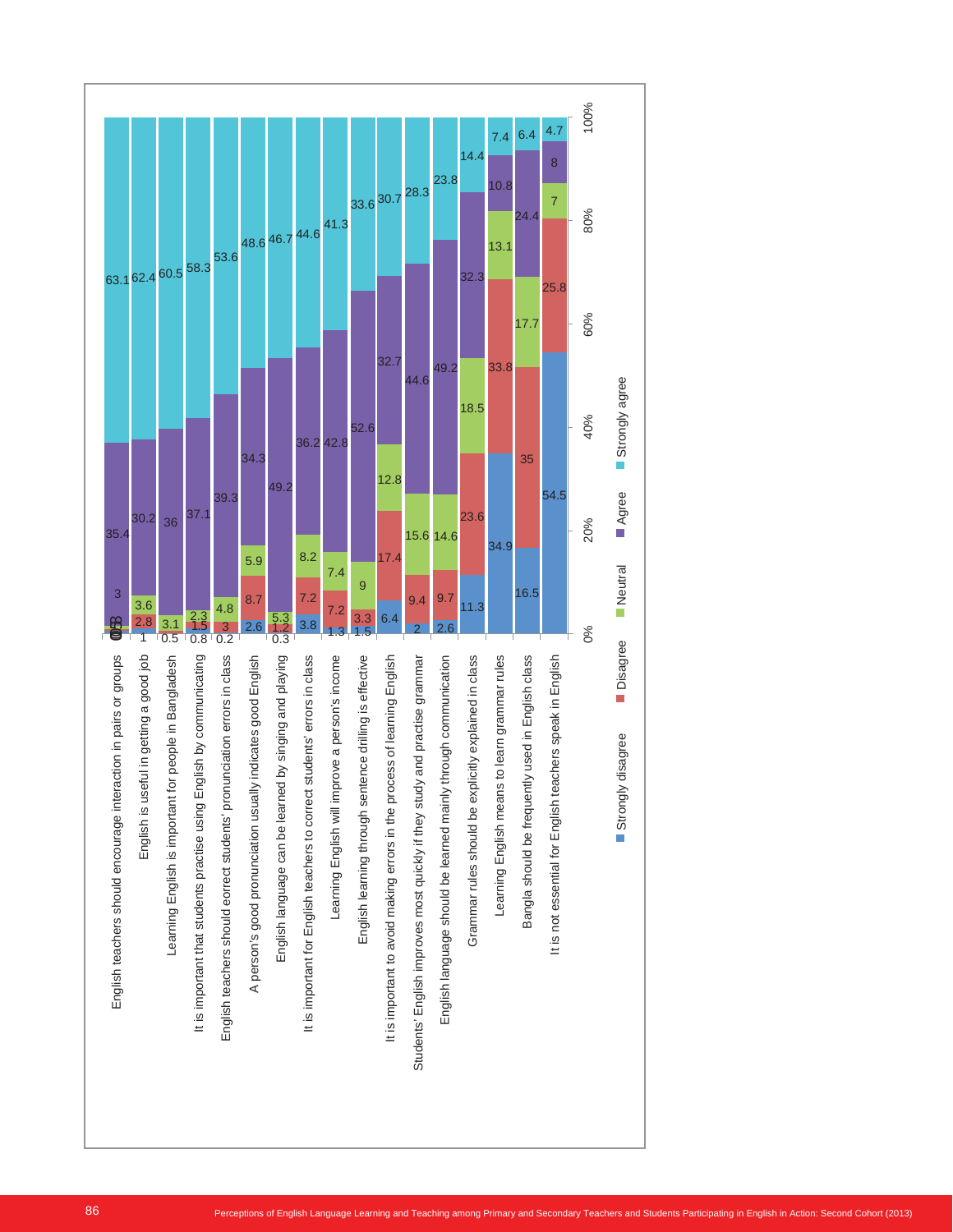|                |                                                                               |                      | % age    |               |                  |                   |
|----------------|-------------------------------------------------------------------------------|----------------------|----------|---------------|------------------|-------------------|
|                | My beliefs about the effectiveness of EIA                                     | disagree<br>Strongly | Disagree | Neutral       | Agree            | Strongly<br>agree |
| $rac{1}{4}$    | teach<br>EIA programme has not changed the way I                              | 62.8                 | 29.5     | 1.9           | $4.\overline{6}$ | 1.5               |
| 39             | EIA programme has had no impact on my confidence in English                   | 63.5                 | 25.1     | $\frac{6}{1}$ | 5.4              | 4.                |
| $\frac{2}{4}$  | The changes in teaching have not had a positive impact on student<br>learning | 45.7                 | 36.4     | 2.3           | 10.6             | $\frac{1}{4}$     |
| $\frac{43}{3}$ | have students play games or sing songs more often than I used to              | 1.5                  | 1.9      | 9.G           | 53.8             | 37.4              |
|                | 41 have students do more pair and group work than I used to                   |                      | 0.5      | $\frac{8}{1}$ | 52.1             | 45.6              |
| $\frac{8}{3}$  | English<br>EIA programme has helped me improve my                             |                      | 0.5      | 5.O           | 46.4             | 52.6              |
| $\frac{4}{4}$  | The changes in teaching have had a positive impact on student<br>motivation   |                      | ი<br>0.3 | 5.O           | 42.1             | 57.2              |

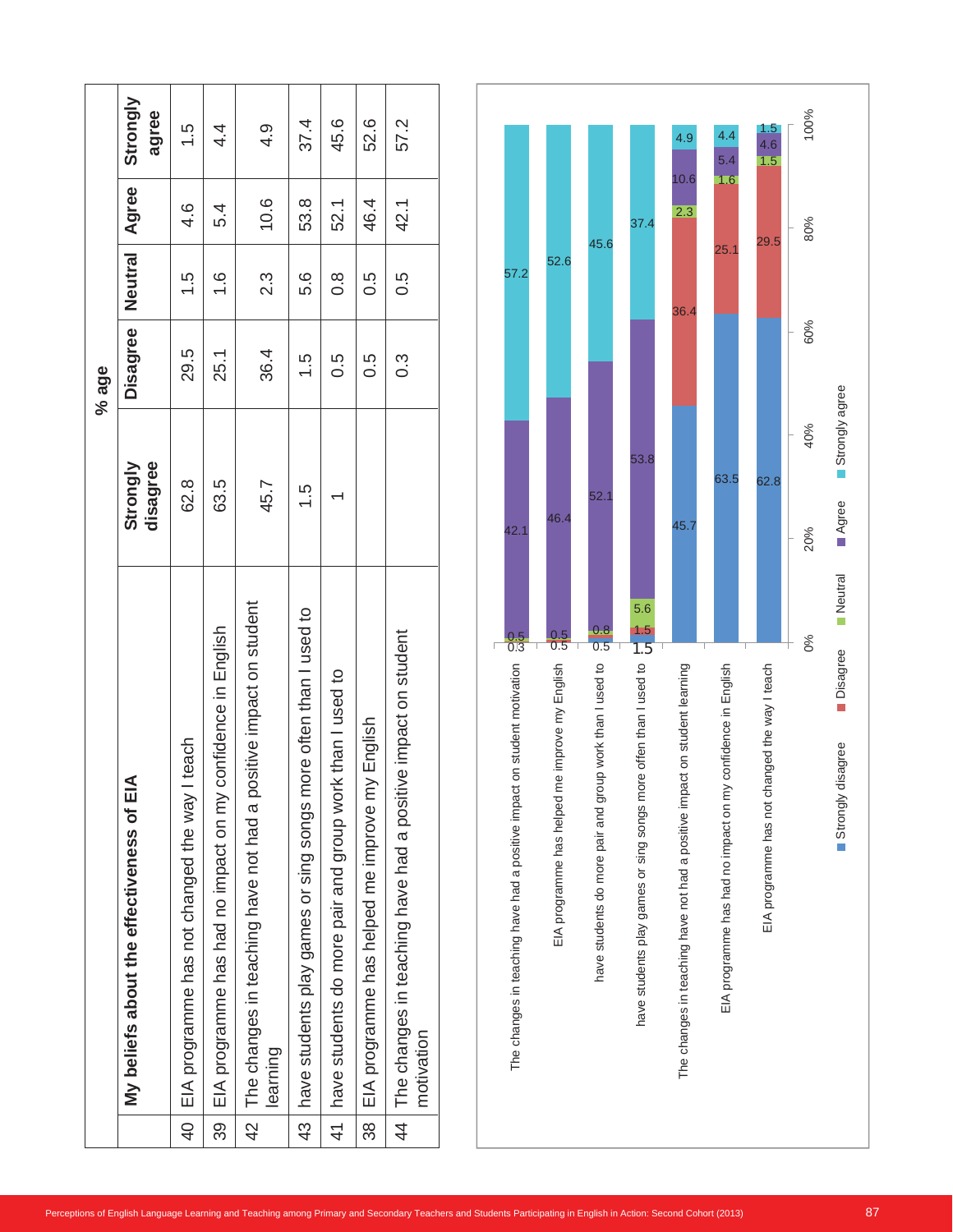|       | obstacle<br>Major                             | 10.9                              | 5.3                                                     | 28.9            | 10.1                                      | 2.9                                                   | $0.\overline{3}$                             | $9.\overline{3}$                              | $2.\overline{8}$                              | $\frac{3}{1}$                                       | $0.\overline{8}$                                   | $0.\overline{3}$                                        | $0.\overline{3}$                                           | $\frac{3}{2}$               |
|-------|-----------------------------------------------|-----------------------------------|---------------------------------------------------------|-----------------|-------------------------------------------|-------------------------------------------------------|----------------------------------------------|-----------------------------------------------|-----------------------------------------------|-----------------------------------------------------|----------------------------------------------------|---------------------------------------------------------|------------------------------------------------------------|-----------------------------|
|       | Obstacle                                      | 39.3                              | 21.8                                                    | $\overline{24}$ | 15                                        | 12.2                                                  | $\frac{1}{4}$                                | 12.1                                          | $\overline{4}$                                | $\overline{3}$ .                                    | 2.6                                                | 3.9                                                     | $\sim$                                                     | $\overline{2.1}$            |
|       | Neutral                                       | $2.\overline{8}$                  | 12.6                                                    | 5.9             | 5.4                                       | 6.5                                                   | 2.6                                          | $2.\overline{8}$                              | 7.5                                           | 7.3                                                 | $2.\overline{8}$                                   | $2.\overline{8}$                                        | $3.\overline{3}$                                           | 5.2                         |
| % age | an obstacle<br>Sometimes                      | 37                                | 36.8                                                    | 14.9            | 41.5                                      | 42.1                                                  | 54.6                                         | 33.1                                          | 32.1                                          | 20.2                                                | 18.3                                               | $\frac{5}{1}$                                           | 13.9                                                       | 8.8                         |
|       | Not an obstacle                               | 10.1                              | 23.4                                                    | 26.3            | 28                                        | 36.1                                                  | 38.4                                         | 42.6                                          | 43.5                                          | 68.1                                                | 75.6                                               | $\overline{78}$                                         | 80.5                                                       | 82.6                        |
|       | ues<br>Obstacles to implementing EIA techniqu | Students' low English proficiency | ar-based exam<br>Students have to prepare for the gramm | Large classes   | Requires too much time to prepare lessons | No time to try EIA lessons because of busy curriculum | lack of ability to use English with students | Problems with the mobile phone and/or speaker | Students' lack of motivation to learn English | udents<br>lack of confidence to use English with st | lack of ability to use technology in the classroom | o much noise<br>Complaints from other teachers about to | the classroom<br>lack of confidence in using technology in | Lack of support from school |
|       |                                               | $\cdot$ $-$                       | ¥                                                       |                 | ε                                         | ᅩ                                                     | ᡕᡦ                                           | $\overline{\phantom{0}}$                      | $\overline{\phantom{0}}$                      | Q                                                   | ပ                                                  | තා                                                      | ञ                                                          | Ф                           |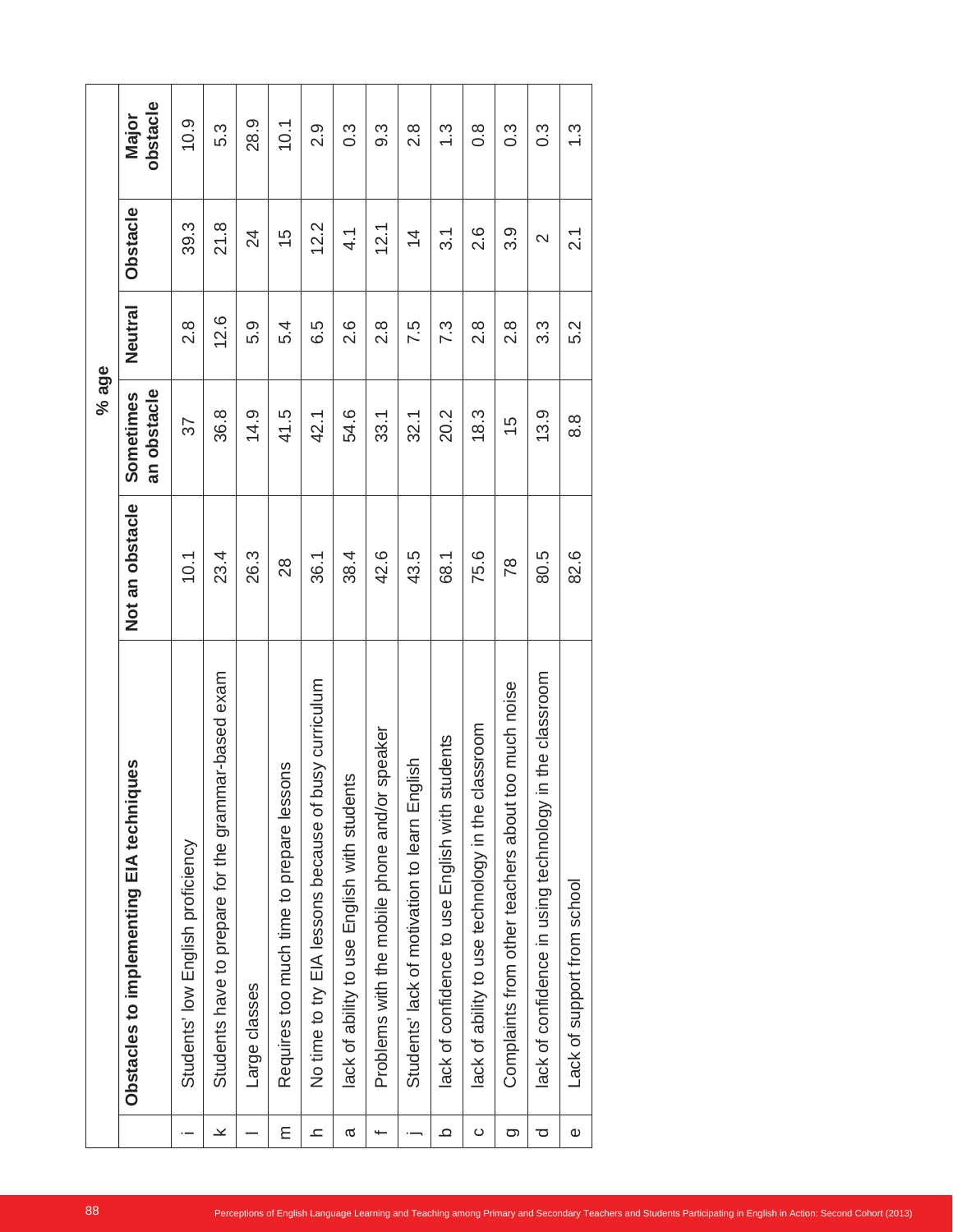

|                                                                      |            |                | % age  |                          |           |
|----------------------------------------------------------------------|------------|----------------|--------|--------------------------|-----------|
|                                                                      | Not at all | very much<br>ŏ |        | Moderately   Quite a lot | Very much |
| learn?<br>To what extent do you think English is difficult to        | 10.6       | 4              | 37     | ٢C                       | ?.<br>პ   |
| in Bangladesh?<br>To what extent do you think English is important i |            | <u>ვ</u>       | 2<br>0 | 31                       | 62.5      |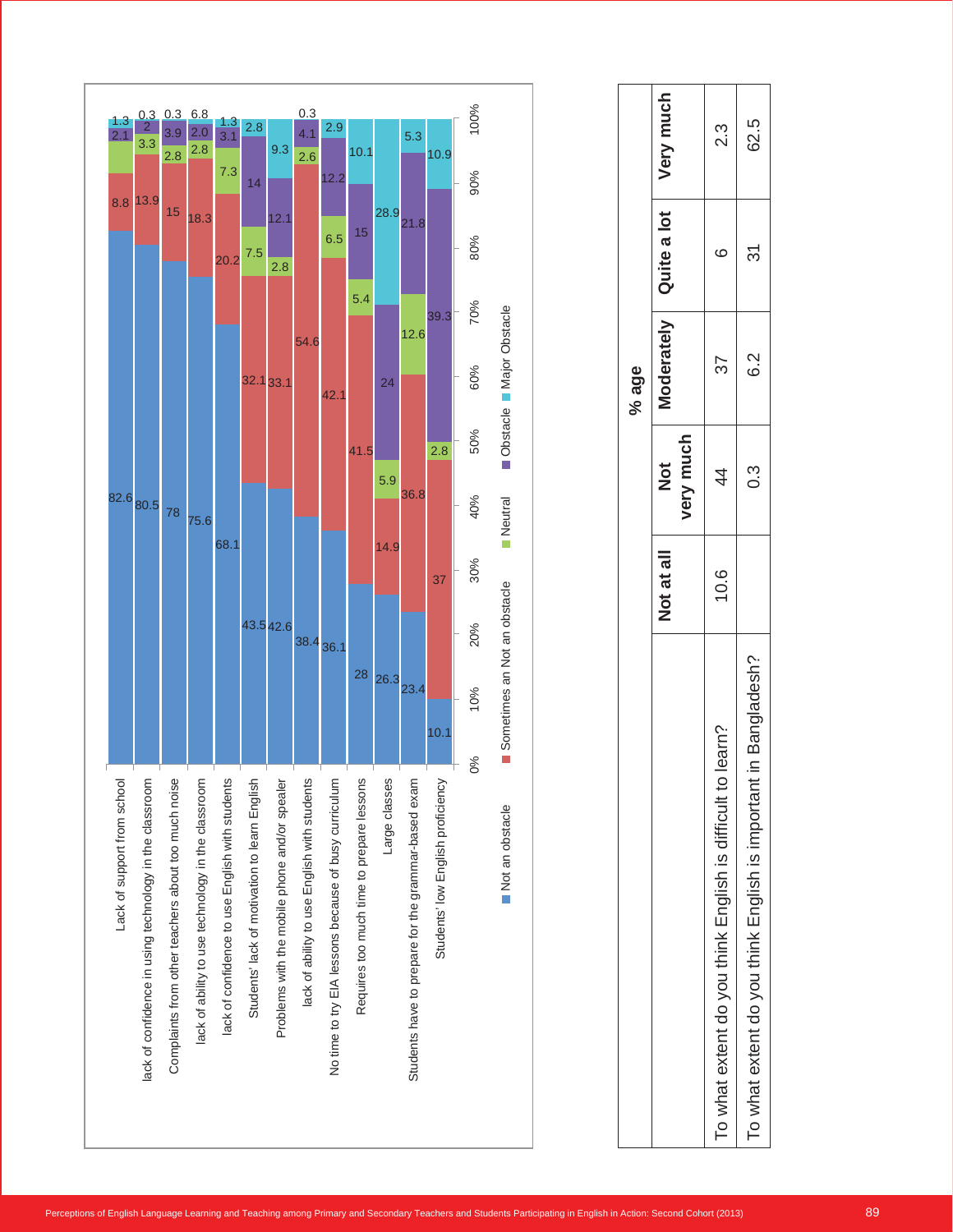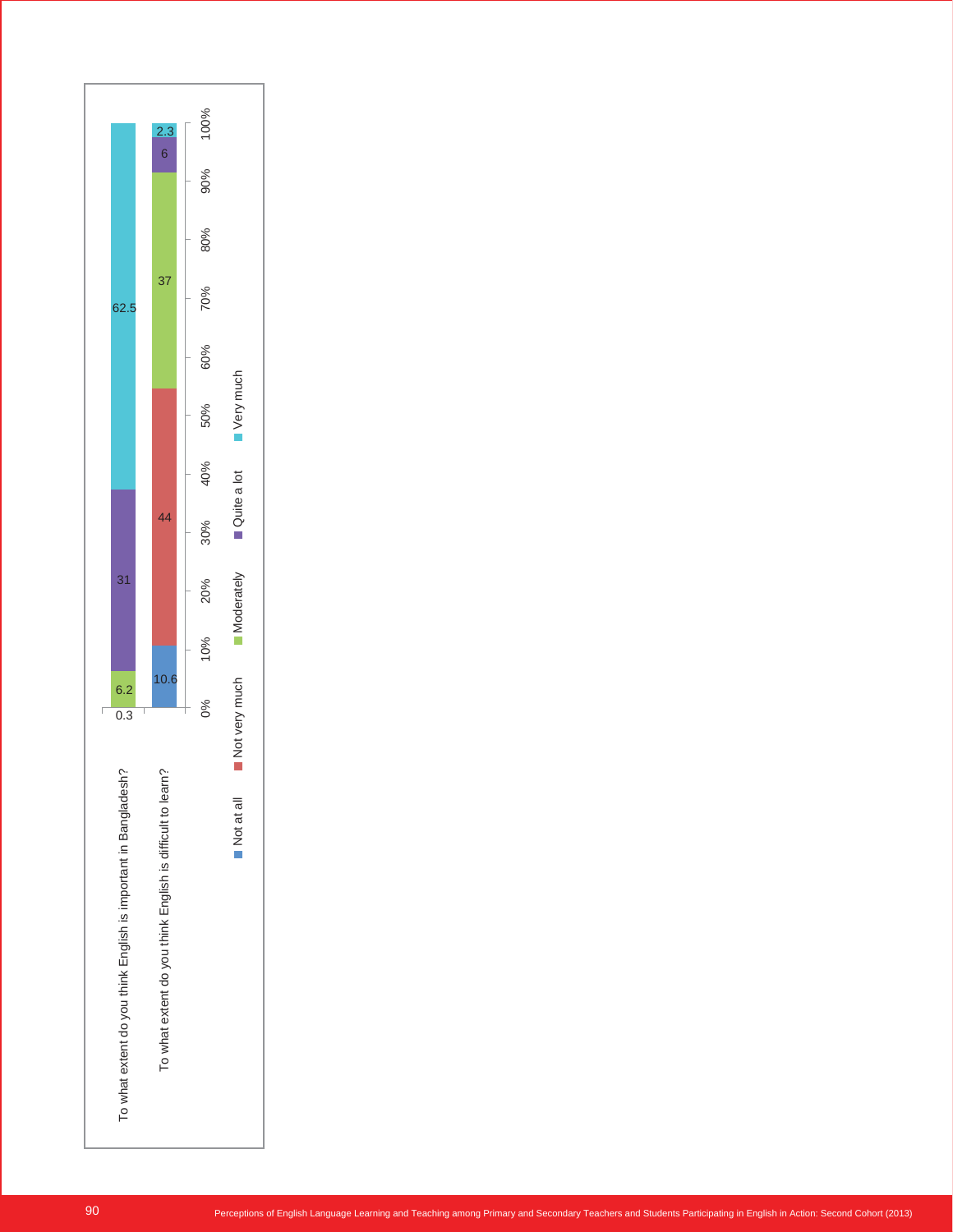|                          |                                                                         |                      | % age                    |                  |       |                   |
|--------------------------|-------------------------------------------------------------------------|----------------------|--------------------------|------------------|-------|-------------------|
|                          | English language teaching practice<br>$\sum_{i=1}^{n}$                  | disagree<br>Strongly | Disagree                 | Neutral          | Agree | Strongly<br>agree |
| $\infty$                 | mostly use in the classroom is Bangla                                   | 36.4                 | 32.9                     | 16.1             | 10.5  | 4.2               |
| 4                        | classroom<br>students seldom speak in English in the                    | 13.3                 | 32.2                     | $\overline{2}$   | 26.6  | $\overline{ }$    |
| $\overline{\phantom{0}}$ | mainly explain grammar rules                                            | 23.2                 | 27.5                     | 11.3             | 26.8  | 11.3              |
| $\tilde{\mathcal{L}}$    | feel comfortable modelling English for student                          |                      | 4.2                      | $9.\overline{8}$ | 52.4  | 33.6              |
| $\overline{\phantom{0}}$ | explain grammar when necessary<br>is communication &<br>The focus       |                      | $2.\overline{8}$         | 7.8              | 52.5  | 36.9              |
| $\infty$                 | feel confident teaching grammar rules                                   | 5.6                  | $\overline{\phantom{0}}$ | 11.9             | 35.7  | 39.9              |
| $\circ$                  | esson<br>have students play and sing in the English                     |                      | Ņ<br>$\overline{+}$      | $9.\overline{8}$ | 44.1  | 42                |
| 5                        | ct in English<br>use activities that require students to intera         | 0.7                  | $2.\overline{8}$         | $\overline{9}$ . | 44.8  | 42.7              |
| $\mathbf{\Omega}$        | students to do sentence drilling<br>ask                                 | Ņ<br>4               | 6.3                      | $4.\overline{2}$ | 39.2  | 46.2              |
| $\overline{c}$           | feel comfortable doing activities                                       |                      | $2.\overline{8}$         | $\overline{4}$   | 36.4  | 46.9              |
| တ                        | errors in class<br>often correct students'                              | $\overline{4}$       |                          | 4.2              | 42    | 52.4              |
| $\overline{C}$           | when they speak English<br>feel confident correcting students' mistakes |                      | 2.8                      | $1\dot{4}$       | 41.3  | 54.5              |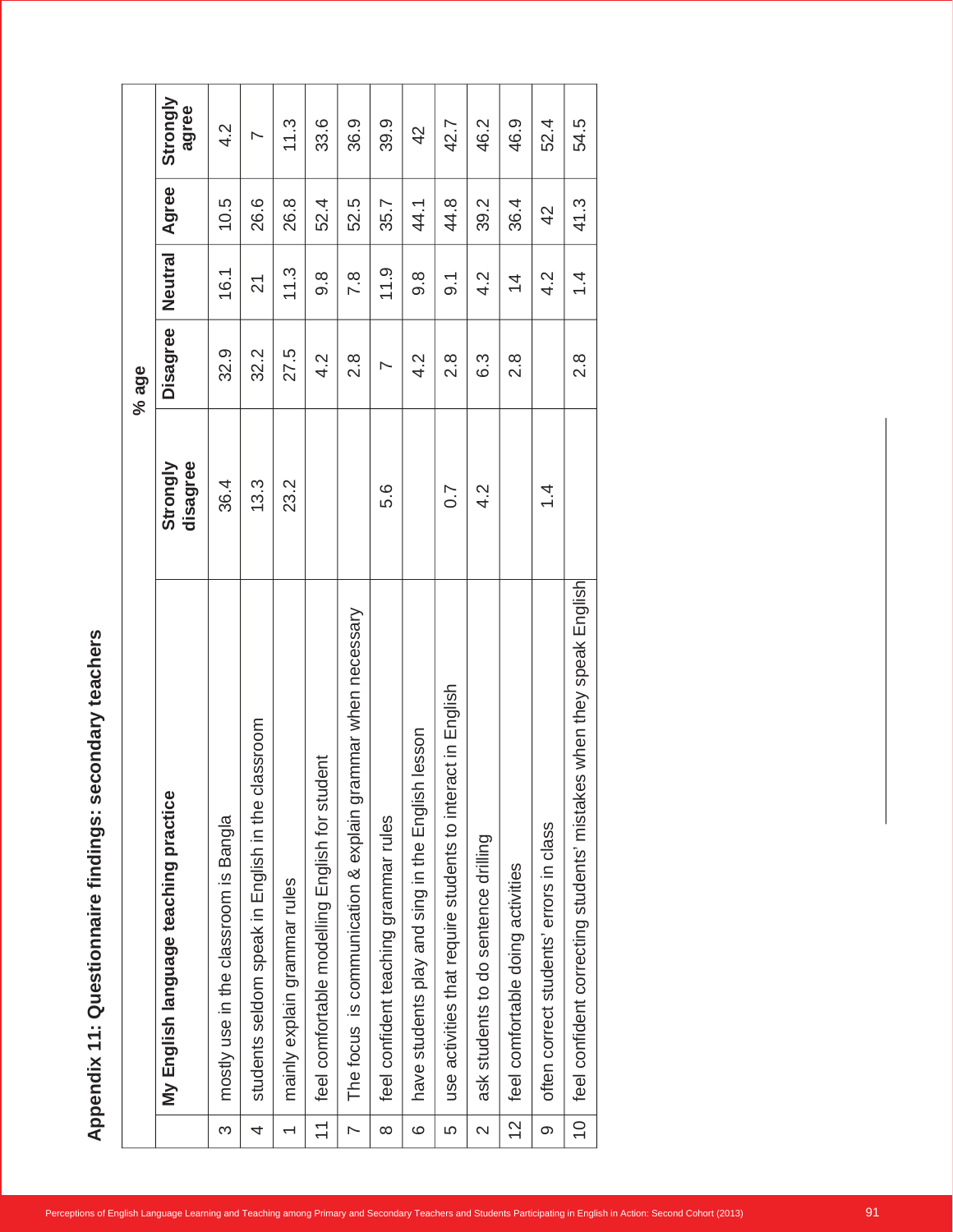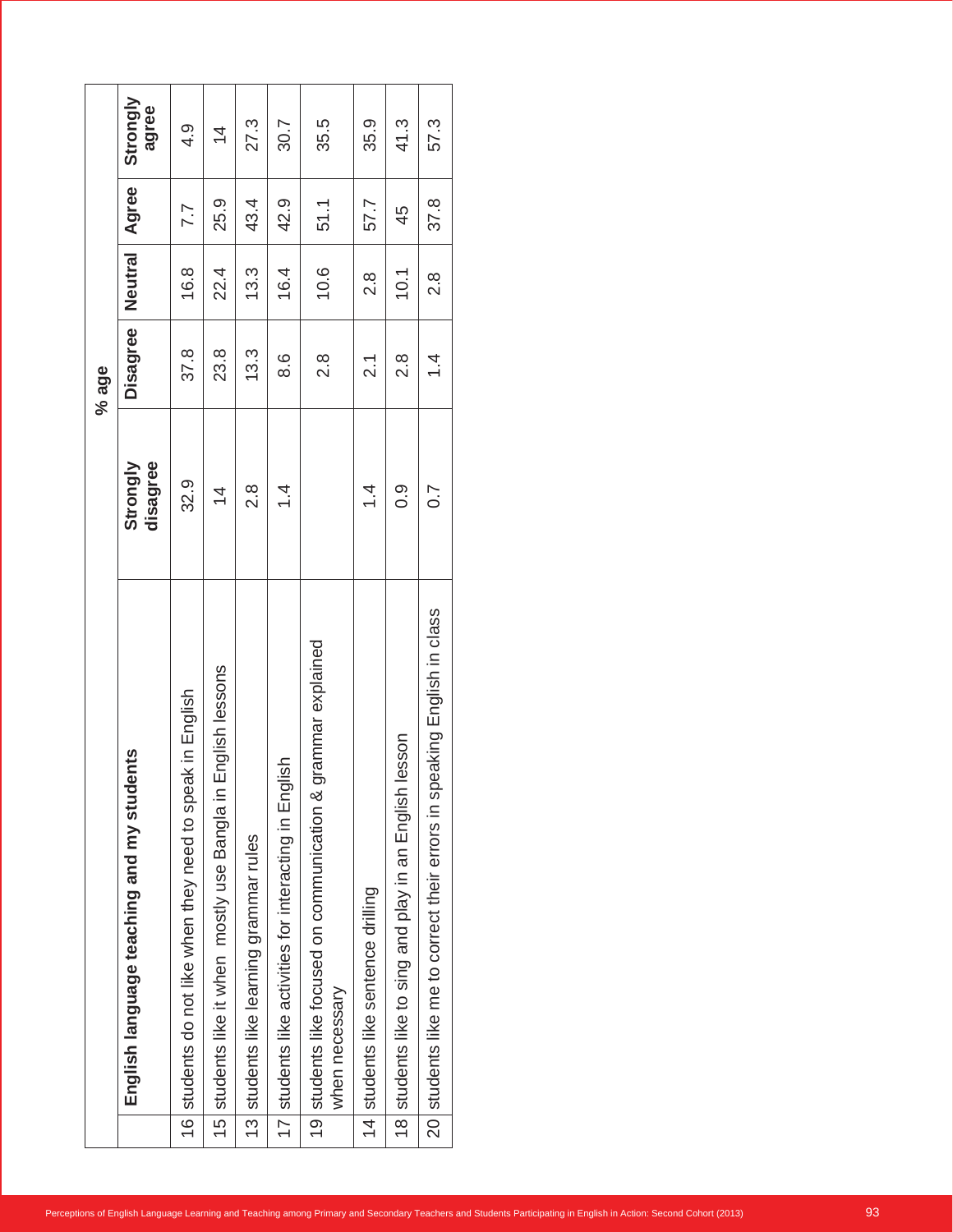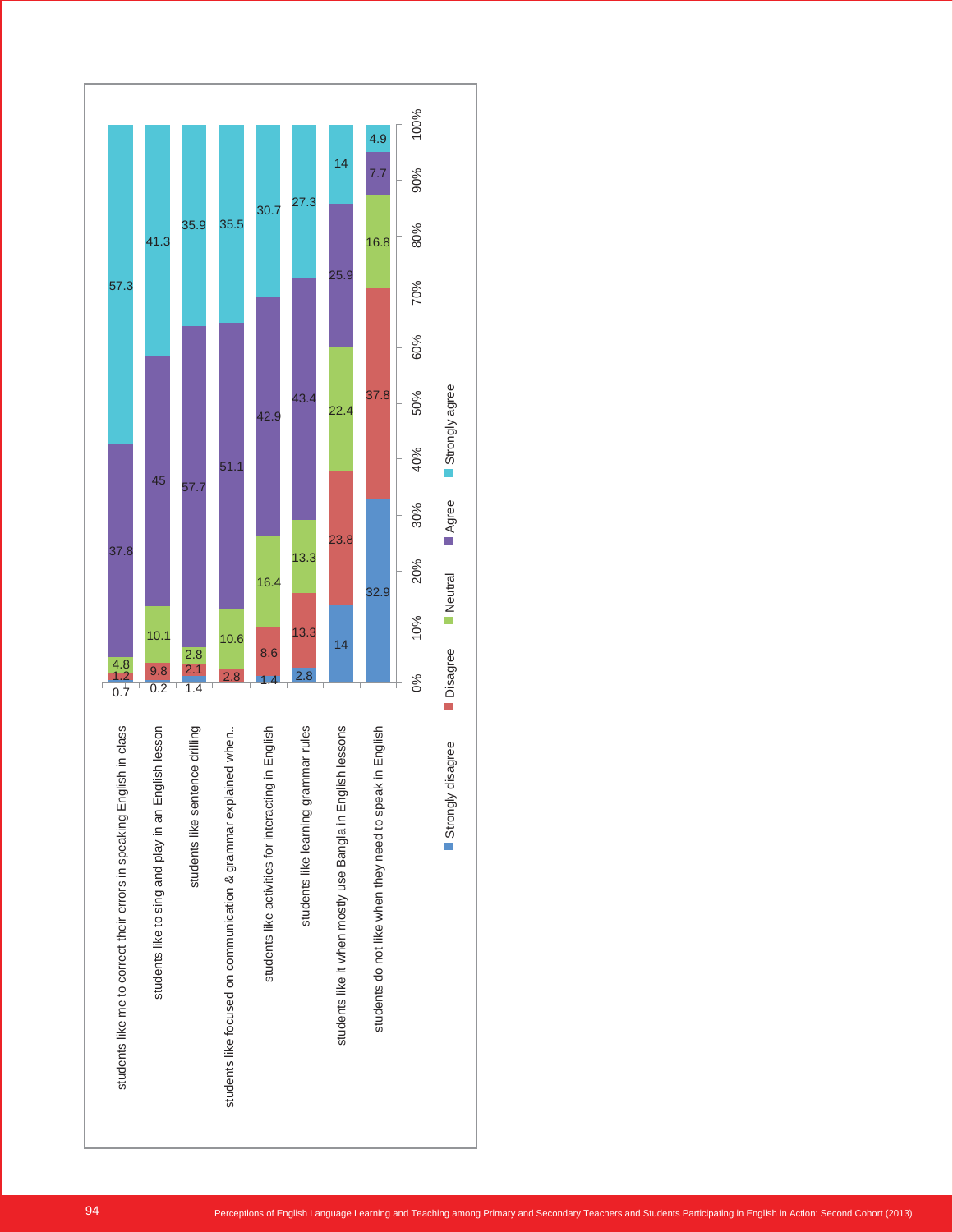|                                      | English<br>My beliefs about learning                                                   | disagree<br>Strongly     | Disagree          | Neutral                  | Agree |  |
|--------------------------------------|----------------------------------------------------------------------------------------|--------------------------|-------------------|--------------------------|-------|--|
| $\overline{24}$                      | speak in English<br>It is not essential for English teachers                           | 58.5                     | 29.6              | 3.5                      | 3.5   |  |
| 23                                   | Bangla should be frequently used in English class                                      | 23.8                     | 33.6              | 15.4                     | 17.5  |  |
| $\overline{2}$                       | rules<br>English means to learn grammar<br>Learning                                    | $\overline{\mathcal{E}}$ | 31.7              | 16.2                     | 10.6  |  |
| $\overline{\widetilde{\mathcal{C}}}$ | Grammar rules should be explicitly explained in class                                  | $\frac{4}{6}$            | 15.4              | 18.2                     | 36.4  |  |
| 27                                   | English language should be learned mainly through communication                        | 4.2                      | 6.3               | 15.5                     | 47.9  |  |
| 32                                   | process of learning English<br>It is important to avoid making errors in the           | 14.9                     | 14.9              | 12.1                     | 29.8  |  |
| 22                                   | English learning through sentence drilling is effective                                | 1.4                      | 6.3               | 11.9                     | 45.5  |  |
| $\infty$                             | grammar<br>and practise<br>they study<br>English improves most quickly if<br>Students' | 6.3                      | 16.9              | 6.3                      | 33.1  |  |
| 57                                   | <b>icome</b><br>English will improve a person's in<br>Learning                         | $2.\overline{8}$         | 1.4               | $\overline{\phantom{0}}$ | 41.5  |  |
| 26                                   | singing and playing<br>English language can be learned by                              | $1\over 4$               | $\frac{1}{2}$     | $\overline{2}$           | 46.9  |  |
| 34                                   | cates good English<br>person's good pronunciation usually indi<br>$\prec$              | $1\over 4$               | 5.6               | $\overline{8}$ .4        | 34.3  |  |
| 35                                   | Bangladesh<br>English is important for people in<br>Learning                           | $\overline{0.7}$         | 0.7               | $\overline{\phantom{1}}$ | 36.4  |  |
| 29                                   | It is important for English teachers to correct students' errors in class              | 4.2                      | $\frac{8}{2}$     | 4.9                      | 31.5  |  |
| 33                                   | pronunciation errors in class<br>English teachers should correct students'             | 0.7                      | 3.5               | 4.2                      | 30.8  |  |
| 28                                   | English teachers should encourage interaction in pairs or groups                       | $\overline{0}$ .7        |                   | $\frac{4}{4}$            | 32.2  |  |
| 25                                   | English by communicating<br>It is important that students practise using               | $\frac{4}{4}$            | $\overline{0}$ .7 | 0.7                      | 29.4  |  |
| 36                                   | good job<br>$\varpi$<br>getting<br>English is useful in                                | $\frac{8}{2}$            | 0.7               | $\frac{4}{4}$            | 25.2  |  |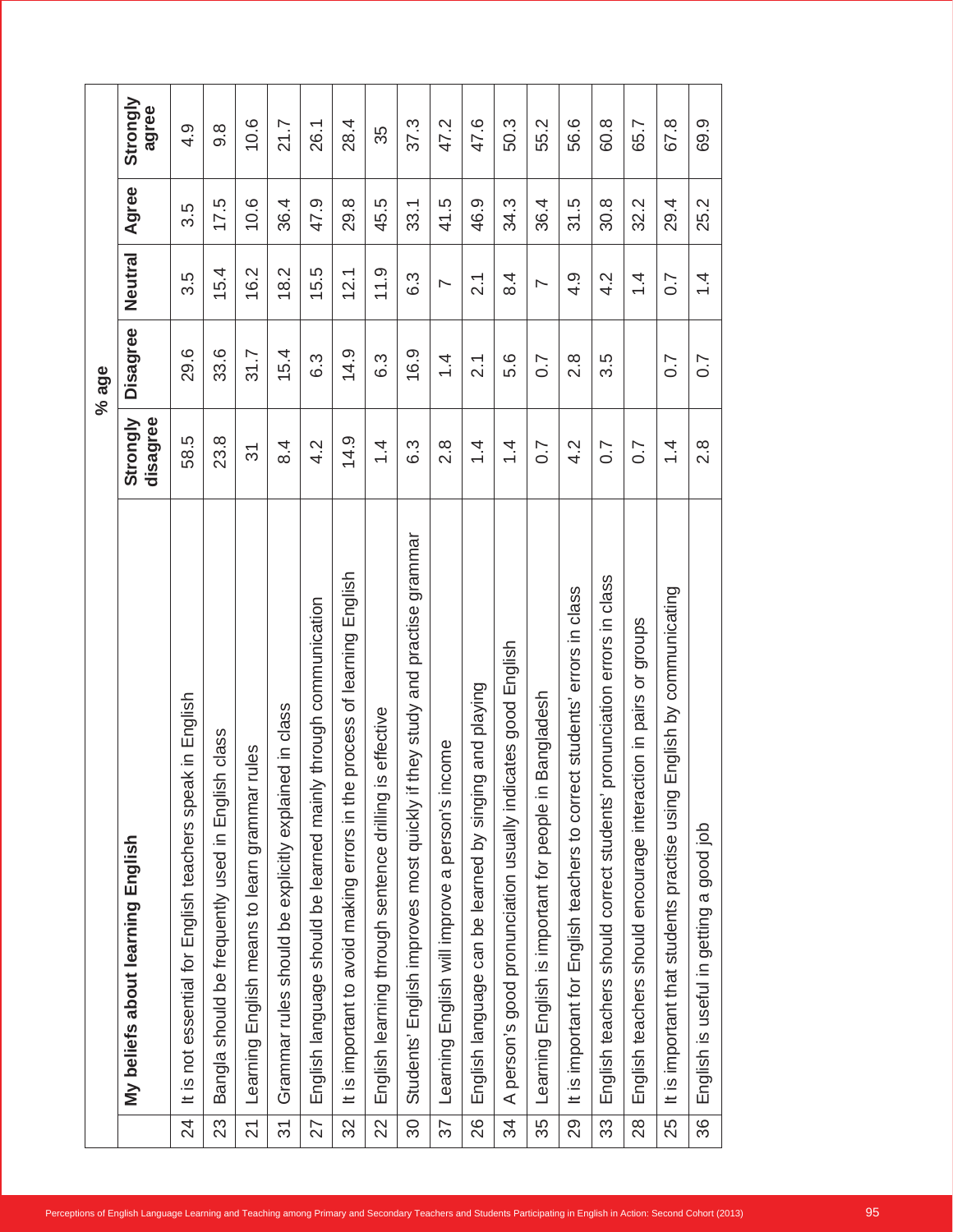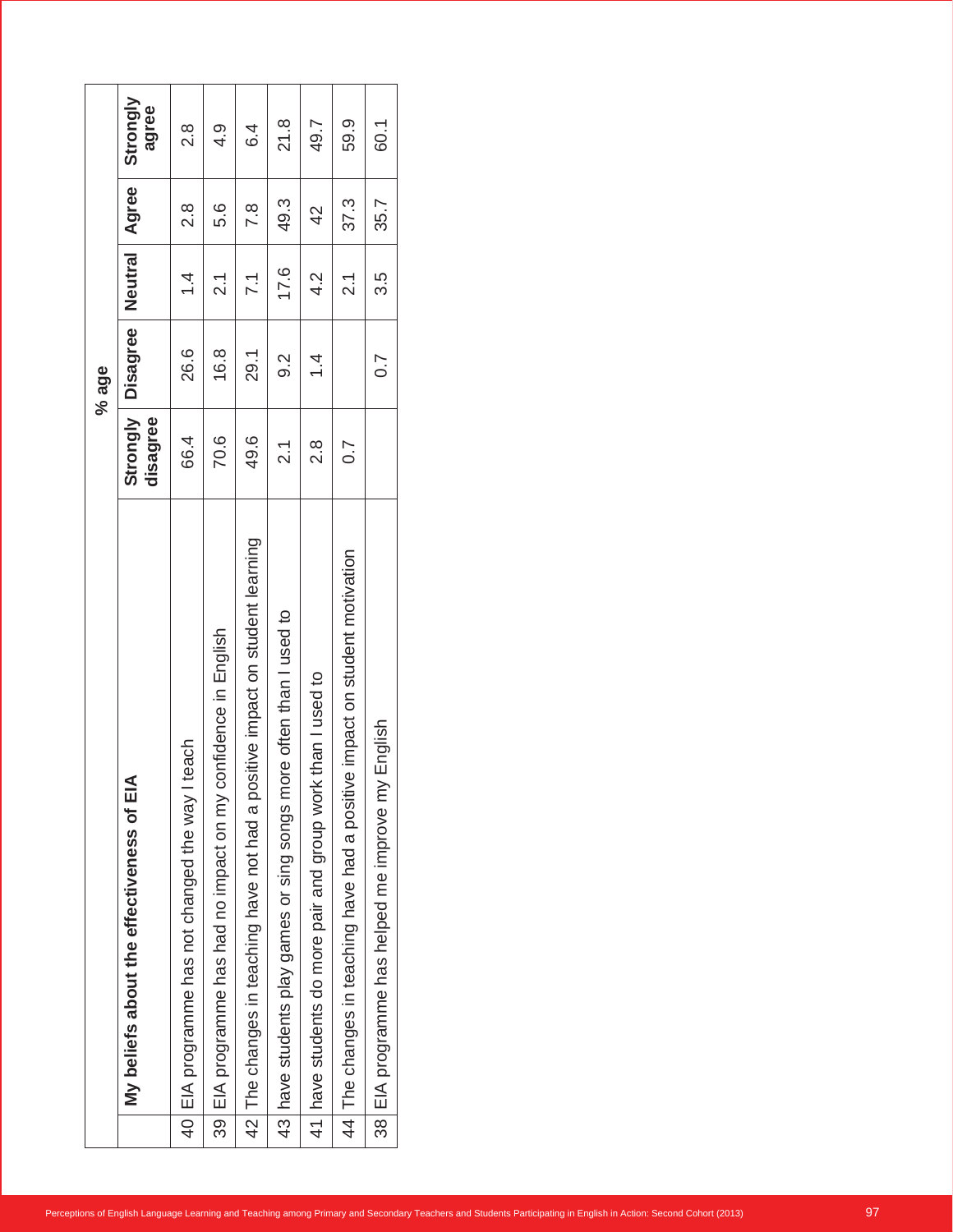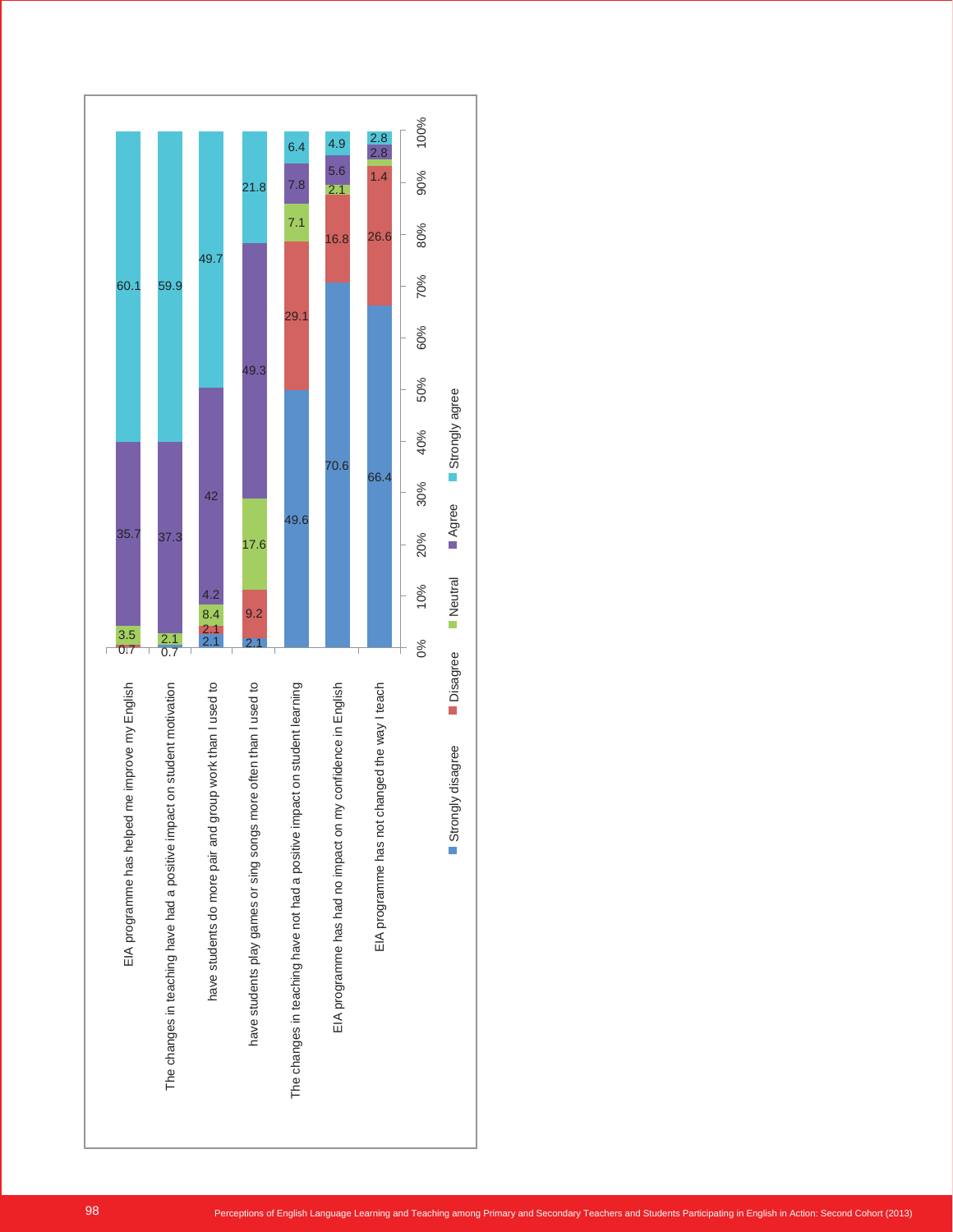|                                                                                                            |                                                              |                 | % age                    |                          |                  |                   |
|------------------------------------------------------------------------------------------------------------|--------------------------------------------------------------|-----------------|--------------------------|--------------------------|------------------|-------------------|
|                                                                                                            | ues<br>Obstacles to implementing EIA techniq                 | Not an obstacle | an obstacle<br>Sometimes | Neutral                  | Obstacle         | obstacle<br>Major |
| $\cdot$ $-$                                                                                                | Students' low English proficiency                            | 14.8            | 36.6                     | $\overline{\phantom{0}}$ | 26.8             | 14.8              |
| $\mathsf E$                                                                                                | Requires too much time to prepare lessons                    | 23.2            | 30.3                     | 11.3                     | 25.4             | 9.9               |
| $\boldsymbol{\varkappa}$                                                                                   | based exam<br>grammar-<br>Students have to prepare for the   | 26.2            | 27.7                     | 17.7                     | $\approx$        | 6.4               |
|                                                                                                            | Large classes                                                | 28.9            | $\frac{6}{1}$            | 9.2                      | $\frac{6}{1}$    | 23.9              |
| $\overline{\phantom{a}}$                                                                                   | Students' lack of motivation to learn English                | 31.2            | 29.8                     | 12.8                     | 22.7             | 3.5               |
| $\mathbf{L}% _{T}=\mathbf{L}_{T}\!\left( a,b\right) ,\ \mathbf{L}_{T}=\mathbf{L}_{T}\!\left( a,b\right) ,$ | No time to try EIA lessons because of busy curriculum        | 32.9            | 35                       | $\overline{C}$           | 16.4             | 5.7               |
| $\varpi$                                                                                                   | lack of ability to use English with students                 | 44.4            | 43.7                     | 4.9                      | 6.3              | 0.7               |
| $\overline{\phantom{0}}$                                                                                   | Problems with the mobile phone and/or speaker                | 52.5            | 22                       | $\overline{71}$          | 8.5              | 9.9               |
| $\circ$                                                                                                    | lack of ability to use technology in the classroom           | 56.1            | 26.6                     | LO                       | 7.9              | $4.\overline{3}$  |
| g                                                                                                          | much noise<br>Complaints from other teachers about too       | 61.7            | 18.4                     | 9.9                      | 7.8              | $\overline{21}$   |
| $\overline{\mathrm{o}}$                                                                                    | ne classroom<br>lack of confidence in using technology in th | 62.5            | 21.2                     | 5.8                      | 6.7              | $3.\overline{8}$  |
| Ф                                                                                                          | Lack of support from school                                  | 66.4            | 17.9                     | 8.6                      | 3.6              | 3.6               |
| $\mathbf \Omega$                                                                                           | English with students<br>lack of confidence to use           | 67.6            | 18.7                     | 6.5                      | $4.\overline{3}$ | 2.9               |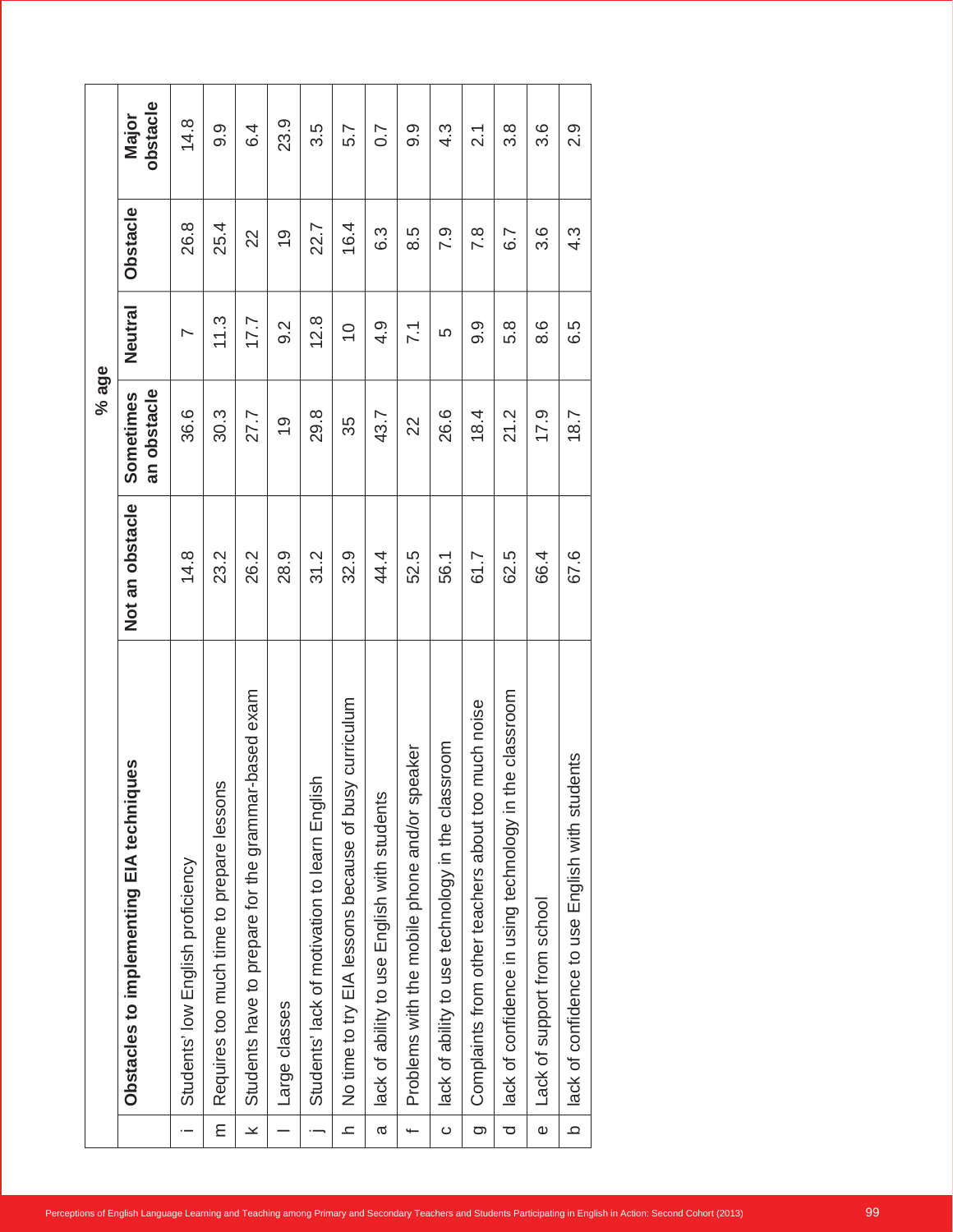

|                                                                    |            |                            | % age      |             |           |
|--------------------------------------------------------------------|------------|----------------------------|------------|-------------|-----------|
|                                                                    | Not at all | very much<br>$\frac{1}{2}$ | Moderately | Quite a lot | Very much |
| learn?<br>To what extent do you think English is difficult to      | 17.3       | 46.8                       | 29.5       | 3.6         | o.<br>N   |
| in Bangladesh?<br>To what extent do you think English is important | 0.7        | $\sim$                     | 4.3        | 20.9        | 73.4      |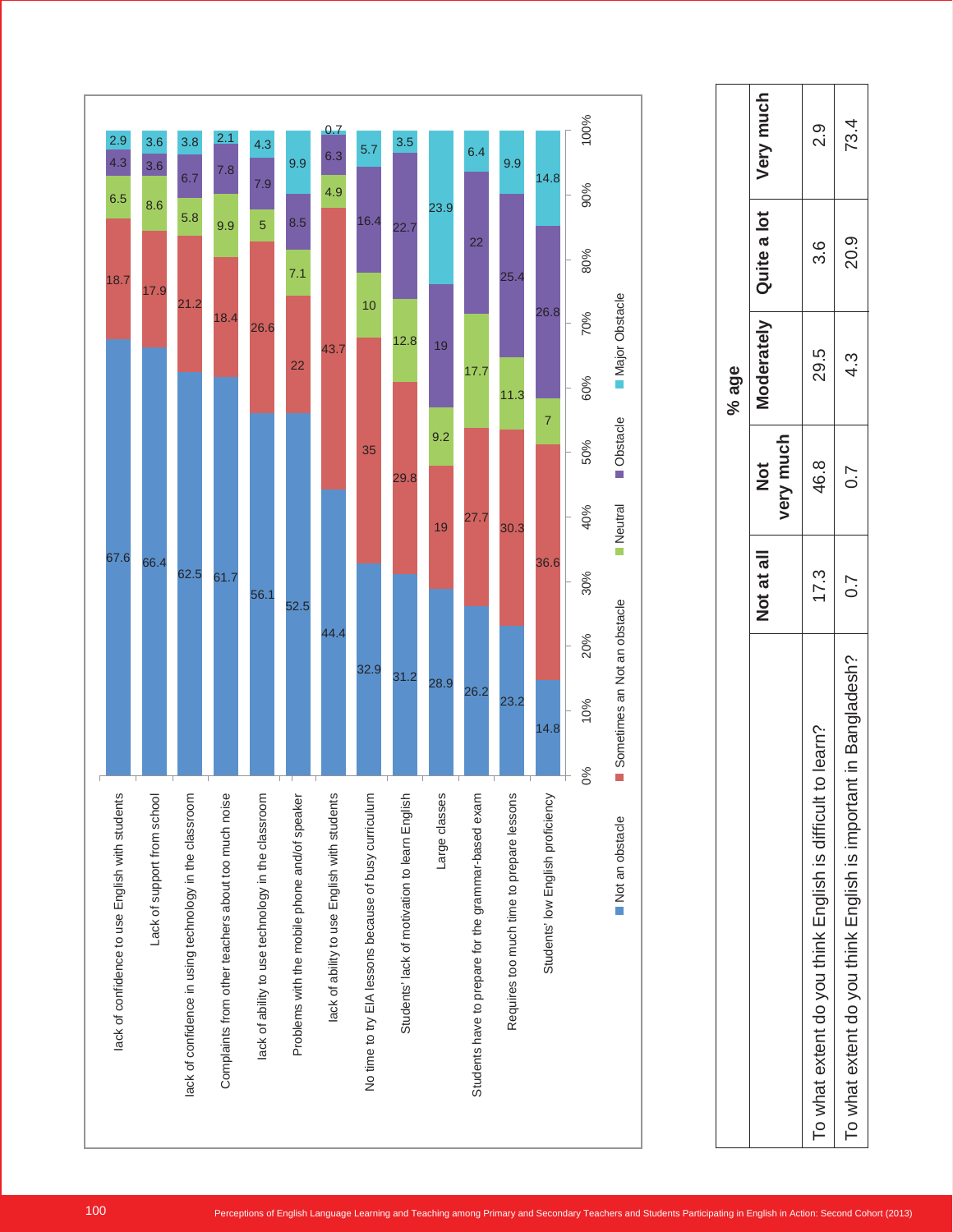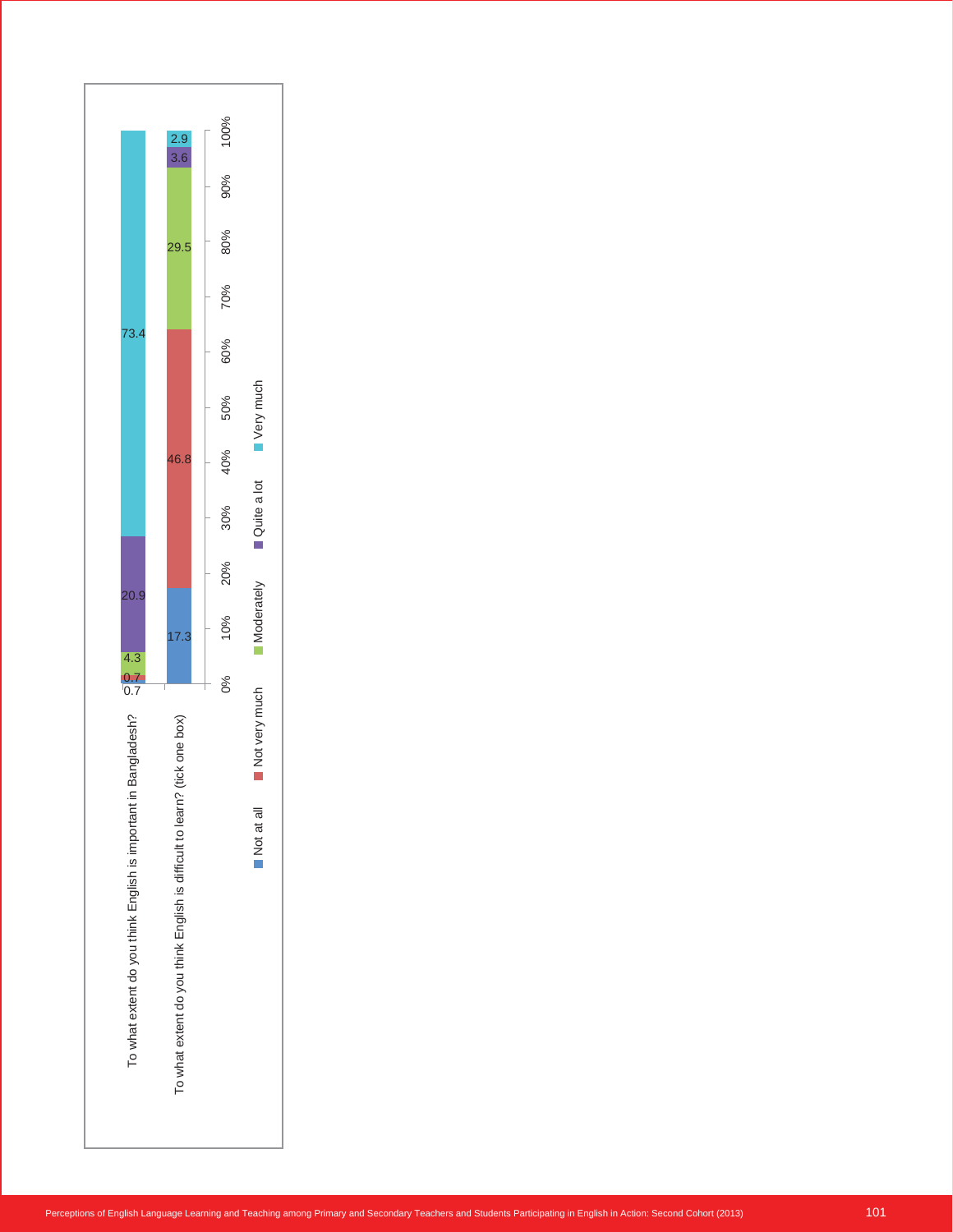|                                                                               | Yes  | $\frac{1}{2}$            |
|-------------------------------------------------------------------------------|------|--------------------------|
| Do you like learning English?                                                 | 98.9 | $\tilde{\mathcal{L}}$    |
| English important to you?                                                     | 96   | 4                        |
| $\sim$<br>Do you think learning English is difficult                          | 31.9 | $\overline{68}$          |
| gla during your English lesson?<br>Does your teacher mostly speak in Ban      | 35.6 | 64.                      |
| If yes, do you like it when your teacher speaks mostly in Bangla?             | 69.2 | 30.8                     |
| Do you like talking in English with your classmates in English lessons?       | 78.6 | $\frac{1}{21}$           |
| Does your teacher correct your errors when you speak in English in class?     | 97.6 | $\frac{4}{3}$            |
| Do you like it when your teacher corrects your errors when you speak English? | 96.7 | ္လ                       |
| class?<br>Do you learn grammar rules in English                               | 79.9 | $\overline{20}$ .        |
| If yes, do you like learning grammar rules in English class?                  | 95   | LO                       |
| Does your teacher get you to play games in English class?                     | 58   | $\overline{4}$           |
| are played?<br>do you enjoy English class when games                          | 95.3 | $\overline{4.7}$         |
| s in English class?<br>Does your teacher get you to sing song                 | 72.7 | 27.                      |
| are sung?<br>do you enjoy English class when songs                            | 93   | $\overline{\phantom{0}}$ |
|                                                                               |      |                          |

68.1

64.4

30.8

21.4

2.4

3.3

20.1

 $\overline{4}$ 4.7 27.3

w findings: primary students **Appendix 12 Survey findings: primary students**

| Surve         |  |
|---------------|--|
| $\frac{2}{1}$ |  |
|               |  |
|               |  |
|               |  |
|               |  |
|               |  |
|               |  |
|               |  |
|               |  |
| Appendix      |  |
|               |  |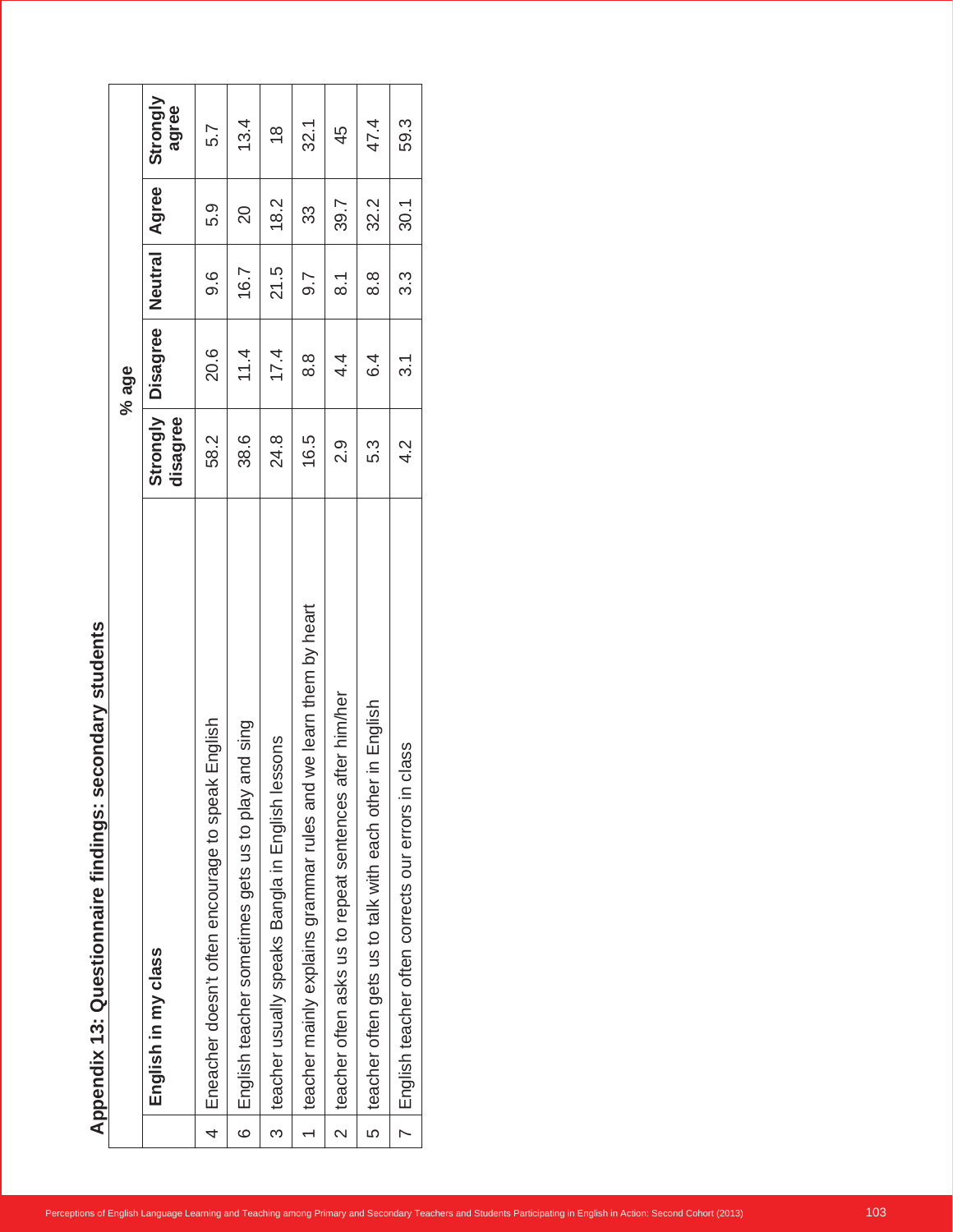

|               |                                                                               |                             | % age           |                |                  |                   |
|---------------|-------------------------------------------------------------------------------|-----------------------------|-----------------|----------------|------------------|-------------------|
|               | Learning English and me: what I like, what I don't like                       | <b>Strongly</b><br>disagree | <b>Disagree</b> | <b>Neutral</b> | Agree            | Strongly<br>agree |
| $\frac{1}{1}$ | like an English class in which do not need to speak in English                | 48.1                        | 20.9            | 12.1           | $\overline{9.7}$ | 9.2               |
|               | 13 like to sing and play in an English lesson                                 | 34.5                        | 14.9            | 15.2           | $\overline{20}$  | 15.4              |
|               | 10 like teacher to speak mainly in Bangla in English lessons                  | 24.7                        | 19.2            | 19.6           | 20.5             | 16.1              |
| တ             | like repeating sentences after teacher                                        | 4.7                         | 4.7             | 7.5            | 39.5             | 43.7              |
|               | 12   like talking English with classmates in English lessons                  | 4.6                         | 3.3             | 10.1           | 37.8             | 44.2              |
| $\infty$      | like learning grammar rules                                                   | 3.7                         | $4\overline{4}$ | ნ.<br>თ        | 35.4             | 50.5              |
|               | speaking English in class<br>14   like English teacher to correct errors when | $\mathsf{\sim}$             |                 | o.<br>N        | 26.8             | 66.4              |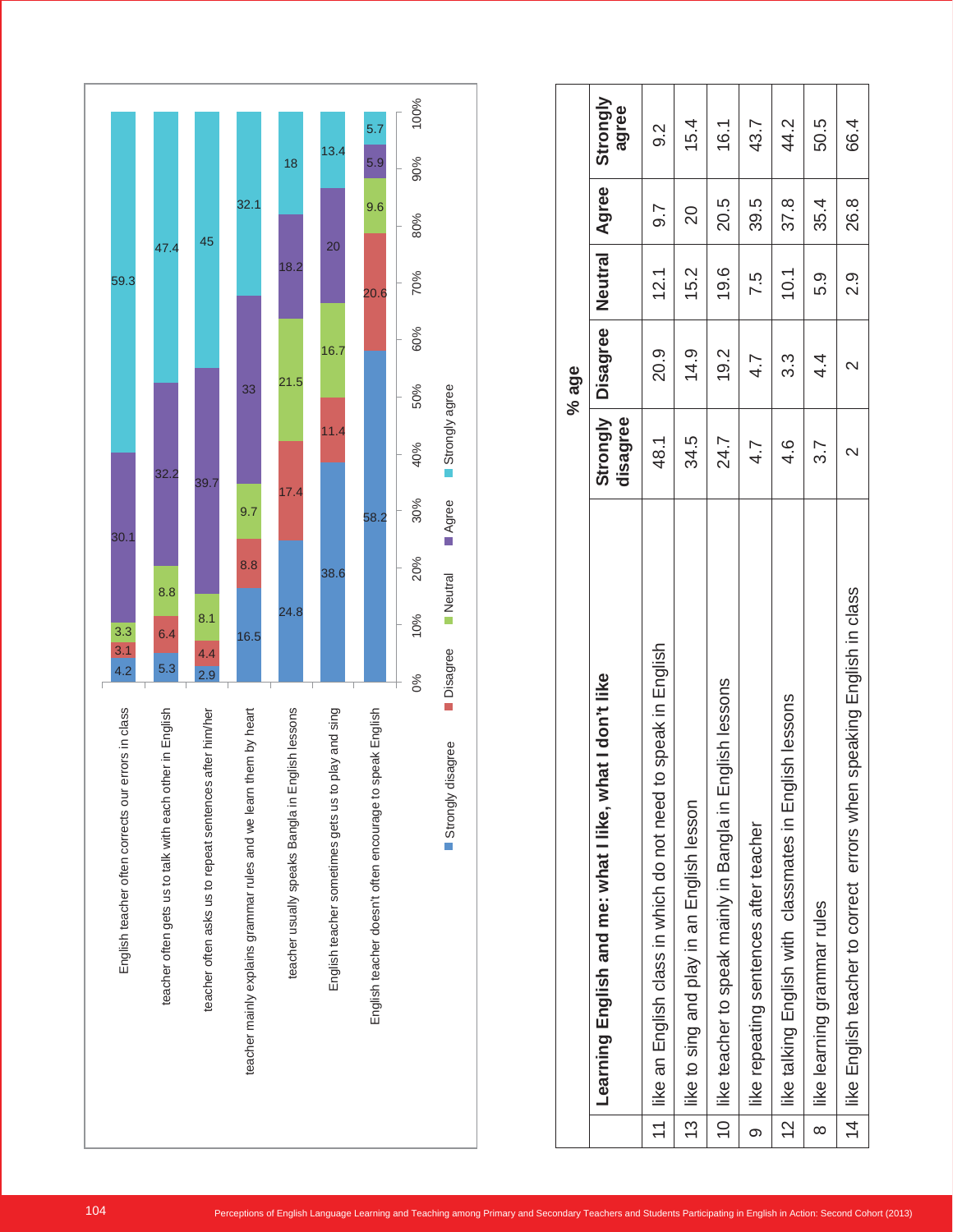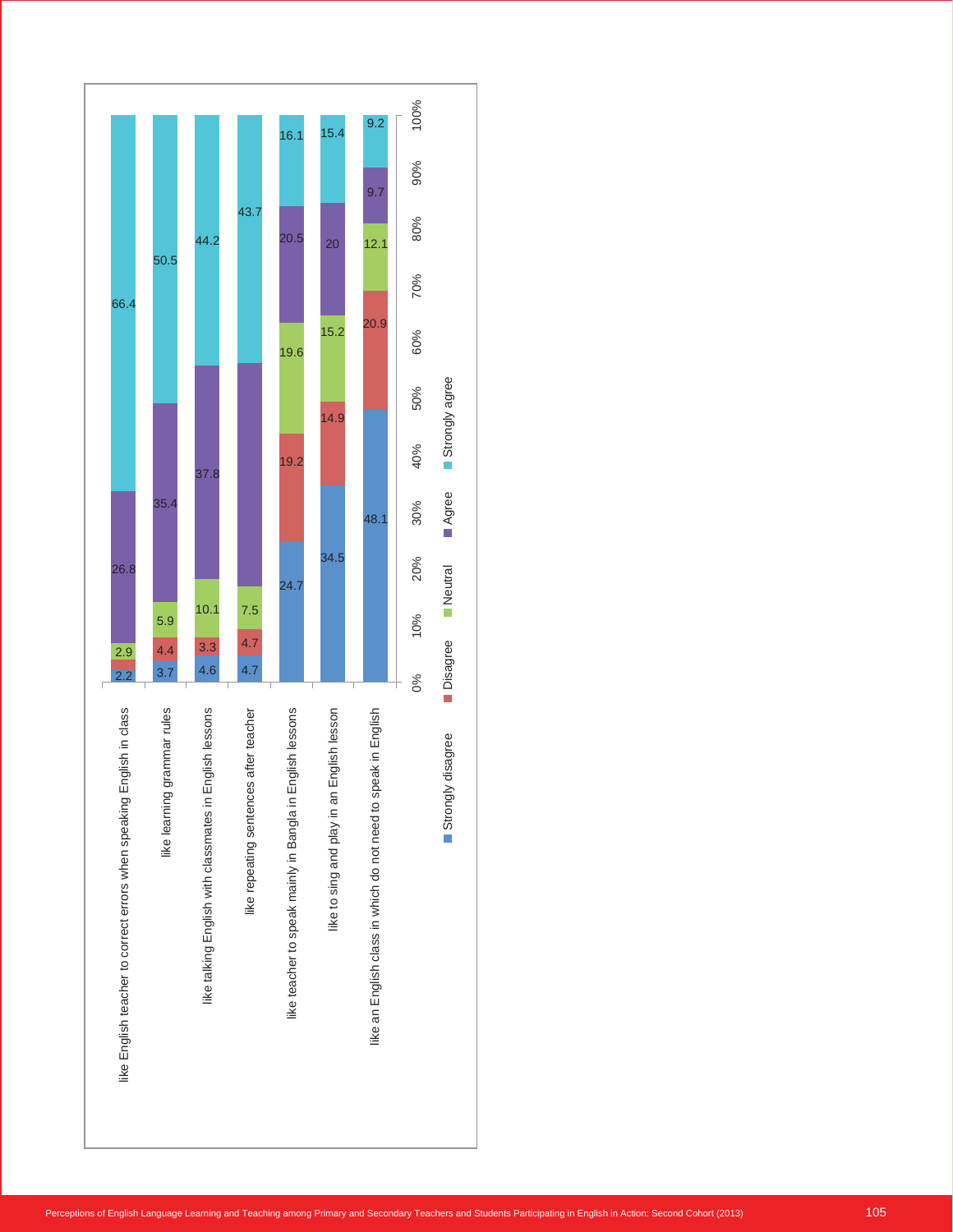|                |                                                                                        |                      | % age              |                       |       |                          |
|----------------|----------------------------------------------------------------------------------------|----------------------|--------------------|-----------------------|-------|--------------------------|
|                | What learning English means to me                                                      | disagree<br>Strongly | Disagree           | Neutral               | Agree | Strongly<br>agree        |
| 25             | I think English is difficult to learn                                                  | 25                   | 19.1               | 22.8                  | 23.9  | 9.2                      |
| $\frac{8}{1}$  | Speaking in English is not essential for learning English                              | 46                   | 20.5               | 9.9                   | 12.6  | $\overline{\phantom{0}}$ |
| $\overline{1}$ | Using a lot of Bangla in English lessons helps me to understand                        | 9.2                  | 11.2               | 21.5                  | 35.4  | 22.6                     |
| $\overline{c}$ | ying games<br>English can be learned by singing and pla                                | 11.4                 | 10.1               | 16.7                  | 36    | 25.7                     |
| 26             | English<br>Good pronunciation shows good                                               | 6.6                  | $\overline{\circ}$ | 15.6                  | 38.2  | 31.6                     |
| 15             | rules<br>Learning English means to learn grammar                                       | 7.7                  | 8.8                | 14.5                  | 35.3  | 33.8                     |
| 29             | Learning English will improve my income                                                | 5.3                  | 5.1                | $\frac{6}{1}$         | 36.9  | 36.7                     |
| $\frac{6}{1}$  | It is important to use English to communicate with classmates in the<br>English lesson | 5.3                  | 5.9                | 11.6                  | 32.9  | 44.3                     |
| 2              | groups<br>We should sometimes work in pairs or                                         | 2.4                  | 4.6                | 5.5                   | 35.7  | 51.8                     |
| $\frac{6}{1}$  | ner's helps me to learn English<br>Repeating the sentences after the teach             | 2.2                  | 3.5                | 5                     | 34.9  | 54.4                     |
| 23             | udy and practise the grammar<br>My English improves most quickly if I st               | $2.\overline{2}$     | 2.4                | 4.4                   | 36.6  | 54.4                     |
| 28             | good job<br>Being able to communicate in English will help me get a                    | $\frac{5}{1}$        | 2.2                | 4.6                   | 30.3  | 61.4                     |
| 27             | Learning English is important for me                                                   | 0.9                  | $\frac{8}{1}$      | 3.5                   | 30.7  | 63.2                     |
| $\overline{2}$ | English teachers should correct students' pronunciation                                | $\frac{8}{1}$        | $\frac{8}{1}$      | $\frac{8}{1}$         | 28.9  | 65.9                     |
| 22             | correct students' errors<br>It is important for the English teacher to                 | $\frac{5}{1}$        | $\frac{3}{2}$      | $\tilde{\mathcal{L}}$ | 28.1  | 89                       |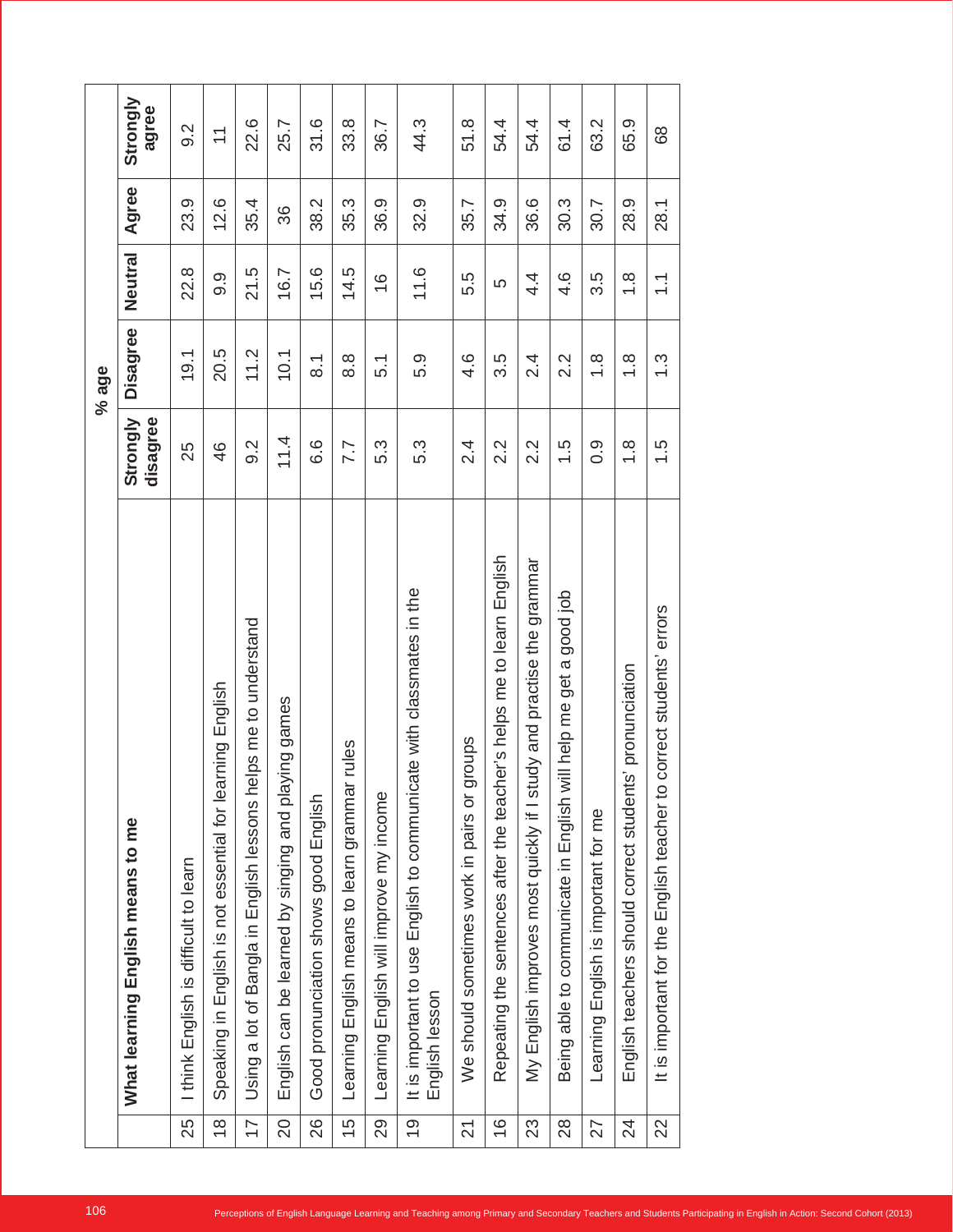